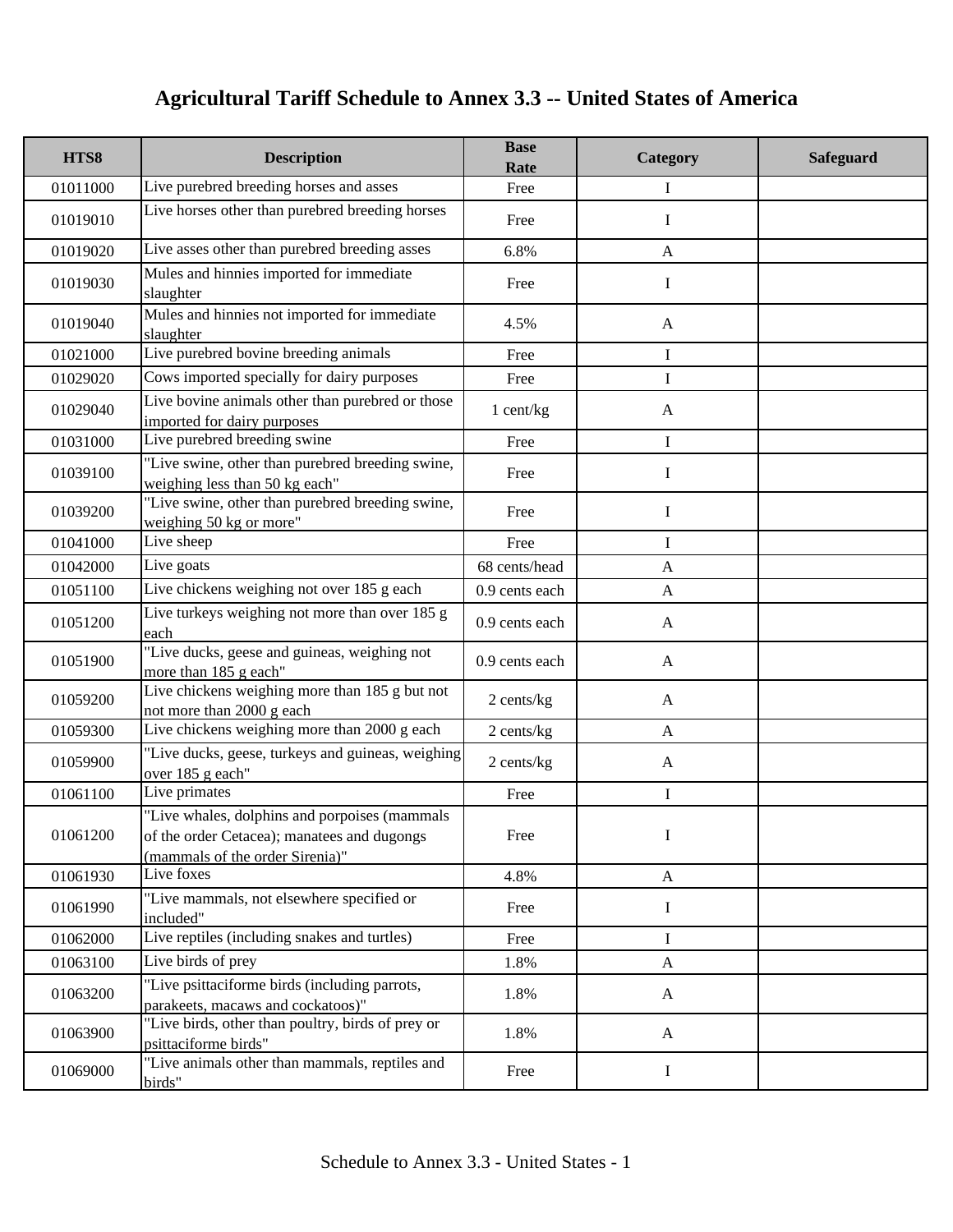| HTS8     | <b>Description</b>                                                                                                             | <b>Base</b><br>Rate | Category     | Safeguard      |
|----------|--------------------------------------------------------------------------------------------------------------------------------|---------------------|--------------|----------------|
| 02011005 | "Bovine carcasses and halves, fresh or chld.,<br>descr. in gen. note 15 of the HTS"                                            | 4.4 cents/kg        | $\mathbf{A}$ |                |
| 02011010 | 'Bovine carcasses and halves, fresh or chld.,<br>descr. in add. US note 3 to Ch. 2"                                            | 4.4 cents/kg        | $\mathbf{A}$ |                |
| 02011050 | "Bovine carcasses and halves, fresh or chld., other<br>than descr. in gen. note 15 or add. US note 3 to<br>Ch. 2"              | 26.4%               | $\mathbf F$  | See Annex 3.17 |
| 02012002 | "High-qual. beef cuts w/bone in, processed, fresh<br>or chld., descr in gen. note 15 of the HTS"                               | 4%                  | $\mathbf{A}$ |                |
| 02012004 | "Bovine meat cuts (except high-qual. beef cuts),<br>w/bone in, processed, fresh or chld., descr in gen.<br>note 15 of the HTS" | 10%                 | $\mathbf{A}$ |                |
| 02012006 | "Bovine meat cuts, w/bone in, not processed, fresh<br>or chld., descr in gen. note 15 of the HTS"                              | 4.4 cents/kg        | $\mathbf{A}$ |                |
| 02012010 | "High-qual. beef cuts, w/bone in, processed, fresh<br>or chld., descr in add. US note 3 to Ch. 2"                              | 4%                  | $\mathbf{A}$ |                |
| 02012030 | "Bovine meat cuts (except high-qual. beef cuts),<br>w/bone in, processed, fresh or chld., descr in add.<br>US note 3 to Ch. 2" | 10%                 | $\mathbf{A}$ |                |
| 02012050 | "Bovine meat cuts, w/bone in, not processed, fresh<br>or chld., descr in add. US note 3 to Ch. 2"                              | 4.4 cents/kg        | $\mathbf{A}$ |                |
| 02012080 | "Bovine meat cuts, w/bone in, fresh or chld., not<br>descr in gen. note 15 or add. US note 3 to Ch. 2"                         | 26.4%               | $\mathbf F$  | See Annex 3.17 |
| 02013002 | "High-qual. beef cuts, boneless, processed, fresh<br>or chld., descr in gen. note 15 of the HTS"                               | 4%                  | $\mathbf{A}$ |                |
| 02013004 | "Bovine meat cuts (except high-qual. beef cuts),<br>boneless, processed, fresh or chld., descr in gen.<br>note 15 of the HTS"  | 10%                 | $\mathbf{A}$ |                |
| 02013006 | 'Bovine meat cuts, boneless, not processed, fresh<br>or chld., descr in gen. note 15 of the HTS"                               | 4.4 cents/kg        | $\mathbf{A}$ |                |
| 02013010 | "High-qual. beef cuts, boneless, processed, fresh<br>or chld., descr in add. US note 3 to Ch. 2"                               | 4%                  | A            |                |
| 02013030 | "Bovine meat cuts (except high-qual. beef cuts),<br>boneless, processed, fresh or chld., descr in add.<br>US note 3 to Ch. 2"  | 10%                 | $\mathbf{A}$ |                |
| 02013050 | "Bovine meat cuts, boneless, not processed, fresh<br>or chld., descr in add. US note 3 to Ch. 2"                               | 4.4 cents/kg        | $\mathbf{A}$ |                |
| 02013080 | "Bovine meat cuts, boneless, fresh or chld., not<br>descr in gen. note 15 or add. US note 3 to Ch. 2"                          | 26.4%               | $\mathbf F$  | See Annex 3.17 |
| 02021005 | "Bovine carcasses and halves, frozen, descr. in<br>gen. note 15 of the HTS"                                                    | 4.4 cents/kg        | $\mathbf{A}$ |                |
| 02021010 | "Bovine carcasses and halves, frozen, descr. in<br>add. US note 3 to Ch. 2"                                                    | 4.4 cents/kg        | $\mathbf{A}$ |                |
| 02021050 | "Bovine carcasses and halves, frozen, other than<br>descr. in gen. note 15 or add. US note 3 to Ch. 2"                         | 26.4%               | $\mathbf F$  | See Annex 3.17 |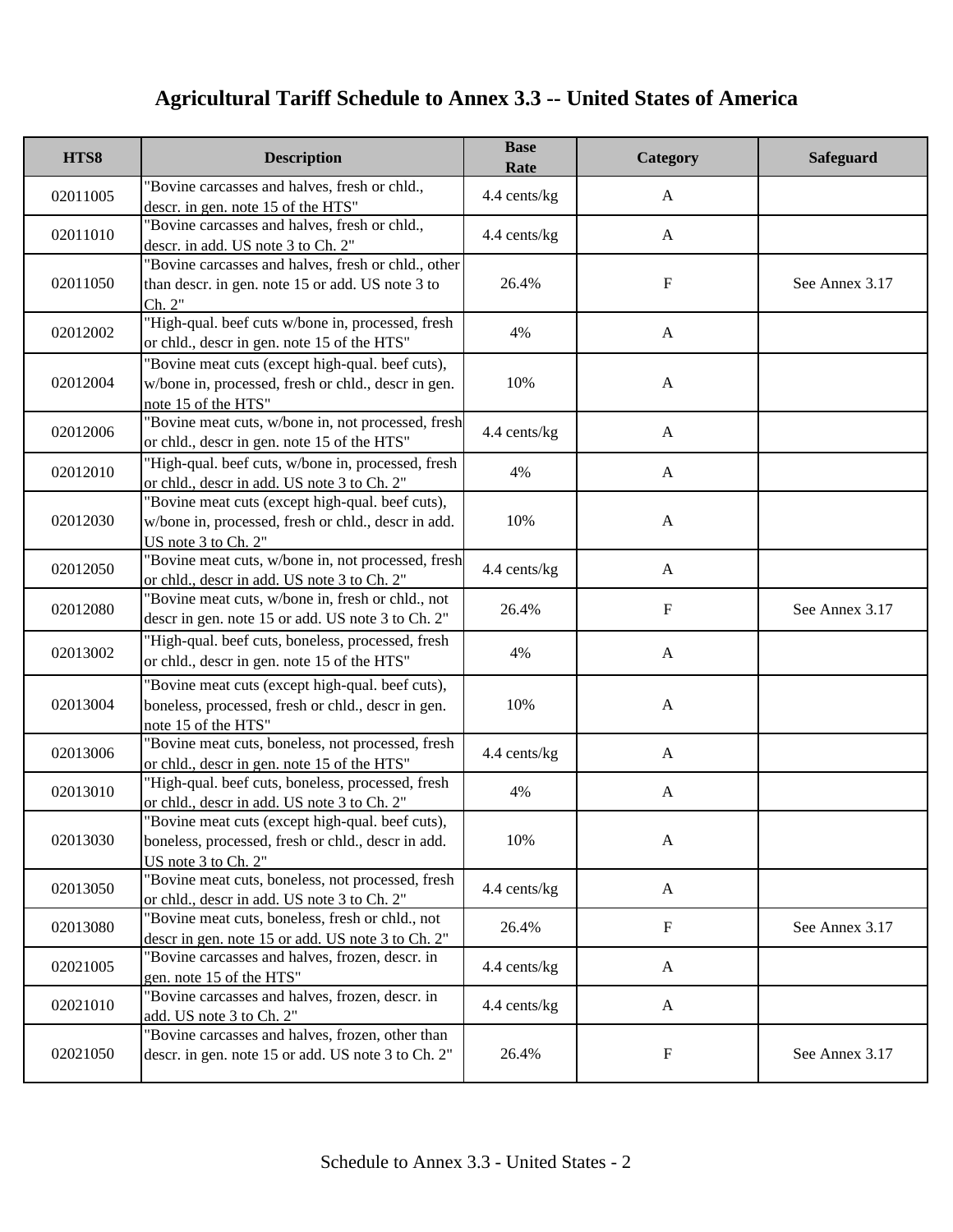| HTS8     | <b>Description</b>                                                                                                     | <b>Base</b><br>Rate | Category     | <b>Safeguard</b> |
|----------|------------------------------------------------------------------------------------------------------------------------|---------------------|--------------|------------------|
| 02022002 | "High-qual. beef cuts w/bone in, processed,<br>frozen, descr in gen. note 15 of the HTS"                               | 4%                  | $\mathbf{A}$ |                  |
| 02022004 | "Bovine meat cuts (except high-qual. beef cuts),<br>w/bone in, processed, frozen, descr in gen. note<br>15 of the HTS" | 10%                 | $\mathbf{A}$ |                  |
| 02022006 | "Bovine meat cuts, w/bone in, not processed,<br>frozen, descr in gen. note 15 of the HTS"                              | 4.4 cents/kg        | $\mathbf{A}$ |                  |
| 02022010 | "High-qual. beef cuts, w/bone in, processed,<br>frozen, descr in add. US note 3 to Ch. 2"                              | 4%                  | $\mathbf{A}$ |                  |
| 02022030 | "Bovine meat cuts (except high-qual. beef cuts),<br>w/bone in, processed, frozen, descr in add. US<br>note 3 to Ch. 2" | 10%                 | $\mathbf{A}$ |                  |
| 02022050 | "Bovine meat cuts, w/bone in, not processed,<br>frozen, descr in add. US note 3 to Ch. 2"                              | 4.4 cents/kg        | $\mathbf{A}$ |                  |
| 02022080 | "Bovine meat cuts, w/bone in, frozen, not descr in<br>gen. note 15 or add. US note 3 to Ch. 2"                         | 26.4%               | $\mathbf F$  | See Annex 3.17   |
| 02023002 | "High-qual. beef cuts, boneless, processed, frozen,<br>descr in gen. note 15 of the HTS"                               | 4%                  | $\mathbf{A}$ |                  |
| 02023004 | 'Bovine meat cuts (except high-qual. beef cuts),<br>boneless, processed, frozen, descr in gen. note 15<br>of the HTS"  | 10%                 | $\mathbf{A}$ |                  |
| 02023006 | "Bovine meat cuts, boneless, not processed,<br>frozen, descr in gen. note 15 of the HTS"                               | 4.4 cents/kg        | $\mathbf{A}$ |                  |
| 02023010 | "High-qual. beef cuts, boneless, processed, frozen,<br>descr in add. US note 3 to Ch. 2"                               | 4%                  | $\mathbf{A}$ |                  |
| 02023030 | "Bovine meat cuts (except high-qual. beef cuts),<br>boneless, processed, frozen, descr in add. US note<br>3 to Ch. 2"  | 10%                 | $\mathbf{A}$ |                  |
| 02023050 | "Bovine meat cuts, boneless, not processed,<br>frozen, descr in add. US note 3 to Ch. 2"                               | 4.4 cents/kg        | $\mathbf{A}$ |                  |
| 02023080 | "Bovine meat cuts, boneless, frozen, not descr in<br>gen. note 15 or add. US note 3 to Ch. 2"                          | 26.4%               | $\mathbf F$  | See Annex 3.17   |
| 02031100 | "Carcasses and half-carcasses of swine, fresh or<br>chilled"                                                           | Free                | I            |                  |
| 02031210 | "Fresh or chilled retail cuts of ham, shoulders and<br>cuts thereof, with bone in"                                     | 1.4 cents/kg        | $\mathbf{A}$ |                  |
| 02031290 | "Fresh or chilled hams, shoulders and cuts<br>thereof, with bone in, other than processed"                             | Free                | $\bf{I}$     |                  |
| 02031920 | "Meat of swine nesi, retail cuts, fresh or chilled"                                                                    | 1.4 cents/kg        | $\mathbf{A}$ |                  |
| 02031940 | "Meat of swine, nesi, non retail cuts, fresh or<br>chilled"                                                            | Free                | $\mathbf I$  |                  |
| 02032100 | "Carcasses and half-carcasses of swine, frozen"                                                                        | Free                | I            |                  |
| 02032210 | "Frozen retail cuts of hams, shoulders and cuts<br>thereof, with bone in"                                              | 1.4 cents/kg        | A            |                  |
| 02032290 | "Frozen hams, shoulders and cuts thereof, with<br>bone in, other than retail cuts"                                     | Free                | I            |                  |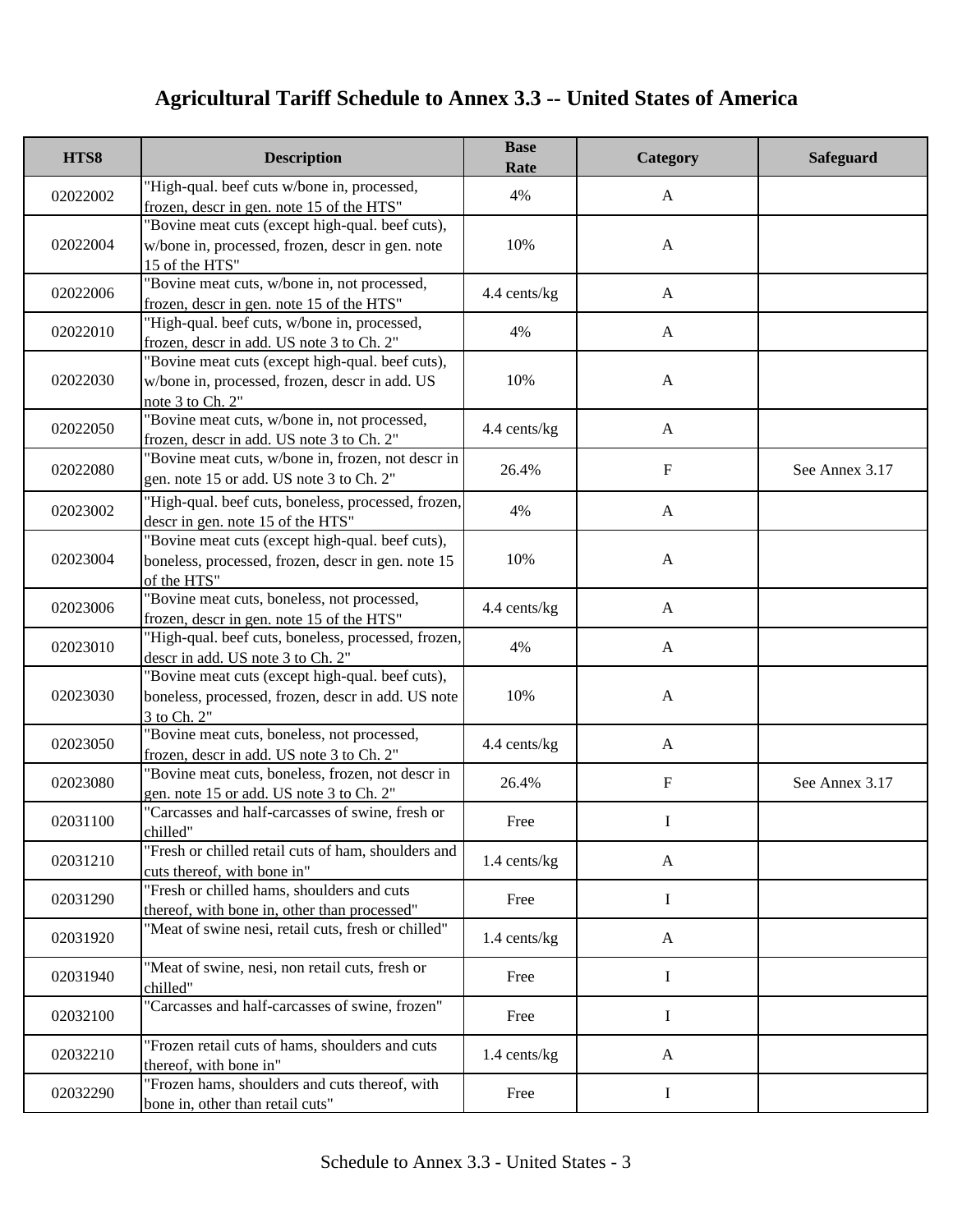| HTS8     | <b>Description</b>                                                                   | <b>Base</b><br>Rate | Category     | Safeguard |
|----------|--------------------------------------------------------------------------------------|---------------------|--------------|-----------|
| 02032920 | "Frozen retail cuts of meat of swine, nesi"                                          | 1.4 cents/kg        | $\mathbf{A}$ |           |
| 02032940 | 'Frozen meat of swine, other than retail cuts,<br>nesi"                              | Free                | I            |           |
| 02041000 | "Carcasses and half-carcasses of lamb, fresh or<br>chilled"                          | $0.7$ cents/kg      | $\mathbf{A}$ |           |
| 02042100 | "Carcasses and half-carcasses of sheep, other than<br>lamb, fresh or chilled"        | 2.8 cents/kg        | A            |           |
| 02042220 | "Cuts of lamb meat with bone in, fresh or chilled"                                   | $0.7$ cents/ $kg$   | A            |           |
| 02042240 | 'Cuts of sheep meat with bone in, nesi, fresh or<br>chilled"                         | 2.8 cents/kg        | A            |           |
| 02042320 | 'Boneless meat of lamb, fresh or chilled"                                            | $0.7$ cents/kg      | $\mathbf{A}$ |           |
| 02042340 | 'Boneless meat of sheep, nesi, fresh or chilled"                                     | 2.8 cents/kg        | $\mathbf{A}$ |           |
| 02043000 | "Carcasses and half-carcasses of lamb, frozen"                                       | $0.7$ cents/kg      | $\mathbf{A}$ |           |
| 02044100 | 'Carcasses and half-carcasses of sheep, other than<br>lamb, frozen"                  | 2.8 cents/kg        | $\mathbf{A}$ |           |
| 02044220 | "Cuts of lamb meat with bone in, frozen"                                             | $0.7$ cents/kg      | $\mathbf{A}$ |           |
| 02044240 | 'Cuts of sheep meat with bone in, nesi, frozen"                                      | 2.8 cents/kg        | $\mathbf{A}$ |           |
| 02044320 | 'Boneless meat of lamb, frozen"                                                      | $0.7$ cents/kg      | $\mathbf{A}$ |           |
| 02044340 | 'Boneless meat of sheep, nesi, frozen"                                               | 2.8 cents/kg        | A            |           |
| 02045000 | "Meat of goats, fresh, chilled or frozen"                                            | Free                | $\bf I$      |           |
| 02050000 | 'Meat of horses, asses, mules or hinnies, fresh,<br>chilled or frozen"               | Free                | I            |           |
| 02061000 | "Edible offal of bovine animals, fresh or chilled"                                   | Free                | I            |           |
| 02062100 | "Tongues of bovine animals, frozen"                                                  | Free                | $\mathbf I$  |           |
| 02062200 | "Livers of bovine animals, frozen"                                                   | Free                | I            |           |
| 02062900 | 'Edible offal of bovine animals, except tongues or<br>livers, frozen"                | Free                | $\mathbf I$  |           |
| 02063000 | 'Edible offal of swine, fresh or chilled"                                            | Free                | I            |           |
| 02064100 | "Livers of swine, frozen"                                                            | Free                | I            |           |
| 02064900 | "Edible offal of swine, except liver, frozen"                                        | Free                | I            |           |
| 02068000 | 'Edible offal of sheep, goats, horses, asses, mules<br>or hinnies, fresh or chilled" | Free                | I            |           |
| 02069000 | 'Edible offal of sheep, goats, horses, asses, mules<br>or hinnies, frozen"           | Free                | I            |           |
| 02071100 | "Chickens, not cut in pieces, fresh or chilled"                                      | 8.8 cents/kg        | $\mathbf{A}$ |           |
| 02071200 | "Chickens, not cut in pieces, frozen"                                                | 8.8 cents/kg        | $\mathbf{A}$ |           |
| 02071300 | 'Cuts and offal of chickens, fresh or chilled"                                       | 17.6 cents/kg       | A            |           |
| 02071400 | "Cuts and offal of chickens, frozen"                                                 | 17.6 cents/kg       | $\mathbf{A}$ |           |
| 02072400 | "Turkeys, not cut in pieces, fresh or chilled"                                       | 15 cents/kg         | $\mathbf{A}$ |           |
| 02072520 | Turkeys, not cut in pieces, valued less than 88<br>cents/kg, frozen"                 | 8.8 cents/kg        | A            |           |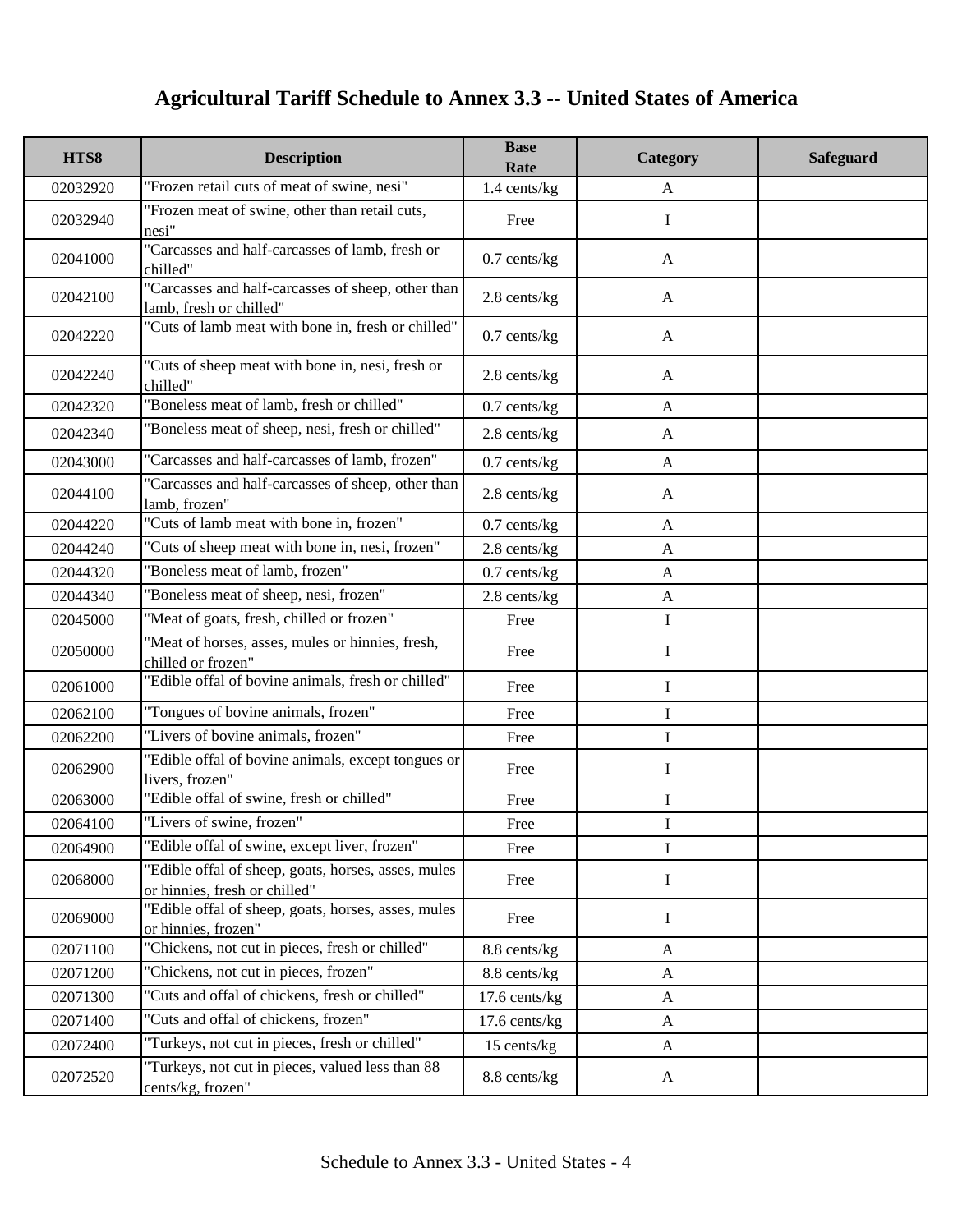| HTS8     | <b>Description</b>                                                                                                                                  | <b>Base</b><br>Rate | Category     | <b>Safeguard</b> |
|----------|-----------------------------------------------------------------------------------------------------------------------------------------------------|---------------------|--------------|------------------|
| 02072540 | "Turkeys, not cut in pieces, valued 88 cents or<br>more per kg, frozen"                                                                             | 10%                 | A            |                  |
| 02072600 | "Cuts and offal of turkeys, fresh or chilled"                                                                                                       | 17.6 cents/kg       | $\mathbf{A}$ |                  |
| 02072700 | "Cuts and offal of turkeys, frozen"                                                                                                                 | 17.6 cents/kg       | $\mathbf{A}$ |                  |
| 02073200 | "Ducks, geese or guineas, not cut in pieces, fresh<br>or chilled"                                                                                   | 8.8 cents/kg        | $\mathbf{A}$ |                  |
| 02073300 | "Ducks, geese or guineas, not cut in pieces,<br>frozen"                                                                                             | 8.8 cents/kg        | $\mathbf{A}$ |                  |
| 02073400 | "Fatty livers of ducks, geese or guineas, fresh or<br>chilled"                                                                                      | 17.6 cents/kg       | $\mathbf{A}$ |                  |
| 02073500 | "Cuts and offal, other than fatty livers, of ducks,<br>geese or guineas, fresh or chilled"                                                          | 17.6 cents/kg       | $\mathbf{A}$ |                  |
| 02073600 | "Cuts and offal of ducks, geese or guineas,<br>frozen"                                                                                              | 17.6 cents/kg       | $\mathbf{A}$ |                  |
| 02081000 | "Meat and edible meat offal of rabbits or hares,<br>fresh, chilled or frozen"                                                                       | 6.4%                | $\mathbf{A}$ |                  |
| 02082000 | "Frog legs, fresh, chilled or frozen"                                                                                                               | Free                | $\bf{I}$     |                  |
| 02083000 | "Meat and edible meat offal of primates, fresh,<br>chilled or frozen"                                                                               | 6.4%                | A            |                  |
| 02084000 | "Meat and edible meat offal of whales, dolphins<br>and porpoises or of manatees and dugongs, fresh,<br>chilled or frozen"                           | 6.4%                | $\mathbf{A}$ |                  |
| 02085000 | "Meat and edible meat offal of reptiles, fresh,<br>chilled or frozen"                                                                               | 6.4%                | $\mathbf{A}$ |                  |
| 02089020 | "Meat and edible offal of deer, fresh, chilled or<br>frozen"                                                                                        | Free                | $\mathbf I$  |                  |
| 02089030 | "Fresh, chilled or frozen quail, eviscerated, not in<br>pieces"                                                                                     | 7 cents/kg          | $\mathbf{A}$ |                  |
| 02089090 | "Other meat and edible meat offal not elsewhere<br>specified or included, fresh, chilled or frozen"                                                 | 6.4%                | $\mathbf{A}$ |                  |
| 02090000 | "Pig fat, free of lean meat, and poultry fat, not<br>rendered or otherwise extracted, fresh, chilled,<br>frozen, salted, in brine, dried or smoked" | 3.2%                | $\mathbf{A}$ |                  |
| 02101100 | "Hams, shoulders and cuts thereof with bone in,<br>salted, in brine, dried or smoked"                                                               | 1.4 cents/kg        | $\mathbf{A}$ |                  |
| 02101200 | "Bellies (streaky) and cuts thereof of swine,<br>salted, in brine, dried or smoked"                                                                 | 1.4 cents/kg        | $\mathbf{A}$ |                  |
| 02101900 | "Meat of swine other than hams, shoulders,<br>bellies (streaky) and cuts thereof, salted, in brine,<br>dried or smoked"                             | 1.4 cents/kg        | $\mathbf{A}$ |                  |
| 02102000 | "Meat of bovine animals, salted, in brine, dried or<br>smoked"                                                                                      | Free                | $\bf{I}$     |                  |
| 02109100 | "Meat and edible offal of primates, salted, in<br>brine, dried or smoked; edible flours and meals<br>thereof"                                       | 2.3%                | $\mathbf{A}$ |                  |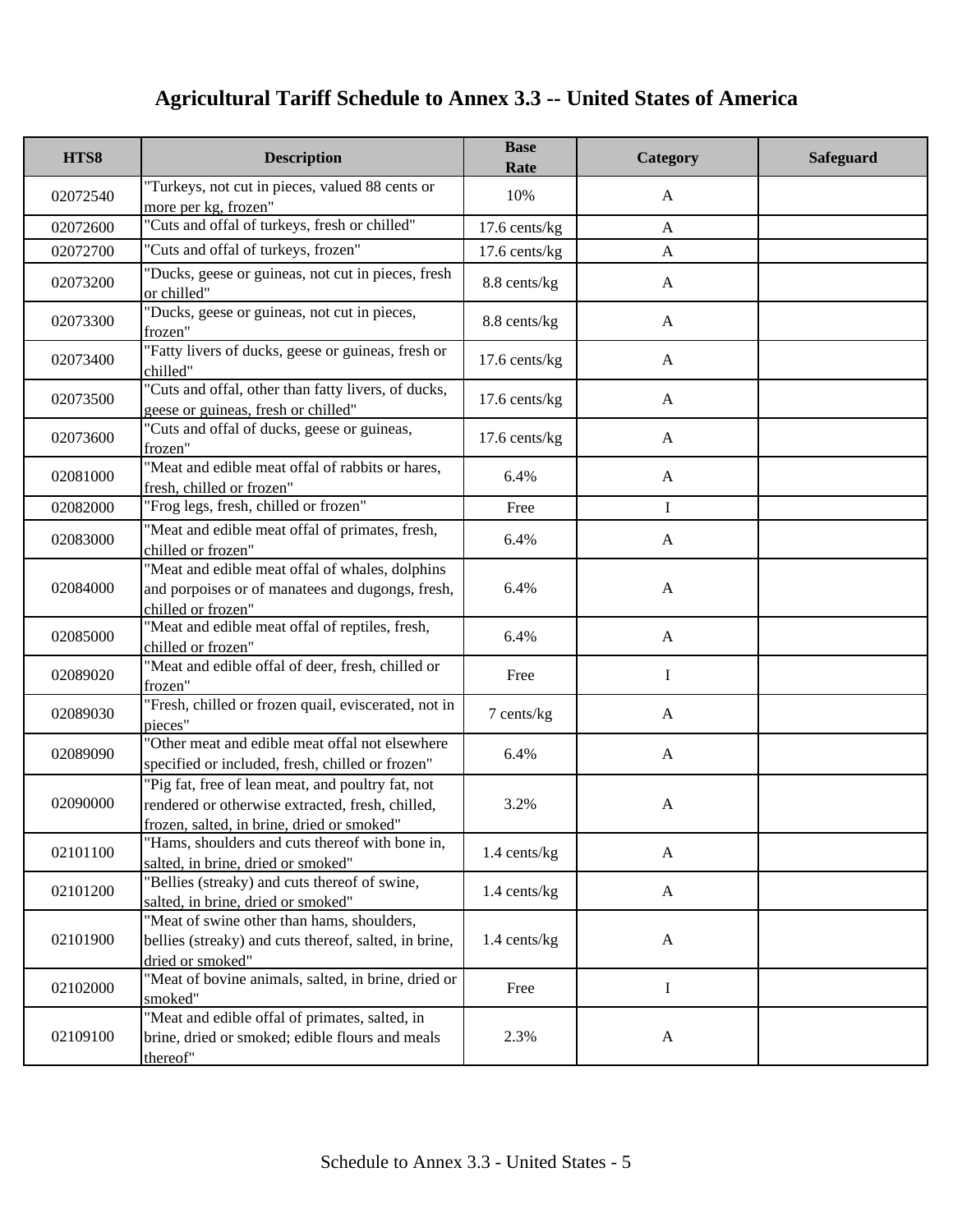| HTS8     | <b>Description</b>                                                                                                                                  | <b>Base</b><br>Rate | Category     | <b>Safeguard</b> |
|----------|-----------------------------------------------------------------------------------------------------------------------------------------------------|---------------------|--------------|------------------|
| 02109200 | "Meat and edible offal of whales, dolphins,<br>porpoises, manatees and dugongs, salted, in brine,<br>dried or smoked; edible flour & meals thereof" | 2.3%                | $\mathbf{A}$ |                  |
| 02109300 | "Meat and edible offal of reptiles, salted, in brine,<br>dried or smoked; edible flours and meals thereof"                                          | 2.3%                | $\mathbf{A}$ |                  |
| 02109920 | "Meat and edible offal of poultry of heading 0105,<br>in brine, dried or smoked; edible flours and meals<br>thereof"                                | 2.3%                | $\mathbf{A}$ |                  |
| 02109990 | "Meat and edible offal not elsewhere specified or<br>included, salted, in brine, dried or smoked; edible<br>flours and meals thereof"               | 2.3%                | $\mathbf{A}$ |                  |
| 04011000 | "Milk and cream, unconcentrated, with no added<br>sweeteners, fat content, by weight, not more than<br>1 percent"                                   | 0.34 cents/liter    | $\mathbf{A}$ |                  |
| 04012020 | "Milk and cream, unconcentrated, unsweetened,<br>fat content over 1% but n/o 6%, for not over<br>11,356,236 liters entered in any calender year"    | 0.43 cents/liter    | $\mathbf{A}$ |                  |
| 04012040 | "Milk and cream, unconcentrated, unsweetened,<br>fat content over 1% but not over 6%, for over<br>11,356,236 liters entered in any calender year"   | 1.5 cents/liter     | $\mathbf{A}$ |                  |
| 04013002 | "Milk and cream, not concentrated, not<br>sweetened, fat content o/6% but not o/45%,<br>subject to gen. note 15 of the HTS"                         | 3.2 cents/liter     | $\mathbf{A}$ |                  |
| 04013005 | "Milk and cream, not concentrated, not<br>sweetened, fat content o/6% but not o/45%,<br>subject to add. US note 5 to Ch. 4"                         | 3.2 cents/liter     | $\mathbf{A}$ |                  |
| 04013025 | "Milk and cream, not concentrated, not<br>sweetened, fat content o/6% but not o/45%, not<br>subject to gen. nte 15 or add. nte 5 to Ch. 4"          | 77.2 cents/liter    | $\mathbf E$  |                  |
| 04013042 | "Milk and cream, not concentrated, not<br>sweetened, fat content o/45%, subject to gen. note<br>15 of the HTS"                                      | 12.3 cents/kg       | A            |                  |
| 04013050 | "Milk and cream, not concentrated, not<br>sweetened, fat content o/45%, subject to add. US<br>note 6 to Ch. 4"                                      | 12.3 cents/kg       | $\mathbf{A}$ |                  |
| 04013075 | "Milk and cream, not concentrated, not<br>sweetened, fat content o/45%, not subject to gen.<br>nte 15 or add. nte 6 to Ch. 4"                       | \$1.646/kg          | E            |                  |
| 04021005 | "Milk & cream, concen or sweetened, in powder,<br>granules or other solid forms, w/fat content by<br>weight not o/1.5%, subj to GN15"               | 3.3 cents/kg        | $\mathbf{A}$ |                  |
| 04021010 | "Milk & cream in powder granules/other solid<br>forms fat content by weight not exceeding 1.5%<br>whether/not sweetened, described in addl note 7"  | 3.3 cents/kg        | $\mathbf{A}$ |                  |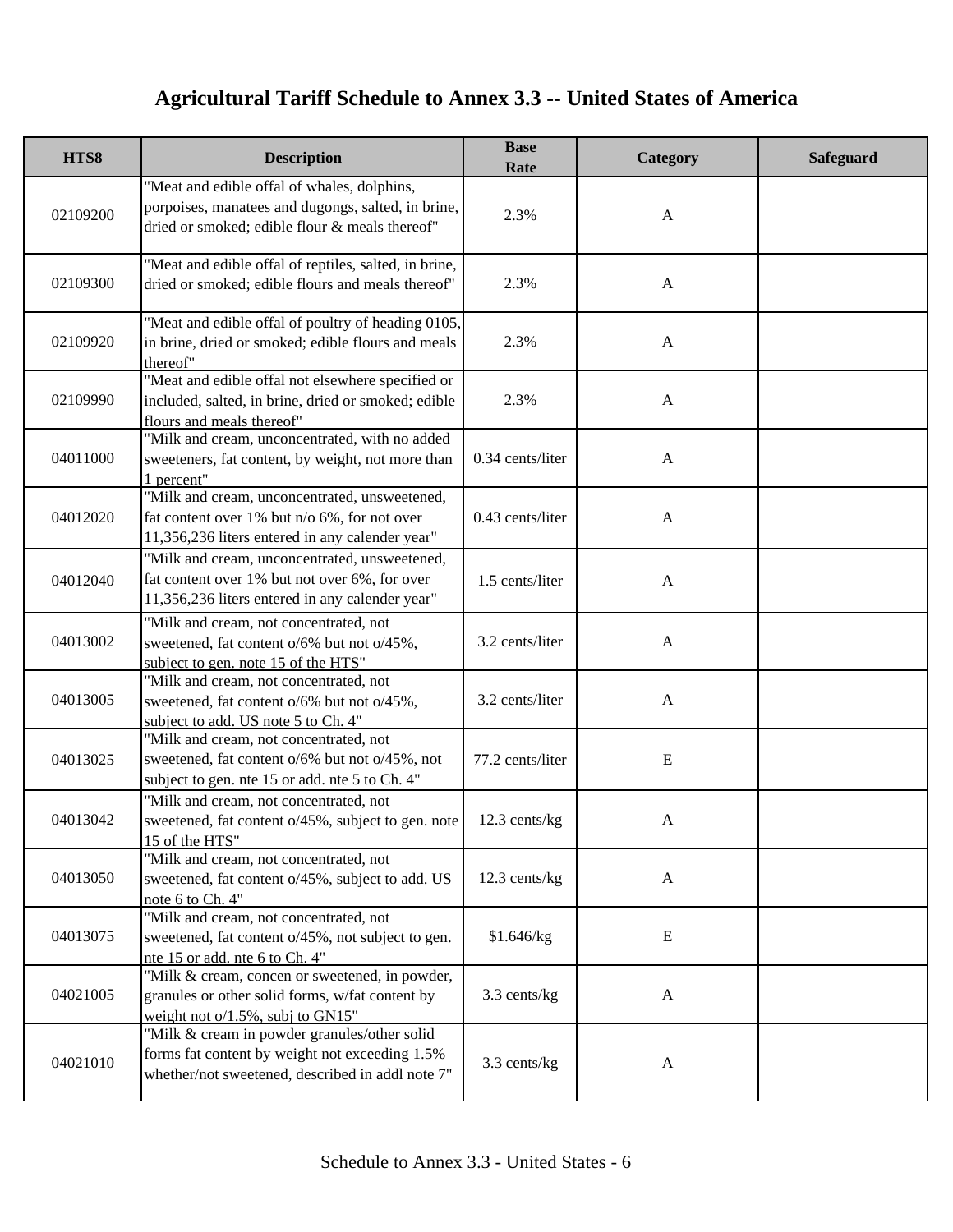| HTS8     | <b>Description</b>                                                                                                                                      | <b>Base</b><br>Rate    | Category     | Safeguard |
|----------|---------------------------------------------------------------------------------------------------------------------------------------------------------|------------------------|--------------|-----------|
| 04021050 | "Milk & cream in powder granules/other solid<br>forms fat content by weight not exceeding 1.5%<br>whether/not sweetened, nesi"                          | 86.5 cents/kg          | Ε            |           |
| 04022102 | "Milk & cream, concen, not sweetened, in<br>powder, granules or other solid forms, w/fat<br>content $o/1.5\%$ but not $o/3\%$ , subj to GN15"           | 3.3 cents/kg           | $\mathbf{A}$ |           |
| 04022105 | "Milk & cream, concen, not sweetened, in<br>powder, granules or other solid forms, w/fat<br>content o/1.5% but not o/3%, subj Ch4 US note 7'            | 3.3 cents/kg           | $\mathbf{A}$ |           |
| 04022125 | "Milk & cream, concen, not sweetened, in<br>powder, granules or other solid forms, w/fat<br>content o/1.5% but not o/3%, not subj GN15/Ch4<br>US note7" | 86.5 cents/kg          | E            |           |
| 04022127 | "Milk & cream, concen, not sweetened, in<br>powder, granules or other solid forms, w/fat<br>content o/3% but not o/35%, subject to gen. note<br>15"     | 6.8 cents/kg           | $\mathbf{A}$ |           |
| 04022130 | "Milk & cream, concen, not sweetened, in<br>powder/granules/oth solid forms, fat cont o/3%<br>but not o/35%, subj to Ch 4 US note 7"                    | 6.8 cents/kg           | $\mathbf{A}$ |           |
| 04022150 | "Milk & cream, concen, not sweetened, in<br>powder/granules/oth solid forms, fat cont o/3%<br>but not o/35%, not subj to GN15 or Ch 4 US.S.<br>note 7"  | \$1.092/kg             | ${\bf E}$    |           |
| 04022173 | "Milk & cream, concen, not sweetened, in<br>powder, granules or other solid forms, w/fat<br>content o/35%, subject to gen. note 15"                     | 13.7 cents/kg          | $\mathbf{A}$ |           |
| 04022175 | "Milk & cream, concen, not sweetened, in<br>powder, granules or other solid forms, w/fat<br>content o/35%, subject to add. US note 9 to Ch.4"           | 13.7 cents/kg          | $\mathbf{A}$ |           |
| 04022190 | "Milk & cream, concen, not sweetened, in<br>powder, granules or other solid forms, w/fat<br>content o/35%, not subj to GN15 or Ch4 US note<br>Q''       | \$1.556/kg             | E            |           |
| 04022905 | "Milk & cream, concen, sweetened, in powder,<br>granules or other solid forms, w/fat content<br>$o/1.5\%$ , subject to gen. note 15"                    | 17.5%                  | $\mathbf{A}$ |           |
| 04022910 | "Milk & cream, concen, sweetened, in powder,<br>granules or other solid forms, w/fat content<br>o/1.5%, subject to add. US note 10 to Ch.4"             | 17.5%                  | $\mathbf{A}$ |           |
| 04022950 | "Milk & cream, concen, sweetened, in powder,<br>granules or other solid forms, w/fat content<br>$o/1.5\%$ , not subj to GN15 or Ch4 US note 10"         | $$1.104/kg +$<br>14.9% | E            |           |
| 04029103 | "Milk & cream, concen, in non-solid forms, not<br>sweetened, in airtight containers, subject to gen.<br>note 15 of the HTS"                             | 2.2 cents/kg           | $\mathbf{A}$ |           |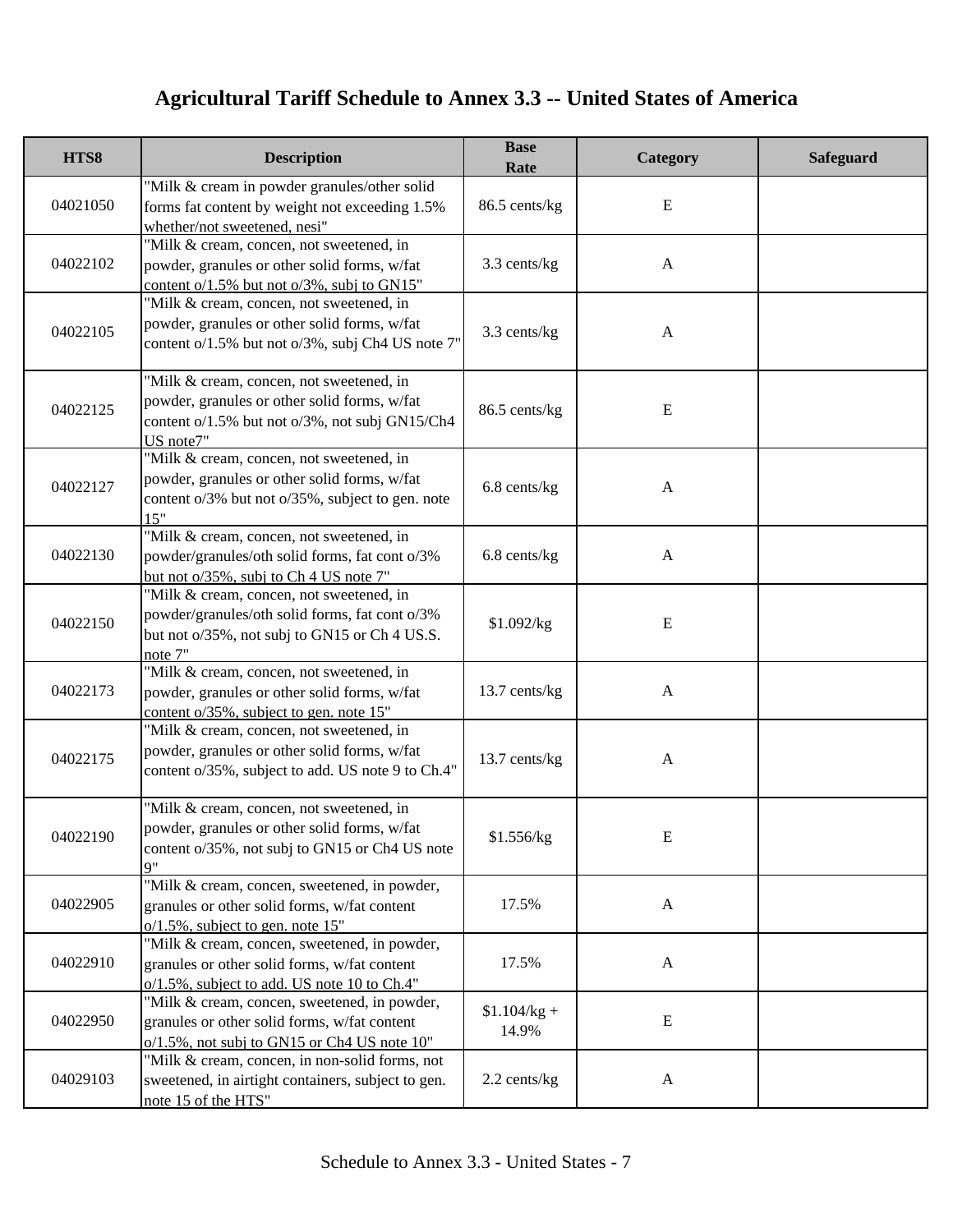| HTS8     | <b>Description</b>                                                                                                                             | <b>Base</b><br>Rate        | Category                                                                                                         | Safeguard      |
|----------|------------------------------------------------------------------------------------------------------------------------------------------------|----------------------------|------------------------------------------------------------------------------------------------------------------|----------------|
| 04029106 | "Milk & cream, concen in non-solid forms, not<br>sweetened, not in airtight containers, subject to<br>gen. note 15 of the HTS"                 | 3.3 cents/kg               | $\mathbf{A}$                                                                                                     |                |
| 04029110 | "Milk & cream, concen in non-solid forms, not<br>sweetened, in airtight containers, subject to add.<br>US note 11 to Ch.4"                     | 2.2 cents/kg               | $\mathbf{A}$                                                                                                     |                |
| 04029130 | "Milk & cream, concen in non-solid forms, not<br>sweetened, not in airtight containers, subject to<br>add. US note 11 to Ch. 4"                | 3.3 cents/kg               | $\mathbf{A}$                                                                                                     |                |
| 04029170 | "Milk & cream, concen in non-solid forms, not<br>sweetened, in airtight containers, not subject to<br>gen. note 15 or add. US note 11 to Ch.4" | 31.3 cents/kg              | See paragraph 4 of<br>Appendix I to the General<br>Notes of the Schedule of<br>the United States to Annex<br>3.3 | See Annex 3.17 |
| 04029190 | "Milk and cream, concentrated, in other than<br>powder, granules or other solid forms,<br>unsweetened, other than in airtight containers"      | 31.3 cents/kg              | See paragraph 4 of<br>Appendix I to the General<br>Notes of the Schedule of<br>the United States to Annex<br>3.3 | See Annex 3.17 |
| 04029903 | "Condensed milk, sweetened, in airtight<br>containers, subject to gen. note 15 of the HTS"                                                     | 3.9 cents/kg               | $\mathbf{A}$                                                                                                     |                |
| 04029906 | "Condensed milk, sweetened, not in airtight<br>containers, subject to gen. note 15 of the HTS"                                                 | 3.3 cents/kg               | $\mathbf{A}$                                                                                                     |                |
| 04029910 | "Condensed milk, sweetened, in airtight<br>containers, subject to add. US note 11 to Ch.4"                                                     | 3.9 cents/kg               | $\mathbf{A}$                                                                                                     |                |
| 04029930 | "Condensed milk, sweetened, not in airtight<br>containers, subject to add. US note 11 to Ch. 4"                                                | 3.3 cents/kg               | $\mathbf{A}$                                                                                                     |                |
| 04029945 | "Condensed milk, sweetened, in airtight<br>containers, not subject to gen. note 15 or add. US<br>note 11 to Ch.4"                              | 49.6 cents/kg              | See paragraph 4 of<br>Appendix I to the General<br>Notes of the Schedule of<br>the United States to Annex<br>3.3 | See Annex 3.17 |
| 04029955 | "Condensed milk, sweetened, not in airtight<br>containers, not subject to gen. note 15 or add. US<br>note 11 to Ch.4"                          | 49.6 cents/kg              | See paragraph 4 of<br>Appendix I to the General<br>Notes of the Schedule of<br>the United States to Annex<br>3.3 | See Annex 3.17 |
| 04029968 | "Milk & cream (except condensed milk),<br>concentrated in non-solid forms, sweetened,<br>subject to gen. note 15 of the HTS"                   | 17.5%                      | A                                                                                                                |                |
| 04029970 | "Milk & cream (except condensed milk),<br>concentrated in non-solid forms, sweetened,<br>subject to add. US note 10 to Ch. 4"                  | 17.5%                      | $\mathbf{A}$                                                                                                     |                |
| 04029990 | "Milk & cream (except condensed milk),<br>concentrated in non-solid forms, sweetened, not<br>desc. gen. note 15 or add. US note 10 to Ch. 4"   | $46.3$ cents/kg +<br>14.9% | E                                                                                                                |                |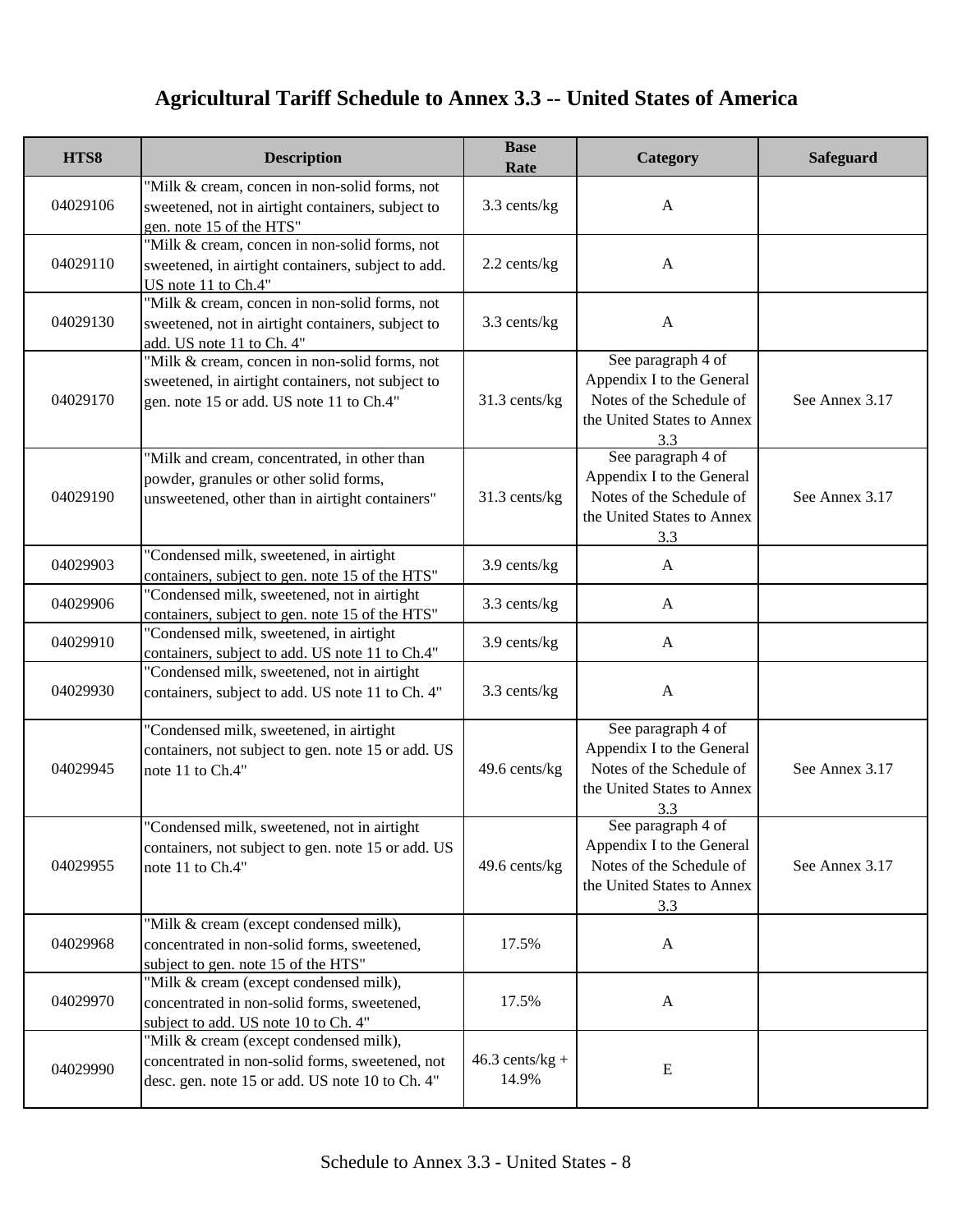| HTS8     | <b>Description</b>                                                                                                                         | <b>Base</b><br>Rate  | Category     | <b>Safeguard</b> |
|----------|--------------------------------------------------------------------------------------------------------------------------------------------|----------------------|--------------|------------------|
| 04031005 | "Yogurt, in dry form, whether or not flavored or<br>containing add fruit or cocoa, subject to gen. note<br>15 of the HTS"                  | 20%                  | $\mathbf{A}$ |                  |
| 04031010 | "Yogurt, in dry form, whether or not flavored or<br>containing add fruit or cocoa, subject to add. US<br>note 10 to Ch. 4"                 | 20%                  | $\mathbf{A}$ |                  |
| 04031050 | "Yogurt, in dry form, whether or not flavored or<br>containing add fruit or cocoa, not subject to gen<br>nte 15 or add. US nte 10 to Ch.4" | $$1.035/kg +$<br>17% | ${\bf E}$    |                  |
| 04031090 | "Yogurt, not in dry form, whether or not flavored<br>or containing add fruit or cocoa"                                                     | 17%                  | $\mathbf{A}$ |                  |
| 04039002 | "Sour cream, fluid, n/o 45% by wt. butterfat,<br>subject to gen. note 15 of the HTS"                                                       | 3.2 cents/liter      | $\mathbf{A}$ |                  |
| 04039004 | "Sour cream, fluid, n/o 45% by wt. butterfat,<br>subject to add. US note 5 to Ch.4"                                                        | 3.2 cents/liter      | $\mathbf{A}$ |                  |
| 04039016 | "Sour cream, fluid, n/o 45% by wt. butterfat, not<br>subject to gen nte 15 or add US note 5 to Ch.4"                                       | 77.2 cents/liter     | ${\bf E}$    |                  |
| 04039020 | Fluid buttermilk                                                                                                                           | 0.34 cents/liter     | $\mathbf{A}$ |                  |
| 04039037 | "Sour cream, dried, n/o 6% by wt. butterfat,<br>subject to gen. note 15 of the HTS"                                                        | 3.3 cents/kg         | $\mathbf{A}$ |                  |
| 04039041 | "Sour cream, dried, n/o 6% by wt. butterfat,<br>subject to add. US note 12 to Ch. 4"                                                       | 3.3 cents/kg         | $\mathbf{A}$ |                  |
| 04039045 | "Sour cream, dried, n/o 6% by wt. butterfat, not<br>subject to gen nte 15 or add. US note 12 to Ch. 4"                                     | 87.6 cents/kg        | ${\bf E}$    |                  |
| 04039047 | "Sour cream, dried, o/6% but n/o 35% by wt.<br>butterfat, subject to gen. note 15 of the HTS"                                              | 6.8 cents/kg         | $\mathbf{A}$ |                  |
| 04039051 | "Sour cream, dried, o/6% but n/o 35% by wt.<br>butterfat, subject to add. US note 8 to Ch. 4"                                              | 6.8 cents/kg         | $\mathbf{A}$ |                  |
| 04039055 | "Sour cream, dried, o/6% but n/o 35% by wt.<br>butterfat, not subject to gen nte 15 or add. US note<br>8 to Ch. 4"                         | \$1.092/kg           | E            |                  |
| 04039057 | "Sour cream, dried, o/35% but n/o 45% by wt.<br>butterfat, subject to gen. note 15 of the HTS"                                             | $13.7$ cents/kg      | A            |                  |
| 04039061 | "Sour cream, dried, o/35% but n/o 45% by wt.<br>butterfat, subject to add. US note 9 to Ch. 4"                                             | 13.7 cents/kg        | $\mathbf{A}$ |                  |
| 04039065 | "Sour cream, dried, o/35% but n/o 45% by wt.<br>butterfat, not subject to gen nte 15 or add. US note<br>9 to Ch. 4"                        | \$1.556/kg           | E            |                  |
| 04039072 | "Sour cream, o/45% by wt. butterfat, subject to<br>gen. note 15 of the HTS"                                                                | 12.3 cents/kg        | $\mathbf{A}$ |                  |
| 04039074 | "Sour cream, o/45% by wt. butterfat, subject to<br>add. US note 6 to Ch. 4"                                                                | 12.3 cents/kg        | $\mathbf{A}$ |                  |
| 04039078 | "Sour cream, o/45% by wt. butterfat, not subject<br>to gen nte 15 or add. US note 6 to Ch. 4"                                              | \$1.646/kg           | E            |                  |
| 04039085 | Fermented milk o/than dried fermented milk or<br>o/than dried milk with added lactic ferments                                              | 17%                  | A            |                  |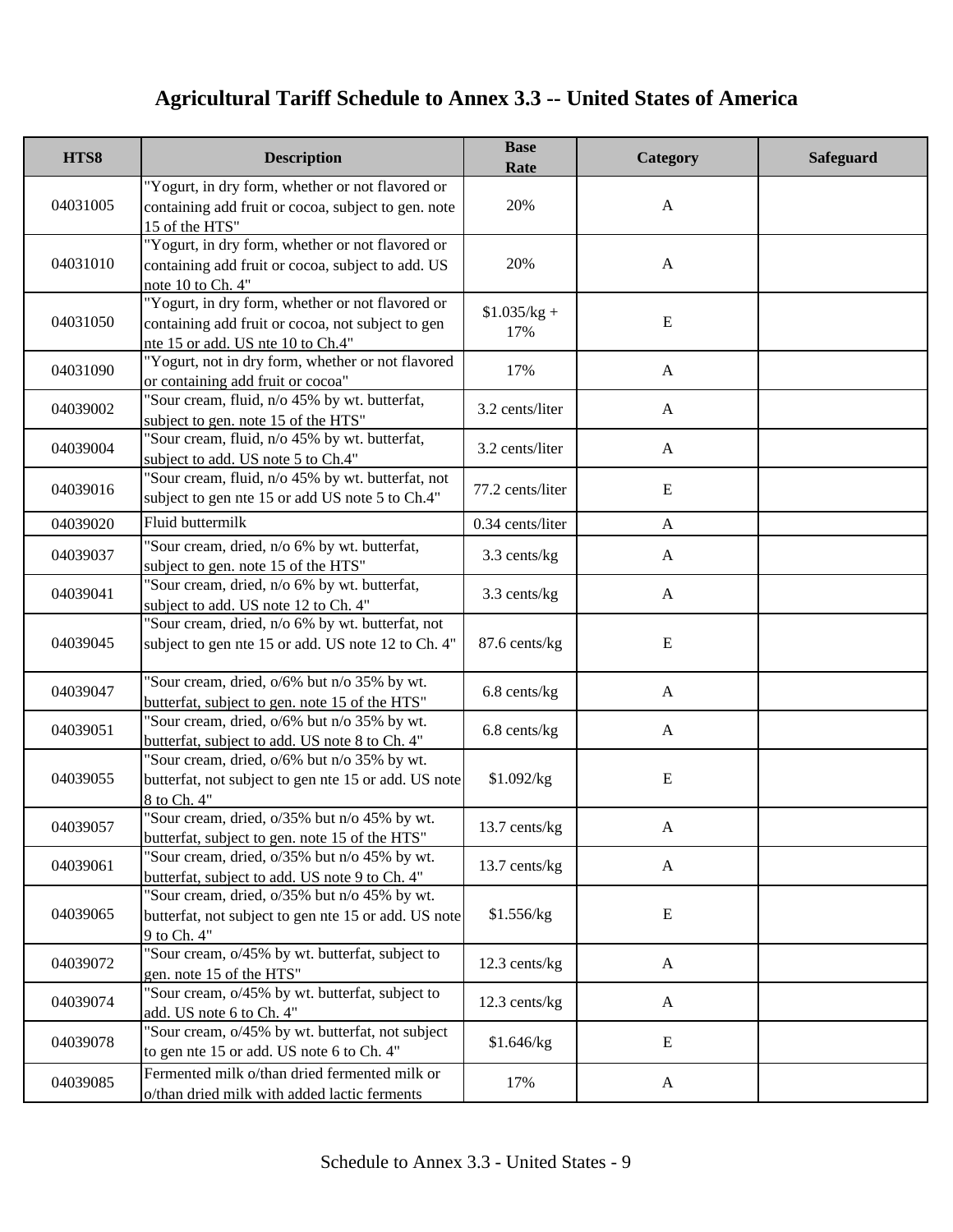| HTS8     | <b>Description</b>                                                                                                                              | <b>Base</b><br>Rate   | Category     | Safeguard |
|----------|-------------------------------------------------------------------------------------------------------------------------------------------------|-----------------------|--------------|-----------|
| 04039087 | Curdled milk/cream/kephir & other fermentd or<br>acid. milk/cream descr.in gen. note 15                                                         | 20%                   | A            |           |
| 04039090 | Curdled milk/cream/kephir & other fermentd or<br>acid. milk/cream subject to add US note 10 to<br>Ch.4                                          | 20%                   | $\mathbf{A}$ |           |
| 04039095 | Curdled milk/cream/kephir & other fermentd or<br>acid. milk/cream not subj to GN 15 or Ch4 US<br>note 10                                        | $$1.034/kg +$<br>17%  | E            |           |
| 04041005 | Whey protein concentrates                                                                                                                       | 8.5%                  | $\mathbf{A}$ |           |
| 04041008 | "Modified whey (except protein conc.), subject to<br>gen. note 15 of the HTS"                                                                   | 13%                   | A            |           |
| 04041011 | "Modified whey (except protein conc.), wheth/not<br>conc. or sweetened, subject to add US note 10 to<br>Ch.4"                                   | 13%                   | $\mathbf{A}$ |           |
| 04041015 | "Modified whey (except protein conc.), wheth/not<br>conc. or sweetened, not subject to gen. note 15 or"                                         | $$1.035/kg +$<br>8.5% | ${\bf E}$    |           |
| 04041020 | "Fluid whey, whether or not concentrated or<br>containing added sweeteners"                                                                     | 0.34 cents/liter      | $\mathbf{A}$ |           |
| 04041048 | "Whey (except modified whey), dried, whether or<br>not conc. or sweetened, subject to gen. note 15 of<br>the HTS"                               | 3.3 cents/kg          | $\mathbf{A}$ |           |
| 04041050 | "Whey (except modified whey), dried, whether or<br>not conc. or sweetened, subject to add. US note 12<br>to Ch. 4"                              | 3.3 cents/kg          | $\mathbf{A}$ |           |
| 04041090 | "Whey (except modified whey), dried, whether or<br>not conc. or sweetened, not subject to gen. note 15<br>or add US nte 12 to Ch.4"             | 87.6 cents/kg         | E            |           |
| 04049010 | Milk protein concentrates                                                                                                                       | $0.37$ cents/kg       | $\mathbf{A}$ |           |
| 04049028 | "Dairy products of nat. milk constituents (except<br>protein conc.), descr. in add. US nte 1 to Ch. 4<br>and subj to GN 15"                     | 14.5%                 | $\mathbf{A}$ |           |
| 04049030 | "Dairy products of nat. milk constituents (except<br>protein conc.), descr. in add. US nte 1 to Ch. 4<br>and sub to Ch4 US note 10"             | 14.5%                 | A            |           |
| 04049050 | "Dairy products of nat. milk constituents (except<br>protein conc.), descr. in add. US nte 1 to Ch. 4 &<br>not subj to GN15 or Ch4 US note 10"  | $$1.189/kg +$<br>8.5% | ${\bf E}$    |           |
| 04049070 | "Products consisting of natural milk constituents<br>(except protein conc.), whether or not sweetened,<br>not descr. in add US note 1 to Ch. 4" | 8.5%                  | $\mathbf{A}$ |           |
| 04051005 | Butter subject to general note 15 (outside quota)                                                                                               | 12.3 cents/kg         | $\mathbf{A}$ |           |
| 04051010 | Butter subject to quota pursuant to chapter 4<br>additional US note 6                                                                           | 12.3 cents/kg         | $\mathbf{A}$ |           |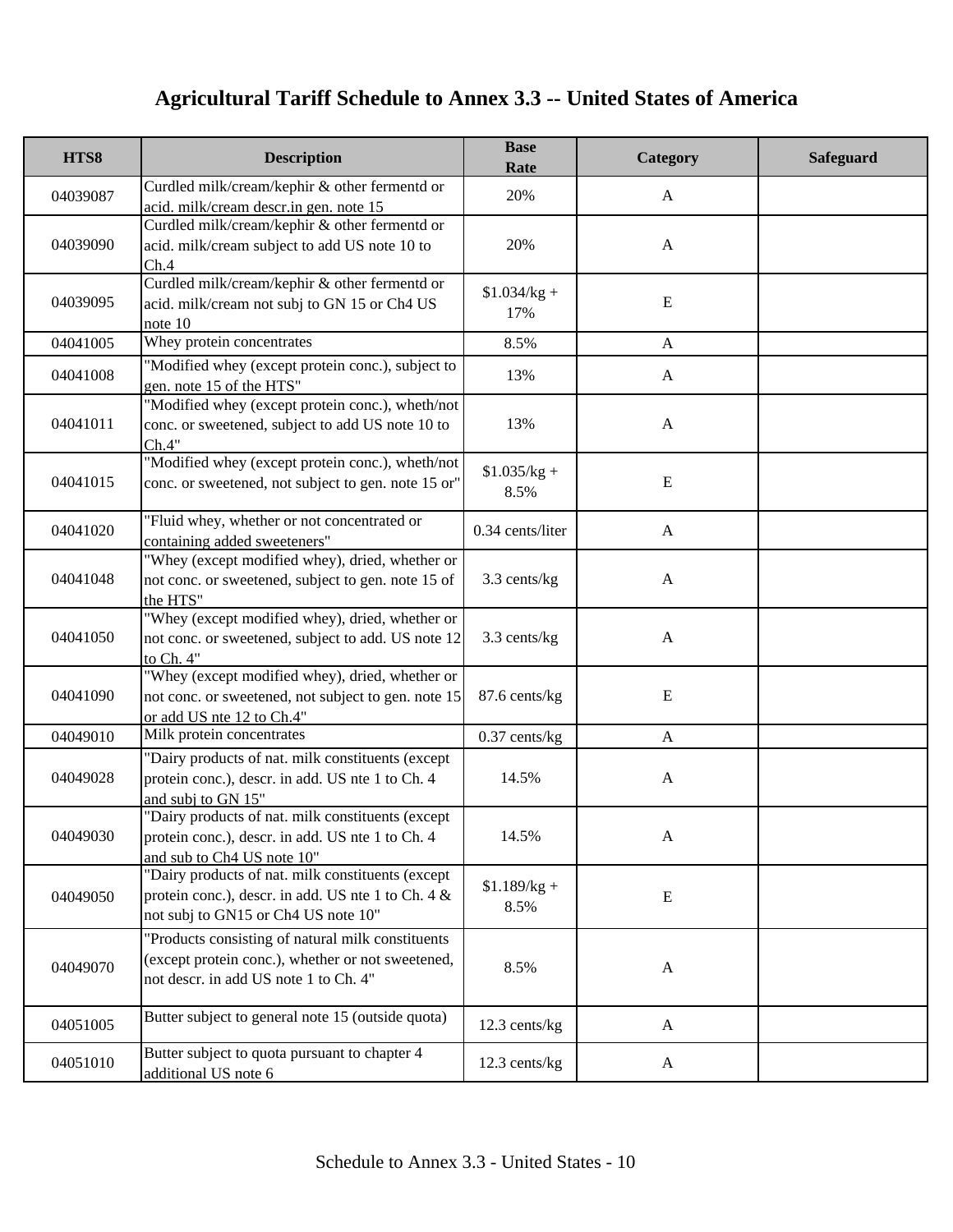| HTS8     | <b>Description</b>                                                                                                                                 | <b>Base</b><br>Rate       | Category                                                                                                         | Safeguard      |
|----------|----------------------------------------------------------------------------------------------------------------------------------------------------|---------------------------|------------------------------------------------------------------------------------------------------------------|----------------|
| 04051020 | Butter not subject to general note 15 and in excess<br>of quota in chapter 4 additional U.S. note 6                                                | \$1.541/kg                | Ε                                                                                                                |                |
| 04052010 | "Butter substitute dairy spreads, over 45%<br>butterfat weight, subject to general note 15<br>(outside quota)"                                     | 15.4 cents/kg             | $\mathbf{A}$                                                                                                     |                |
| 04052020 | "Butter substitute dairy spreads, over 45%<br>butterfat weight, subject to quota pursuant to<br>chapter 4 additional US note 14"                   | 15.4 cents/kg             | $\mathbf{A}$                                                                                                     |                |
| 04052030 | "Butter substitute dairy spreads, over 45%<br>butterfat weight, not subj to gen note 15 and in<br>excess of quota in ch. 4 additional US note 14"  | \$1.996/kg                | E                                                                                                                |                |
| 04052040 | "Butter substitute dairy spreads, containing 45%<br>or less butterfat by weight"                                                                   | 13.1 cents/kg             | A                                                                                                                |                |
| 04052050 | "Other dairy spreads of a type provided in chapter<br>4 additional US note 1, subject to general note 15<br>(outside quota)"                       | 10%                       | $\mathbf{A}$                                                                                                     |                |
| 04052060 | "Other dairy spreads of a type provided in ch. 4<br>add. US note 1, subject to quota pursuant to<br>chapter 4 additional US note 10"               | 10%                       | $\mathbf{A}$                                                                                                     |                |
| 04052070 | "Other dairy spreads of a type provided in ch. 4<br>add. US note 1, not subject to gen note 15 and in<br>excess of quota in ch. 4 add. US note 10" | $70.4$ cents/kg +<br>8.5% | ${\bf E}$                                                                                                        |                |
| 04052080 | "Other dairy spreads, not butter substitutes or of a<br>type provided for in chapter 4 additional US note<br>1"                                    | 6.4%                      | $\mathbf{A}$                                                                                                     |                |
| 04059005 | "Fats and oils derived from milk, other than<br>butter or dairy spreads, subject to general note 15<br>(outside quota)"                            | 10%                       | $\mathbf{A}$                                                                                                     |                |
| 04059010 | "Fats and oils derived from milk, other than<br>butter or dairy spreads, subject to quota pursuant<br>to chapter 4 additional US note 14"          | 10%                       | $\mathbf{A}$                                                                                                     |                |
| 04059020 | "Fats and oils derived from milk, other than<br>butter or dairy spreads, not subject to gen note 15<br>and excess of quota in ch 4 add US note 14" | $$1.865/kg +$<br>8.5%     | E                                                                                                                |                |
| 04061002 | "Chongos, unripened or uncured cheese,<br>including whey cheese and curd, subject to gen.<br>note 15 of the HTS"                                   | 10%                       | $\mathbf{A}$                                                                                                     |                |
| 04061004 | "Chongos, unripened or uncured cheese,<br>including whey cheese and curd, subject to add.<br>US note 16 to Ch. 4"                                  | 10%                       | $\mathbf{A}$                                                                                                     |                |
| 04061008 | "Chongos, unripened or uncured cheese,<br>including whey cheese and curd, not subject to<br>gen note 15 or add. US note 16 to Ch. 4"               | \$1.509/kg                | See paragraph 3 of<br>Appendix I to the General<br>Notes of the Schedule of<br>the United States to Annex<br>3.3 | See Annex 3.17 |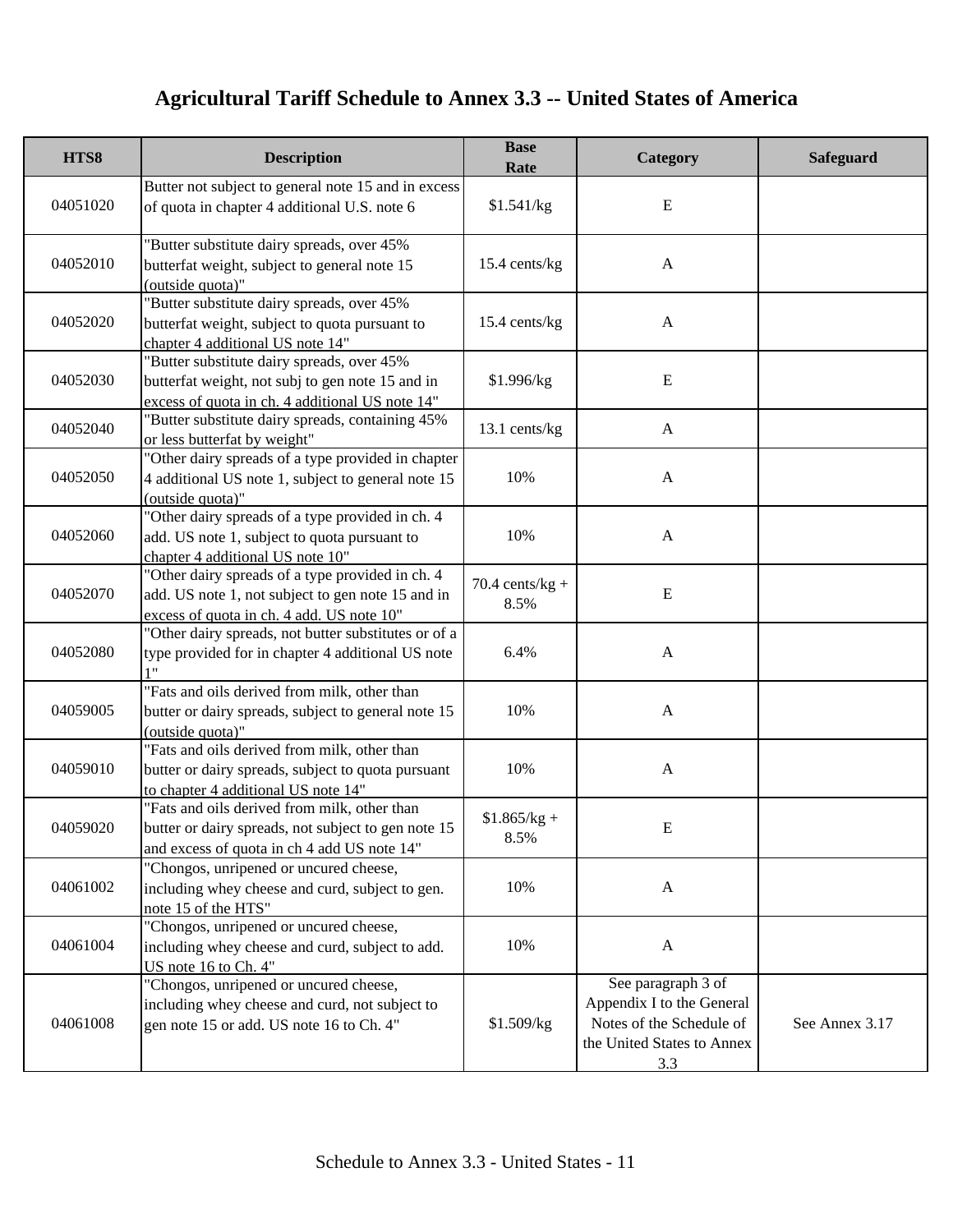| HTS8     | <b>Description</b>                                                                                                                                | <b>Base</b><br>Rate | Category                                                                                                         | Safeguard      |
|----------|---------------------------------------------------------------------------------------------------------------------------------------------------|---------------------|------------------------------------------------------------------------------------------------------------------|----------------|
| 04061012 | "Fresh (unripened/uncured) cheese (ex chongos),<br>incl whey cheese and curd, subj to gen. note 15 of<br>the HTS, not GN15"                       | 10%                 | $\mathbf{A}$                                                                                                     |                |
| 04061014 | "Fresh (unripened/uncured) blue-mold cheese,<br>cheese/subs for cheese cont or procd fr blue-mold<br>cheese, subj to Ch4 US note 17, not GN15"    | 10%                 | $\mathbf{A}$                                                                                                     |                |
| 04061018 | "Fresh (unripened/uncured) blue-mold cheese,<br>cheese/subs for cheese cont or proc fr blue-mold<br>cheese, not subj to Ch4 US note 17 or GN15"   | \$2.269/kg          | See paragraph 2 of<br>Appendix I to the General<br>Notes of the Schedule of<br>the United States to Annex<br>3.3 | See Annex 3.17 |
| 04061024 | "Fresh (unripened/uncured) cheddar cheese,<br>cheese/subs for cheese cont or proc from cheddar<br>cheese, subj to Ch 4 US note 18, not GN15"      | 10%                 | A                                                                                                                |                |
| 04061028 | "Fresh (unripened/uncured) cheddar cheese,<br>cheese/subs for cheese cont or proc from cheddar<br>cheese, not subj to Ch4 US note 18, not GN15"   | \$1.227/kg          | See paragraph 2 of<br>Appendix I to the General<br>Notes of the Schedule of<br>the United States to Annex<br>3.3 | See Annex 3.17 |
| 04061034 | "Fresh (unripened/uncured) american-type cheese,<br>cheese cont or proc. fr american-type, subj to add.<br>US note 19 to Ch.4, not GN15"          | 10%                 | $\mathbf{A}$                                                                                                     |                |
| 04061038 | "Fresh (unripened/uncured) american-type cheese,<br>cheese cont or proc. fr american-type, not subj to<br>add. US note 19 to Ch.4, not GN15"      | \$1.055/kg          | See paragraph 2 of<br>Appendix I to the General<br>Notes of the Schedule of<br>the United States to Annex<br>3.3 | See Annex 3.17 |
| 04061044 | "Fresh (unripened/uncured) edam and gouda<br>cheeses, cheese/subs for cheese cont or processed<br>therefrom, subj to Ch4 US note 20, not GN15"    | 10%                 | $\mathbf{A}$                                                                                                     |                |
| 04061048 | "Fresh (unripened/uncured) edam and gouda<br>cheeses, cheese/subs for cheese cont or processed<br>therefrom, not sub to Ch4 US note 20, not GN15" | \$1.803/kg          | See paragraph 2 of<br>Appendix I to the General<br>Notes of the Schedule of<br>the United States to Annex<br>3.3 | See Annex 3.17 |
| 04061054 | "Fresh (unripened/uncured) Italian-type cheeses<br>from cow milk, cheese/substitutes cont or proc<br>therefrom, subj to Ch4 US nte 21, not GN15"  | 10%                 | $\mathbf{A}$                                                                                                     |                |
| 04061058 | "Fresh (unrip./uncured) Italian-type cheeses from<br>cow milk, cheese/substitutes cont or proc<br>therefrom, not subj to Ch4 US note 21 or GN15"  | \$2.146/kg          | See paragraph 2 of<br>Appendix I to the General<br>Notes of the Schedule of<br>the United States to Annex<br>3.3 | See Annex 3.17 |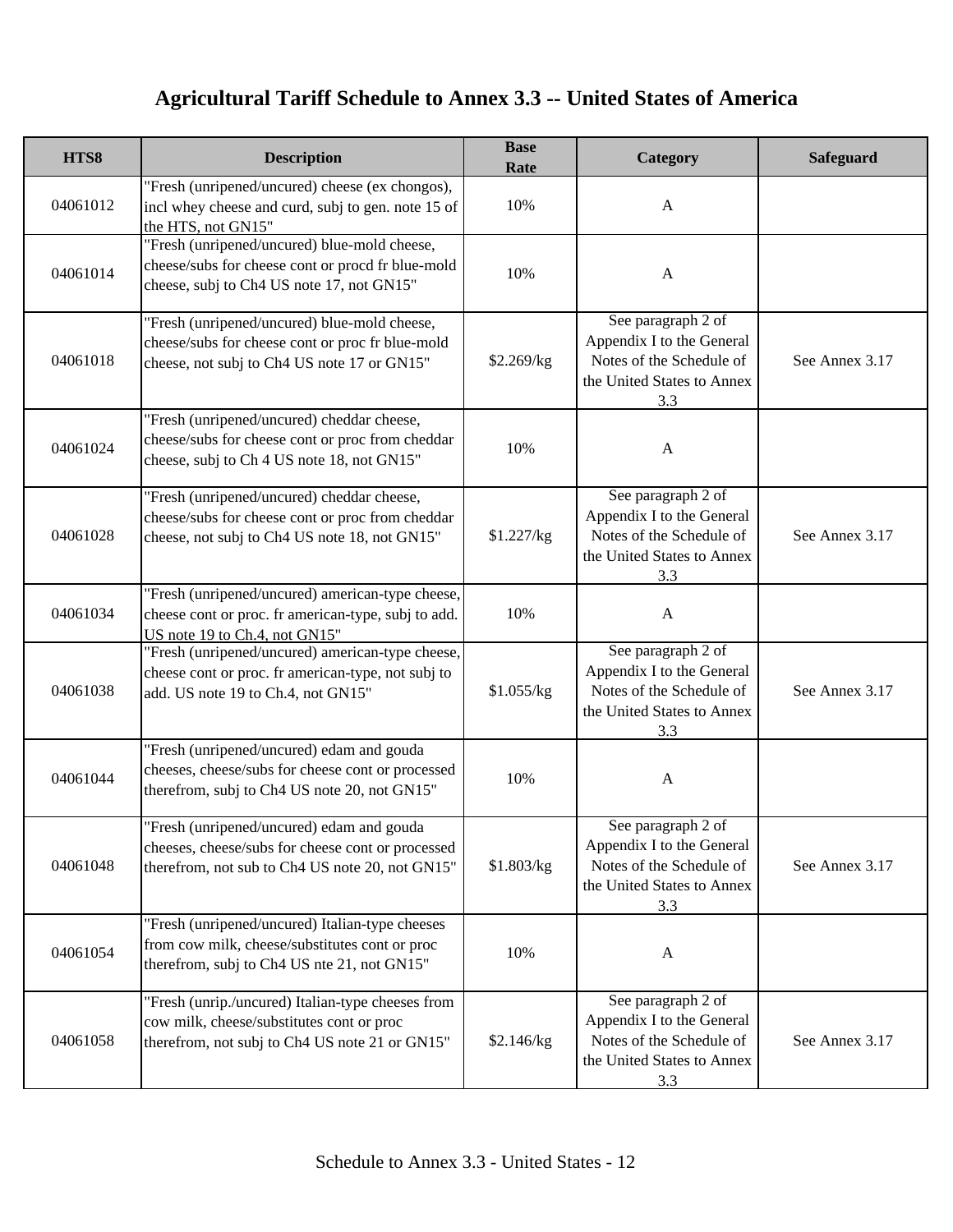| HTS8     | <b>Description</b>                                                                                                                                   | <b>Base</b><br>Rate | Category                                                                                                         | <b>Safeguard</b> |
|----------|------------------------------------------------------------------------------------------------------------------------------------------------------|---------------------|------------------------------------------------------------------------------------------------------------------|------------------|
| 04061064 | "Fresh (unrip./uncured) Swiss/emmentaler<br>cheeses w/o eyes, gruyere-process and cheese<br>cont/proc. from, subj to Ch4 US note 22, not<br>GN15"    | 10%                 | $\mathbf{A}$                                                                                                     |                  |
| 04061068 | "Fresh (unripened/uncured) Swiss/emmentaler<br>cheeses exc eye formation, gruyere-process cheese<br>and cheese cont or proc. from such, not subj "   | \$1.386/kg          | See paragraph 2 of<br>Appendix I to the General<br>Notes of the Schedule of<br>the United States to Annex<br>3.3 | See Annex 3.17   |
| 04061074 | "Fresh cheese, and substitutes for cheese, neosi,<br>w/0.5% or less by wt. of butterfat, descr in add US<br>note 23 to Ch 4, not GN15"               | 10%                 | $\mathbf{A}$                                                                                                     |                  |
| 04061078 | "Fresh cheese, and substitutes for cheese, neosi,<br>w/0.5% or less by wt. of butterfat, not descr in add<br>US note 23 to Ch 4, not GN15"           | \$1.128/kg          | See paragraph 2 of<br>Appendix I to the General<br>Notes of the Schedule of<br>the United States to Annex<br>3.3 | See Annex 3.17   |
| 04061084 | "Fresh cheese, and substitutes for cheese, cont.<br>cows milk, neosi, o/0.5% by wt. of butterfat, descr<br>in add US note 16 to Ch 4, not GN15"      | 10%                 | $\mathbf{A}$                                                                                                     |                  |
| 04061088 | "Fresh cheese, and substitutes for cheese, cont.<br>cows milk, neosi, o/0.5% by wt. of butterfat, not<br>descr in add US note 16 to Ch 4, not GN 15" | \$1.509/kg          | See paragraph 3 of<br>Appendix I to the General<br>Notes of the Schedule of<br>the United States to Annex<br>3.3 | See Annex 3.17   |
| 04061095 | "Fresh cheese, and substitutes for cheese, not<br>cont. cows milk, neosi, o/0.5% by wt. of butterfat"                                                | 8.5%                | A                                                                                                                |                  |
| 04062010 | "Roquefort cheese, grated or powdered"                                                                                                               | 8%                  | A                                                                                                                |                  |
| 04062015 | "Stilton cheese, grated or powdered, subject to<br>add. US note 24 to Ch. 4"                                                                         | 17%                 | A                                                                                                                |                  |
| 04062022 | "Blue-veined cheese (except Roquefort or Stilton),<br>grated or powdered, subject to gen. note 15 of the<br>HTS"                                     | 20%                 | A                                                                                                                |                  |
| 04062024 | "Blue-veined cheese (except Roquefort or Stilton),<br>grated or powdered, subject to add. US note 17 to<br>Ch.4"                                     | 20%                 | $\mathbf{A}$                                                                                                     |                  |
| 04062028 | "Blue-veined cheese (except Roquefort or Stilton),<br>grated or powdered, not subject to gen nte 15 or<br>add. US note 17 to Ch.4"                   | \$2.269/kg          | See paragraph 2 of<br>Appendix I to the General<br>Notes of the Schedule of<br>the United States to Annex<br>3.3 | See Annex 3.17   |
| 04062029 | "Cheddar cheese, grated or powdered, subject to<br>gen. note 15 of the HTS"                                                                          | 16%                 | A                                                                                                                |                  |
| 04062031 | "Cheddar cheese, grated or powdered, subject to<br>add. US note 18 to Ch. 4"                                                                         | 16%                 | A                                                                                                                |                  |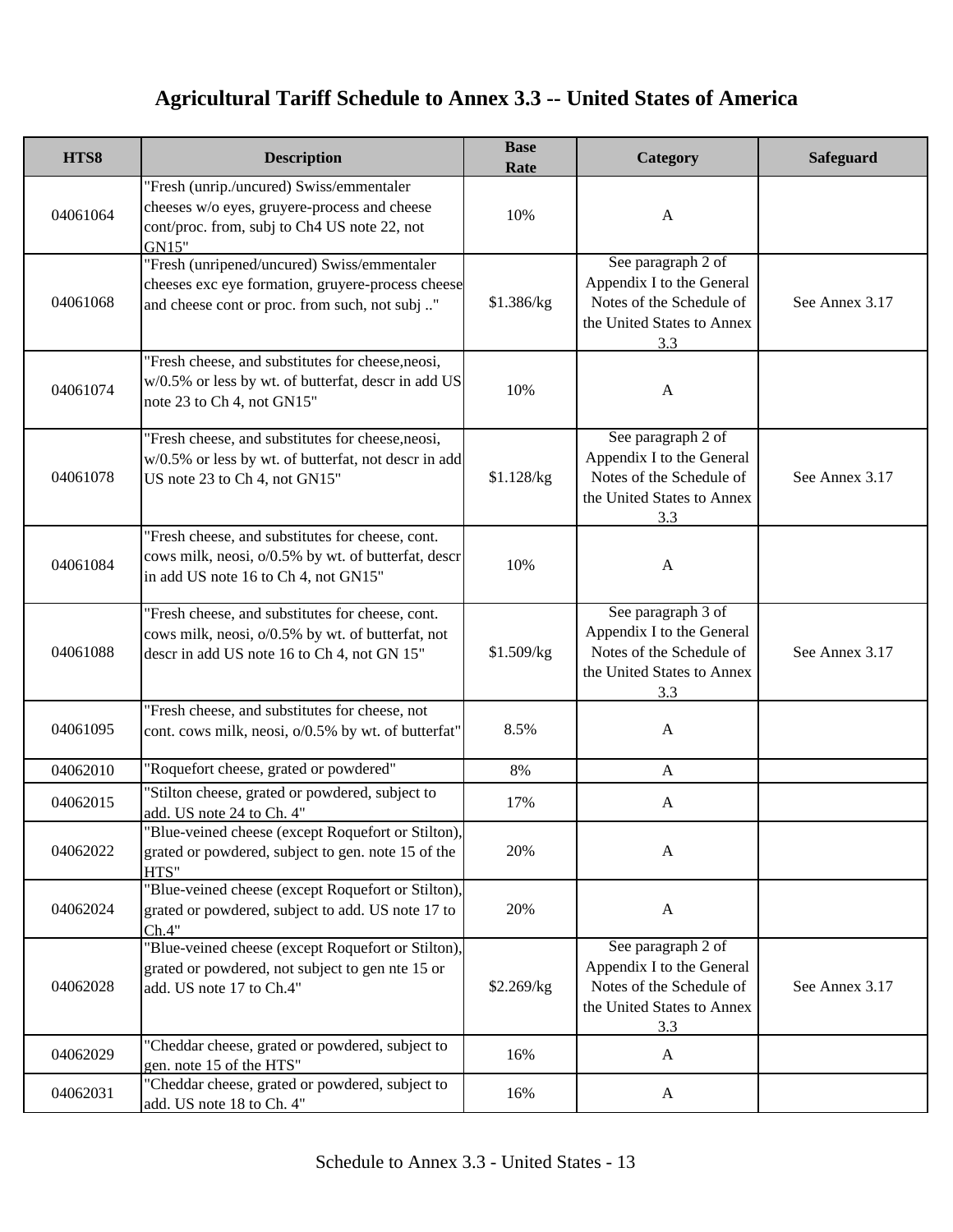| HTS8     | <b>Description</b>                                                                                                                            | <b>Base</b><br>Rate | Category                                                                                                         | Safeguard      |
|----------|-----------------------------------------------------------------------------------------------------------------------------------------------|---------------------|------------------------------------------------------------------------------------------------------------------|----------------|
| 04062033 | "Cheddar cheese, grated or powdered, not subject<br>to gen. note 15 or add. US note 18 to Ch. 4"                                              | \$1.227/kg          | See paragraph 2 of<br>Appendix I to the General<br>Notes of the Schedule of<br>the United States to Annex<br>3.3 | See Annex 3.17 |
| 04062034 | "Colby cheese, grated or powdered, subject to gen.<br>note 15 of the HTS"                                                                     | 20%                 | $\mathbf{A}$                                                                                                     |                |
| 04062036 | "Colby cheese, grated or powdered, subject to add.<br>US note 19 to Ch. 4"                                                                    | 20%                 | $\mathbf{A}$                                                                                                     |                |
| 04062039 | "Colby cheese, grated or powdered, not describ. in<br>gen. note 15 or add. US note 19 to Ch. 4"                                               | \$1.055/kg          | See paragraph 2 of<br>Appendix I to the General<br>Notes of the Schedule of<br>the United States to Annex<br>3.3 | See Annex 3.17 |
| 04062043 | "Edam and gouda cheese, grated or powdered,<br>subject to gen. note 15 of the HTS"                                                            | 15%                 | A                                                                                                                |                |
| 04062044 | "Edam and gouda cheese, grated or powdered,<br>subject to add. US note 20 to Ch. 4"                                                           | 15%                 | $\mathbf{A}$                                                                                                     |                |
| 04062048 | "Edam and gouda cheese, grated or powdered, not<br>subject to gen note 15 or add. US nte 20 to Ch. 4"                                         | \$1.803/kg          | See paragraph 2 of<br>Appendix I to the General<br>Notes of the Schedule of<br>the United States to Annex<br>3.3 | See Annex 3.17 |
| 04062049 | "Romano (cows milk), reggiano, provolone,<br>provoletti, sbrinz and goya, grated or powdered,<br>subject to gen. note 15 to HTS"              | 15%                 | $\mathbf{A}$                                                                                                     |                |
| 04062051 | "Romano, reggiano, provolone, provoletti, sbrinz<br>and goya, made from cow's milk, grated or<br>powdered, subject to add US note 21 to Ch.4" | 15%                 | $\boldsymbol{\mathsf{A}}$                                                                                        |                |
| 04062053 | "Romano, reggiano, provolone, provoletti, sbrinz<br>and goya, made from cow's milk, grated or<br>powdered, not subj to Ch4 US nte 21 or GN15" | \$2.146/kg          | See paragraph 2 of<br>Appendix I to the General<br>Notes of the Schedule of<br>the United States to Annex<br>3.3 | See Annex 3.17 |
| 04062054 | "Reggiano, provolone, provoletti, sbrinz and goya<br>cheeses, not made from cow's milk, grated or<br>powdered"                                | 9.6%                | $\mathbf{A}$                                                                                                     |                |
| 04062055 | "Cheeses made from sheep's milk, including<br>mixtures of such cheeses, grated or powdered"                                                   | 9.6%                | $\mathbf{A}$                                                                                                     |                |
| 04062056 | "Cheese (including mixtures) nesoi, grated or<br>powdered, subject to gen. note 15 of the HTS"                                                | 10%                 | $\mathbf{A}$                                                                                                     |                |
| 04062057 | "Cheese containing or processed from bryndza,<br>gjetost, gammelost, nokkelost or roquefort<br>cheeses, grated or powdered"                   | 8.5%                | $\mathbf{A}$                                                                                                     |                |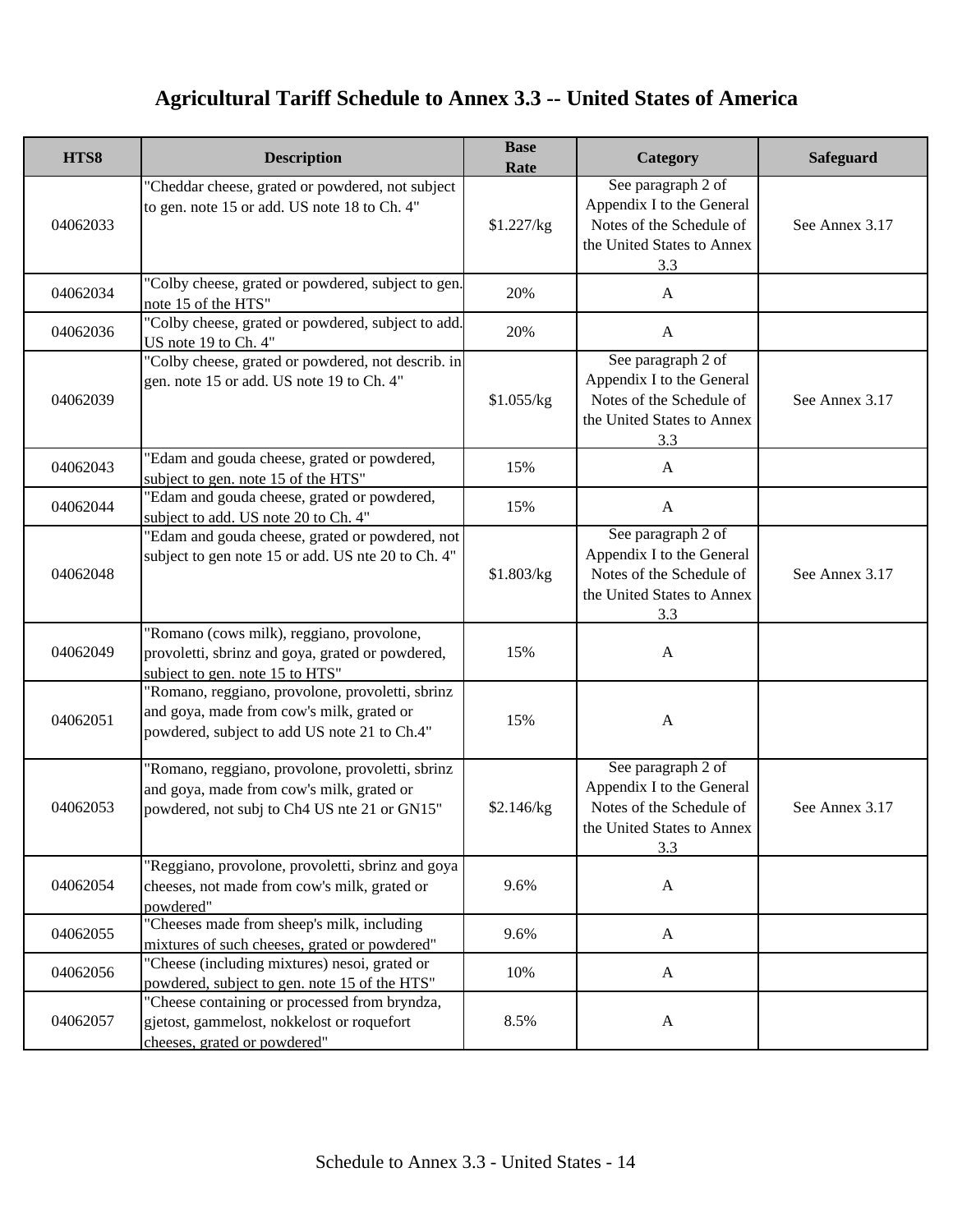| HTS8     | <b>Description</b>                                                                                                                                | <b>Base</b><br>Rate | Category                                                                                                         | Safeguard      |
|----------|---------------------------------------------------------------------------------------------------------------------------------------------------|---------------------|------------------------------------------------------------------------------------------------------------------|----------------|
| 04062061 | "Cheese containing or processed from blue-veined<br>cheese (except roquefort), grated/powdered,<br>subject to add US note 17 to Ch.4"             | 10%                 | A                                                                                                                |                |
| 04062063 | "Cheese containing or processed from blue-veined<br>cheese (except roquefort), grated/powdered, not<br>subject to add US note 17 to Ch.4"         | \$2.269/kg          | See paragraph 2 of<br>Appendix I to the General<br>Notes of the Schedule of<br>the United States to Annex<br>3.3 | See Annex 3.17 |
| 04062065 | "Cheese containing or processed from cheddar<br>cheese, grated or powdered, subject to add US<br>note 18 to Ch. 4"                                | 10%                 | A                                                                                                                |                |
| 04062067 | "Cheese containing or processed from cheddar<br>cheese, grated or powdered, not subject to add US<br>note 18 to Ch. 4"                            | \$1.227/kg          | See paragraph 2 of<br>Appendix I to the General<br>Notes of the Schedule of<br>the United States to Annex<br>3.3 | See Annex 3.17 |
| 04062069 | "Cheese containing or processed from american-<br>type cheese (except cheddar), grated or powdered,<br>subject to add US note 19 to Ch. 4"        | 10%                 | $\mathbf{A}$                                                                                                     |                |
| 04062071 | "Cheese containing or processed from american-<br>type cheese (except cheddar), grated or powdered,<br>not subject to add US note 19 to Ch. 4"    | \$1.055/kg          | See paragraph 2 of<br>Appendix I to the General<br>Notes of the Schedule of<br>the United States to Annex<br>3.3 | See Annex 3.17 |
| 04062073 | "Cheese containing or processed from edam or<br>gouda cheeses, grated or powdered, subject to add<br>US note 20 to Ch.4"                          | 10%                 | $\mathbf{A}$                                                                                                     |                |
| 04062075 | "Cheese containing or processed from edam or<br>gouda cheeses, grated or powdered, not subject to<br>add US note 20 to Ch. 4"                     | \$1.803/kg          | See paragraph 2 of<br>Appendix I to the General<br>Notes of the Schedule of<br>the United States to Annex<br>3.3 | See Annex 3.17 |
| 04062077 | "Cheese containing or processed from italian-type<br>cheeses made from cow's milk, grated or<br>powdered, subject to add US note 21 to Ch. 4"     | 10%                 | $\mathbf{A}$                                                                                                     |                |
| 04062079 | "Cheese containing or processed from italian-type<br>cheeses made from cow's milk, grated or<br>powdered, not subject to add US note 21 to Ch. 4" | \$2.146/kg          | See paragraph 2 of<br>Appendix I to the General<br>Notes of the Schedule of<br>the United States to Annex<br>3.3 | See Annex 3.17 |
| 04062081 | "Cheese containing or processed from swiss,<br>emmentaler or gruyere-process cheeses, grated or<br>powdered, subject to add US nte 22 to Ch.4"    | 10%                 | A                                                                                                                |                |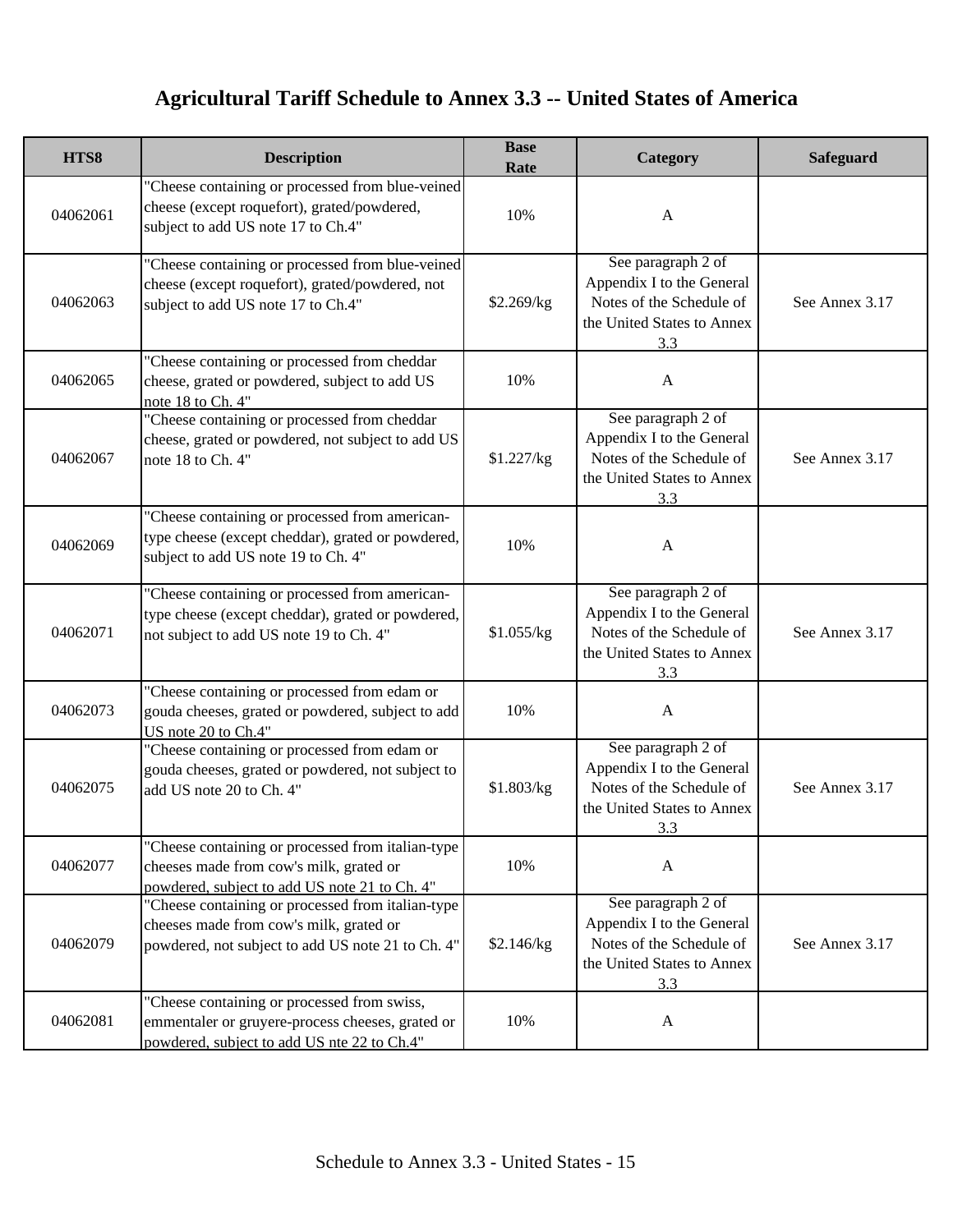| HTS8     | <b>Description</b>                                                                                                                                  | <b>Base</b><br>Rate | Category                                                                                                         | <b>Safeguard</b> |
|----------|-----------------------------------------------------------------------------------------------------------------------------------------------------|---------------------|------------------------------------------------------------------------------------------------------------------|------------------|
| 04062083 | "Cheese containing or processed from swiss,<br>emmentaler or gruyere-process cheeses, grated or<br>powdered, not subject to add US nte 22 to Ch. 4" | \$1.386/kg          | See paragraph 2 of<br>Appendix I to the General<br>Notes of the Schedule of<br>the United States to Annex<br>3.3 | See Annex 3.17   |
| 04062085 | "Cheese (including mixtures), nesoi, n/o 0.5% by<br>wt. of butterfat, grated or powdered, subject to add<br>US note 23 to Ch. 4"                    | 10%                 | $\mathbf{A}$                                                                                                     |                  |
| 04062087 | "Cheese (including mixtures), nesoi, n/o 0.5% by<br>wt. of butterfat, grated or powdered, not subject to<br>add US note 23 to Ch. 4"                | \$1.128/kg          | See paragraph 2 of<br>Appendix I to the General<br>Notes of the Schedule of<br>the United States to Annex<br>3.3 | See Annex 3.17   |
| 04062089 | "Cheese (including mixtures), nesoi, o/0.5% by wt<br>of butterfat, w/cow's milk, grated or powdered,<br>subject to add US note 16 to Ch. 4"         | 10%                 | $\mathbf{A}$                                                                                                     |                  |
| 04062091 | "Cheese (including mixtures), nesoi, o/0.5% by wt<br>of butterfat, w/cow's milk, grated or powdered,<br>not subject to add US note 16 to Ch. 4"     | \$1.509/kg          | See paragraph 3 of<br>Appendix I to the General<br>Notes of the Schedule of<br>the United States to Annex<br>3.3 | See Annex 3.17   |
| 04062095 | "Cheese (including mixtures), nesoi, o/0.5% by wt<br>of butterfat, not containing cow's milk, grated or<br>powdered"                                | 8.5%                | $\mathbf{A}$                                                                                                     |                  |
| 04063005 | "Stilton cheese, processed, not grated or<br>powdered, subject to add US note 24 to Ch. 4"                                                          | 17%                 | $\mathbf{A}$                                                                                                     |                  |
| 04063012 | "Blue-veined cheese (except roquefort), processed,<br>not grated or powdered, subject to gen. note 15 of<br>the HTS"                                | 20%                 | $\mathbf{A}$                                                                                                     |                  |
| 04063014 | "Blue-veined cheese (except roquefort), processed,<br>not grated or powdered, subject to add. US note<br>17 to Ch. 4"                               | 20%                 | $\mathbf{A}$                                                                                                     |                  |
| 04063018 | "Blue-veined cheese (except roquefort), processed,<br>not grated or powdered, not subject to gen. note<br>15 or add. US note 17 to Ch. 4"           | \$2.269/kg          | See paragraph 2 of<br>Appendix I to the General<br>Notes of the Schedule of<br>the United States to Annex<br>3.3 | See Annex 3.17   |
| 04063022 | "Cheddar cheese, processed, not grated or<br>powdered, subject to gen. note 15 of the HTS"                                                          | 16%                 | A                                                                                                                |                  |
| 04063024 | "Cheddar cheese, processed, not grated or<br>powdered, subject to add US note 18 to Ch. 4"                                                          | 16%                 | $\mathbf{A}$                                                                                                     |                  |
| 04063028 | "Cheddar cheese, processed, not grated or<br>powdered, not subject to gen note 15 or in add US<br>note 18 to Ch. 4"                                 | \$1.227/kg          | See paragraph 2 of<br>Appendix I to the General<br>Notes of the Schedule of<br>the United States to Annex<br>3.3 | See Annex 3.17   |
| 04063032 | "Colby cheese, processed, not grated or powdered,<br>subject to gen. note 15 of the HTS"                                                            | 20%                 | A                                                                                                                |                  |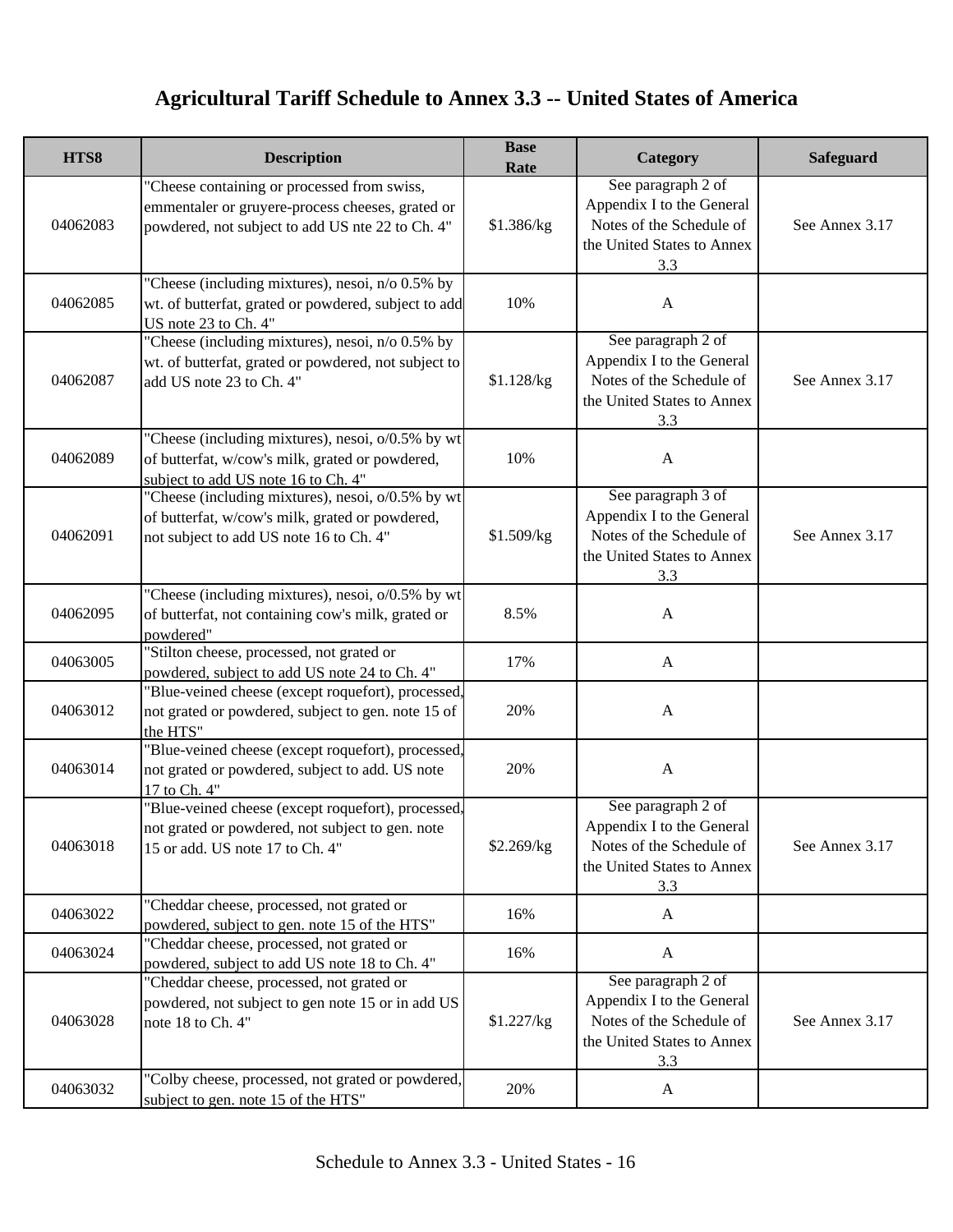| HTS8     | <b>Description</b>                                                                                                                              | <b>Base</b><br>Rate | Category                                                                                                         | Safeguard      |
|----------|-------------------------------------------------------------------------------------------------------------------------------------------------|---------------------|------------------------------------------------------------------------------------------------------------------|----------------|
| 04063034 | "Colby cheese, processed, not grated or powdered,<br>subject to add US note 19 to Ch. 4"                                                        | 20%                 | $\mathbf{A}$                                                                                                     |                |
| 04063038 | "Colby cheese, processed, not grated or powdered,<br>not subject to gen note 15 or add US note 19 to<br>Ch. 4"                                  | \$1.055/kg          | See paragraph 2 of<br>Appendix I to the General<br>Notes of the Schedule of<br>the United States to Annex<br>3.3 | See Annex 3.17 |
| 04063042 | "Edam and gouda cheese, processed, not grated or<br>powdered, subject to gen. note 15 of the HTS"                                               | 15%                 | $\mathbf{A}$                                                                                                     |                |
| 04063044 | "Edam and gouda cheese, processed, not grated or<br>powdered, subject to add. US note 20 to Ch. 4"                                              | 15%                 | $\mathbf{A}$                                                                                                     |                |
| 04063048 | "Edam and gouda cheese, processed, not grated or<br>powdered, not subject to gen note 15 or add. US<br>note 20 to Ch. 4"                        | \$1.803/kg          | See paragraph 2 of<br>Appendix I to the General<br>Notes of the Schedule of<br>the United States to Annex<br>3.3 | See Annex 3.17 |
| 04063049 | "Gruyere-process cheese, processed, not grated or<br>powdered, subject to gen. note 15 of the HTS"                                              | 6.4%                | $\mathbf{A}$                                                                                                     |                |
| 04063051 | "Gruyere-process cheese, processed, not grated or<br>powdered, subject to add. US note 22 to Ch. 4"                                             | 6.4%                | $\mathbf{A}$                                                                                                     |                |
| 04063053 | "Gruyere-process cheese, processed, not grated or<br>powdered, not subject to gen note 15 or add. US<br>note 22 to Ch. 4"                       | \$1.386/kg          | See paragraph 2 of<br>Appendix I to the General<br>Notes of the Schedule of<br>the United States to Annex<br>3.3 | See Annex 3.17 |
| 04063055 | "Processed cheeses made from sheep's milk,<br>including mixtures of such cheeses, not grated or<br>powdered"                                    | 9.6%                | $\mathbf{A}$                                                                                                     |                |
| 04063056 | "Cheese (including mixtures) nesoi, processed,<br>not grated or powdered, subject to gen. note 15 of<br>the HTS"                                | 10%                 | A                                                                                                                |                |
| 04063057 | "Processed cheese containing or processed from<br>bryndza, gjetost, gammelost, nokkelost or<br>roquefort, not grated or powdered, not GN15"     | 8.5%                | $\mathbf{A}$                                                                                                     |                |
| 04063061 | "Processed cheese cont/procd fr blue-veined<br>cheese (ex roquefort), not grated/powdered,<br>subject to add US note 17 to Ch. 4, not GN15"     | 10%                 | $\mathbf{A}$                                                                                                     |                |
| 04063063 | "Processed cheese cont/procd fr blue-veined<br>cheese (ex roquefort), not grated/powdered, not<br>subject to add US note 17 to Ch. 4, not GN15" | \$2.269/kg          | See paragraph 2 of<br>Appendix I to the General<br>Notes of the Schedule of<br>the United States to Annex<br>3.3 | See Annex 3.17 |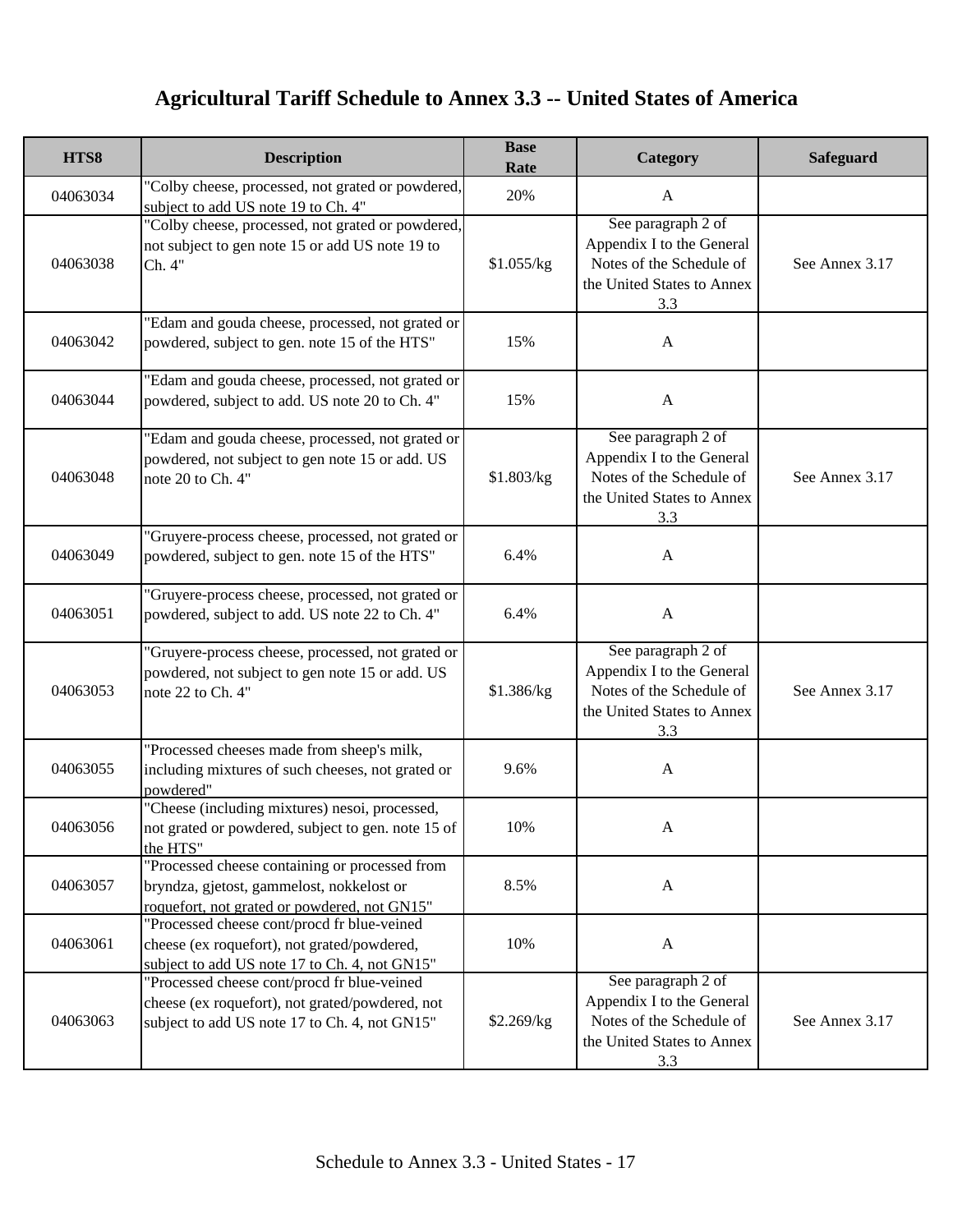| HTS8     | <b>Description</b>                                                                                                                                | <b>Base</b><br>Rate | Category                                                                                                         | Safeguard      |
|----------|---------------------------------------------------------------------------------------------------------------------------------------------------|---------------------|------------------------------------------------------------------------------------------------------------------|----------------|
| 04063065 | "Processed cheese cont/procd fr cheddar cheese,<br>not grated/powdered, subject to add US note 18,<br>not GN15"                                   | 10%                 | $\mathbf{A}$                                                                                                     |                |
| 04063067 | "Processed cheese cont/procd fr cheddar cheese,<br>not grated/powdered, not subject to add US note<br>18, not GN15"                               | \$1.227/kg          | See paragraph 2 of<br>Appendix I to the General<br>Notes of the Schedule of<br>the United States to Annex<br>3.3 | See Annex 3.17 |
| 04063069 | "Processed cheese cont/procd fr american-type<br>cheese (ex cheddar), not grated/powdered, subject<br>to add US note 19 to Ch. 4, not GN15"       | 10%                 | A                                                                                                                |                |
| 04063071 | "Processed cheese cont/procd fr american-type<br>cheese (ex cheddar), not grated/powdered, not<br>subject to add US note 19 to Ch. 4, not GN15"   | \$1.055/kg          | See paragraph 2 of<br>Appendix I to the General<br>Notes of the Schedule of<br>the United States to Annex<br>3.3 | See Annex 3.17 |
| 04063073 | "Processed cheese cont/procd fr edam or gouda,<br>not grated/powdered, subject to add US note 20 to<br>Ch. 4, not GN15"                           | 10%                 | $\mathbf{A}$                                                                                                     |                |
| 04063075 | "Processed cheese cont/procd from edam or<br>gouda, not grated/powdered, not subject to add US<br>note 20 to Ch. 4, not GN15"                     | \$1.803/kg          | See paragraph 2 of<br>Appendix I to the General<br>Notes of the Schedule of<br>the United States to Annex<br>3.3 | See Annex 3.17 |
| 04063077 | "Processed cheese cont/procd from italian-type,<br>not grated/powdered, subject to add US note 21 to<br>Ch. 4, not GN15"                          | 10%                 | $\mathbf{A}$                                                                                                     |                |
| 04063079 | "Processed cheese cont/procd from italian-type,<br>not grated/powdered, not subject to add US note<br>21 to Ch. 4, not GN15"                      | \$2.146/kg          | See paragraph 2 of<br>Appendix I to the General<br>Notes of the Schedule of<br>the United States to Annex<br>3.3 | See Annex 3.17 |
| 04063081 | "Processed cheese cont/procd from swiss,<br>emmentaler or gruyere-process,<br>n/grated/powdered, subject to add US note 22 to<br>Ch. 4, not GN15" | 10%                 | A                                                                                                                |                |
| 04063083 | "Processed cheese cont/procd from<br>swiss/emmentaler/gruyere-process,<br>n/grated/powdered, not subject to add US note 22<br>to Ch. 4, not GN15" | \$1.386/kg          | See paragraph 2 of<br>Appendix I to the General<br>Notes of the Schedule of<br>the United States to Annex<br>3.3 | See Annex 3.17 |
| 04063085 | "Processed cheese (incl. mixtures), nesoi, n/o<br>0.5% by wt. butterfat, not grated or powdered,<br>subject to Ch4 US note 23, not GN15"          | 10%                 | $\mathbf{A}$                                                                                                     |                |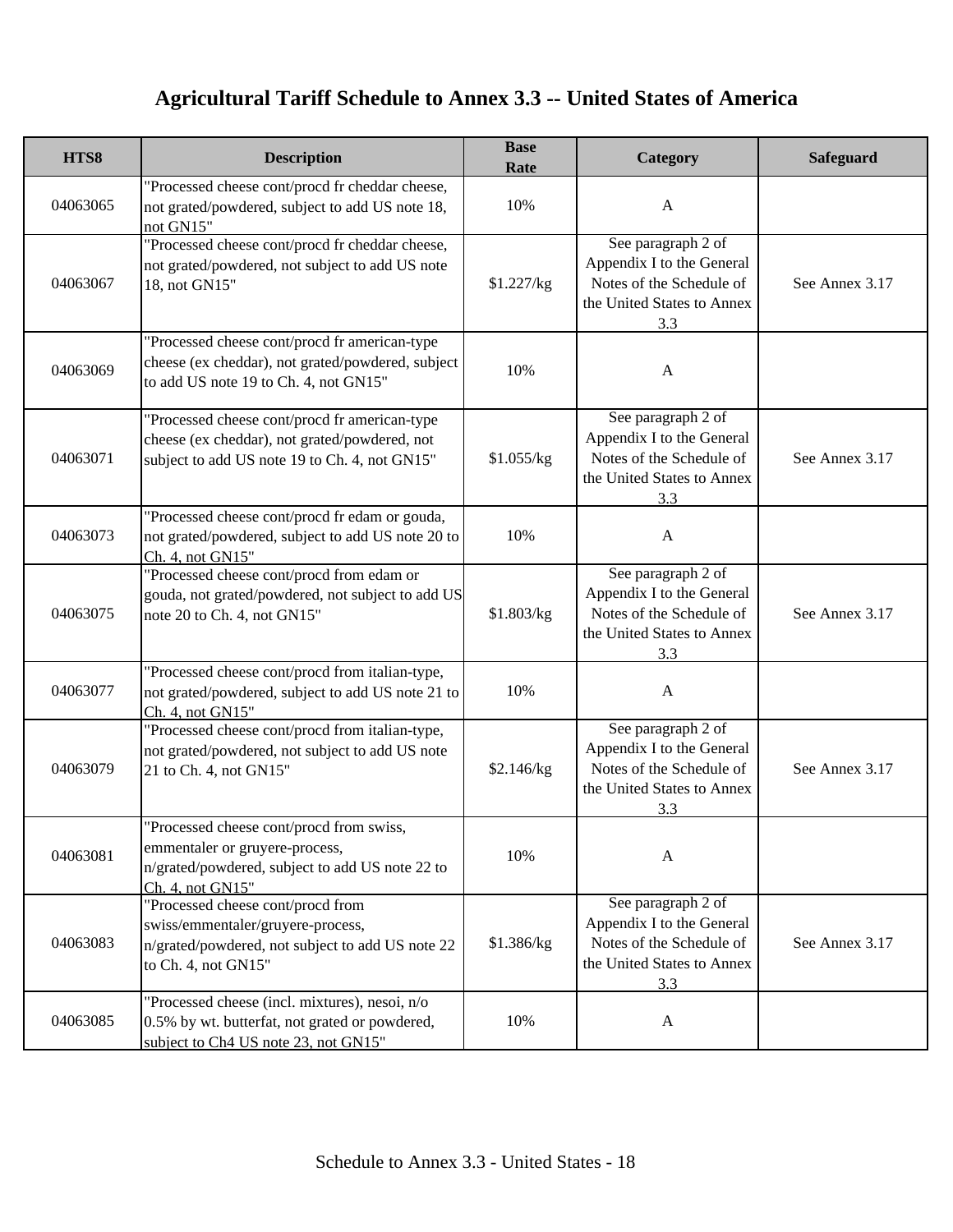| HTS8     | <b>Description</b>                                                                                                                           | <b>Base</b><br>Rate | Category                                                                                                         | Safeguard      |
|----------|----------------------------------------------------------------------------------------------------------------------------------------------|---------------------|------------------------------------------------------------------------------------------------------------------|----------------|
| 04063087 | "Processed cheese (incl. mixtures), nesoi, n/o<br>0.5% by wt. butterfat, not grated or powdered, not<br>subj to Ch 4 US note 23 or not GN15" | \$1.128/kg          | See paragraph 2 of<br>Appendix I to the General<br>Notes of the Schedule of<br>the United States to Annex<br>3.3 | See Annex 3.17 |
| 04063089 | "Processed cheese (incl. mixtures), nesoi, w/cow's<br>milk, not grated or powdered, subject to add US<br>note 16 to Ch. 4, not GN15"         | 10%                 | $\mathbf{A}$                                                                                                     |                |
| 04063091 | 'Processed cheese (incl. mixtures), nesoi, w/cow's<br>milk, not grated or powdered, not subject to add<br>US note 16 to Ch. 4, not GN15"     | \$1.509/kg          | See paragraph 3 of<br>Appendix I to the General<br>Notes of the Schedule of<br>the United States to Annex<br>3.3 | See Annex 3.17 |
| 04063095 | 'Processed cheese (incl. mixtures), nesoi, w/o<br>cows milk, not grated or powdered, not GN15"                                               | 8.5%                | $\mathbf{A}$                                                                                                     |                |
| 04064020 | 'Roquefort cheese in original loaves, not grated or<br>powdered, not processed"                                                              | 2.7%                | $\mathbf{A}$                                                                                                     |                |
| 04064040 | 'Roquefort cheese, other than in original loaves,<br>not grated or powdered, not processed"                                                  | 4.5%                | $\mathbf{A}$                                                                                                     |                |
| 04064044 | 'Stilton cheese, nesoi, in original loaves, subject<br>to add. US note 24 to Ch. 4"                                                          | 12.8%               | $\mathbf{A}$                                                                                                     |                |
| 04064048 | "Stilton cheese, nesoi, not in original loaves,<br>subject to add. US note 24 to Ch. 4"                                                      | 17%                 | $\mathbf{A}$                                                                                                     |                |
| 04064051 | 'Blue-veined cheese, nesoi, in original loaves,<br>subject to gen. note 15 of the HTS"                                                       | 15%                 | $\mathbf{A}$                                                                                                     |                |
| 04064052 | "Blue-veined cheese, nesoi, not in original loaves,<br>subject to gen. note 15 of the HTS"                                                   | 20%                 | $\mathbf{A}$                                                                                                     |                |
| 04064054 | 'Blue-veined cheese, nesoi, in original loaves,<br>subject to add. US note 17 to Ch. 4"                                                      | 15%                 | $\mathbf{A}$                                                                                                     |                |
| 04064058 | 'Blue-veined cheese, nesoi, not in original loaves,<br>subject to add. US note 17 to Ch. 4"                                                  | 20%                 | $\mathbf{A}$                                                                                                     |                |
| 04064070 | 'Blue-veined cheese, nesoi, not subject to gen.<br>note 15 of the HTS or to add. US note 17 to Ch.<br>$\Lambda$ "                            | \$2.269/kg          | See paragraph 2 of<br>Appendix I to the General<br>Notes of the Schedule of<br>the United States to Annex<br>3.3 | See Annex 3.17 |
| 04069005 | "Bryndza cheese, not grated or powdered, not<br>processed"                                                                                   | 7.2%                | A                                                                                                                |                |
| 04069006 | "Cheddar cheese, neosi, subject to gen. note 15 of<br>the $&$ entered pursuant to its provisions"                                            | 12%                 | A                                                                                                                |                |
| 04069008 | "Cheddar cheese, neosi, subject to add. US note<br>18 to Ch. 4"                                                                              | 12%                 | A                                                                                                                |                |
| 04069012 | "Cheddar cheese, nesoi, not subject to gen. note<br>15 of the HTS or to add. US note 18 to Ch. 4"                                            | \$1.227/kg          | See paragraph 2 of<br>Appendix I to the General<br>Notes of the Schedule of<br>the United States to Annex<br>3.3 | See Annex 3.17 |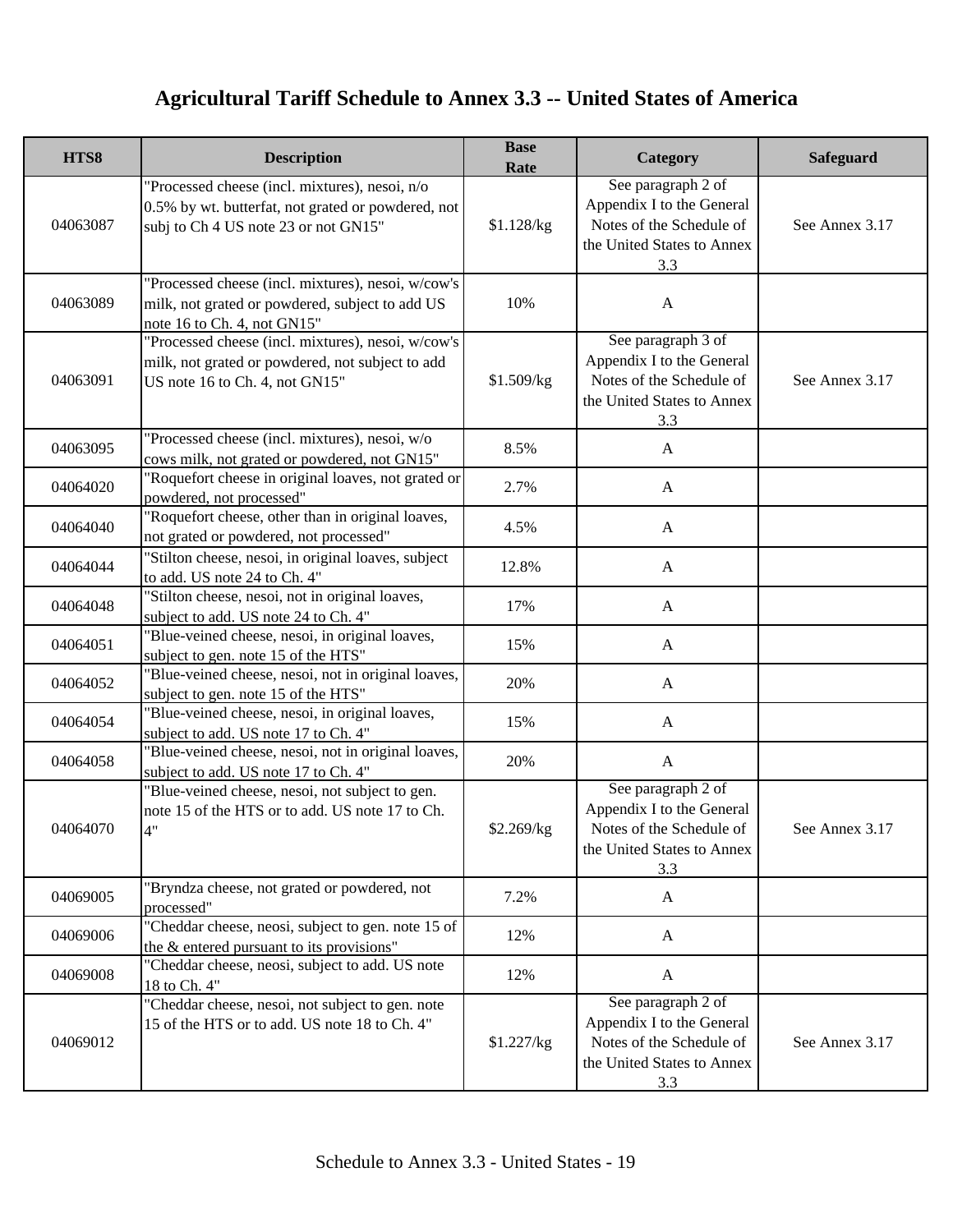| HTS8     | <b>Description</b>                                                                                                                                      | <b>Base</b><br>Rate | Category                                                                                                         | Safeguard      |
|----------|---------------------------------------------------------------------------------------------------------------------------------------------------------|---------------------|------------------------------------------------------------------------------------------------------------------|----------------|
| 04069014 | "Edam and gouda cheese, nesoi, subject to gen.<br>note 15 of the HTS"                                                                                   | 15%                 | A                                                                                                                |                |
| 04069016 | "Edam and gouda cheese, nesoi, subject to add.<br>US note 20 to Ch. 4"                                                                                  | 15%                 | $\mathbf{A}$                                                                                                     |                |
| 04069018 | "Edam and gouda cheese, nesoi, not subject to<br>gen. note 15 of the HTS or to add. US note 20 to<br>Ch. 4"                                             | \$1.803/kg          | See paragraph 2 of<br>Appendix I to the General<br>Notes of the Schedule of<br>the United States to Annex<br>3.3 | See Annex 3.17 |
| 04069020 | "Gjetost cheese from goat's milk, whey or whey<br>obtained from a mixture of goat's $\&$ n/o 20%<br>cow's milk, not grated, powdered or processed"      | 4.2%                | $\mathbf{A}$                                                                                                     |                |
| 04069025 | "Gjetost cheese, made from goats' milk, whey or<br>whey obtained from a mixture of goats' & n/o<br>20% cows milk, not grated, powdered or<br>processed" | 8.5%                | $\mathbf{A}$                                                                                                     |                |
| 04069028 | "Goya cheese, nesoi, subject to gen. note 15 of the<br>HTS"                                                                                             | 25%                 | $\mathbf{A}$                                                                                                     |                |
| 04069031 | "Goya cheese from cow's milk, not in original<br>loaves, nesoi, subject to add. US note 21 to Ch. 4"                                                    | 25%                 | $\mathbf{A}$                                                                                                     |                |
| 04069032 | 'Goya cheese from cow's milk, not in original<br>loaves, nesoi, not subject to gen. note 15 or to<br>add. US note 21 to Ch. 4"                          | \$2.146/kg          | See paragraph 2 of<br>Appendix I to the General<br>Notes of the Schedule of<br>the United States to Annex<br>3.3 | See Annex 3.17 |
| 04069033 | "Goya cheese not from cow's milk, nesoi, not<br>subject to gen. note 15 or to add. US note 21 to<br>Ch. 4"                                              | 21.3%               | $\mathbf{A}$                                                                                                     |                |
| 04069034 | "Sbrinz cheese, nesoi, subject to gen. note 15 of<br>the HTS"                                                                                           | 19%                 | $\mathbf{A}$                                                                                                     |                |
| 04069036 | "Sbrinz cheese from cow's milk, nesoi, subject to<br>add. US note 21 to Ch. 4"                                                                          | 19%                 | $\mathbf{A}$                                                                                                     |                |
| 04069037 | "Sbrinz cheese from cow's milk, nesoi, not subject<br>to gen. note 15 or to add. US note 21 to Ch. 4"                                                   | \$2.146/kg          | See paragraph 2 of<br>Appendix I to the General<br>Notes of the Schedule of<br>the United States to Annex<br>3.3 | See Annex 3.17 |
| 04069038 | "Sbrinz cheese not from cow's milk, nesoi, not<br>subject to gen. note 15 or to add. US note 21 to<br>Ch. 4"                                            | 12.2%               | $\mathbf{A}$                                                                                                     |                |
| 04069039 | "Romano from cows milk, Reggiano, Parmeson,<br>Provolne, and Provoletti cheese, nesoi, subject to<br>gen. note 15 of the HTS"                           | 15%                 | $\mathbf{A}$                                                                                                     |                |
| 04069041 | "Romano, Reggiano, Parmeson, Provolne, and<br>Provoletti cheese, nesoi, from cow's milk, subject<br>to add. US note 21 to Ch. 4"                        | 15%                 | $\mathbf{A}$                                                                                                     |                |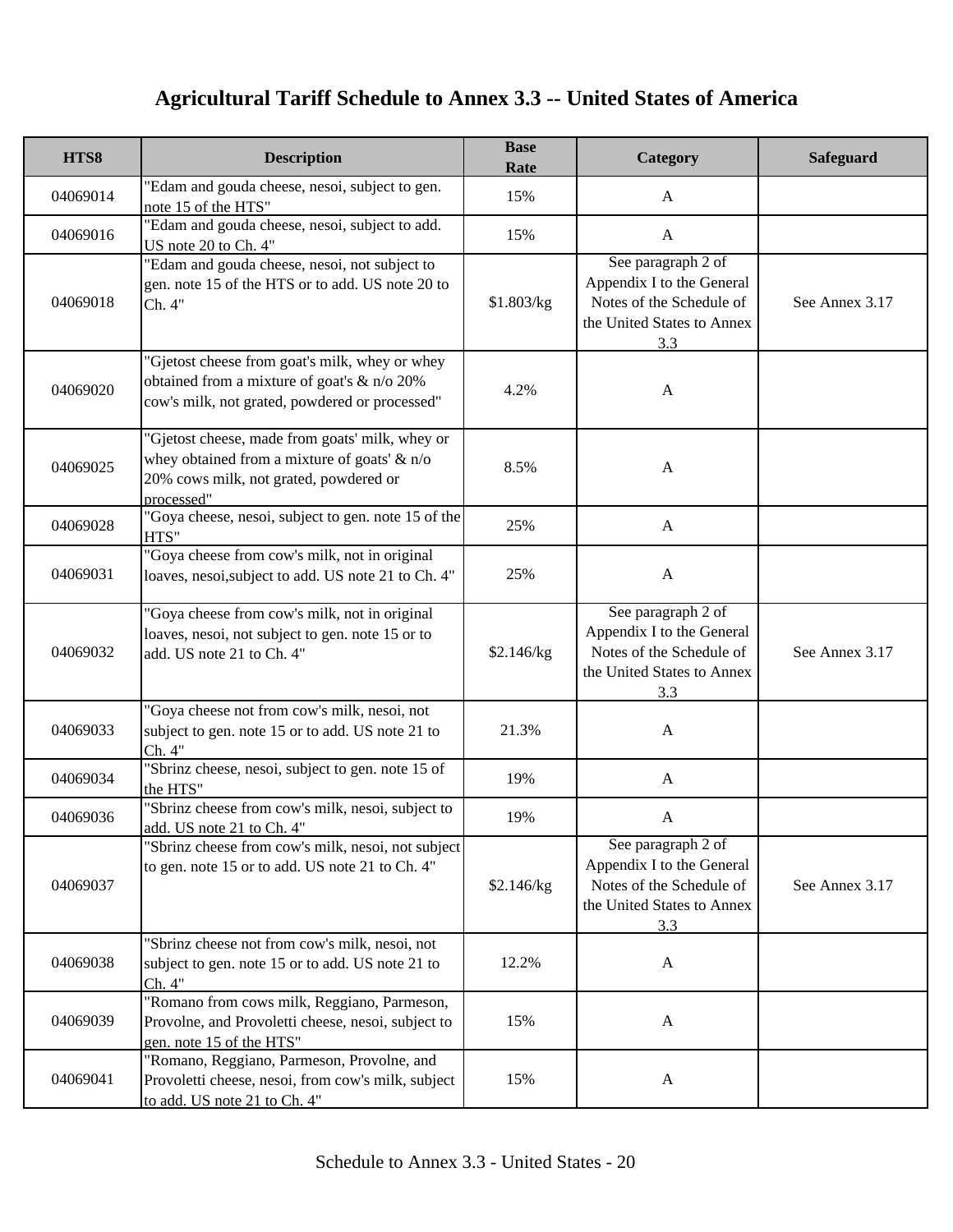| HTS8     | <b>Description</b>                                                                                                                                | <b>Base</b><br>Rate | Category                                                                                                         | Safeguard      |
|----------|---------------------------------------------------------------------------------------------------------------------------------------------------|---------------------|------------------------------------------------------------------------------------------------------------------|----------------|
| 04069042 | "Romano, Reggiano, Parmeson, Provolne, and<br>Provoletti cheese, nesoi, from cow's milk, not subj<br>to to GN 15 or Ch4 US note 21"               | \$2.146/kg          | See paragraph 2 of<br>Appendix I to the General<br>Notes of the Schedule of<br>the United States to Annex<br>3.3 | See Annex 3.17 |
| 04069043 | "Reggiano, Parmeson, Provolne, and Provoletti<br>cheese, nesoi, not from cow's milk, not subject to<br>gen. note 15"                              | 9.6%                | $\mathbf{A}$                                                                                                     |                |
| 04069044 | "Swiss or emmenthaler cheese with eye<br>formation, nesoi, subject to gen. note 15 of the<br>HTS"                                                 | 6.4%                | $\mathbf{A}$                                                                                                     |                |
| 04069046 | "Swiss or emmenthaler cheese with eye<br>formation, nesoi, subject to add. US note 25 to<br>Ch. 4"                                                | 6.4%                | $\mathbf{A}$                                                                                                     |                |
| 04069048 | "Swiss or emmenthaler cheese with eye<br>formation, nesoi, not subject to gen. note 15 or to<br>add. US note 25 to Ch. 4"                         | \$1.877/kg          | See paragraph 2 of<br>Appendix I to the General<br>Notes of the Schedule of<br>the United States to Annex<br>3.3 | See Annex 3.17 |
| 04069049 | "Gammelost and nokkelost cheese, nesoi"                                                                                                           | 5.4%                | $\mathbf{A}$                                                                                                     |                |
| 04069051 | "Colby cheese, nesoi, subject to gen. note 15 of<br>the HTS and entered pursuant to its provisions"                                               | 20%                 | A                                                                                                                |                |
| 04069052 | "Colby cheese, nesoi, subject to add. US note 19<br>to Ch. 4 and entered pursuant to its provisions"                                              | 20%                 | $\mathbf{A}$                                                                                                     |                |
| 04069054 | "Colby cheese, nesoi, not subject to gen. note 15<br>or to add. US note 19 to Ch. 4"                                                              | \$1.055/kg          | See paragraph 2 of<br>Appendix I to the General<br>Notes of the Schedule of<br>the United States to Annex<br>3.3 | See Annex 3.17 |
| 04069056 | "Cheeses, nesoi, from sheep's milk in original<br>loaves and suitable for grating"                                                                | Free                | I                                                                                                                |                |
| 04069057 | "Pecorino cheese, from sheep's milk, in original<br>loaves, not suitable for grating"                                                             | Free                | $\mathbf I$                                                                                                      |                |
| 04069059 | "Cheeses, substitute for cheese (including<br>mixtures of cheeses), nesoi, made from sheep's<br>milk"                                             | 9.6%                | $\mathbf{A}$                                                                                                     |                |
| 04069061 | "Cheeses & substitutes for cheese (incl.mixtures)<br>w/romano/reggiano/parmesan/provolone/etc from<br>cows milk, subj. to gen. note 15"           | 7.5%                | $\mathbf{A}$                                                                                                     |                |
| 04069063 | "Cheeses & substitutes for cheese (incl.mixtures)<br>not<br>cont.romano/reggiano/parmesan/provolone/etc<br>from cows milk, subj. to gen. note 15" | 10%                 | $\mathbf{A}$                                                                                                     |                |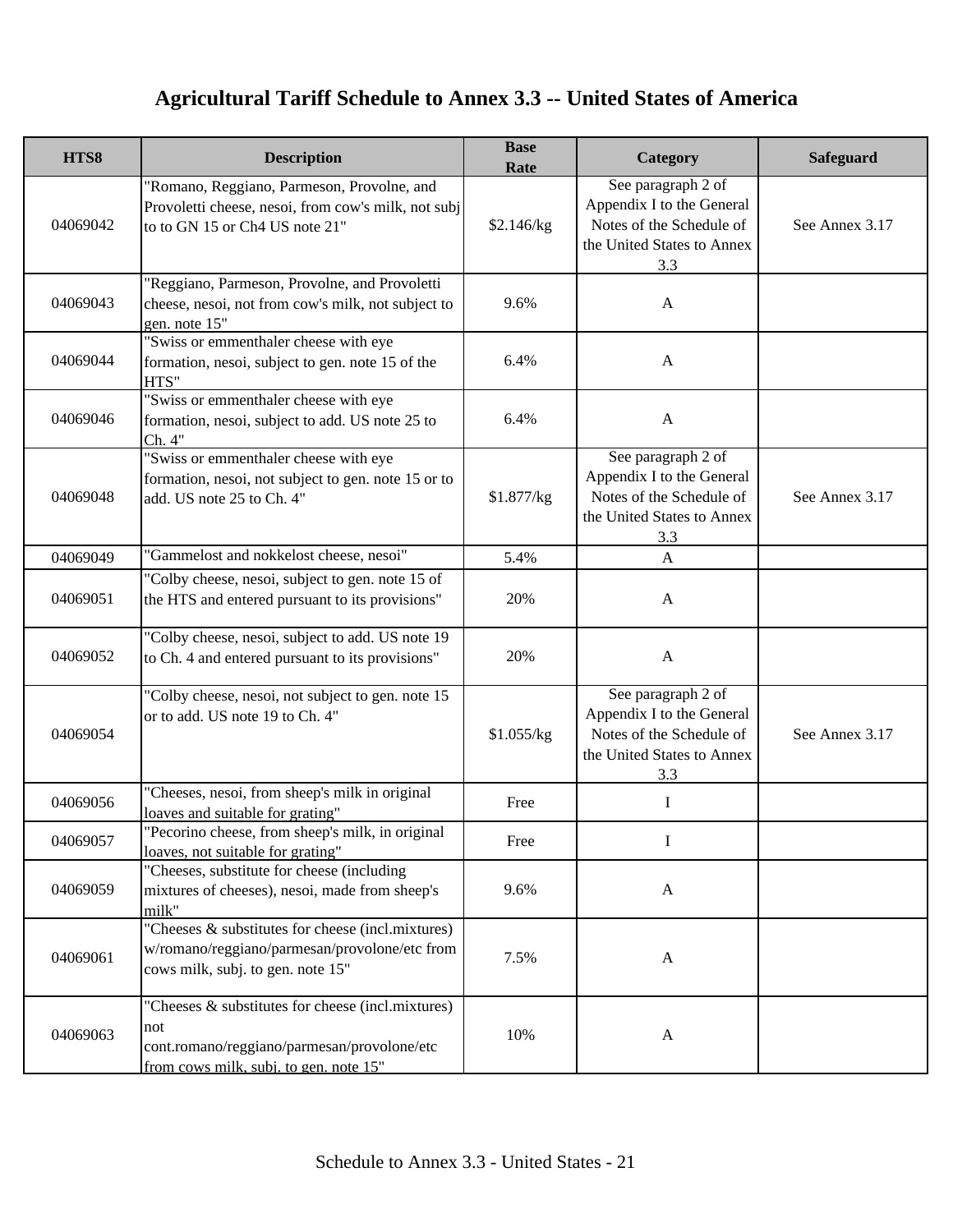| HTS8     | <b>Description</b>                                                                                                                                | <b>Base</b><br>Rate | Category                                                                                                         | Safeguard      |
|----------|---------------------------------------------------------------------------------------------------------------------------------------------------|---------------------|------------------------------------------------------------------------------------------------------------------|----------------|
| 04069066 | "Cheeses & subst. for cheese(incl. mixt.), nesoi,<br>w/romano/reggiano/parmesan/provolone/etc,<br>f/cow milk, subj. Ch4 US note 21, not GN15"     | 7.5%                | A                                                                                                                |                |
| 04069068 | "Cheeses & subst. for cheese(incl. mixt.), nesoi,<br>w/romano/reggiano/parmesan/provolone/etc,<br>f/cow milk, not subj. Ch4 US note 21, not GN15" | \$2.146/kg          | See paragraph 2 of<br>Appendix I to the General<br>Notes of the Schedule of<br>the United States to Annex<br>3.3 | See Annex 3.17 |
| 04069072 | "Cheeses & subst. for cheese (incl. mixt.), nesoi,<br>w/ or from blue-veined cheese, subj. to add. US<br>note 17 to Ch.4, not GN15"               | 10%                 | A                                                                                                                |                |
| 04069074 | "Cheeses & subst. for cheese (incl. mixt.), nesoi,<br>w/ or from blue-veined cheese, not subj. to add.<br>US note 17 to Ch.4, not GN15"           | \$2.269/kg          | See paragraph 2 of<br>Appendix I to the General<br>Notes of the Schedule of<br>the United States to Annex<br>3.3 | See Annex 3.17 |
| 04069076 | "Cheeses & subst. for cheese (incl. mixt.), nesoi,<br>w/ or from cheddar cheese, subj. to add. US note<br>18 to Ch.4, not GN15"                   | 10%                 | $\mathbf{A}$                                                                                                     |                |
| 04069078 | "Cheeses & subst. for cheese (incl. mixt.), nesoi,<br>w/ or from cheddar cheese, not subj. to add. US<br>note 18 to Ch.4, not GN15"               | \$1.227/kg          | See paragraph 2 of<br>Appendix I to the General<br>Notes of the Schedule of<br>the United States to Annex<br>3.3 | See Annex 3.17 |
| 04069082 | "Cheeses & subst. for cheese (incl. mixt.), nesoi,<br>w/ or from Am. cheese except cheddar, subj. to<br>add. US note 19 to Ch.4, not GN15"        | 10%                 | A                                                                                                                |                |
| 04069084 | "Cheeses & subst. for cheese (incl. mixt.), nesoi,<br>w/ or from Am. cheese except cheddar, not subj.<br>to add. US note 19 to Ch.4, not GN15"    | \$1.055/kg          | See paragraph 2 of<br>Appendix I to the General<br>Notes of the Schedule of<br>the United States to Annex<br>3.3 | See Annex 3.17 |
| 04069086 | "Cheeses & subst. for cheese (incl. mixt.), nesoi,<br>w/ or from edam or gouda cheese, subj. to add. US<br>note 20 to Ch.4, not GN15"             | 10%                 | A                                                                                                                |                |
| 04069088 | "Cheeses & subst. for cheese (incl. mixt.), nesoi,<br>w/ or from edam or gouda cheese, not subj. to<br>add. US note 20 to Ch.4, not GN15"         | \$1.803/kg          | See paragraph 2 of<br>Appendix I to the General<br>Notes of the Schedule of<br>the United States to Annex<br>3.3 | See Annex 3.17 |
| 04069090 | "Cheeses & subst. for cheese (incl. mixt.), nesoi,<br>w/ or from swiss, emmentaler or gruyere, subj. to<br>add. US note 22 to Ch.4, not GN15"     | 10%                 | A                                                                                                                |                |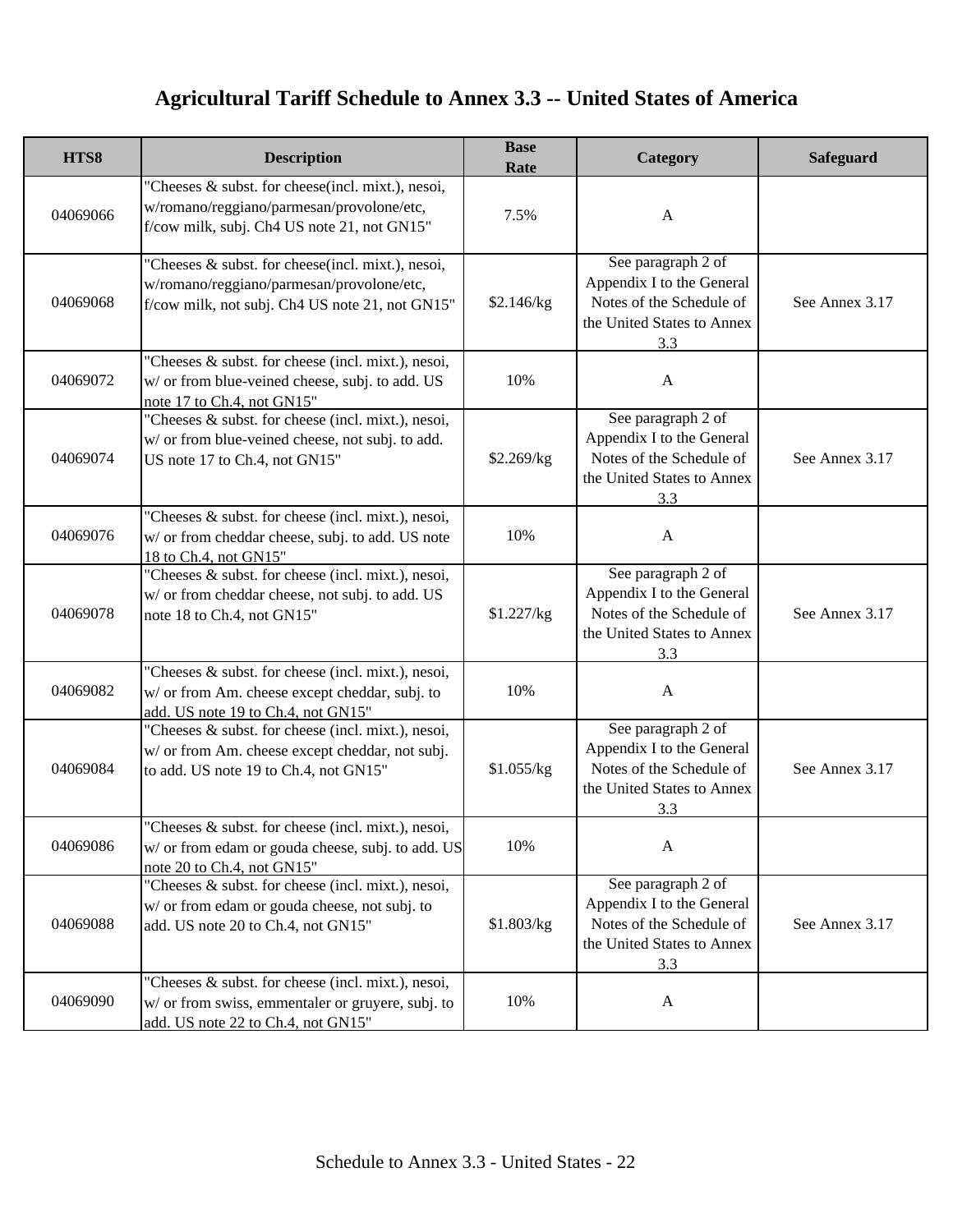| HTS8     | <b>Description</b>                                                                                                                              | <b>Base</b><br>Rate | Category                                                                                                         | Safeguard      |
|----------|-------------------------------------------------------------------------------------------------------------------------------------------------|---------------------|------------------------------------------------------------------------------------------------------------------|----------------|
| 04069092 | "Cheeses & subst. for cheese (incl. mixt.), nesoi,<br>w/ or from swiss, emmentaler or gruyere, not subj.<br>Ch4 US note 22, not GN15"           | \$1.386/kg          | See paragraph 2 of<br>Appendix I to the General<br>Notes of the Schedule of<br>the United States to Annex<br>3.3 | See Annex 3.17 |
| 04069093 | "Cheeses & subst. for cheese (incl. mixt.), nesoi,<br>w/butterfat n/o 0.5% by wt, subject to add. US<br>note 23 to Ch. 4, not GN15"             | 10%                 | $\mathbf{A}$                                                                                                     |                |
| 04069094 | "Cheeses & subst. for cheese (incl. mixt.), nesoi,<br>w/butterfat n/o 0.5% by wt, not subject to add. US<br>note 23 to Ch. 4, not GN15"         | \$1.128/kg          | See paragraph 2 of<br>Appendix I to the General<br>Notes of the Schedule of<br>the United States to Annex<br>3.3 | See Annex 3.17 |
| 04069095 | "Cheeses & subst. for cheese (incl. mixt.), nesoi,<br>containing cow's milk (not soft-ripened), subject<br>to add. US note 16 to Ch. 4 (quota)" | 10%                 | $\mathbf{A}$                                                                                                     |                |
| 04069097 | "Cheeses & subst. for cheese (incl. mixt.), nesoi,<br>w/cows milk, w/butterfat o/0.5% by wt, not<br>subject to Ch4 US note 16, not GN15"        | \$1.509/kg          | See paragraph 3 of<br>Appendix I to the General<br>Notes of the Schedule of<br>the United States to Annex<br>3.3 | See Annex 3.17 |
| 04069099 | "Cheeses & subst. for cheese (incl. mixt.), nesoi,<br>w/o cows milk, w/butterfat o/0.5% by wt, not<br>GN15"                                     | 8.5%                | $\mathbf{A}$                                                                                                     |                |
| 04070000 | "Birds' eggs, in shell, fresh, preserved or cooked"                                                                                             | 2.8 cents/doz.      | $\mathbf{A}$                                                                                                     |                |
| 04081100 | "Egg yolks, dried, whether or not containing<br>added sweeteners"                                                                               | 47.6 cents/kg       | $\mathbf{A}$                                                                                                     |                |
| 04081900 | "Egg yolks, other than dried, whether or not<br>containing added sweeteners"                                                                    | 9.7 cents/kg        | $\mathbf{A}$                                                                                                     |                |
| 04089100 | "Birds' eggs, not in shell, dried, whether or not<br>containing added sweeteners"                                                               | 47.6 cents/kg       | $\mathbf{A}$                                                                                                     |                |
| 04089900 | "Birds' eggs, not in shell, other than dried,<br>whether or not containing added sweeteners"                                                    | 9.7 cents/kg        | $\mathbf{A}$                                                                                                     |                |
| 04090000 | Natural honey                                                                                                                                   | 1.9 cents/kg        | A                                                                                                                |                |
| 04100000 | "Edible products of animal origin, nesi"                                                                                                        | 1.1%                | $\mathbf{A}$                                                                                                     |                |
| 05010000 | "Human hair, unworked, whether or not washed<br>and scoured; waste of human hair"                                                               | 1.4%                | A                                                                                                                |                |
| 05021000 | "Pigs', hogs' or boars' bristles and hair and waste<br>thereof"                                                                                 | $0.8$ cents/kg      | A                                                                                                                |                |
| 05029000 | "Badger hair and other brushmaking hair, nesi,<br>and waste thereof"                                                                            | Free                | Ι.                                                                                                               |                |
| 05030000 | "Horsehair and horsehair waste, whether or not<br>put up as a layer with or without supporting<br>material"                                     | Free                | I                                                                                                                |                |
| 05040000 | "Guts, bladders and stomachs of animals (other<br>than fish), whole and pieces thereof"                                                         | Free                | $\bf{I}$                                                                                                         |                |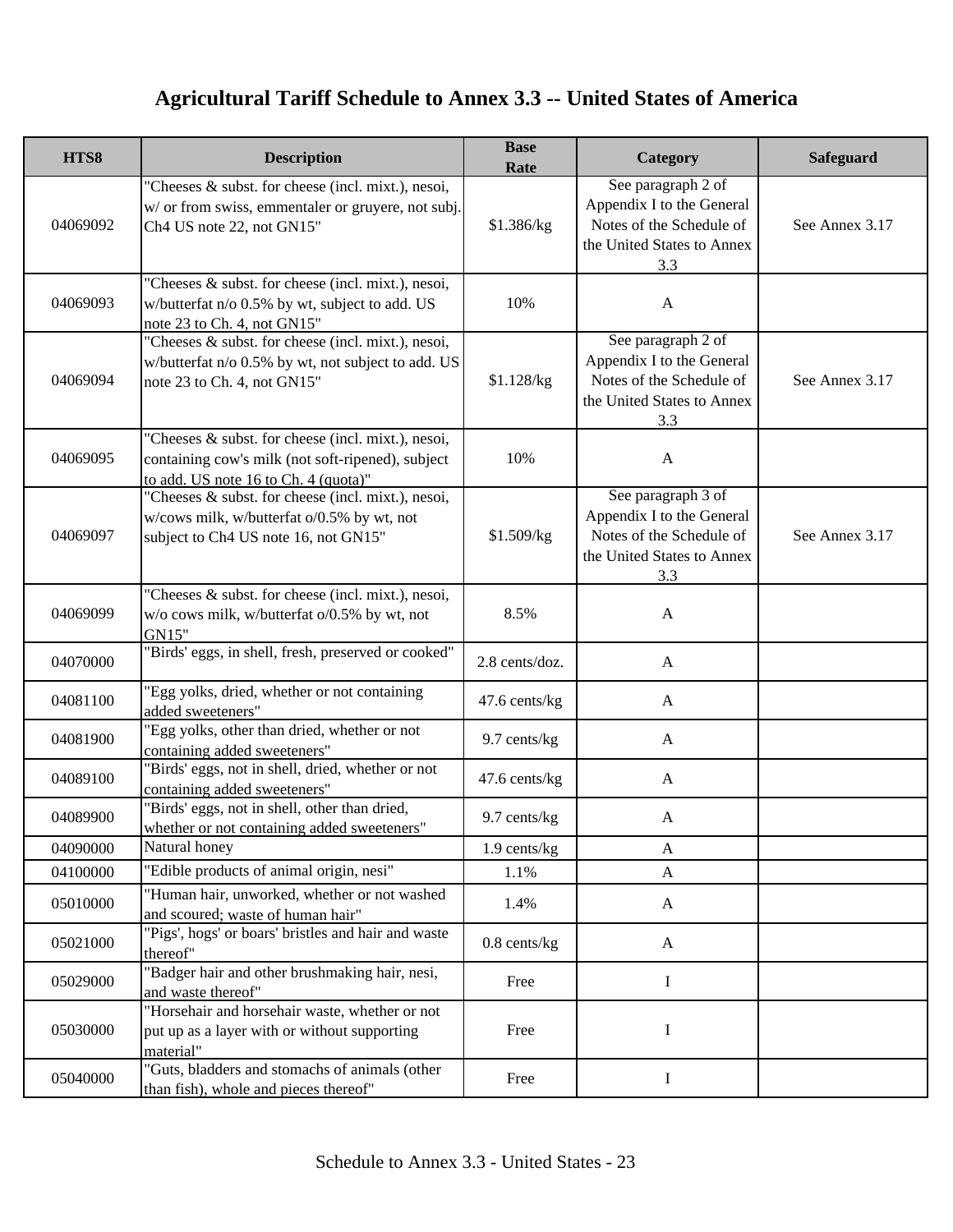| HTS8     | <b>Description</b>                                                                                                                                  | <b>Base</b><br>Rate | Category     | <b>Safeguard</b> |
|----------|-----------------------------------------------------------------------------------------------------------------------------------------------------|---------------------|--------------|------------------|
| 05051000 | "Feathers of a kind used for stuffing, and down"                                                                                                    | Free                | Ι            |                  |
| 05059020 | Feather meal and waste                                                                                                                              | 2.3%                | $\mathbf{A}$ |                  |
| 05059060 | Skins and parts of birds with their feathers or<br>down (except meal and waste) nesoi                                                               | Free                | $\mathbf I$  |                  |
| 05061000 | Ossein and bones treated with acid                                                                                                                  | Free                | I            |                  |
| 05069000 | "Bones & horn-cores, unworked, defatted, simply<br>prepared (but not cut to shape) or degelatinized;<br>powder & waste of these products"           | Free                | I            |                  |
| 05071000 | "Ivory, ivory powder and waste"                                                                                                                     | Free                | $\mathbf I$  |                  |
| 05079000 | "Tortoise shell, whalebone and whalebone hair,<br>horns, antlers, hooves, nails, claws and beaks,<br>unworked or simply prepared; waste and powder" | Free                | I            |                  |
| 05090000 | Natural sponges of animal origin                                                                                                                    | 3%                  | A            |                  |
| 05100020 | "Ambergris, castoreum, civet, and musk used in<br>the preparation of pharmaceutical products"                                                       | 5.1%                | $\mathbf{A}$ |                  |
| 05100040 | "Cantharides; bile; glands and other animal<br>products nesi, used in pharmaceutical products"                                                      | Free                | $\mathbf I$  |                  |
| 05111000 | Bovine semen                                                                                                                                        | Free                | I            |                  |
| 05119920 | Parings and similar waste of raw hides or skins;<br>glue stock nesi                                                                                 | Free                | I            |                  |
| 05119930 | "Animal products chiefly used as food for animals<br>or as ingredients in such food, nesi"                                                          | Free                | I            |                  |
| 05119940 | "Animal products nesi; dead animals of chapter 1,<br>unfit for human consumption"                                                                   | 1.1%                | $\mathbf{A}$ |                  |
| 06011015 | "Tulip bulbs, dormant"                                                                                                                              | 89.6 cents/1000     | A            |                  |
| 06011030 | "Hyacinth bulbs, dormant"                                                                                                                           | 38.4 cents/1000     | $\mathbf{A}$ |                  |
| 06011045 | "Lily bulbs, dormant"                                                                                                                               | 55.7 cents/1000     | $\mathbf{A}$ |                  |
| 06011060 | "Narcissus bulbs, dormant"                                                                                                                          | \$1.34/1000         | $\mathbf{A}$ |                  |
| 06011075 | "Crocus corms, dormant"                                                                                                                             | 19.2 cents/1000     | A            |                  |
| 06011085 | "Lily of the valley pips, dormant"                                                                                                                  | \$1.44/1000         | $\mathbf{A}$ |                  |
| 06011090 | "Bulbs, tubers, tuberous roots, corms, crowns and<br>rhizomes, nesi, dormant"                                                                       | 3.5%                | A            |                  |
| 06012010 | 'Hyacinth bulbs, without soil attached, in growth<br>or in flower"                                                                                  | 38.4 cents/1000     | $\mathbf{A}$ |                  |
| 06012090 | "Bulbs nesi, tubers, tuberous roots, corms, crowns<br>and rhizomes, in growth or in flower; chicory<br>plants and roots"                            | 1.4%                | $\mathbf{A}$ |                  |
| 06021000 | Unrooted cuttings and slips of live plants                                                                                                          | 4.8%                | A            |                  |
| 06022000 | "Trees, shrubs, and bushes, grafted or not of kinds<br>which bear edible fruits or nuts"                                                            | Free                | Ι            |                  |
| 06023000 | "Rhododendron and azalea plants, grafted or not"                                                                                                    | 1.9%                | $\mathbf{A}$ |                  |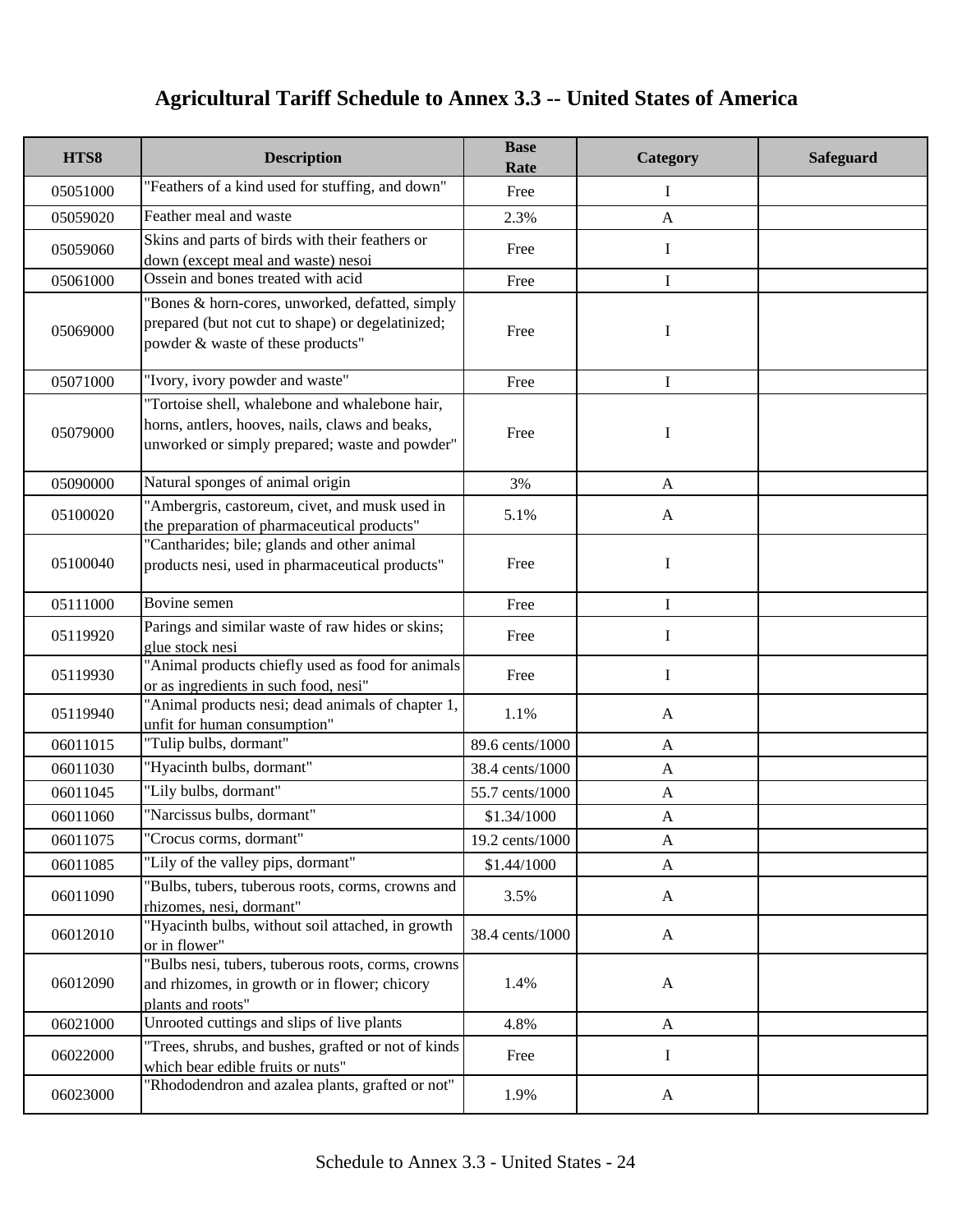| HTS8     | <b>Description</b>                                                                                                                                      | <b>Base</b><br>Rate | Category     | <b>Safeguard</b> |
|----------|---------------------------------------------------------------------------------------------------------------------------------------------------------|---------------------|--------------|------------------|
| 06024000 | "Rose plants, grafted or not"                                                                                                                           | Free                | Ι            |                  |
| 06029020 | Live orchid plants                                                                                                                                      | Free                | I            |                  |
| 06029030 | "Live herbaceous perennials, other than orchid<br>plants, with soil attached to roots"                                                                  | 1.4%                | A            |                  |
| 06029040 | "Live herbaceous perennials, other than orchid<br>plants, without soil attached to roots"                                                               | 3.5%                | $\mathbf{A}$ |                  |
| 06029050 | Live mushroom spawn                                                                                                                                     | 1.4 cents/kg        | $\mathbf{A}$ |                  |
| 06029060 | "Other live plants nesoi, with soil attached to<br>roots"                                                                                               | 1.9%                | $\mathbf{A}$ |                  |
| 06029090 | "Other live plants nesoi, other than those with soil<br>attached to roots"                                                                              | 4.8%                | $\mathbf{A}$ |                  |
| 06031030 | "Miniature (spray) carnations, fresh cut"                                                                                                               | 3.2%                | $\mathbf{A}$ |                  |
| 06031060 | "Roses, fresh cut"                                                                                                                                      | 6.8%                | $\mathbf{A}$ |                  |
| 06031070 | "Chrysanthemums, standard carnations,<br>anthuriums and orchids, fresh cut"                                                                             | 6.4%                | $\mathbf{A}$ |                  |
| 06031080 | "Cut flowers and flower buds suitable for<br>bouquets or ornamental purposes, fresh cut, nesi"                                                          | 6.4%                | $\mathbf{A}$ |                  |
| 06039000 | "Cut flowers and flower buds, suitable for<br>bouquets or ornamental purposes, dried, dyed,<br>bleached, impregnated or otherwise prepared"             | 4%                  | $\mathbf{A}$ |                  |
| 06041000 | Mosses and lichens                                                                                                                                      | Free                | $\bf{I}$     |                  |
| 06049100 | "Foliage, branches and other parts of plants<br>without flowers or flower buds, and grasses,<br>suitable for bouquets or ornamental purposes,<br>fresh" | Free                | Ι            |                  |
| 06049930 | "Foliage, branches, parts of plants without flowers<br>or buds, and grasses, suitable for bouquets or<br>ornamental purposes, dried or bleached"        | Free                | I            |                  |
| 06049960 | "Foliage, branches, parts of plants and grasses,<br>suitable for bouquets or ornamental purposes,<br>dyed, impregnated or otherwise prepared"           | 7%                  | A            |                  |
| 07011000 | "Seed potatoes, fresh or chilled"                                                                                                                       | $0.5$ cents/kg      | A            |                  |
| 07019010 | "Yellow (Solano) potatoes, excluding seed"                                                                                                              | $0.5$ cents/kg      | $\mathbf{A}$ |                  |
| 07019050 | "Fresh potatoes, other than yellow (Solano)<br>potatoes or seed potatoes"                                                                               | $0.5$ cents/kg      | $\mathbf{A}$ |                  |
| 07020020 | "Tomatoes, fresh or chilled, entered during Mar.1<br>to July 14, or the period Sept.1 to Nov.14 in any<br>vear"                                         | 3.9 cents/kg        | $\mathbf{A}$ |                  |
| 07020040 | "Tomatoes, fresh or chilled, entered during July<br>15 to Aug.31 in any year"                                                                           | 2.8 cents/kg        | $\mathbf{A}$ |                  |
| 07020060 | "Tomatoes, fresh or chilled, entered from Nov. 15<br>thru the last day of Feb. of the following year"                                                   | 2.8 cents/kg        | $\mathbf{A}$ |                  |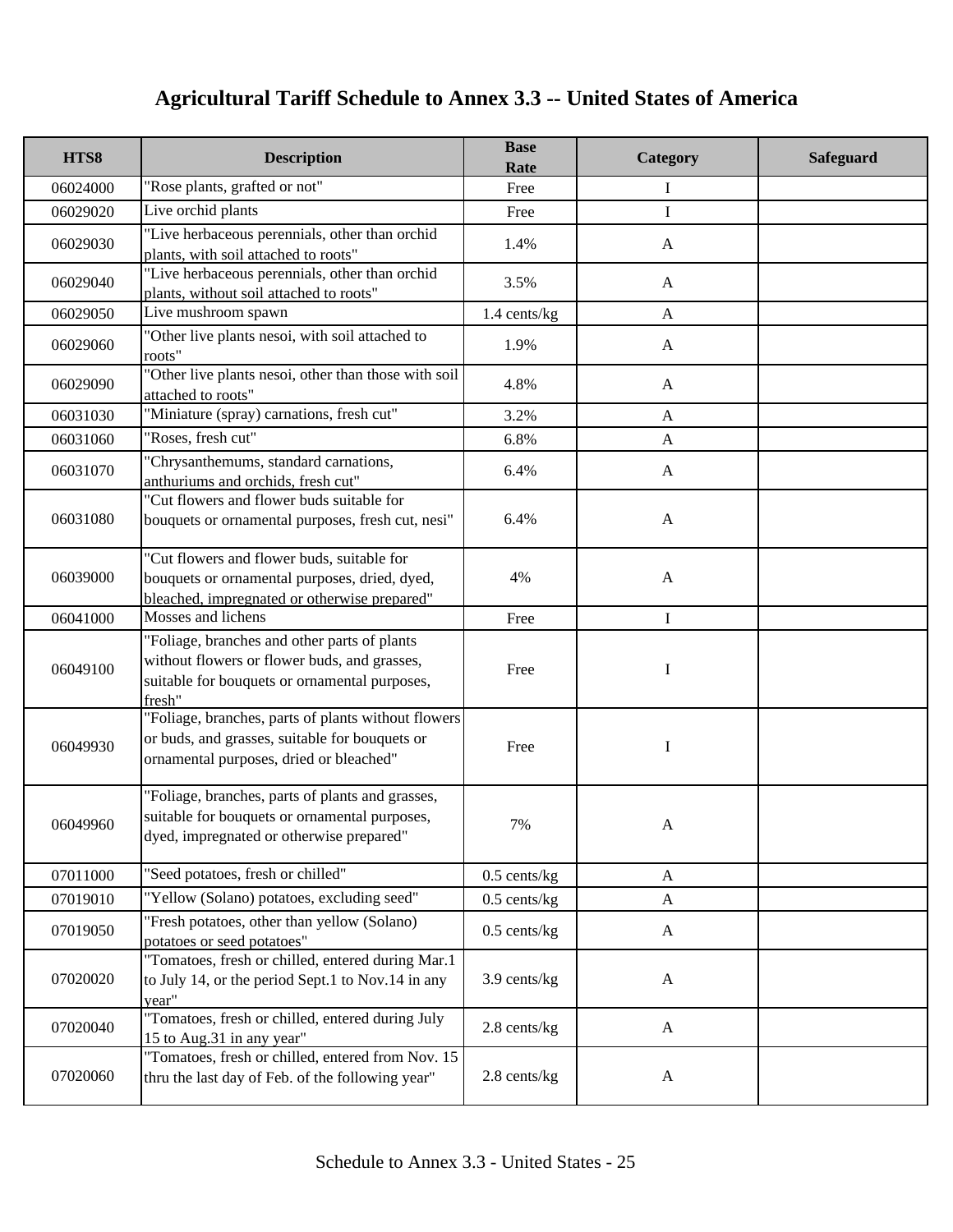| HTS8     | <b>Description</b>                                                                                                           | <b>Base</b><br>Rate | Category     | Safeguard |
|----------|------------------------------------------------------------------------------------------------------------------------------|---------------------|--------------|-----------|
| 07031020 | "Onion sets, fresh or chilled"                                                                                               | $0.83$ cents/kg     | $\mathbf{A}$ |           |
| 07031030 | 'Pearl onions not over 16 mm in diameter, fresh<br>or chilled"                                                               | $0.96$ cents/kg     | $\mathbf{A}$ |           |
| 07031040 | "Onions, other than onion sets or pearl onions not<br>over 16 mm in diameter, and shallots, fresh or<br>chilled"             | 3.1 cents/kg        | $\mathbf{A}$ |           |
| 07032000 | "Garlic, fresh or chilled"                                                                                                   | $0.43$ cents/kg     | $\mathbf{A}$ |           |
| 07039000 | "Leeks and other alliaceous vegetables nesi, fresh<br>or chilled"                                                            | 20%                 | $\mathbf{A}$ |           |
| 07041020 | "Cauliflower and headed broccoli, fresh or<br>chilled, if entered June 5 to October 15, inclusive,<br>in any year"           | 2.5%                | $\mathbf{A}$ |           |
| 07041040 | "Cauliflower and headed broccoli, fresh or<br>chilled, not reduced in size, if entered Oct. 16<br>through June 4, inclusive" | 10%                 | $\mathbf{A}$ |           |
| 07041060 | "Cauliflower and headed broccoli, fresh or<br>chilled, reduced in size, if entered Oct. 16 through<br>June 4, inclusive"     | 14%                 | $\mathbf{A}$ |           |
| 07042000 | 'Brussels sprouts, fresh or chilled"                                                                                         | 12.5%               | $\mathbf{A}$ |           |
| 07049020 | "Cabbage, fresh or chilled"                                                                                                  | $0.54$ cents/kg     | $\mathbf{A}$ |           |
| 07049040 | "Kohlrabi, kale and similar edible brassicas nesi,<br>including sprouting broccoli, fresh or chilled"                        | 20%                 | $\mathbf{A}$ |           |
| 07051120 | "Head lettuce (cabbage lettuce), fresh or chilled, if<br>entered June 1 to October 31, inclusive, in any<br>year"            | $0.4$ cents/kg      | $\mathbf{A}$ |           |
| 07051140 | "Head lettuce (cabbage lettuce), fresh or chilled, if<br>entered Nov. 1 through May 30, inclusive, in any<br>year"           | 3.7 cents/kg        | $\mathbf{A}$ |           |
| 07051920 | "Lettuce, other than head lettuce, fresh or chilled,<br>if entered June 1 to October 31, inclusive, in any<br>vear"          | $0.4$ cents/kg      | $\mathbf{A}$ |           |
| 07051940 | "Lettuce, other than head lettuce, fresh or chilled,<br>if entered Nov. 1 through May 30, inclusive, in<br>any year"         | 3.7 cents/kg        | A            |           |
| 07052100 | "Witloof chicory, fresh or chilled"                                                                                          | $0.15$ cents/kg     | $\mathbf{A}$ |           |
| 07052900 | "Chicory, other than witloof chicory, fresh or<br>chilled"                                                                   | $0.15$ cents/kg     | $\mathbf{A}$ |           |
| 07061005 | "Carrots, fresh or chilled, reduced in size"                                                                                 | 14.9%               | $\mathbf{A}$ |           |
| 07061010 | 'Carrots, fresh or chilled, not reduced in size,<br>under 10 cm in length"                                                   | 1.4 cents/kg        | $\mathbf{A}$ |           |
| 07061020 | 'Carrots, fresh or chilled, not reduced in size, 10<br>cm or over in length"                                                 | $0.7$ cents/kg      | A            |           |
| 07061040 | "Turnips, fresh or chilled"                                                                                                  | Free                | Ι            |           |
| 07069020 | "Radishes, fresh or chilled"                                                                                                 | 2.7%                | $\mathbf{A}$ |           |
| 07069030 | 'Beets and horseradish, fresh or chilled"                                                                                    | 1.9%                | $\mathbf{A}$ |           |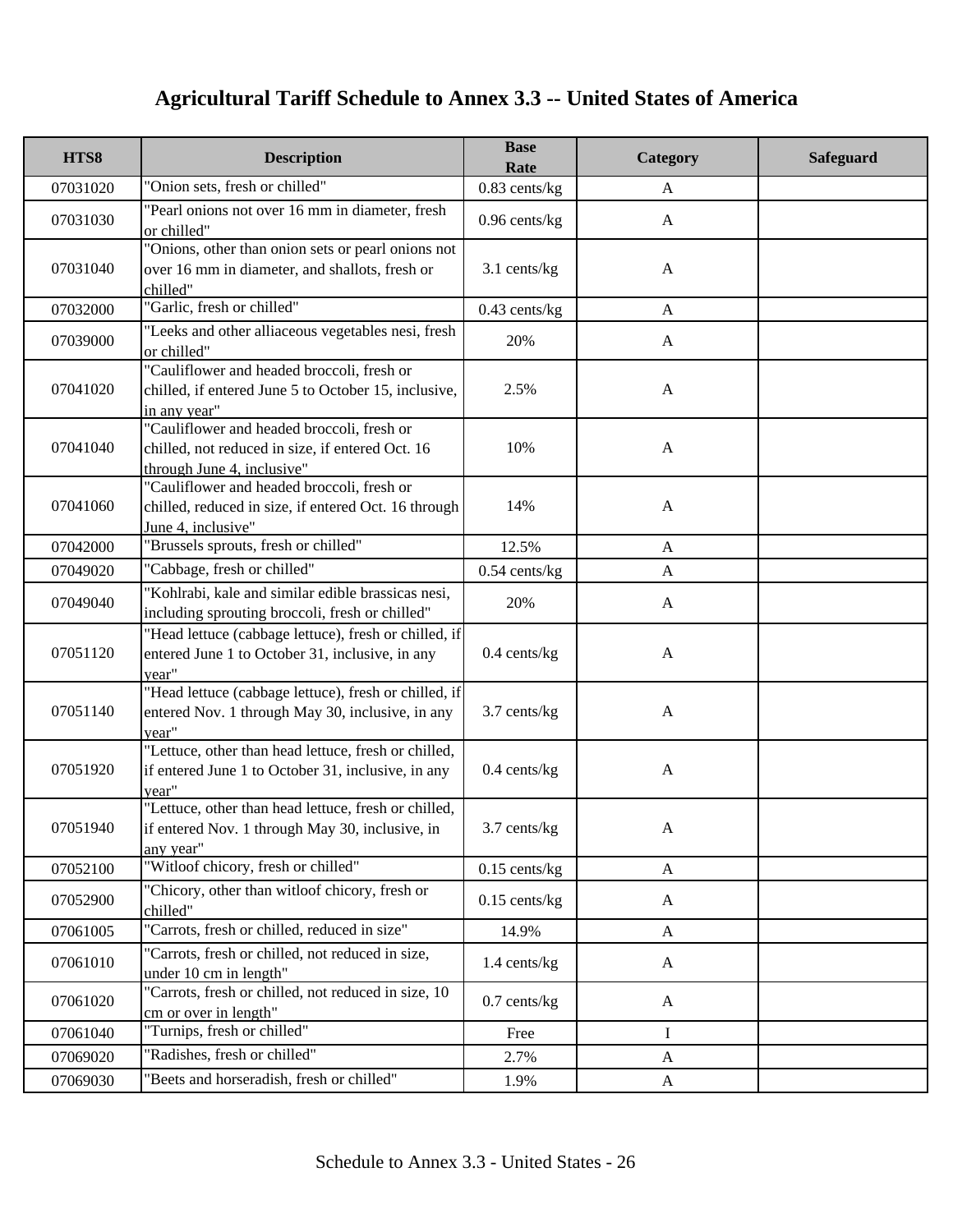| HTS8     | <b>Description</b>                                                                                                                                    | <b>Base</b><br>Rate | Category     | Safeguard |
|----------|-------------------------------------------------------------------------------------------------------------------------------------------------------|---------------------|--------------|-----------|
| 07069040 | 'Salsify, celeriac, radishes and similar edible<br>roots nesi, fresh or chilled"                                                                      | 10%                 | A            |           |
| 07070020 | "Cucumbers, including gherkins, fresh or chilled,<br>if entered 'December 2004 1 in any year to the last<br>day of the following February, inclusive" | 4.2 cents/kg        | $\mathbf{A}$ |           |
| 07070040 | "Cucumbers, including gherkins, fresh or chilled,<br>if entered March 1 to April 30, inclusive, in any<br>year"                                       | 5.6 cents/kg        | $\mathbf{A}$ |           |
| 07070050 | "Cucumbers, including gherkins, fresh or chilled,<br>if entered May 1 to June 30, inclusive, or Sept. 1<br>to Nov. 30, inclusive, in any year"        | 5.6 cents/kg        | $\mathbf{A}$ |           |
| 07070060 | "Cucumbers, including gherkins, fresh or chilled,<br>if entered July 1 to 'August 2004 31, inclusive, in<br>any year"                                 | 1.5 cents/kg        | $\mathbf{A}$ |           |
| 07081020 | "Peas, fresh or chilled, shelled or unshelled, if<br>entered July 1 to Sept. 30, inclusive, in any year"                                              | $0.5$ cents/kg      | $\mathbf{A}$ |           |
| 07081040 | "Peas, fresh or chilled, shelled or unshelled, if<br>entered Nov. 1 through the following June 30,<br>inclusive"                                      | 2.8 cents/kg        | $\mathbf{A}$ |           |
| 07082010 | "Lima beans, fresh or chilled, shelled or<br>unshelled, if entered November 1 through the<br>following May 31, inclusive"                             | 2.3 cents/kg        | $\mathbf{A}$ |           |
| 07082020 | "Cowpeas (other than black-eye peas), fresh or<br>chilled, shelled or unshelled"                                                                      | Free                | I            |           |
| 07082090 | "Beans nesi, fresh or chilled, shelled or<br>unshelled"                                                                                               | 4.9 cents/kg        | A            |           |
| 07089005 | 'Chickpeas (garbanzos), fresh or chilled, shelled<br>or unshelled"                                                                                    | 1 cent/kg           | $\mathbf{A}$ |           |
| 07089015 | "Lentils, fresh or chilled, shelled or unshelled"                                                                                                     | $0.1$ cents/kg      | $\mathbf{A}$ |           |
| 07089025 | "Pigeon peas, fresh or chilled, shelled or<br>unshelled, if entered from July 1 to September 30,<br>inclusive, in any year"                           | Free                | Ι            |           |
| 07089030 | "Pigeon peas, fresh or chilled, shelled or<br>unshelled, if entered Oct. 1 through the following<br>June 30, inclusive"                               | $0.8$ cents/ $kg$   | $\mathbf{A}$ |           |
| 07089040 | "Leguminous vegetables nesi, fresh or chilled,<br>shelled or unshelled"                                                                               | 4.9 cents/kg        | $\mathbf{A}$ |           |
| 07091000 | "Globe artichokes, fresh or chilled"                                                                                                                  | 11.3%               | $\mathbf{A}$ |           |
| 07092010 | "Asparagus, fresh or chilled, not reduced in size,<br>if entered September 15 to November 15,<br>inclusive, and transported to the U.S. by air"       | 5%                  | $\mathbf{A}$ |           |
| 07092090 | "Asparagus, nesi, fresh or chilled"                                                                                                                   | 21.3%               | $\mathbf{A}$ |           |
| 07093020 | "Eggplants (aubergines), fresh or chilled, if<br>entered April 1 to November 30, inclusive, in any<br>year"                                           | 2.6 cents/kg        | A            |           |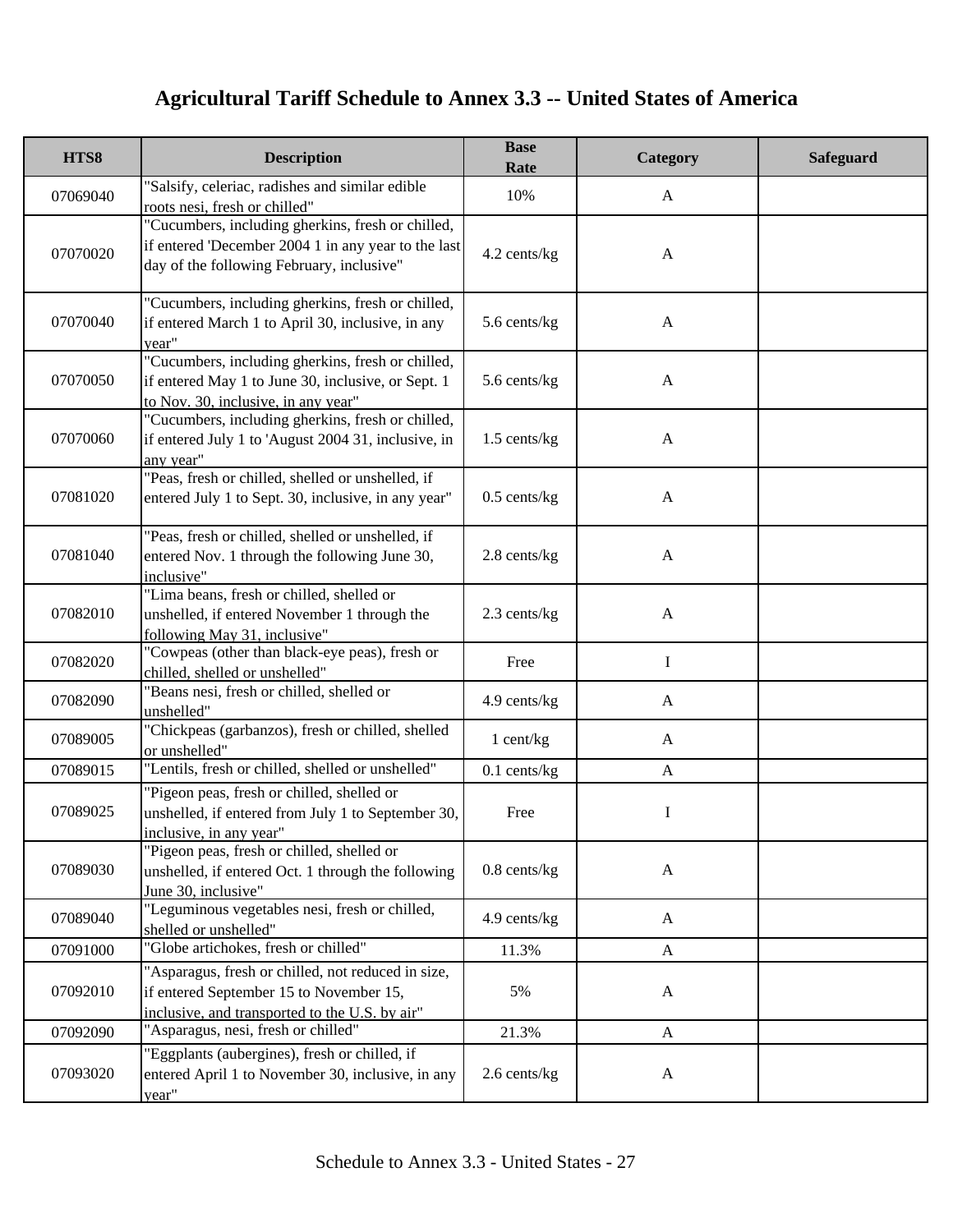| HTS8     | <b>Description</b>                                                                                                                                | <b>Base</b><br>Rate             | Category     | <b>Safeguard</b> |
|----------|---------------------------------------------------------------------------------------------------------------------------------------------------|---------------------------------|--------------|------------------|
| 07093040 | "Eggplants (aubergines), fresh or chilled, if<br>entered 'December 2004 1 through the following<br>March 31, inclusive"                           | 1.9 cents/kg                    | $\mathbf{A}$ |                  |
| 07094020 | "Celery, other than celeriac, fresh or chilled,<br>reduced in size"                                                                               | 14.9%                           | $\mathbf{A}$ |                  |
| 07094040 | "Celery, other than celeriac, fresh or chilled, not<br>reduced in size, if entered April 15 to July 31,<br>inclusive, in any year"                | $0.25$ cents/kg                 | $\mathbf{A}$ |                  |
| 07094060 | "Celery, other than celeriac, fresh or chilled, not<br>reduced in size, if entered 'August 2004 1 through<br>the following April 14, inclusive"   | 1.9 cents/kg                    | $\mathbf{A}$ |                  |
| 07095101 | "Mushrooms of the genus Agaricus, fresh or<br>chilled"                                                                                            | $8.8 \text{ cents/kg} +$<br>20% | $\mathbf{A}$ |                  |
| 07095200 | "Truffles, fresh or chilled"                                                                                                                      | Free                            | I            |                  |
| 07095900 | "Mushrooms, other than of the genus Agaricus,<br>fresh or chilled"                                                                                | $8.8$ cents/kg +<br>20%         | $\mathbf{A}$ |                  |
| 07096020 | "Chili peppers, fresh or chilled"                                                                                                                 | 4.4 cents/kg                    | $\mathbf{A}$ |                  |
| 07096040 | "Fruits of the genus capsicum (peppers) (ex. chili<br>peppers) or of the genus pimenta (e.g., Allspice),<br>fresh or chilled"                     | 4.7 cents/kg                    | $\mathbf{A}$ |                  |
| 07097000 | 'Spinach, New Zealand spinach and orache<br>spinach (garden spinach), fresh or chilled"                                                           | 20%                             | $\mathbf{A}$ |                  |
| 07099005 | "Jicamas, pumpkins and breadfruit, fresh or<br>chilled"                                                                                           | 11.3%                           | A            |                  |
| 07099010 | "Chayote, fresh or chilled"                                                                                                                       | 5.6%                            | $\mathbf{A}$ |                  |
| 07099014 | "Okra, fresh or chilled"                                                                                                                          | 20%                             | $\mathbf{A}$ |                  |
| 07099020 | "Squash, fresh or chilled"                                                                                                                        | 1.5 cents/kg                    | $\mathbf{A}$ |                  |
| 07099030 | "Fiddlehead greens, fresh or chilled"                                                                                                             | 8%                              | $\mathbf{A}$ |                  |
| 07099035 | "Olives, fresh or chilled"                                                                                                                        | 8.8 cents/kg                    | $\mathbf{A}$ |                  |
| 07099045 | "Sweet corn, fresh or chilled"                                                                                                                    | 21.3%                           | $\mathbf{A}$ |                  |
| 07099091 | "Vegetables, not elsewhere specified or included,<br>fresh or chilled"                                                                            | 20%                             | $\mathbf{A}$ |                  |
| 07101000 | "Potatoes, uncooked or cooked by steaming or<br>boiling in water, frozen"                                                                         | 14%                             | $\mathbf{A}$ |                  |
| 07102120 | "Peas, uncooked or cooked by steaming or boiling<br>in water, frozen, if entered July 1 through<br>September 30, inclusive, in any year"          | 1 cent/kg                       | $\mathbf{A}$ |                  |
| 07102140 | "Peas, uncooked or cooked by steaming or boiling<br>in water, frozen, if entered Jan. 1 through June<br>30, or Oct. 1 through Dec. 31, inclusive" | 2 cents/kg                      | $\mathbf{A}$ |                  |
| 07102210 | "Lima beans, uncooked or cooked by steaming or<br>boiling in water, frozen, not reduced in size,<br>entered Nov. 1 through the following May 31"  | 2.3 cents/kg                    | $\mathbf{A}$ |                  |
| 07102215 | "Lima beans, frozen, entered June 1 - October 31"                                                                                                 | 4.9 cents/kg                    | $\mathbf{A}$ |                  |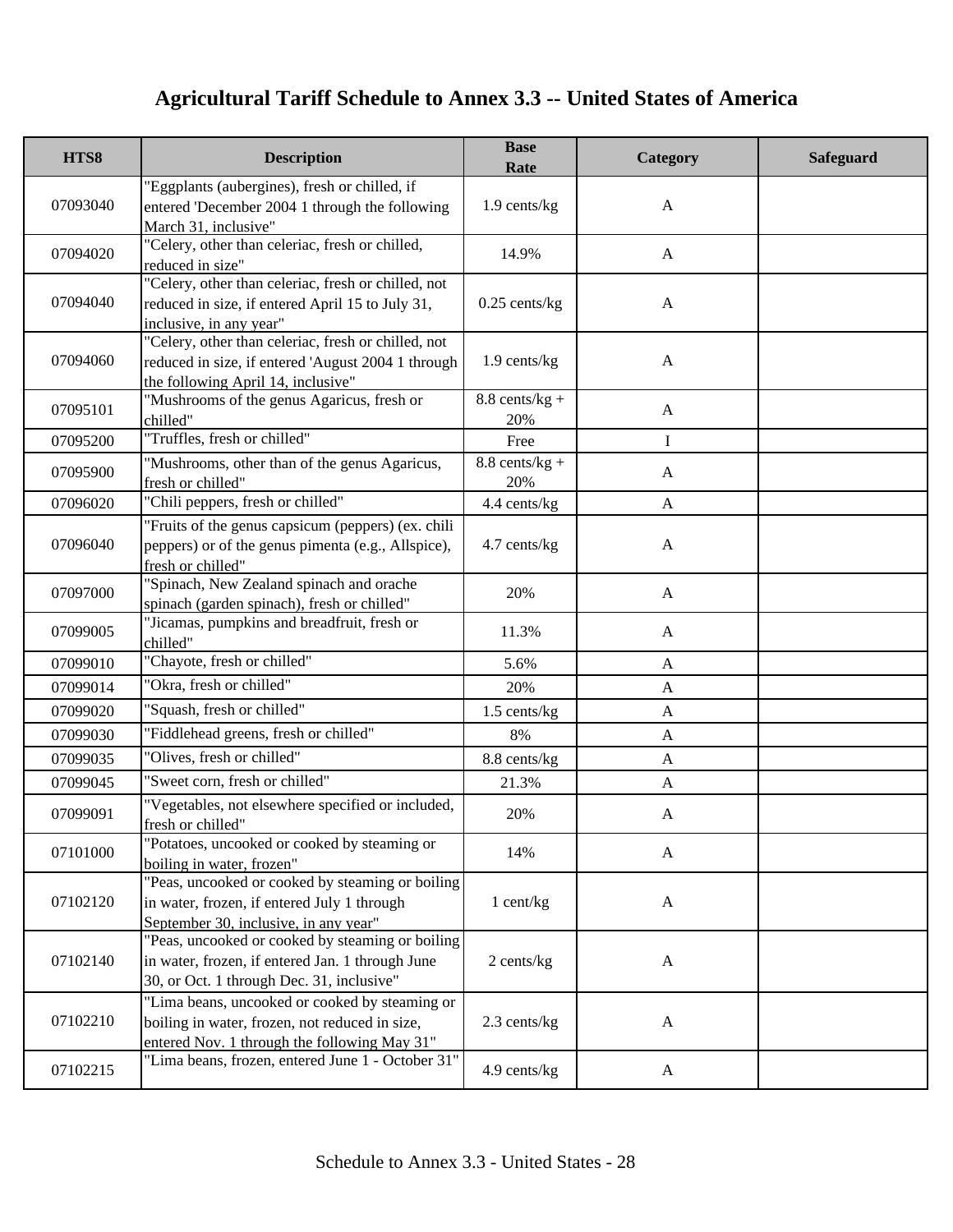| HTS8     | <b>Description</b>                                                                                                                                 | <b>Base</b><br>Rate    | Category     | <b>Safeguard</b> |
|----------|----------------------------------------------------------------------------------------------------------------------------------------------------|------------------------|--------------|------------------|
| 07102220 | "Cowpeas (other than black-eye peas), uncooked<br>or cooked by steaming or boiling in water, frozen,<br>not reduced in size"                       | Free                   | I            |                  |
| 07102225 | 'Frozen string beans (snap beans), not reduced in<br>size"                                                                                         | 4.9 cents/kg           | $\mathbf{A}$ |                  |
| 07102237 | "Frozen beans nesi, not reduced in size"                                                                                                           | 4.9 cents/kg           | $\mathbf{A}$ |                  |
| 07102240 | "Beans nesi, uncooked or cooked by steaming or<br>boiling in water, frozen, reduced in size"                                                       | 11.2%                  | A            |                  |
| 07102905 | 'Chickpeas (garbanzos), uncooked or cooked by<br>steaming or boiling in water, frozen"                                                             | 1 cent/kg              | A            |                  |
| 07102915 | "Lentils, uncooked or cooked by steaming or<br>boiling in water, frozen"                                                                           | $0.1$ cents/kg         | $\mathbf{A}$ |                  |
| 07102925 | "Pigeon peas, uncooked or cooked by steaming or<br>boiling in water, frozen, if entered July 1 through<br>September 30, inclusive, in any year"    | Free                   | I            |                  |
| 07102930 | "Pigeon peas, uncooked or cooked by steaming or<br>boiling in water, frozen, if entered Oct. 1 through<br>the following June 30, inclusive"        | $0.8$ cents/ $kg$      | $\mathbf{A}$ |                  |
| 07102940 | "Leguminous vegetables nesi, uncooked or cooked<br>by steaming or boiling in water, frozen"                                                        | 3.5 cents/kg           | $\mathbf{A}$ |                  |
| 07103000 | 'Spinach, New Zealand spinach and orache<br>spinach (garden spinach), uncooked or cooked by<br>steaming or boiling in water, frozen"               | 14%                    | $\mathbf{A}$ |                  |
| 07104000 | "Sweet corn, uncooked or cooked by steaming or<br>boiling in water, frozen"                                                                        | 14%                    | $\mathbf{A}$ |                  |
| 07108015 | "Bamboo shoots and water chestnuts (other than<br>Chinese water chestnuts), uncooked or cooked by<br>steaming or boiling in water, frozen"         | Free                   | I            |                  |
| 07108020 | "Mushrooms, uncooked or cooked by steaming or<br>boiling in water, frozen"                                                                         | $5.7$ cents/kg +<br>8% | $\mathbf{A}$ |                  |
| 07108040 | "Tomatoes, uncooked or cooked by steaming or<br>boiling in water, frozen, if entered Mar. 1 thru<br>July 14, incl. or Sept. 1 thru Nov. 14, incl." | 2.9 cents/kg           | $\mathbf{A}$ |                  |
| 07108045 | "Tomatoes, uncooked or cooked by steaming or<br>boiling in water, frozen, if entered July 15<br>through 'August 2004 31, inclusive, in any year"   | $2.1$ cents/kg         | $\mathbf{A}$ |                  |
| 07108050 | "Tomatoes, uncooked or cooked by steaming or<br>boiling in water, frozen, if entered Nov. 15<br>through the following February, incl."             | 2.1 cents/kg           | $\mathbf{A}$ |                  |
| 07108060 | "Fiddlehead greens, uncooked or cooked by<br>steaming or boiling in water, frozen, not reduced<br>in size"                                         | 8%                     | $\mathbf{A}$ |                  |
| 07108065 | "Brussels sprouts, uncooked or cooked by<br>steaming or boiling in water, frozen, not reduced<br>in size"                                          | 12.5%                  | $\mathbf{A}$ |                  |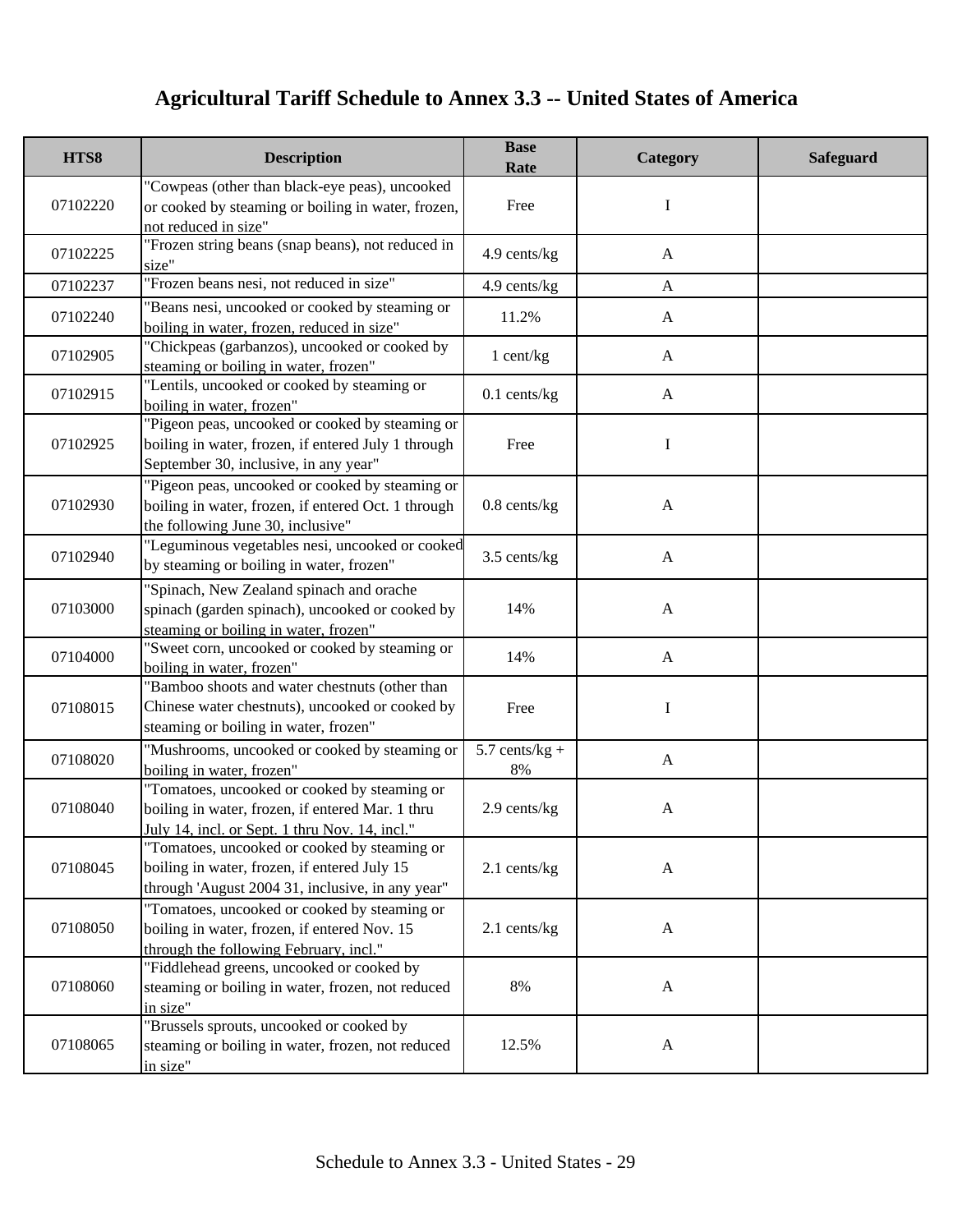| HTS8     | <b>Description</b>                                                                                                                                     | <b>Base</b><br>Rate                            | Category                  | <b>Safeguard</b> |
|----------|--------------------------------------------------------------------------------------------------------------------------------------------------------|------------------------------------------------|---------------------------|------------------|
| 07108070 | "Vegetables nesi, uncooked or cooked by<br>steaming or boiling in water, frozen, not reduced<br>in size"                                               | 11.3%                                          | $\mathbf{A}$              |                  |
| 07108085 | "Brussels sprouts, uncooked or cooked by<br>steaming or boiling in water, frozen, reduced in<br>size"                                                  | 14%                                            | $\mathbf{A}$              |                  |
| 07108093 | "Okra, reduced in size, frozen"                                                                                                                        | 14.9%                                          | $\mathbf{A}$              |                  |
| 07108097 | "Vegetables nesi, uncooked or cooked by<br>steaming or boiling in water, frozen, reduced in<br>size"                                                   | 14.9%                                          | $\mathbf{A}$              |                  |
| 07109011 | "Mixtures of pea pods and water chestnuts (other<br>than Chinese water chestnuts), uncooked or<br>cooked by steaming or boiling in water, frozen"      | 7.9%                                           | $\mathbf{A}$              |                  |
| 07109091 | "Mixtures of vegetables not elsewhere specified or<br>included, uncooked or cooked by steaming or<br>boiling in water, frozen"                         | 14%                                            | $\mathbf{A}$              |                  |
| 07112018 | 'Olives, n/pitted, green, in saline sol., in contain.<br>$> 8$ kg, drained wt, for repacking or sale, subject<br>to add. US note 5 to Ch. 7"           | 3.7 cents/kg on<br>drained weight              | $\mathbf{A}$              |                  |
| 07112028 | "Olives, n/pitted, green, in saline sol., in contain.<br>$> 8$ kg, drained wt, for repacking or sale, not<br>subject to add. US note 5 to Ch. 7"       | 5.9 cents/kg on<br>drained weight              | $\mathbf C$               |                  |
| 07112038 | "Olives, n/pitted, nesoi"                                                                                                                              | 5.9 cents/kg on<br>drained weight              | $\mathbf{A}$              |                  |
| 07112040 | "Olives, pitted or stuffed, provisionally preserved<br>but unsuitable in that state for immediate<br>consumption"                                      | 8.6 cents/kg on<br>drained weight              | $\mathbf{A}$              |                  |
| 07113000 | 'Capers, provisionally preserved but unsuitable in<br>that state for immediate consumption"                                                            | $8\%$                                          | $\mathbf{A}$              |                  |
| 07114000 | "Cucumbers including gherkins, provisionally<br>preserved but unsuitable in that state for<br>immediate consumption"                                   | 7.7%                                           | $\mathbf{A}$              |                  |
| 07115100 | 'Mushrooms of the genus Agaricus, provisionally<br>preserved but unsuitable in that state for<br>immediate consumption"                                | 5.7 cents/kg on<br>drained weight $+$<br>$8\%$ | $\mathbf{A}$              |                  |
| 07115910 | "Mushrooms, other than of the genus Agaricus,<br>provisionally preserved but unsuitable in that state drained weight $+$<br>for immediate consumption" | 5.7 cents/kg on<br>8%                          | $\boldsymbol{\mathsf{A}}$ |                  |
| 07115990 | "Truffles, provisionally preserved but unsuitable<br>in that state for immediate consumption"                                                          | 7.7%                                           | $\mathbf{A}$              |                  |
| 07119020 | "Leguminous vegetables, provisionally preserved<br>but unsuitable in that state for immediate<br>consumption"                                          | Free                                           | I                         |                  |
| 07119050 | 'Onions, provisionally preserved but unsuitable in<br>that state for immediate consumption"                                                            | 5.1%                                           | $\mathbf{A}$              |                  |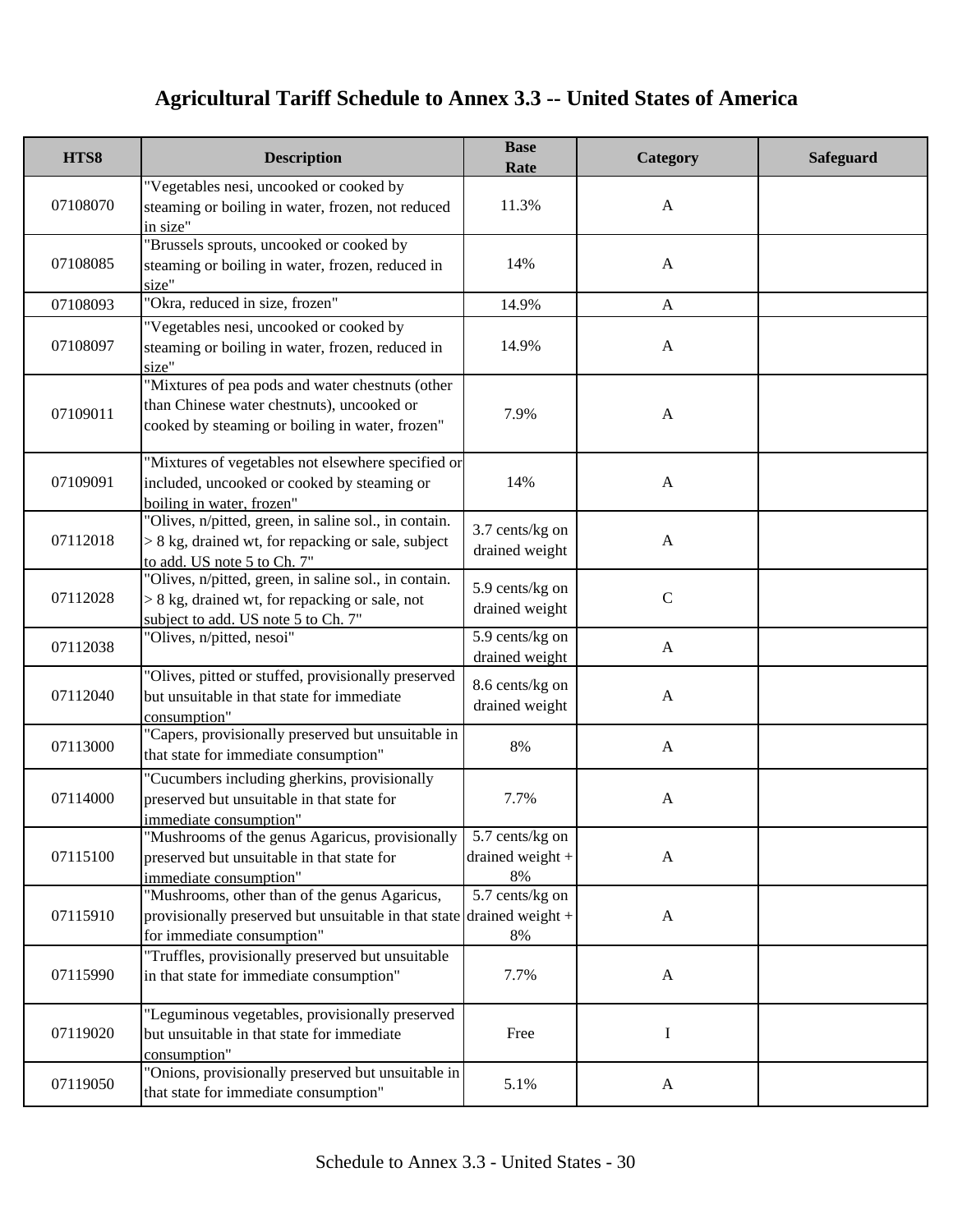| HTS8     | <b>Description</b>                                                                                                                                   | <b>Base</b><br>Rate      | Category     | <b>Safeguard</b> |
|----------|------------------------------------------------------------------------------------------------------------------------------------------------------|--------------------------|--------------|------------------|
| 07119065 | "Vegetables nesoi, and mixtures of vegetables,<br>provisionally preserved but unsuitable in that state<br>for immediate consumption"                 | 7.7%                     | $\mathbf{A}$ |                  |
| 07122020 | Dried onion powder or flour                                                                                                                          | 29.8%                    | $\mathbf{A}$ |                  |
| 07122040 | "Dried onions whole, cut, sliced or broken, but<br>not further prepared"                                                                             | 21.3%                    | $\mathbf{A}$ |                  |
| 07123110 | "Air dried or sun dried mushrooms of the genus<br>Agaricus, whole, cut, sliced, broken or in powder,<br>but not further prepared"                    | $1.3$ cents/kg +<br>1.8% | $\mathbf{A}$ |                  |
| 07123120 | "Dried (not air or sun dried) mushrooms of the<br>genus Agaricus, whole, cut, sliced, broken or in<br>powder, but not further prepared"              | $1.9$ cents/kg +<br>2.6% | $\mathbf{A}$ |                  |
| 07123200 | "Dried wood ears (Auricularia spp.), whole, cut,<br>sliced, broken or in powder, but not further<br>prepared"                                        | 8.3%                     | $\mathbf{A}$ |                  |
| 07123300 | "Dried jelly fungi (Tremella spp), whole, cut,<br>sliced, broken or in powder, but not further<br>prepared"                                          | 8.3%                     | $\mathbf{A}$ |                  |
| 07123910 | "Air dried or sun dried mushrooms (other than of<br>the genus Agaricus), whole, cut, sliced, broken or<br>in powder, but not further prepared"       | $1.3$ cents/kg +<br>1.8% | $\mathbf{A}$ |                  |
| 07123920 | "Dried (not air or sun dried) mushrooms (other<br>than of the genus Agaricus), whole, cut, sliced,<br>broken or in powder, but not further prepared" | $1.9$ cents/kg +<br>2.6% | $\mathbf{A}$ |                  |
| 07123940 | "Dried truffles, whole, cut, sliced, broken or in<br>powder, but not further prepared"                                                               | Free                     | $\mathbf I$  |                  |
| 07129010 | "Dried carrots, whole, cut, sliced, broken or in<br>powder, but not further prepared"                                                                | 1.3%                     | $\mathbf{A}$ |                  |
| 07129015 | "Dried olives, not ripe"                                                                                                                             | 5.5 cents/kg             | $\mathbf{A}$ |                  |
| 07129020 | "Dried olives, ripe"                                                                                                                                 | $2.5$ cents/kg           | $\mathbf{A}$ |                  |
| 07129030 | "Dried potatoes, whether or not cut or sliced but<br>not further prepared"                                                                           | 2.3 cents/kg             | A            |                  |
| 07129040 | "Dried garlic, whole, cut, sliced, broken or in<br>powder, but not further prepared"                                                                 | 29.8%                    | $\mathbf{A}$ |                  |
| 07129060 | "Dried fennel, marjoram, parsley, savory and<br>tarragon, crude or not manufactured"                                                                 | Free                     | I            |                  |
| 07129065 | "Dried parsley nesi, whole, cut, sliced, broken or<br>in powder, but not further prepared"                                                           | 3.8%                     | $\mathbf{A}$ |                  |
| 07129070 | "Dried fennel, marjoram, savory and tarragon<br>nesi, whole, cut, sliced, broken or in powder, but<br>not further prepared"                          | 1.9%                     | $\mathbf{A}$ |                  |
| 07129074 | "Tomatoes, dried in powder"                                                                                                                          | 8.7%                     | $\mathbf{A}$ |                  |
| 07129078 | "Tomatoes, dried, whole, other"                                                                                                                      | 8.7%                     | $\mathbf{A}$ |                  |
| 07129085 | "Dried vegetables nesoi, and mixtures of dried<br>vegetables, whole, cut, sliced, broken or in<br>powder, but not further prepared"                  | 8.3%                     | $\mathbf{A}$ |                  |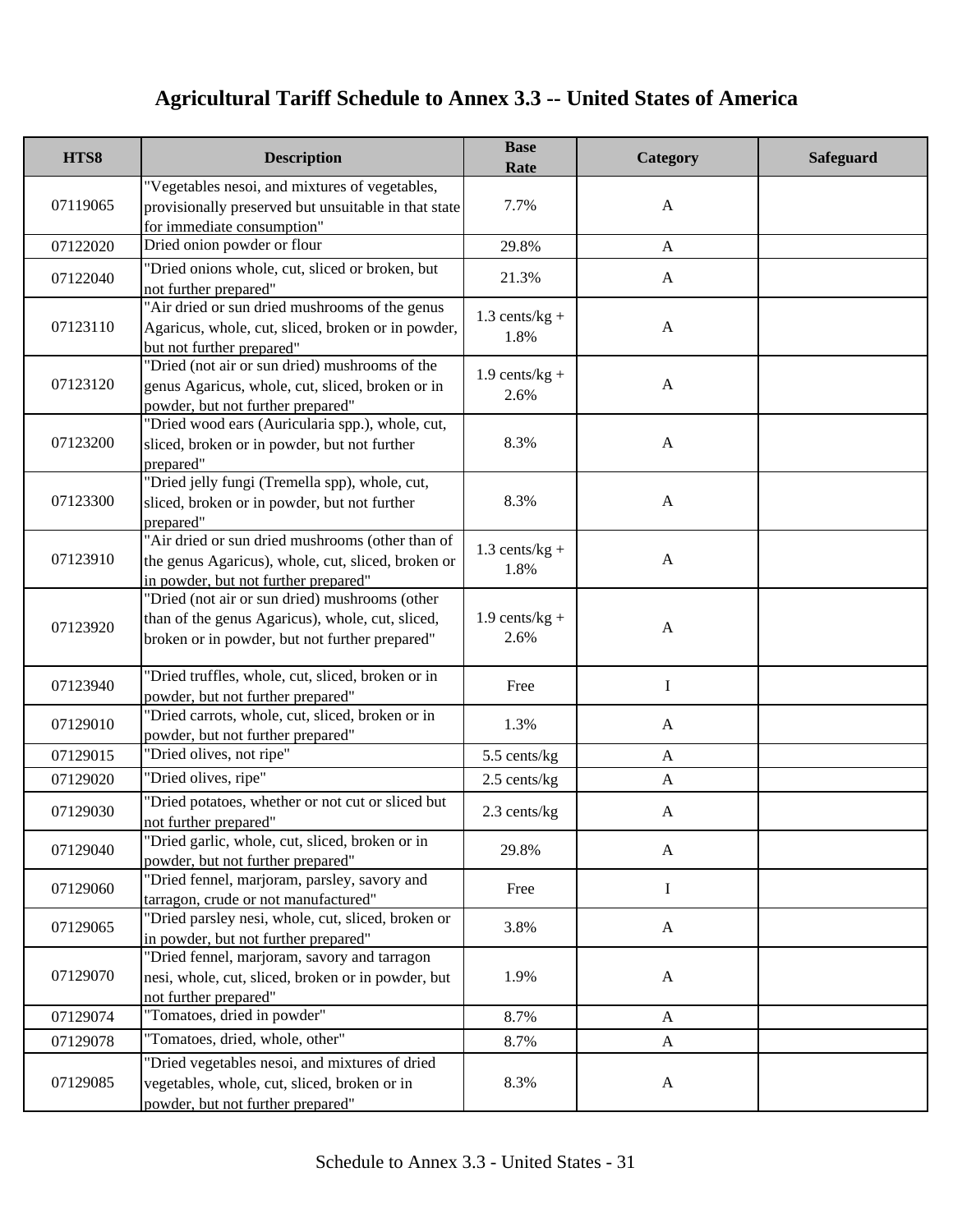| HTS8     | <b>Description</b>                                                                                                                                            | <b>Base</b><br>Rate | Category     | <b>Safeguard</b> |
|----------|---------------------------------------------------------------------------------------------------------------------------------------------------------------|---------------------|--------------|------------------|
| 07131010 | Seeds of peas of a kind used for sowing                                                                                                                       | 1.5 cents/kg        | A            |                  |
| 07131020 | "Dried split peas, shelled"                                                                                                                                   | Free                | I            |                  |
| 07131040 | "Dried peas, nesi, shelled"                                                                                                                                   | $0.4$ cents/kg      | $\mathbf{A}$ |                  |
| 07132010 | Seeds of chickpeas (garbanzos) of a kind used for<br>sowing                                                                                                   | $1.5$ cents/kg      | A            |                  |
| 07132020 | "Dried chickpeas (garbanzos), shelled"                                                                                                                        | 1.4 cents/kg        | $\mathbf{A}$ |                  |
| 07133110 | Seeds of beans of a kind used for sowing                                                                                                                      | $0.8$ cents/kg      | $\mathbf{A}$ |                  |
| 07133120 | "Dried beans, shelled, if entered May 1 through<br>'August 2004 31, inclusive, in any year"                                                                   | Free                | I            |                  |
| 07133140 | "Dried beans, shelled, if entered September 1<br>through the following April 30, or withdrawn for<br>consumption at any time"                                 | $0.3$ cents/kg      | $\mathbf{A}$ |                  |
| 07133210 | Seeds of small red (adzuki) beans of a kind used<br>for sowing                                                                                                | 1.5 cents/kg        | $\mathbf{A}$ |                  |
| 07133220 | "Dried small red (adzuki) beans, shelled"                                                                                                                     | 1.2 cents/kg        | $\mathbf{A}$ |                  |
| 07133310 | "Seeds of kidney beans, including white pea beans<br>of a kind used for sowing"                                                                               | $1.5$ cents/kg      | $\mathbf{A}$ |                  |
| 07133320 | "Dried kidney beans, including white pea beans,<br>shelled, if entered May 1 through 'August 2004<br>31, inclusive, in any year"                              | 1 cent/kg           | $\mathbf{A}$ |                  |
| 07133340 | "Dried kidney beans, including white pea beans,<br>shelled, if entered Sept. 1 through April 30, or<br>withdrawn for consumption at any time"                 | 1.5 cents/kg        | $\mathbf{A}$ |                  |
| 07133910 | "Seeds of beans nesi, of a kind used for sowing"                                                                                                              | $1.5$ cents/kg      | $\mathbf{A}$ |                  |
| 07133915 | "Dried cowpeas, shelled"                                                                                                                                      | Free                | I            |                  |
| 07133920 | "Dried beans nesi, shelled, if entered for<br>consumption from May 1 through 'August 2004<br>31, inclusive, in any year"                                      | $0.8$ cents/kg      | $\mathbf{A}$ |                  |
| 07133940 | "Dried beans nesi, shelled, if entered for<br>consumption September 1 through April 30, or<br>withdrawn for consumption at any time"                          | $0.8$ cents/kg      | $\mathbf{A}$ |                  |
| 07134010 | Lentil seeds of a kind used for sowing                                                                                                                        | $1.5$ cents/kg      | $\mathbf{A}$ |                  |
| 07134020 | "Dried lentils, shelled"                                                                                                                                      | $0.15$ cents/kg     | $\mathbf{A}$ |                  |
| 07135010 | Seeds of broad beans and horse beans of a kind<br>used for sowing                                                                                             | $1.5$ cents/kg      | A            |                  |
| 07135020 | "Dried broad beans and horse beans, shelled"                                                                                                                  | $1.2$ cents/kg      | A            |                  |
| 07139010 | "Seeds of leguminous vegetables nesi, of a kind<br>used for sowing"                                                                                           | $1.5$ cents/kg      | $\mathbf{A}$ |                  |
| 07139050 | "Dried guar seeds, shelled"                                                                                                                                   | Free                | $\bf{I}$     |                  |
| 07139060 | "Dried leguminous vegetables nesi, shelled, if<br>entered for consumption during the period from<br>May 1 through 'August 2004 31, inclusive, in any<br>year" | $0.8$ cents/kg      | $\mathbf{A}$ |                  |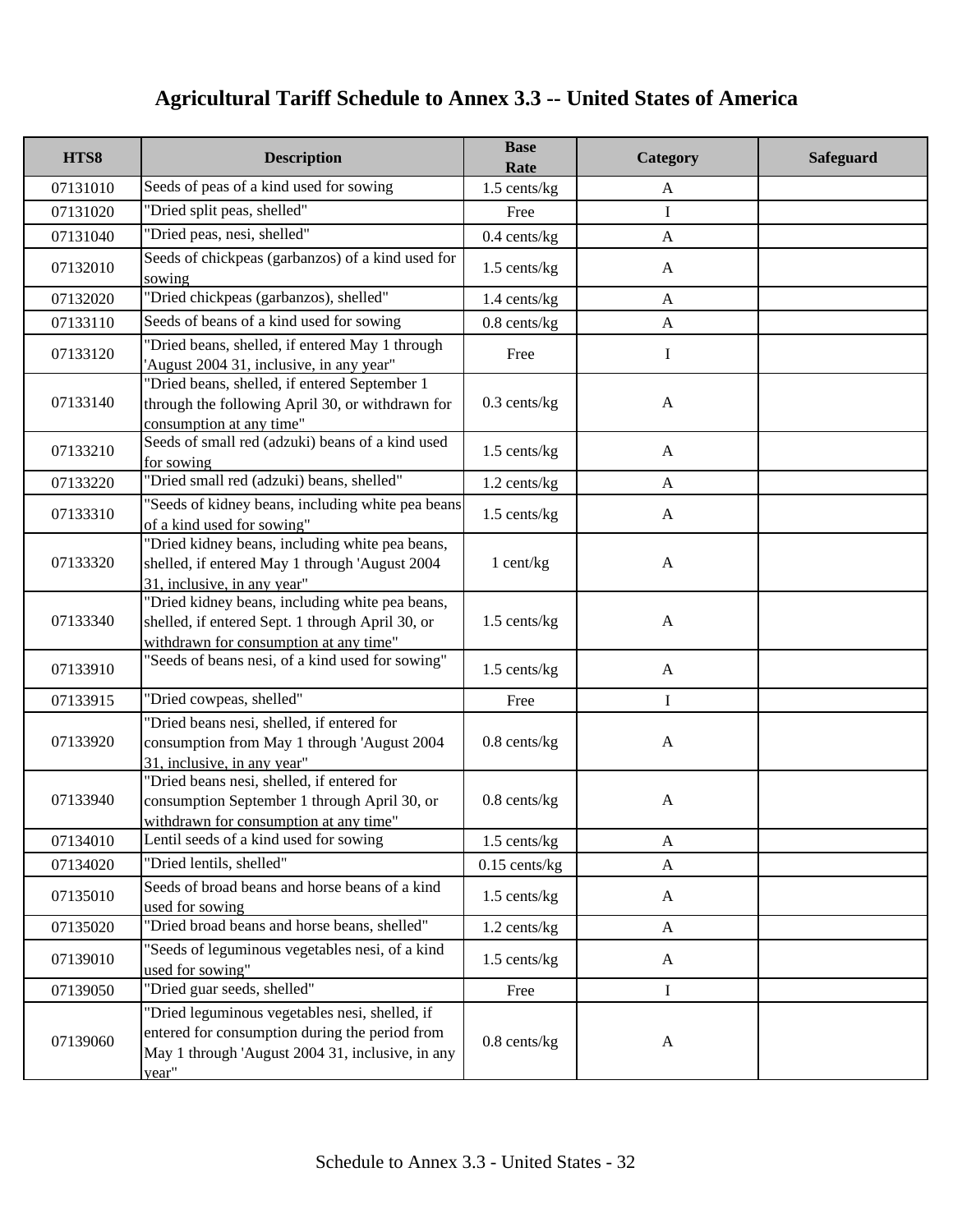| HTS8     | <b>Description</b>                                                                                                                                   | <b>Base</b><br>Rate | Category     | <b>Safeguard</b> |
|----------|------------------------------------------------------------------------------------------------------------------------------------------------------|---------------------|--------------|------------------|
| 07139080 | "Dried leguminous vegetables nesi, shelled, if<br>entered Sept. 1 through the following April 30, or<br>withdrawn for consumption at any time"       | 1.5 cents/kg        | $\mathbf{A}$ |                  |
| 07141010 | 'Cassava (manioc), frozen, whether or not sliced<br>or in the form of pellets"                                                                       | 7.9%                | $\mathbf{A}$ |                  |
| 07141020 | 'Cassava (manioc), fresh, chilled or dried,<br>whether or not sliced or in the form of pellets"                                                      | 11.3%               | $\mathbf{A}$ |                  |
| 07142010 | "Sweet potatoes, frozen, whether or not sliced or<br>in the form of pellets"                                                                         | 6%                  | $\mathbf{A}$ |                  |
| 07142020 | "Sweet potatoes, fresh, chilled or dried, whether<br>or not sliced or in the form of pellets"                                                        | 4.5%                | $\mathbf{A}$ |                  |
| 07149005 | 'Chinese water chestnuts, fresh or chilled"                                                                                                          | 20%                 | $\mathbf{A}$ |                  |
| 07149010 | "Fresh or chilled dasheens, whether or not sliced<br>or in the form of pellets"                                                                      | 2.3%                | $\mathbf{A}$ |                  |
| 07149020 | "Fresh or chilled yams, whether or not sliced or in<br>the form of pellets"                                                                          | 6.4%                | $\mathbf{A}$ |                  |
| 07149040 | "Fresh or chilled arrowroot, salep, Jerusalem<br>artichokes and similar roots and tubers nesoi,<br>whether or not sliced or in the form of pellets"  | 16%                 | $\mathbf{A}$ |                  |
| 07149041 | "Mixtures of pea pods and Chineses water<br>chestnuts, frozen"                                                                                       | 7.9%                | $\mathbf{A}$ |                  |
| 07149042 | "Other mixtures of Chinese water chestnuts,<br>frozen"                                                                                               | 14%                 | $\mathbf{A}$ |                  |
| 07149044 | "Chinese water chestnuts, not mixed, frozen"                                                                                                         | Free                | $\mathbf I$  |                  |
| 07149045 | 'Frozen dasheens/yams/arrowroot/salep/Jerusalem<br>artichokes/similar roots & tubers (but not cassava,<br>sweet potatoes & Chinese water chestnuts)" | 6%                  | $\mathbf{A}$ |                  |
| 07149048 | 'Chinese water chestnuts, dried"                                                                                                                     | 8.3%                | $\mathbf{A}$ |                  |
| 07149050 | "Dried dasheens, yams, arrowroot, salep,<br>Jerusalem artichokes and similar roots and tubers<br>nesoi, in the form of pellets"                      | Free                | I            |                  |
| 07149060 | "Dried dasheens, yams, arrowroot, salep,<br>Jerusalem artichokes, and similar roots and tubers<br>nesoi, whether or not sliced but not in pellets"   | 8.3%                | $\mathbf{A}$ |                  |
| 08011100 | "Coconuts, desiccated"                                                                                                                               | Free                | I            |                  |
| 08011900 | "Coconuts, fresh, in shell or shelled"                                                                                                               | Free                | I            |                  |
| 08012100 | "Brazil nuts, fresh or dried, in shell"                                                                                                              | Free                | I            |                  |
| 08012200 | "Brazil nuts, fresh or dried, shelled"                                                                                                               | Free                | $\mathbf I$  |                  |
| 08013100 | 'Cashew nuts, fresh or dried, in shell"                                                                                                              | Free                | I            |                  |
| 08013200 | "Cashew nuts, fresh or dried, shelled"                                                                                                               | Free                | I            |                  |
| 08021100 | "Almonds, fresh or dried, in shell"                                                                                                                  | 7.7 cents/kg        | $\mathbf{A}$ |                  |
| 08021200 | "Almonds, fresh or dried, shelled"                                                                                                                   | 24 cents/kg         | $\mathbf{A}$ |                  |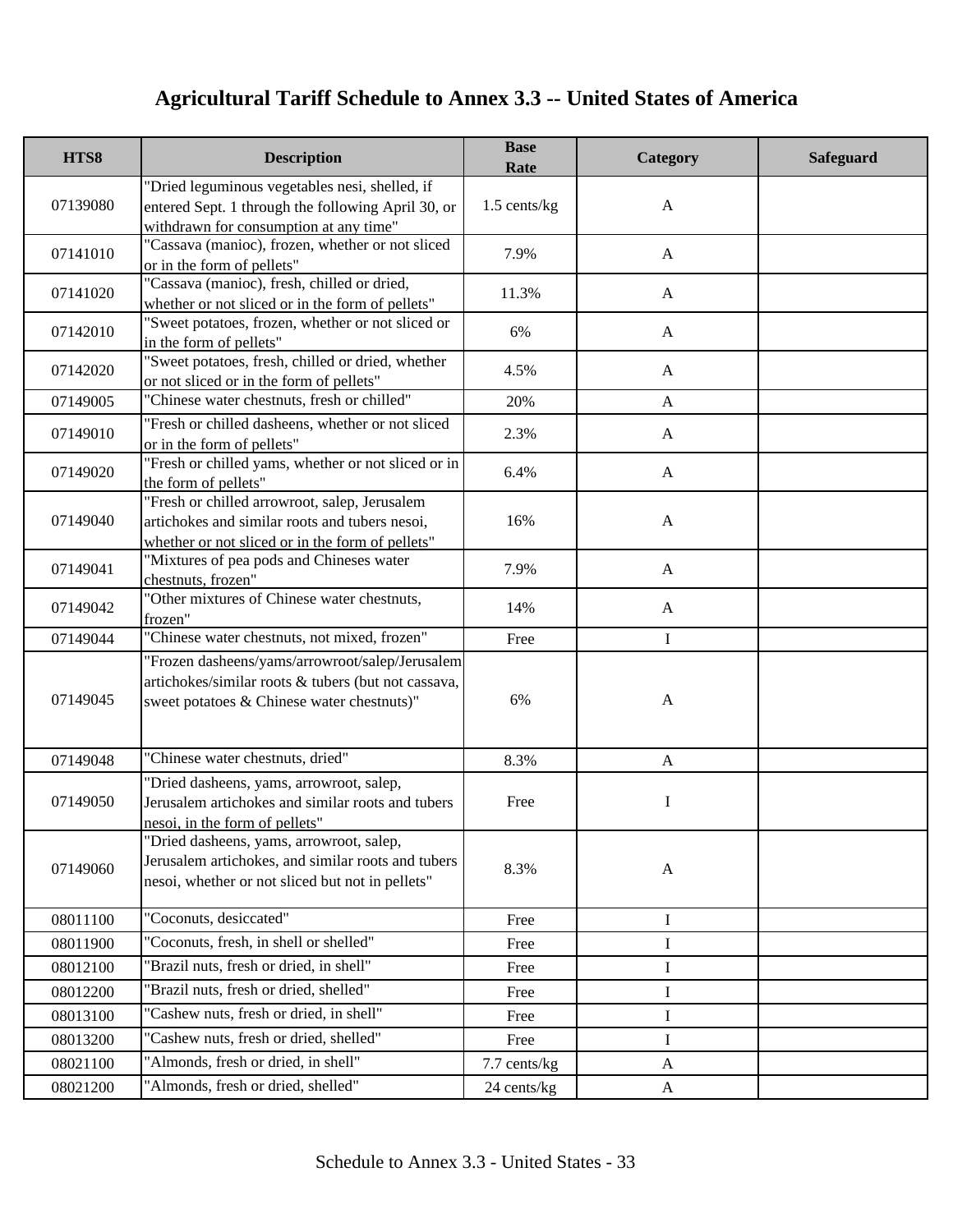| HTS8     | <b>Description</b>                                                                                                                      | <b>Base</b><br>Rate | Category     | <b>Safeguard</b> |
|----------|-----------------------------------------------------------------------------------------------------------------------------------------|---------------------|--------------|------------------|
| 08022100 | "Hazelnuts or filberts, fresh or dried, in shell"                                                                                       | 7 cents/kg          | $\mathbf{A}$ |                  |
| 08022200 | "Hazelnuts or filberts, fresh or dried, shelled"                                                                                        | 14.1 cents/kg       | $\mathbf{A}$ |                  |
| 08023100 | "Walnuts, fresh or dried, in shell"                                                                                                     | 7 cents/kg          | $\mathbf{A}$ |                  |
| 08023200 | "Walnuts, fresh or dried, shelled"                                                                                                      | 26.5 cents/kg       | $\mathbf{A}$ |                  |
| 08024000 | "Chestnuts, fresh or dried, shelled or in shell"                                                                                        | Free                | $\mathbf I$  |                  |
| 08025020 | "Pistachios, fresh or dried, in shell"                                                                                                  | $0.9$ cents/kg      | $\mathbf{A}$ |                  |
| 08025040 | "Pistachios, fresh or dried, shelled"                                                                                                   | $1.9$ cents/kg      | $\mathbf{A}$ |                  |
| 08029010 | 'Pecans, fresh or dried, in shell"                                                                                                      | 8.8 cents/kg        | $\mathbf{A}$ |                  |
| 08029015 | "Pecans, fresh or dried, shelled"                                                                                                       | 17.6 cents/kg       | $\mathbf{A}$ |                  |
| 08029020 | "Pignolias, fresh or dried, in shell"                                                                                                   | $0.7$ cents/kg      | $\mathbf{A}$ |                  |
| 08029025 | 'Pignolias, fresh or dried, shelled"                                                                                                    | 1 cent/kg           | $\mathbf{A}$ |                  |
| 08029080 | "Nuts nesi, fresh or dried, in shell"                                                                                                   | 1.3 cents/kg        | $\mathbf{A}$ |                  |
| 08029094 | 'Kola nuts, fresh or dried, shelled"                                                                                                    | 5 cents/kg          | $\mathbf{A}$ |                  |
| 08029098 | "Nuts nesi, fresh or dried, shelled"                                                                                                    | 5 cents/kg          | $\mathbf{A}$ |                  |
| 08030020 | 'Bananas, fresh or dried"                                                                                                               | Free                | I            |                  |
| 08030030 | "Plantains, fresh"                                                                                                                      | Free                | I            |                  |
| 08030040 | "Plantains, dried"                                                                                                                      | 1.4%                | $\mathbf{A}$ |                  |
| 08041020 | "Dates, fresh or dried, whole, with or without pits,<br>packed in units weighing (with immediate<br>container, if any) not over 4.6 kg" | 13.2 cents/kg       | $\mathbf{A}$ |                  |
| 08041040 | "Dates, fresh or dried, whole, with pits, packed in<br>units weighing over 4.6 kg"                                                      | 1 cent/kg           | $\mathbf{A}$ |                  |
| 08041060 | "Dates, fresh or dried, whole, without pits, packed<br>in units weighing over 4.6 kg"                                                   | 2.8 cents/kg        | A            |                  |
| 08041080 | "Dates, fresh or dried, other than whole"                                                                                               | 29.8%               | $\mathbf{A}$ |                  |
| 08042040 | "Figs, fresh or dried, whole, in units weighing<br>more than 0.5 kg each"                                                               | 7.9 cents/kg        | $\mathbf{A}$ |                  |
| 08042060 | "Figs, fresh or dried, whole, in immediate<br>containers weighing with their contents 0.5 kg or<br>less"                                | 6.2 cents/kg        | $\mathbf{A}$ |                  |
| 08042080 | "Figs, fresh or dried, other than whole (including<br>fig paste)"                                                                       | 8.8 cents/kg        | A            |                  |
| 08043020 | "Pineapples, fresh or dried, not reduced in size, in<br>bulk"                                                                           | $0.51$ cents/kg     | $\mathbf{A}$ |                  |
| 08043040 | "Pineapples, fresh or dried, not reduced in size, in<br>crates or other packages"                                                       | $1.1$ cents/kg      | $\mathbf{A}$ |                  |
| 08043060 | "Pineapples, fresh or dried, reduced in size"                                                                                           | $0.44$ cents/kg     | $\mathbf{A}$ |                  |
| 08044000 | "Avocados, fresh or dried"                                                                                                              | 11.2 cents/kg       | $\mathbf{A}$ |                  |
| 08045040 | "Guavas, mangoes, and mangosteens, fresh, if<br>entered during the period September 1 through<br>May 31, inclusive"                     | 6.6 cents/kg        | $\mathbf{A}$ |                  |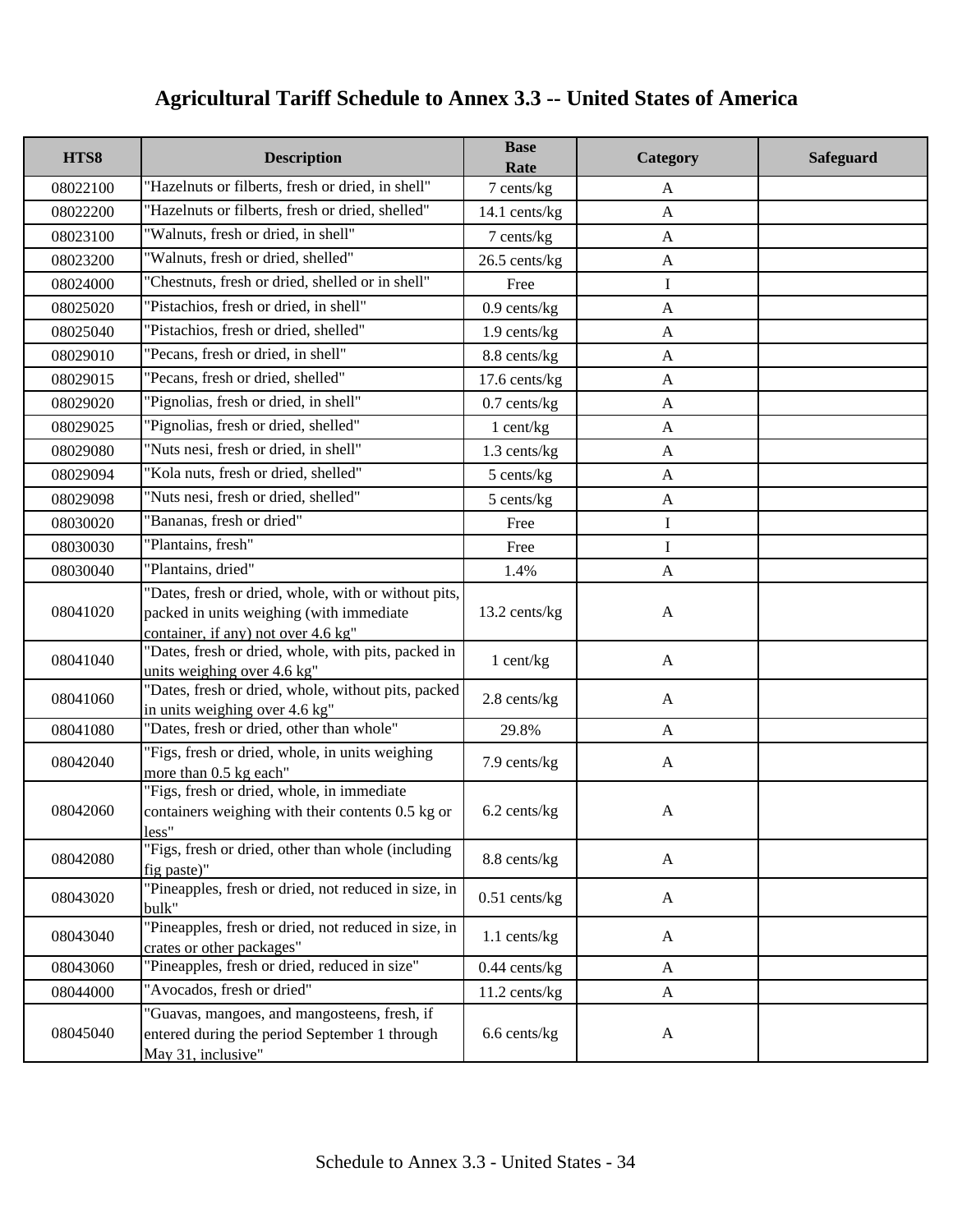| HTS8     | <b>Description</b>                                                                                                                       | <b>Base</b><br>Rate | Category     | <b>Safeguard</b> |
|----------|------------------------------------------------------------------------------------------------------------------------------------------|---------------------|--------------|------------------|
| 08045060 | "Guavas, mangoes, and mangosteens, fresh, if<br>entered during the period June 1 through 'August<br>2004 31, inclusive"                  | 6.6 cents/kg        | A            |                  |
| 08045080 | "Guavas, mangoes, and mangosteens, dried"                                                                                                | 1.5 cents/kg        | A            |                  |
| 08051000 | "Oranges, fresh or dried"                                                                                                                | 1.9 cents/kg        | $\mathbf{A}$ |                  |
| 08052000 | "Mandarins (including tangerines and satsumas);<br>clementines, wilkings and similar citrus hybrids,<br>fresh or dried"                  | 1.9 cents/kg        | A            |                  |
| 08054040 | "Grapefruit, fresh or dried, entered during the<br>period 'August 2004 1 through September 30,<br>inclusive"                             | $1.9$ cents/kg      | A            |                  |
| 08054060 | "Grapefruit, fresh or dried, if entered during the<br>month of October"                                                                  | 1.5 cents/kg        | A            |                  |
| 08054080 | "Grapefruit, fresh or dried, if entered during the<br>period November 1 through the following July 31,<br>inclusive"                     | $2.5$ cents/kg      | A            |                  |
| 08055020 | "Lemons, fresh or dried"                                                                                                                 | 2.2 cents/kg        | $\mathbf{A}$ |                  |
| 08055030 | "Tahitian lines, Persian limes and other limes of<br>the Citrus latifolia variety, fresh or dried"                                       | 0.8%                | A            |                  |
| 08055040 | "Limes of the Citrus aurantifolia variety, fresh or<br>dried"                                                                            | 1.8 cents/kg        | A            |                  |
| 08059001 | "Citrus fruit, not elsewhere specified or included,<br>fresh or dried, including kumquats, citrons and<br>bergamots"                     | 0.8%                | $\mathbf{A}$ |                  |
| 08061020 | "Grapes, fresh, if entered during the period<br>February 15 through March 31, inclusive"                                                 | \$1.13/m3           | A            |                  |
| 08061040 | "Grapes, fresh, if entered during the period April<br>1 through June 30, inclusive"                                                      | Free                | $\bf{I}$     |                  |
| 08061060 | "Grapes, fresh, if entered during the period July 1<br>through the following February 14, inclusive"                                     | \$1.80/m3           | A            |                  |
| 08062010 | "Raisins, made from dried seedless grapes"                                                                                               | 1.8 cents/kg        | A            |                  |
| 08062020 | "Raisins, made from other than seedless grapes"                                                                                          | 2.8 cents/kg        | A            |                  |
| 08062090 | "Grapes, dried, other than raisins"                                                                                                      | 3.5 cents/kg        | $\mathbf{A}$ |                  |
| 08071130 | "Watermelons, fresh, if entered during the period<br>from 'December 2004 1, in any year, to the<br>following March 31, inclusive"        | 9%                  | $\mathbf{A}$ |                  |
| 08071140 | "Watermelons, fresh, if entered during the period<br>April 1 through November 30, inclusive"                                             | 17%                 | $\mathbf{A}$ |                  |
| 08071910 | "Cantaloupes, fresh, if entered during the period<br>from 'August 2004 1 through September 15,<br>inclusive"                             | 12.8%               | $\mathbf{A}$ |                  |
| 08071920 | "Cantaloupes, fresh, if entered during the periods<br>from January 1 through July 31 or September 16<br>to 'December 2004 31, inclusive" | 29.8%               | $\mathbf{A}$ |                  |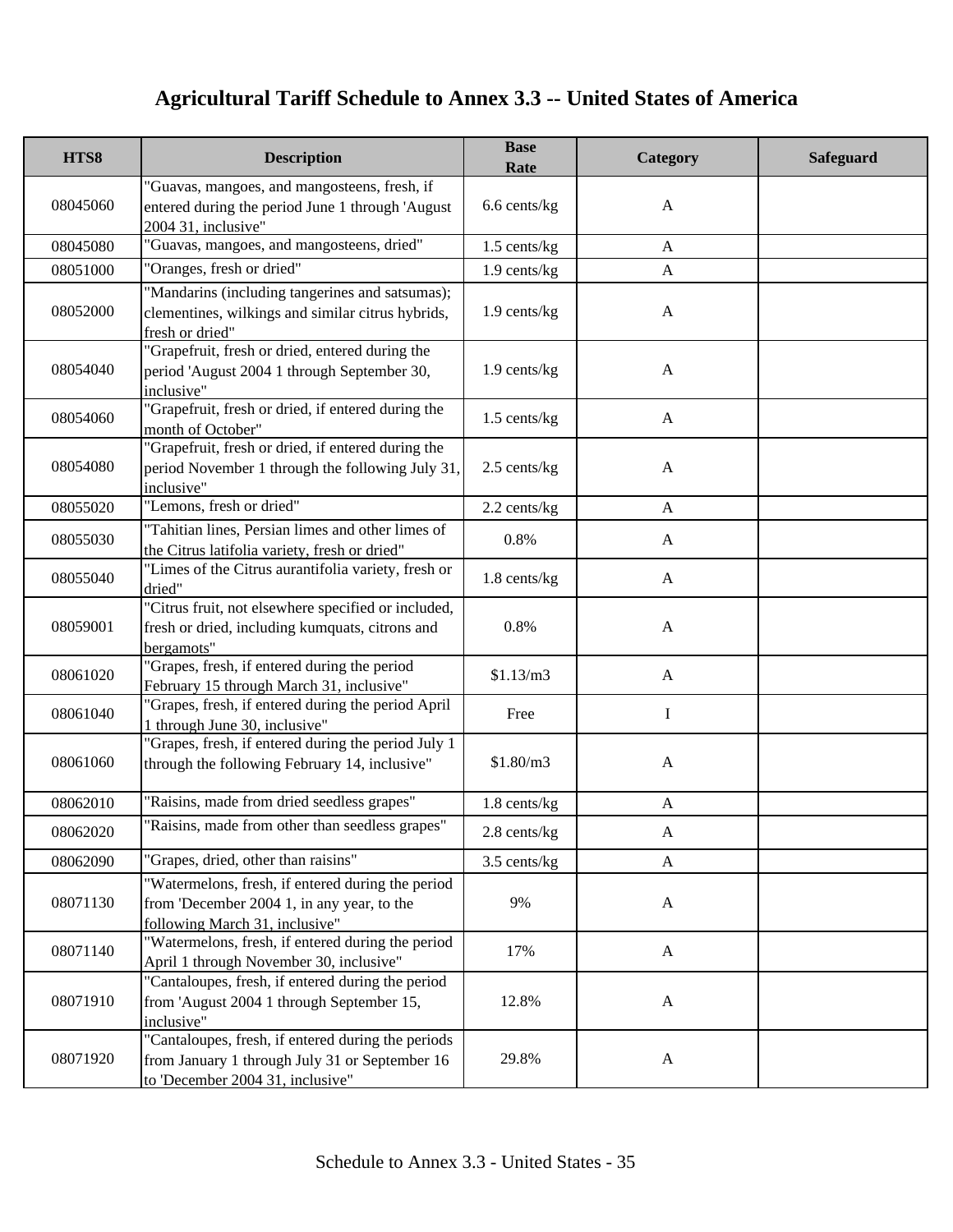| HTS8     | <b>Description</b>                                                                                                                              | <b>Base</b><br>Rate | Category     | <b>Safeguard</b> |
|----------|-------------------------------------------------------------------------------------------------------------------------------------------------|---------------------|--------------|------------------|
| 08071950 | "Ogen and Galia melons, fresh, if entered during<br>the period from 'December 2004 1, in any year, to<br>the following May 31, inclusive"       | 1.6%                | $\mathbf{A}$ |                  |
| 08071960 | "Ogen and Galia melons, fresh, if entered during<br>the period from June 1 through November 30,<br>inclusive"                                   | 6.3%                | $\mathbf{A}$ |                  |
| 08071970 | "Other melons nesoi, fresh, if entered during the<br>period from 'December 2004 1, in any year, to the<br>following May 31, inclusive"          | 5.4%                | $\mathbf{A}$ |                  |
| 08071980 | "Other melons nesoi, fresh, if entered during the<br>period from June 1 through November 30,<br>inclusive"                                      | 28%                 | $\mathbf{A}$ |                  |
| 08072000 | "Papayas (papaws), fresh"                                                                                                                       | 5.4%                | $\mathbf{A}$ |                  |
| 08081000 | "Apples, fresh"                                                                                                                                 | Free                | L            |                  |
| 08082020 | "Pears and quinces, fresh, if entered during the<br>period from April 1 through June 30, inclusive"                                             | Free                | I            |                  |
| 08082040 | "Pears and quinces, fresh, if entered during the<br>period from July 1 through the following March<br>31, inclusive"                            | $0.3$ cents/kg      | $\mathbf{A}$ |                  |
| 08091000 | "Apricots, fresh"                                                                                                                               | $0.2$ cents/kg      | $\mathbf{A}$ |                  |
| 08092000 | "Cherries, fresh"                                                                                                                               | Free                | I            |                  |
| 08093020 | "Peaches, including nectarines, fresh, if entered<br>during the period from June 1 through November<br>30, inclusive"                           | $0.2$ cents/kg      | $\mathbf{A}$ |                  |
| 08093040 | "Peaches, including nectarines, fresh, if entered<br>during the period from 'December 2004 1 through<br>the following May 31, inclusive"        | Free                | I            |                  |
| 08094020 | "Plums, prunes and sloes, fresh, if entered during<br>the period from January 1 through May 31,<br>inclusive"                                   | Free                | I            |                  |
| 08094040 | "Plums, prunes and sloes, fresh, if entered during<br>the period from June 1 through 'December 2004<br>31, inclusive"                           | $0.5$ cents/kg      | $\mathbf{A}$ |                  |
| 08101020 | "Strawberries, fresh, if entered during the period<br>from June 15 through September 15, inclusive"                                             | $0.2$ cents/kg      | A            |                  |
| 08101040 | "Strawberries, fresh, if entered during the period<br>from September 16 through the following June<br>14, inclusive"                            | 1.1 cents/kg        | $\mathbf{A}$ |                  |
| 08102010 | "Raspberries and loganberries, fresh, if entered<br>during the period from September 1 through the<br>following June 30, inclusive"             | $0.18$ cents/kg     | $\mathbf{A}$ |                  |
| 08102090 | "Raspberries and loganberries, fresh, if entered<br>July 1 - 'August 2004 31, inclusive; blackberries<br>& mulberries, fresh, entered any time" | Free                | Ι            |                  |
| 08103000 | "Black, white or red currants and gooseberries,<br>fresh"                                                                                       | Free                | Ι            |                  |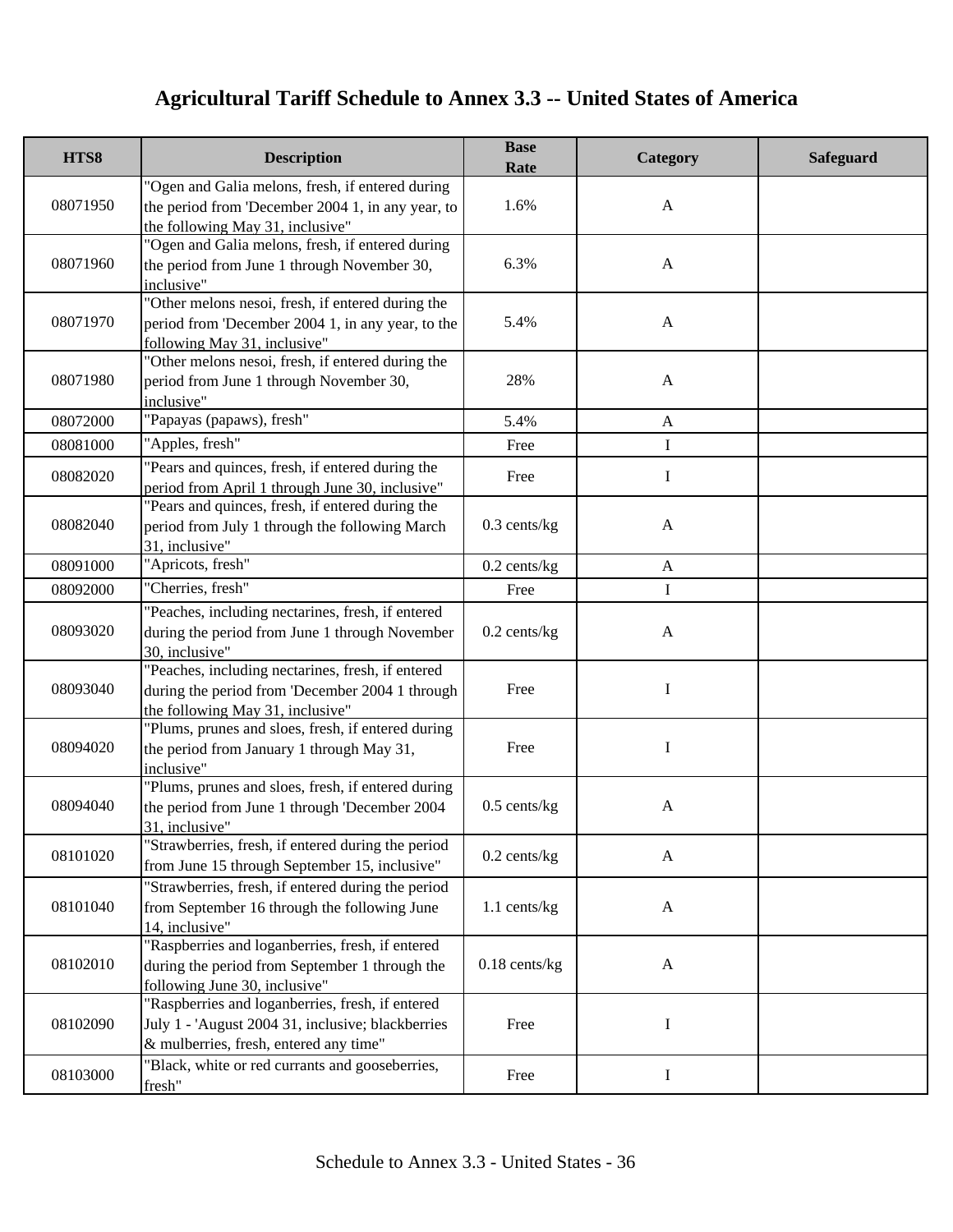| HTS8     | <b>Description</b>                                                                                                            | <b>Base</b><br>Rate | Category     | <b>Safeguard</b> |
|----------|-------------------------------------------------------------------------------------------------------------------------------|---------------------|--------------|------------------|
| 08104000 | 'Cranberries, blueberries and other fruits of the<br>genus Vaccinium, fresh"                                                  | Free                | Ι            |                  |
| 08105000 | "Kiwi fruit, fresh"                                                                                                           | Free                | I            |                  |
| 08106000 | "Durians, fresh"                                                                                                              | 2.2%                | A            |                  |
| 08109025 | "Berries and tamarinds, fresh"                                                                                                | Free                | $\mathbf I$  |                  |
| 08109045 | 'Fruit, not elsewhere specified or included, fresh"                                                                           | 2.2%                | $\mathbf{A}$ |                  |
| 08111000 | 'Strawberries, frozen, in water or containing<br>added sweetening"                                                            | 11.2%               | $\mathbf{A}$ |                  |
| 08112020 | "Raspberries, loganberries, black currants and<br>gooseberries, frozen, in water or containing added<br>sweetening"           | 4.5%                | $\mathbf{A}$ |                  |
| 08112040 | "Blackberries, mulberries and white or red<br>currants, frozen, in water or containing added<br>sweetening"                   | 9%                  | $\mathbf{A}$ |                  |
| 08119010 | "Bananas and plantains, frozen, in water or<br>containing added sweetening"                                                   | 3.4%                | $\mathbf{A}$ |                  |
| 08119020 | 'Blueberries, frozen, in water or containing added<br>sweetening"                                                             | Free                | I            |                  |
| 08119022 | "Boysenberries, frozen, in water or containing<br>added sweetening"                                                           | 11.2%               | A            |                  |
| 08119025 | "Cashew apples, mameyes colorados, sapodillas,<br>soursops and sweetsops, frozen, in water or<br>containing added sweetening" | 3.2%                | $\mathbf{A}$ |                  |
| 08119030 | 'Coconut meat, frozen, in water or containing<br>added sweetening"                                                            | Free                | $\mathbf I$  |                  |
| 08119035 | 'Cranberries, frozen, in water or containing<br>added sweetening"                                                             | Free                | $\mathbf I$  |                  |
| 08119040 | "Papayas, frozen, in water or containing added<br>sweetening"                                                                 | 11.2%               | $\mathbf{A}$ |                  |
| 08119050 | "Pineapples, frozen, in water or containing added<br>sweetening"                                                              | $0.25$ cents/kg     | $\mathbf{A}$ |                  |
| 08119052 | "Mangoes, frozen, whether or not previously<br>steamed or boiled"                                                             | 10.9%               | A            |                  |
| 08119055 | "Melons, frozen, in water or containing added<br>sweetening"                                                                  | 11.2%               | A            |                  |
| 08119080 | "Fruit, nesi, frozen, whether or not previously<br>steamed or boiled"                                                         | 14.5%               | A            |                  |
| 08121000 | 'Cherries, provisionally preserved, but unsuitable<br>in that state for immediate consumption"                                | 13.4 cents/kg       | $\mathbf{A}$ |                  |
| 08129010 | "Mixtures of two or more fruits, provisionally<br>preserved, but unsuitable in that state for<br>consumption"                 | 11.2%               | $\mathbf{A}$ |                  |
| 08129020 | "Citrus fruit, provisionally preserved, but<br>unsuitable in that state for immediate<br>consumption"                         | 1.8 cents/kg        | $\mathbf{A}$ |                  |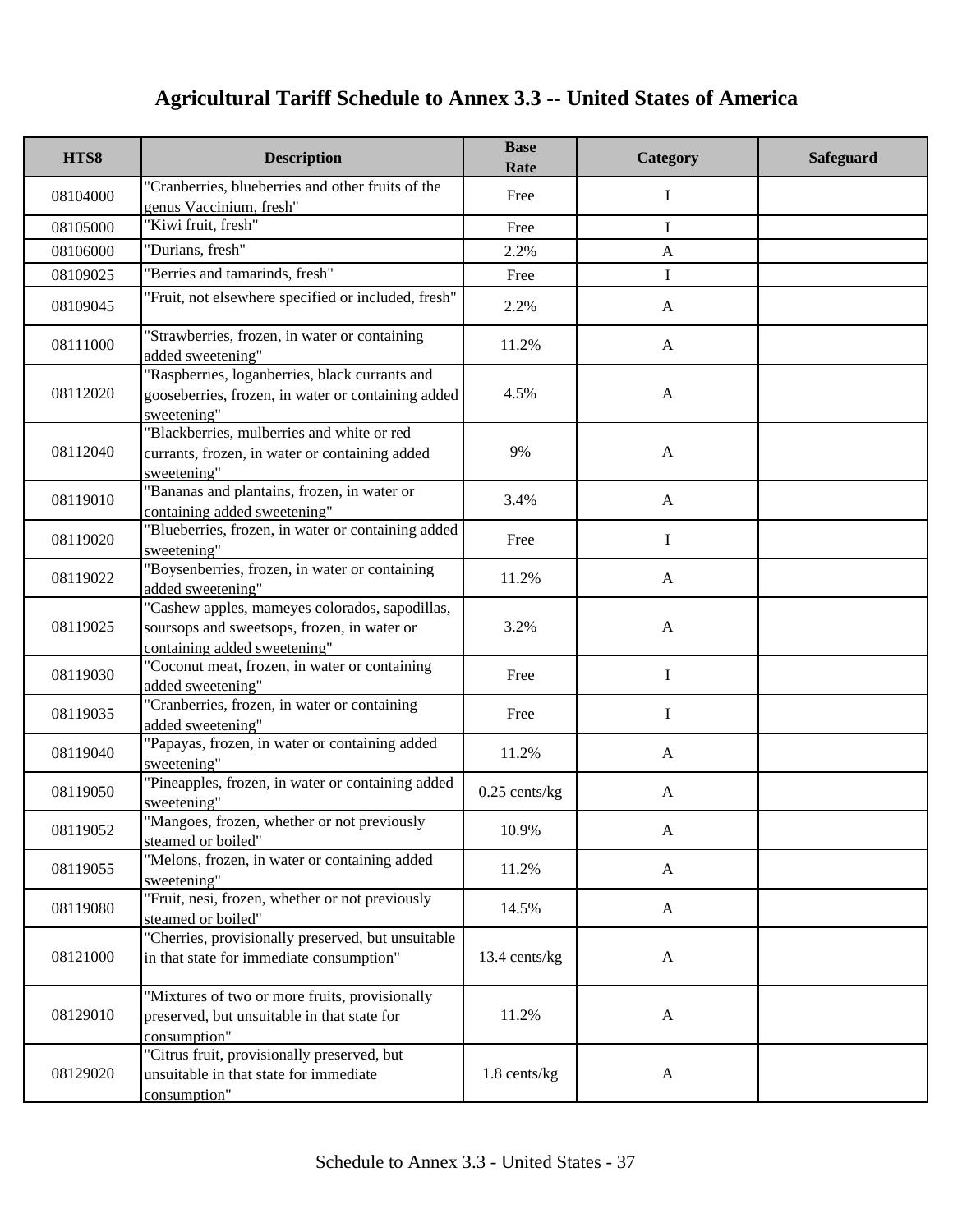| HTS8     | <b>Description</b>                                                                                                                          | <b>Base</b><br>Rate | Category     | Safeguard |
|----------|---------------------------------------------------------------------------------------------------------------------------------------------|---------------------|--------------|-----------|
| 08129030 | "Figs, provisionally preserved, but unsuitable in<br>that state for immediate consumption"                                                  | 2.6 cents/kg        | $\mathbf{A}$ |           |
| 08129040 | "Pineapples, provisionally preserved, but<br>unsuitable in that state for immediate<br>consumption"                                         | $0.25$ cents/kg     | $\mathbf{A}$ |           |
| 08129050 | "Strawberries, provisionally preserved, but<br>unsuitable in that state for immediate<br>consumption"                                       | $0.8$ cents/ $kg$   | $\mathbf{A}$ |           |
| 08129090 | "Fruit and nuts nesi, including mixtures<br>containing nuts, provisionally preserved, but not<br>for immediate consumption"                 | $0.1$ cents/kg      | $\mathbf{A}$ |           |
| 08131000 | "Apricots, dried"                                                                                                                           | 1.8 cents/kg        | $\mathbf{A}$ |           |
| 08132010 | "Prunes and plums, soaked in brine and dried"                                                                                               | 2 cents/kg          | $\mathbf{A}$ |           |
| 08132020 | "Prunes and plums, dried, (except if presoaked in<br>brine)"                                                                                | 14%                 | A            |           |
| 08133000 | "Apples, dried"                                                                                                                             | $0.74$ cents/kg     | $\mathbf{A}$ |           |
| 08134010 | "Papayas, dried"                                                                                                                            | 1.8%                | $\mathbf{A}$ |           |
| 08134015 | "Barberries, dried"                                                                                                                         | 3.5 cents/kg        | $\mathbf{A}$ |           |
| 08134020 | 'Berries except barberries, dried"                                                                                                          | $1.4$ cents/kg      | $\mathbf{A}$ |           |
| 08134030 | "Cherries, dried"                                                                                                                           | 10.6 cents/kg       | $\mathbf{A}$ |           |
| 08134040 | 'Peaches, dried"                                                                                                                            | 1.4 cents/kg        | $\mathbf{A}$ |           |
| 08134080 | "Tamarinds, dried"                                                                                                                          | 6.8%                | $\mathbf{A}$ |           |
| 08134090 | "Fruit nesi, dried, other than that of headings<br>0801 to 0806, and excluding mixtures"                                                    | 2.5%                | A            |           |
| 08135000 | Mixtures of nuts or dried fruits of Chapter 8                                                                                               | 14%                 | $\mathbf{A}$ |           |
| 08140010 | "Peel of orange or citron, fresh, frozen, dried or<br>provisionally preserved in brine, in sulfur water or<br>other preservative solutions" | Free                | $\mathbf I$  |           |
| 08140040 | "Lime peel, fresh, frozen or in brine"                                                                                                      | 1.6 cents/kg        | $\mathbf{A}$ |           |
| 08140080 | "Peel of citrus fruit, excl. orange or citron and<br>peel, nesi, of melon, fresh, frozen, dried or<br>provisionally preserved"              | 1.6 cents/kg        | $\mathbf{A}$ |           |
| 09011100 | 'Coffee, not roasted, not decaffeinated"                                                                                                    | Free                | I            |           |
| 09011200 | "Coffee, not roasted, decaffeinated"                                                                                                        | Free                | $\bf{I}$     |           |
| 09012100 | "Coffee, roasted, not decaffeinated"                                                                                                        | Free                | I            |           |
| 09012200 | "Coffee, roasted, decaffeinated"                                                                                                            | Free                | $\bf I$      |           |
| 09019010 | Coffee husks and skins                                                                                                                      | Free                | $\bf{I}$     |           |
| 09019020 | Coffee substitutes containing coffee                                                                                                        | $1.5$ cents/kg      | $\mathbf{A}$ |           |
| 09021010 | "Green tea in packages not over 3 kg, flavored"                                                                                             | 6.4%                | $\mathbf{A}$ |           |
| 09021090 | "Green tea in packages not over 3 kg, not<br>flavored"                                                                                      | Free                | $\bf{I}$     |           |
| 09022010 | "Green tea in packages over 3 kg, flavored"                                                                                                 | 6.4%                | $\mathbf{A}$ |           |
| 09022090 | "Green tea in packages over 3 kg, not flavored"                                                                                             | Free                | 1            |           |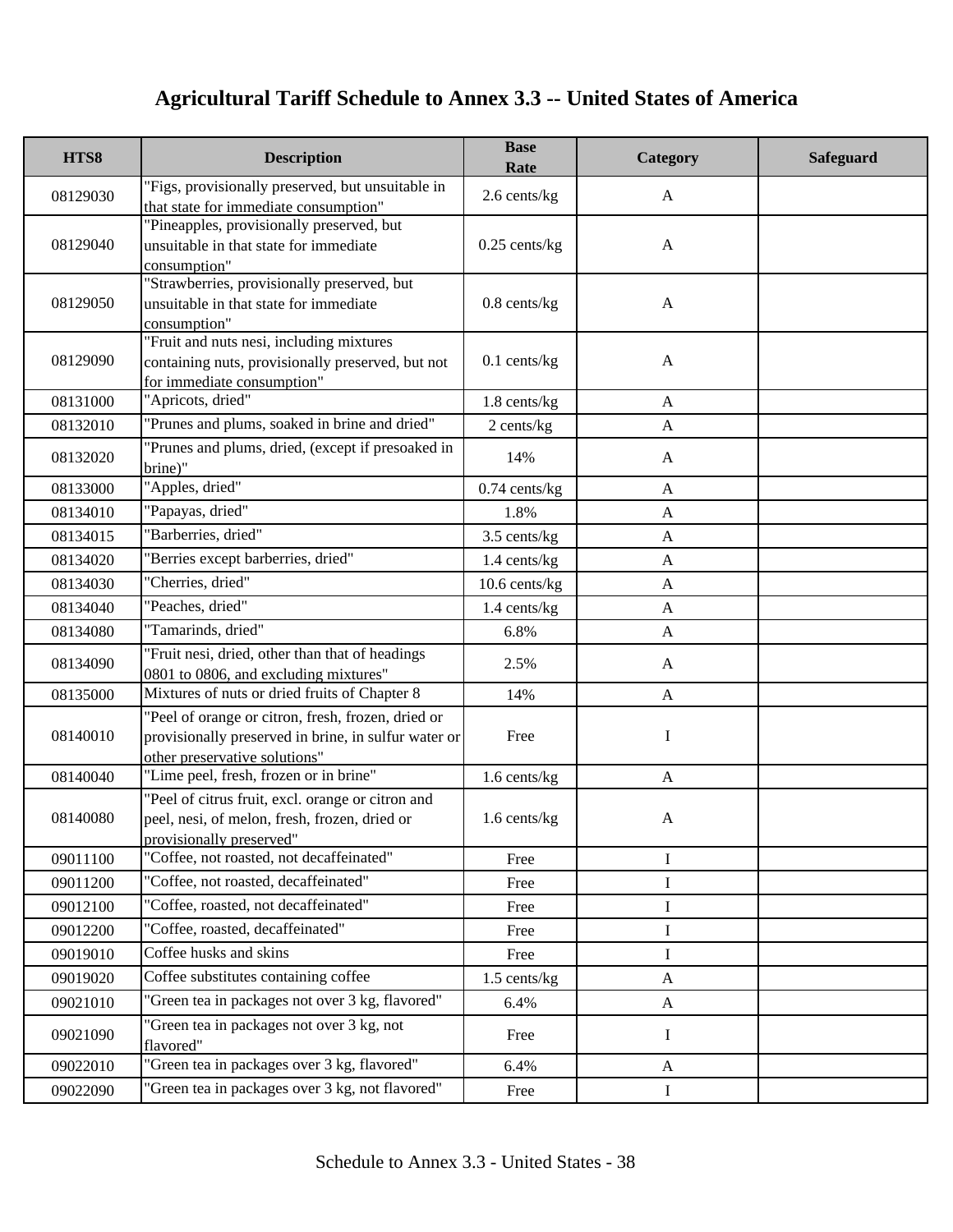| HTS8     | <b>Description</b>                                                                                                                  | <b>Base</b><br>Rate | Category     | <b>Safeguard</b> |
|----------|-------------------------------------------------------------------------------------------------------------------------------------|---------------------|--------------|------------------|
| 09023000 | "Black tea (fermented) and partly fermented tea,<br>in immediate packings of a content not exceeding<br>3 kg''                      | Free                | I            |                  |
| 09024000 | "Black tea (fermented) and partly fermented tea,<br>other than in immediate packings of a content not<br>exceeding $3 \text{ kg}$ " | Free                | I            |                  |
| 09030000 | Mate                                                                                                                                | Free                | I            |                  |
| 09041100 | "Pepper of the genus Piper, neither crushed nor<br>ground"                                                                          | Free                | I            |                  |
| 09041200 | "Pepper of the genus Piper, crushed or ground"                                                                                      | Free                | I            |                  |
| 09042020 | "Paprika, dried or crushed or ground"                                                                                               | 3 cents/kg          | $\mathbf{A}$ |                  |
| 09042040 | "Anaheim and ancho pepper, dried or crushed or<br>ground"                                                                           | 5 cents/kg          | A            |                  |
| 09042060 | "Fruits of the genus Capsicum, other than paprika<br>or anaheim and ancho pepper, not ground"                                       | 2.5 cents/kg        | $\mathbf{A}$ |                  |
| 09042073 | "Mixtures of mashed or macerated hot red<br>peppers and salt, nesoi"                                                                | Free                | $\bf{I}$     |                  |
| 09042076 | "Fruits of the genus capsicum, ground, nesoi"                                                                                       | 5 cents/kg          | $\mathbf{A}$ |                  |
| 09042080 | "Fruits of the genus Pimenta (including allspice),<br>dried or crushed or ground"                                                   | Free                | I            |                  |
| 09050000 | Vanilla beans                                                                                                                       | Free                | $\mathbf{I}$ |                  |
| 09061000 | "Cinnamon and cinnamon-tree flowers, neither<br>crushed nor ground"                                                                 | Free                | I            |                  |
| 09062000 | "Cinnamon and cinnamon-tree flowers, crushed<br>or ground"                                                                          | Free                | I            |                  |
| 09070000 | "Cloves (whole fruit, cloves and stems)"                                                                                            | Free                | I            |                  |
| 09081000 | Nutmeg                                                                                                                              | Free                | $\mathbf{I}$ |                  |
| 09082020 | "Mace, bombay or wild, ground"                                                                                                      | 7.4 cents/kg        | $\mathbf{A}$ |                  |
| 09082040 | "Mace, other than ground Bombay or wild mace"                                                                                       | Free                | I            |                  |
| 09083000 | Cardamoms                                                                                                                           | Free                | Ι            |                  |
| 09091000 | Seeds of anise or badian                                                                                                            | Free                | I            |                  |
| 09092000 | Seeds of coriander                                                                                                                  | Free                | $\mathbf I$  |                  |
| 09093000 | Seeds of cumin                                                                                                                      | Free                | I            |                  |
| 09094000 | Seeds of caraway                                                                                                                    | Free                | $\mathbf I$  |                  |
| 09095000 | Seeds of fennel or juniper berries                                                                                                  | Free                | I            |                  |
| 09101020 | "Ginger, not ground"                                                                                                                | Free                | $\bf I$      |                  |
| 09101040 | 'Ginger, ground"                                                                                                                    | 1 cent/kg           | $\mathbf{A}$ |                  |
| 09102000 | Saffron                                                                                                                             | Free                | $\bf{I}$     |                  |
| 09103000 | Tumeric (curcuma)                                                                                                                   | Free                | $\bf{I}$     |                  |
| 09104020 | "Thyme; bay leaves, crude or not manufactured"                                                                                      | Free                | I            |                  |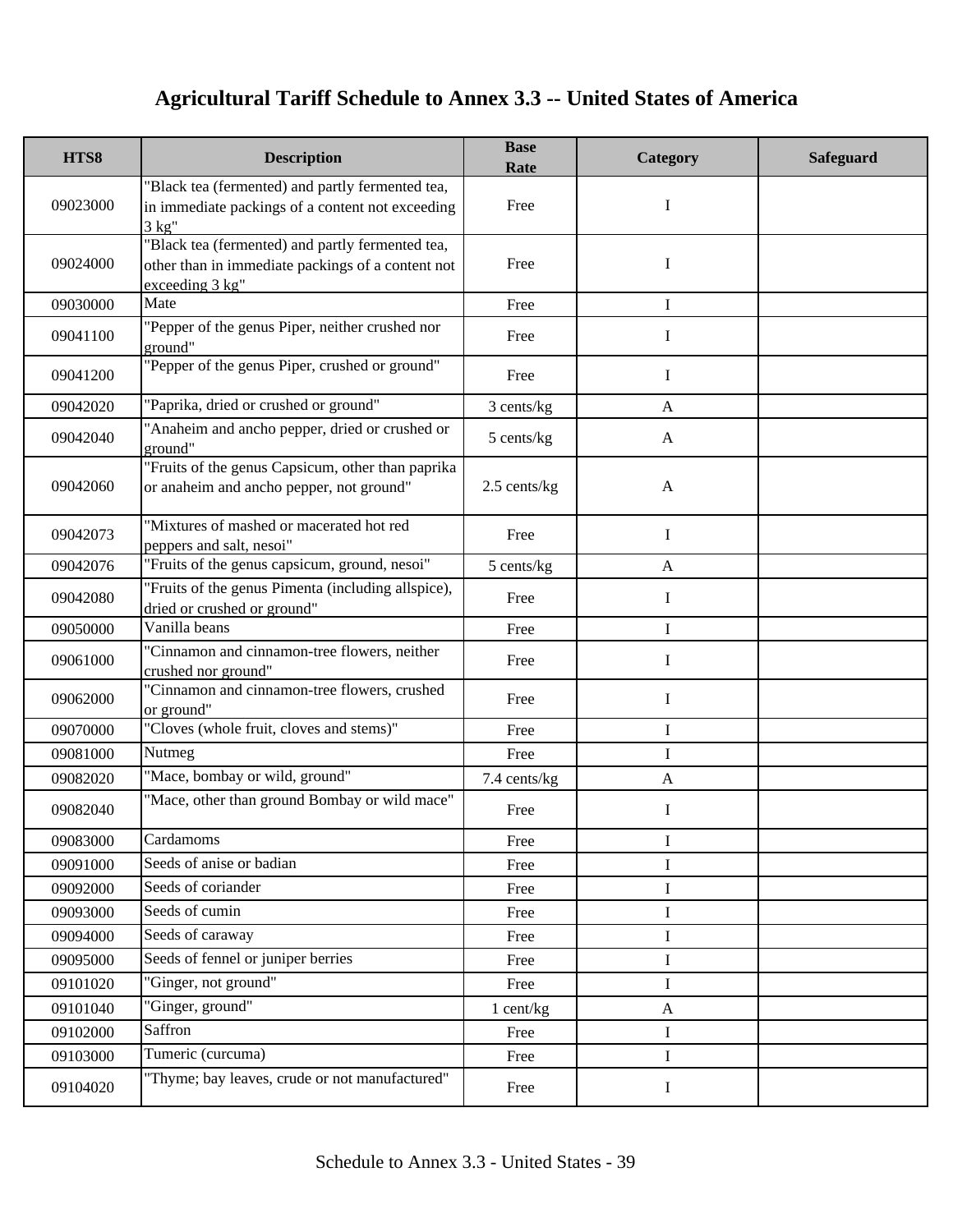| HTS8     | <b>Description</b>                                                                              | <b>Base</b><br>Rate | Category     | <b>Safeguard</b> |
|----------|-------------------------------------------------------------------------------------------------|---------------------|--------------|------------------|
| 09104030 | "Thyme, other than crude or not manufactured"                                                   | 4.8%                | A            |                  |
| 09104040 | "Bay leaves, other than crude or not<br>manufactured"                                           | 3.2%                | $\mathbf{A}$ |                  |
| 09105000 | Curry                                                                                           | Free                | I            |                  |
| 09109100 | Mixtures of spices                                                                              | 1.9%                | $\mathbf{A}$ |                  |
| 09109920 | "Origanum, crude or not manufactured"                                                           | Free                | $\mathbf I$  |                  |
| 09109940 | "Origanum, other than crude or not<br>manufactured"                                             | 3.4%                | A            |                  |
| 09109950 | Dill                                                                                            | Free                | I            |                  |
| 09109960 | "Spices, nesi"                                                                                  | 1.9%                | $\mathbf{A}$ |                  |
| 10011000 | Durum wheat                                                                                     | $0.65$ cents/kg     | $\mathbf{A}$ |                  |
| 10019010 | Seed of wheat and meslin                                                                        | 2.8%                | $\mathbf{A}$ |                  |
| 10019020 | Wheat & meslin other than durum or seed wheat                                                   | $0.35$ cents/kg     | $\mathbf{A}$ |                  |
| 10020000 | Rye                                                                                             | Free                | $\mathbf I$  |                  |
| 10030020 | "Barley, for malting purposes"                                                                  | $0.1$ cents/kg      | $\mathbf{A}$ |                  |
| 10030040 | "Barley, other than for malting purposes"                                                       | $0.15$ cents/kg     | $\mathbf{A}$ |                  |
| 10040000 | Oats                                                                                            | Free                | I            |                  |
| 10051000 | Seed corn (maize)                                                                               | Free                | $\mathbf I$  |                  |
| 10059020 | Yellow dent corn                                                                                | $0.05$ cents/kg     | $\mathbf{A}$ |                  |
| 10059040 | "Corn (maize), other than seed and yellow dent<br>corn"                                         | $0.25$ cents/kg     | $\mathbf{A}$ |                  |
| 10061000 | Rice in the husk (paddy or rough)                                                               | 1.8 cents/kg        | $\mathbf{A}$ |                  |
| 10062020 | "Basmati rice, husked"                                                                          | 0.83 cents/kg       | $\mathbf{A}$ |                  |
| 10062040 | "Husked (brown) rice, other than Basmati"                                                       | 2.1 cents/kg        | $\mathbf{A}$ |                  |
| 10063010 | "Rice semi-milled or wholly milled, whether or<br>not polished or glazed, parboiled"            | 11.2%               | $\mathbf{A}$ |                  |
| 10063090 | "Rice semi-milled or wholly milled, whether or<br>not polished or glazed, other than parboiled" | 1.4 cents/kg        | $\mathbf{A}$ |                  |
| 10064000 | Broken rice                                                                                     | $0.44$ cents/kg     | $\mathbf A$  |                  |
| 10070000 | Grain sorghum                                                                                   | $0.22$ cents/kg     | A            |                  |
| 10081000 | <b>Buckwheat</b>                                                                                | Free                | $\mathbf I$  |                  |
| 10082000 | Millet                                                                                          | $0.32$ cents/kg     | $\mathbf{A}$ |                  |
| 10083000 | Canary seed                                                                                     | $0.12$ cents/kg     | $\mathbf{A}$ |                  |
| 10089000 | Cereals nesi (including wild rice)                                                              | 1.1%                | $\mathbf{A}$ |                  |
| 11010000 | Wheat or meslin flour                                                                           | $0.7$ cents/kg      | $\mathbf{A}$ |                  |
| 11021000 | Rye flour                                                                                       | $0.23$ cents/kg     | $\mathbf{A}$ |                  |
| 11022000 | Corn (maize) flour                                                                              | $0.3$ cents/kg      | $\mathbf{A}$ |                  |
| 11023000 | Rice flour                                                                                      | $0.09$ cents/kg     | $\mathbf{A}$ |                  |
| 11029020 | <b>Buckwheat flour</b>                                                                          | Free                | $\bf{I}$     |                  |
| 11029030 | "Cereal flours nesi, mixed together"                                                            | 12.8%               | $\mathbf{A}$ |                  |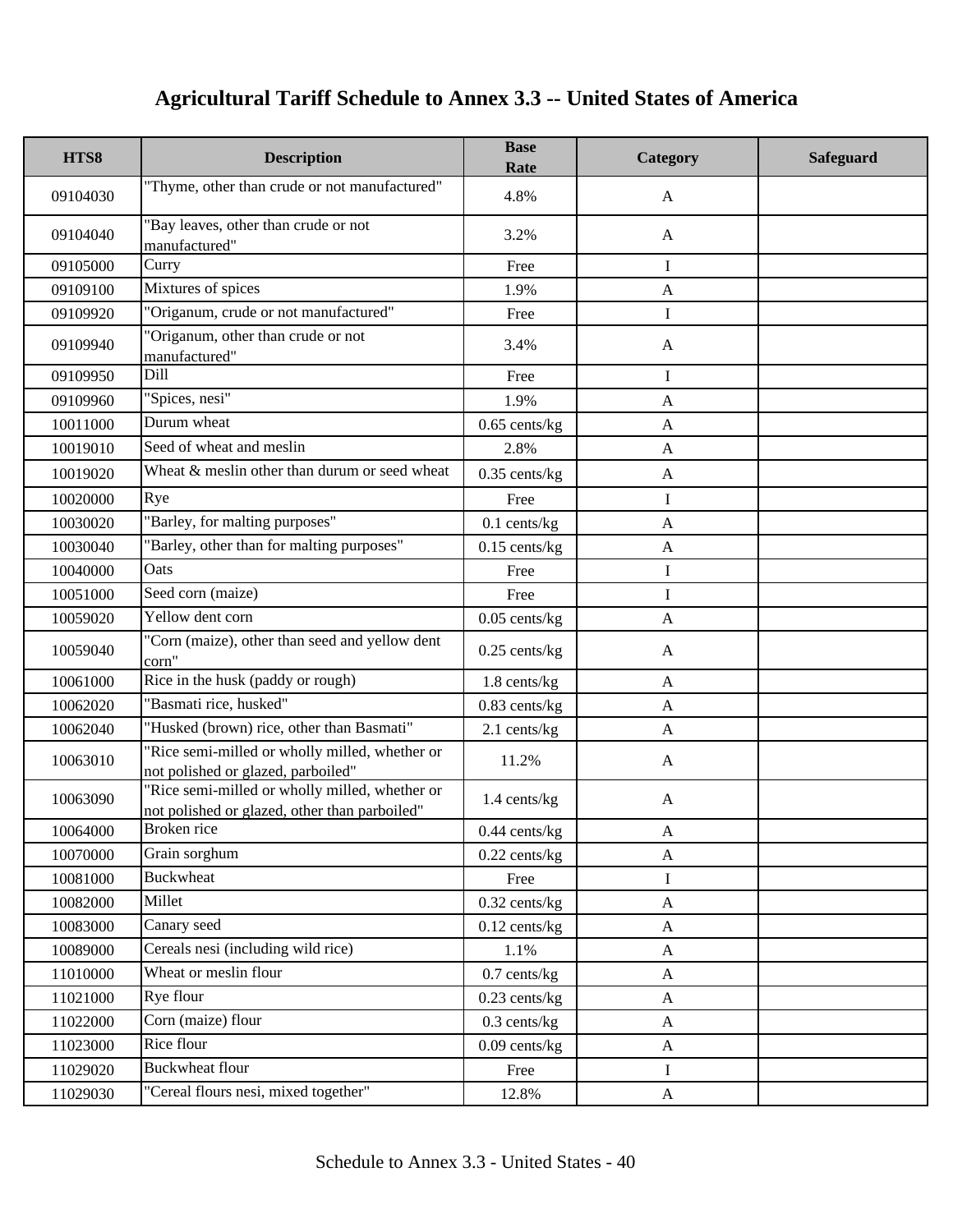| HTS8     | <b>Description</b>                                                                                                                                 | <b>Base</b><br>Rate | Category     | <b>Safeguard</b> |
|----------|----------------------------------------------------------------------------------------------------------------------------------------------------|---------------------|--------------|------------------|
| 11029060 | "Cereal flours, other than of wheat or meslin, rye,<br>corn, rice or buckwheat"                                                                    | 9%                  | A            |                  |
| 11031100 | Groats and meal of wheat                                                                                                                           | $0.5$ cents/kg      | $\mathbf{A}$ |                  |
| 11031300 | Groats and meal of corn (maize)                                                                                                                    | $0.3$ cents/kg      | $\mathbf{A}$ |                  |
| 11031912 | Groats and meal of oats                                                                                                                            | $0.8$ cents/kg      | $\mathbf{A}$ |                  |
| 11031914 | Groats and meal of rice                                                                                                                            | $0.09$ cents/kg     | $\mathbf{A}$ |                  |
| 11031990 | "Groats and meal of cereals other than wheat,<br>oats, corn (maize) or rice"                                                                       | 9%                  | $\mathbf{A}$ |                  |
| 11032000 | Pellets of cereals                                                                                                                                 | Free                | I            |                  |
| 11041200 | Rolled or flaked grains of oats                                                                                                                    | 1.2 cents/kg        | $\mathbf{A}$ |                  |
| 11041910 | Rolled or flaked grains of barley                                                                                                                  | 2 cents/kg          | $\mathbf{A}$ |                  |
| 11041990 | "Rolled or flaked grains of cereals, other than of<br>barley or oats"                                                                              | $0.45$ cents/kg     | $\mathbf{A}$ |                  |
| 11042200 | "Grains of oats, hulled, pearled, clipped, sliced,<br>kibbled or otherwise worked, but not rolled or<br>flaked"                                    | 0.5%                | $\mathbf{A}$ |                  |
| 11042300 | "Grains of corn (maize), hulled, pearled, clipped,<br>sliced, kibbled or otherwise worked, but not rolled<br>or flaked"                            | $0.45$ cents/kg     | $\mathbf{A}$ |                  |
| 11042910 | "Grains of barley, hulled, pearled, clipped, sliced,<br>kibbled or otherwise worked, but not rolled or<br>flaked"                                  | 1.2%                | $\mathbf{A}$ |                  |
| 11042990 | "Grains of cereals other than barley, oats or corn,<br>hulled, pearled, clipped, sliced, kibbled or<br>otherwise worked, but not rolled or flaked" | 2.7%                | $\mathbf{A}$ |                  |
| 11043000 | "Germ of cereals, whole, rolled, flaked or ground"                                                                                                 | 4.5%                | $\mathbf{A}$ |                  |
| 11051000 | "Flour, meal and powder of potatoes"                                                                                                               | 1.7 cents/kg        | $\mathbf{A}$ |                  |
| 11052000 | "Flakes, granules and pellets, of potatoes"                                                                                                        | 1.3 cents/kg        | $\mathbf{A}$ |                  |
| 11061000 | "Flour, meal and powder of the dried leguminous<br>vegetables of heading 0713"                                                                     | 8.3%                | $\mathbf{A}$ |                  |
| 11062010 | "Flour, meal and powder of Chinese water<br>chestnuts"                                                                                             | 8.3%                | $\mathbf{A}$ |                  |
| 11062090 | "Flour, meal and powder of sago, or of roots or<br>tubers of heading 0714 (excluding Chinese water<br>chestnuts)"                                  | Free                | Ι            |                  |
| 11063020 | "Flour, meal and powder of banana and plantain"                                                                                                    | 2.8%                | $\mathbf{A}$ |                  |
| 11063040 | "Fruit and nut flour, meal and powder of the<br>products of chapter 8, other than of banana and<br>plantain"                                       | 9.6%                | $\mathbf{A}$ |                  |
| 11071000 | "Malt, not roasted"                                                                                                                                | $0.3$ cents/kg      | A            |                  |
| 11072000 | "Malt, roasted"                                                                                                                                    | $0.42$ cents/kg     | $\mathbf{A}$ |                  |
| 11081100 | Wheat starch                                                                                                                                       | $0.54$ cents/kg     | A            |                  |
| 11081200 | Corn (maize) starch                                                                                                                                | $0.54$ cents/kg     | $\mathbf{A}$ |                  |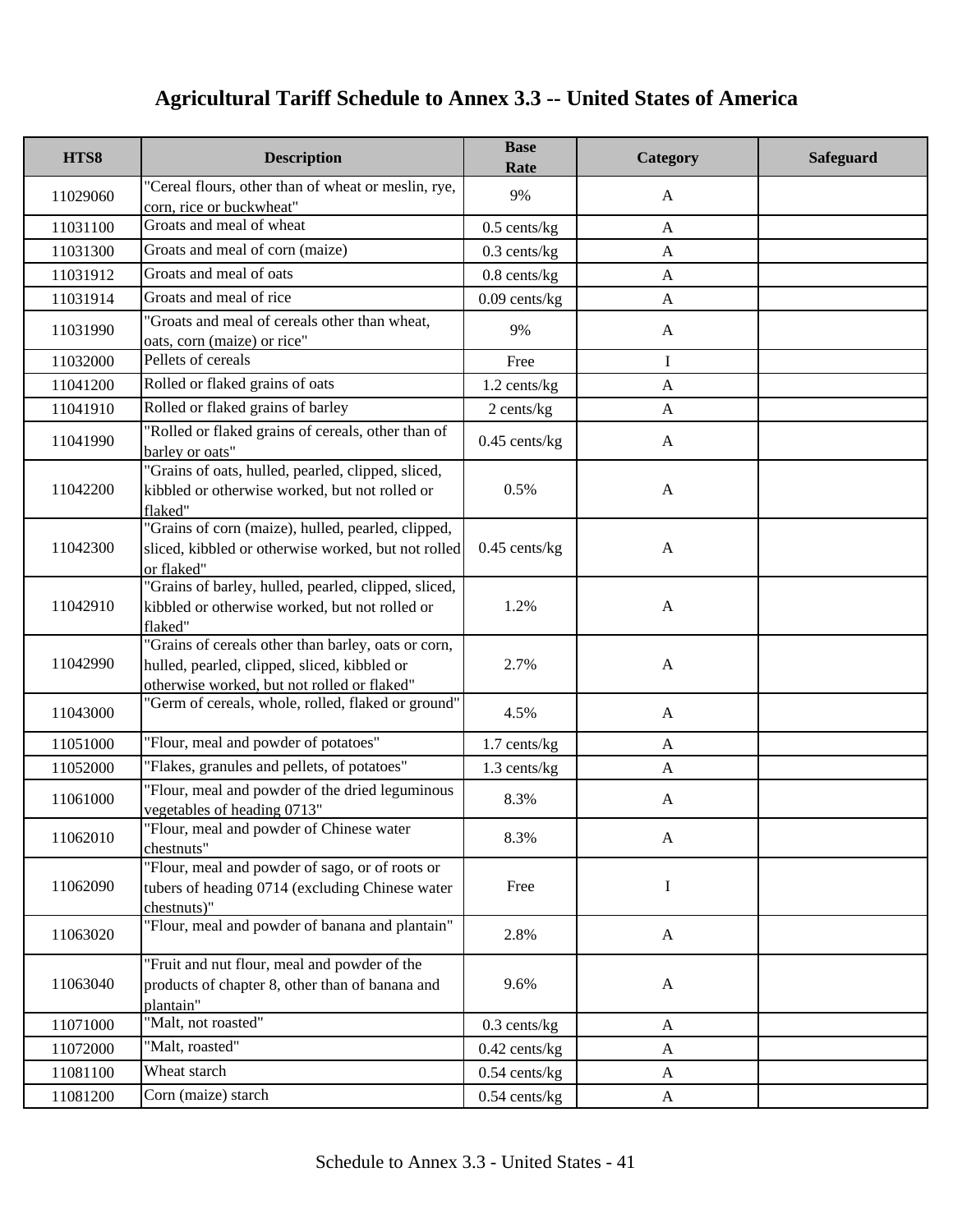| HTS8     | <b>Description</b>                                                                                                    | <b>Base</b><br>Rate | Category     | <b>Safeguard</b> |
|----------|-----------------------------------------------------------------------------------------------------------------------|---------------------|--------------|------------------|
| 11081300 | Potato starch                                                                                                         | $0.56$ cents/kg     | A            |                  |
| 11081400 | Cassava (manioc) starch                                                                                               | Free                | I            |                  |
| 11081900 | "Starches other than wheat, corn (maize), potato<br>or cassava (manioc) starches"                                     | Free                | Ι            |                  |
| 11082000 | Inulin                                                                                                                | 2.6%                | $\mathbf{A}$ |                  |
| 11090010 | "Wheat gluten, whether or not dried, to be used as<br>animal feed"                                                    | 1.8%                | $\mathbf{A}$ |                  |
| 11090090 | "Wheat gluten, whether or not dried, to be used<br>for other than animal feed"                                        | 6.8%                | $\mathbf{A}$ |                  |
| 12010000 | "Soybeans, whether or not broken"                                                                                     | Free                | I            |                  |
| 12021005 | "Peanuts (ground-nuts), not roasted or cooked, in<br>shell, subject to gen note 15 of the HTS"                        | 9.35 cents/kg       | A            |                  |
| 12021040 | "Peanuts (ground-nuts), not roasted or cooked, in<br>shell, subject to add. US note 2 to Ch.12"                       | 9.35 cents/kg       | $\mathbf{A}$ |                  |
| 12021080 | "Peanuts (ground-nuts), not roasted or cooked, in<br>shell, not subject to gen note 15 or add. US note 2<br>to Ch.12" | 163.8%              | $\mathbf F$  |                  |
| 12022005 | "Peanuts (ground-nuts), not roasted or cooked,<br>shelled, subject to gen note 15 of the HTS"                         | 6.6 cents/kg        | $\mathbf{A}$ |                  |
| 12022040 | "Peanuts (ground-nuts), not roasted or cooked,<br>shelled, subject to add. US note 2 to Ch.12"                        | 6.6 cents/kg        | $\mathbf{A}$ |                  |
| 12022080 | "Peanuts (ground-nuts), not roasted or cooked,<br>shelled, not subject to gen note 15 or add. US note<br>2 to Ch.12"  | 131.8%              | $\mathbf F$  |                  |
| 12030000 | Copra                                                                                                                 | Free                | $\bf{I}$     |                  |
| 12040000 | "Flaxseed (linseed), whether or not broken"                                                                           | $0.39$ cents/kg     | A            |                  |
| 12051000 | "Low erucic acid rape or colza seeds, whether or<br>not broken"                                                       | $0.58$ cents/kg     | $\mathbf{A}$ |                  |
| 12059000 | "Rape or colza seeds (other than of low erucic<br>acid), whether or not broken"                                       | $0.58$ cents/kg     | $\mathbf{A}$ |                  |
| 12060000 | "Sunflower seeds, whether or not broken"                                                                              | Free                | I            |                  |
| 12071000 | "Palm nuts and kernels, whether or not broken"                                                                        | Free                | T            |                  |
| 12072000 | "Cotton seeds, whether or not broken"                                                                                 | $0.47$ cents/kg     | $\mathbf{A}$ |                  |
| 12073000 | "Castor beans, whether or not broken"                                                                                 | Free                | I            |                  |
| 12074000 | "Sesame seeds, whether or not broken"                                                                                 | Free                | I            |                  |
| 12075000 | "Mustard seeds, whether or not broken"                                                                                | Free                | I            |                  |
| 12076000 | "Safflower seeds, whether or not broken"                                                                              | Free                | I            |                  |
| 12079100 | "Poppy seeds, whether or not broken"                                                                                  | $0.06$ cents/kg     | $\mathbf{A}$ |                  |
| 12079901 | "Oil seeds and oleaginous fruits not elsewhere<br>specified or included, whether or not broken"                       | Free                | Ι            |                  |
| 12081000 | Flours and meals of soybeans                                                                                          | 1.9%                | $\mathbf{A}$ |                  |
| 12089000 | Flours and meals of oil seeds or oleaginous fruits<br>other than those of mustard or soybeans                         | 1.4%                | A            |                  |
| 12091000 | Sugar beet seed of a kind used for sowing                                                                             | Free                | $\bf{I}$     |                  |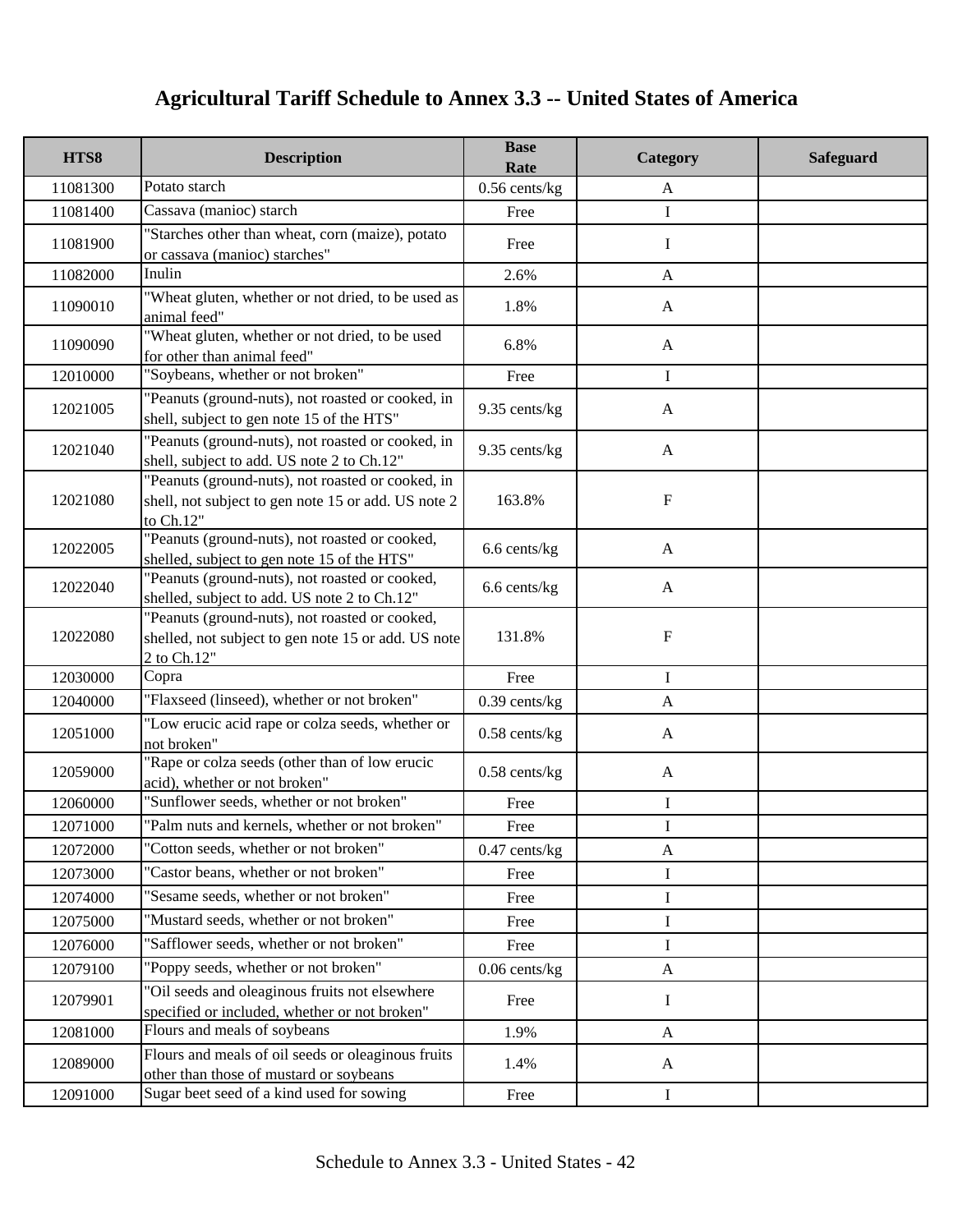| HTS8     | <b>Description</b>                                                                                                                           | <b>Base</b><br>Rate | Category     | <b>Safeguard</b> |
|----------|----------------------------------------------------------------------------------------------------------------------------------------------|---------------------|--------------|------------------|
| 12092100 | Alfalfa (lucerne) seed of a kind used for sowing                                                                                             | $1.5$ cents/kg      | A            |                  |
| 12092220 | White and ladino clover seed of a kind used for<br>sowing                                                                                    | 1.6 cents/kg        | $\mathbf{A}$ |                  |
| 12092240 | "Clover seed, other than white and ladino, of a<br>kind used for sowing"                                                                     | Free                | $\mathbf I$  |                  |
| 12092300 | Fescue seed of a kind used for sowing                                                                                                        | Free                | I            |                  |
| 12092400 | Kentucky blue grass seed of a kind used for<br>sowing                                                                                        | 1.2 cents/kg        | $\mathbf{A}$ |                  |
| 12092500 | Rye grass seed of a kind used for sowing                                                                                                     | 1.4 cents/kg        | $\mathbf{A}$ |                  |
| 12092600 | Timothy grass seed of a kind used for sowing                                                                                                 | Free                | I            |                  |
| 12092910 | "Beet seed, other than sugar beet seed, of a kind<br>used for sowing"                                                                        | Free                | I            |                  |
| 12092990 | "Seeds of forage plants of a kind used for sowing,<br>not elsewhere specified or included"                                                   | Free                | $\mathbf I$  |                  |
| 12093000 | Seeds of herbaceous plants cultivated principally<br>for their flowers                                                                       | 1 cent/kg           | A            |                  |
| 12099110 | Cauliflower seeds of a kind used for sowing                                                                                                  | 5.9 cents/kg        | $\mathbf{A}$ |                  |
| 12099120 | Celery seeds of a kind used for sowing                                                                                                       | Free                | I            |                  |
| 12099140 | Onion seeds of a kind used for sowing                                                                                                        | Free                | I            |                  |
| 12099150 | Parsley seeds of a kind used for sowing                                                                                                      | $0.68$ cents/ $kg$  | $\mathbf{A}$ |                  |
| 12099160 | Pepper seeds of a kind used for sowing                                                                                                       | Free                | I            |                  |
| 12099180 | "Vegetable seeds, nesi, of a kind used for sowing"                                                                                           | 1.5 cents/kg        | A            |                  |
| 12099920 | Tree and shrub seeds of a kind used for sowing                                                                                               | Free                | Ι            |                  |
| 12099940 | "Seeds, fruits and spores, of a kind used for<br>sowing, nesi"                                                                               | $0.83$ cents/kg     | $\mathbf{A}$ |                  |
| 12101000 | "Hop cones, fresh or dried, neither ground,<br>powdered nor in the form of pellets"                                                          | 13.2 cents/kg       | $\mathbf{A}$ |                  |
| 12102000 | "Hop cones, fresh or dried, ground, powdered or<br>in the form of pellets; lupulin"                                                          | 13.2 cents/kg       | $\mathbf{A}$ |                  |
| 12111000 | 'Licorice roots, fresh or dried, of a kind used in<br>perfumery, in pharmacy, or for insecticidal,<br>fungicidal or similar purposes"        | Free                | I            |                  |
| 12112000 | "Ginseng roots, fresh or dried, of a kind used in<br>perfumery, in pharmacy, or for insecticidal,<br>fungicidal or similar purposes"         | Free                | I            |                  |
| 12113000 | "Coca leaf, of a kind used in perfumery, in<br>pharmacy or for insecticidal, fungicidal or similar<br>purposes"                              | Free                | I            |                  |
| 12114000 | "Poppy straw, of a kind used in perfumery, in<br>pharmacy or for insecticidal, fungicidal or similar<br>purposes"                            | Free                | I            |                  |
| 12119020 | "Mint leaves, crude or not manufactured, of a<br>kind used in perfumery, in pharmacy or for<br>insecticidal, fungicidal or similar purposes" | Free                | I            |                  |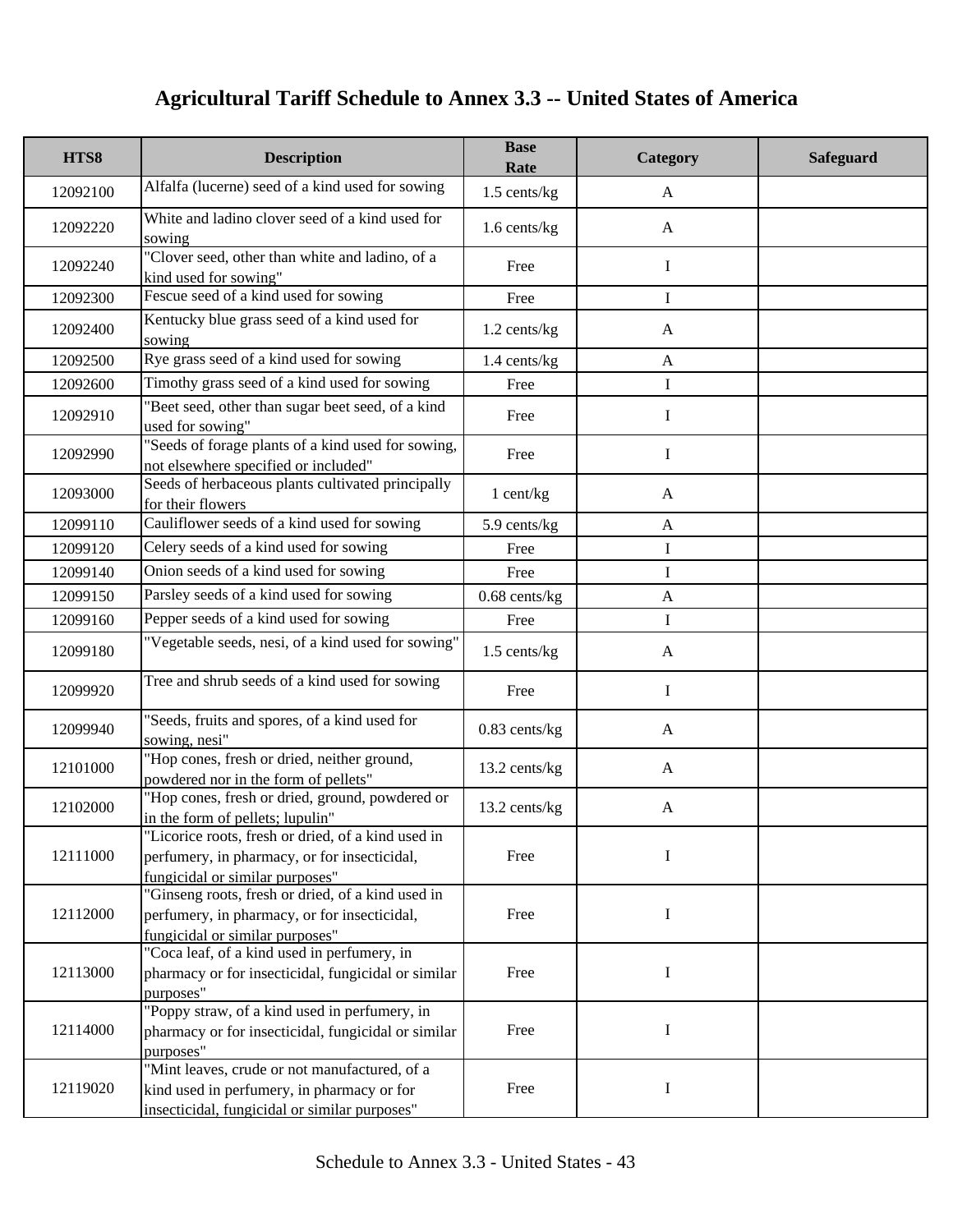| HTS8     | <b>Description</b>                                                                                                                                   | <b>Base</b><br>Rate | Category     | <b>Safeguard</b> |
|----------|------------------------------------------------------------------------------------------------------------------------------------------------------|---------------------|--------------|------------------|
| 12119040 | "Mint leaves nesi, of a kind used in perfumery, in<br>pharmacy or for insecticidal, fungicidal or similar<br>purposes"                               | 4.8%                | $\mathbf{A}$ |                  |
| 12119060 | "Tonka beans, of a kind used in perfumery, in<br>pharmacy or for insecticidal, fungicidal or similar<br>purposes"                                    | 6.6 cents/kg        | $\mathbf{A}$ |                  |
| 12119090 | "Plants and parts of plants nesoi, of a kind used in<br>perfumery, in pharmacy or for insecticidal,<br>fungicidal or similar purposes"               | Free                | Ι            |                  |
| 12121000 | "Locust beans, including locust bean seeds, fresh,<br>chilled, frozen or dried, whether or not ground"                                               | Free                | I            |                  |
| 12122000 | "Seaweeds and other algae, fresh, chilled, frozen<br>or dried, whether or not ground"                                                                | Free                | I            |                  |
| 12123010 | "Nectarine stones and kernels of a kind used<br>primarily for human consumption, not elsewhere<br>specified or included"                             | Free                | I            |                  |
| 12123090 | "Apricot, peach (other than nectarine) or plum<br>stones and kernels used primarily for human<br>consumption, not elsewhere specified or included"   | $1.5$ cents/kg      | $\mathbf{A}$ |                  |
| 12129100 | 'Sugar beet, fresh, chilled, frozen or dried,<br>whether or not ground"                                                                              | 39.7 cents/t        | $\mathbf{A}$ |                  |
| 12129910 | 'Sugar cane, fresh, chilled, frozen or dried,<br>whether or not ground"                                                                              | \$1.24/t            | $\mathbf{A}$ |                  |
| 12129990 | "Fruit stone & kernel (not apricot/peach/plum) &<br>other vegetable products (eg, unroasted chicory<br>roots) used primary human consumption, nesoi" | Free                | I            |                  |
| 12130000 | "Cereal straw and husks, unprepared, whether or<br>not chopped, ground, pressed or in the form of<br>pellets"                                        | Free                | $\mathbf I$  |                  |
| 12141000 | Alfalfa (lucerne) meal and pellets                                                                                                                   | 1.4%                | $\mathbf{A}$ |                  |
| 12149000 | "Rutabagas, mangolds, fodder roots, hay, clover,<br>sainfoin, kale, lupines, vetches & forage products<br>nesi"                                      | Free                | I            |                  |
| 13011000 | Lac                                                                                                                                                  | Free                | I            |                  |
| 13012000 | Gum Arabic                                                                                                                                           | Free                | I            |                  |
| 13019040 | Turpentine gum (oleoresinous exudate from living<br>trees)                                                                                           | 1.3%                | $\mathbf{A}$ |                  |
| 13019090 | "Natural gums, resins, gum-resins and oleoresins<br>(e.g., balsams), nesoi"                                                                          | Free                | $\bf{I}$     |                  |
| 13021100 | Saps and extracts of opium                                                                                                                           | Free                | I            |                  |
| 13021200 | Saps and extracts of licorice                                                                                                                        | 3.8%                | $\mathbf{A}$ |                  |
| 13021300 | Saps and extracts of hops                                                                                                                            | 89 cents/kg         | $\mathbf{A}$ |                  |
| 13021400 | Saps and extracts of pyrethrum or of the roots of<br>plants containing rotenone                                                                      | Free                | I            |                  |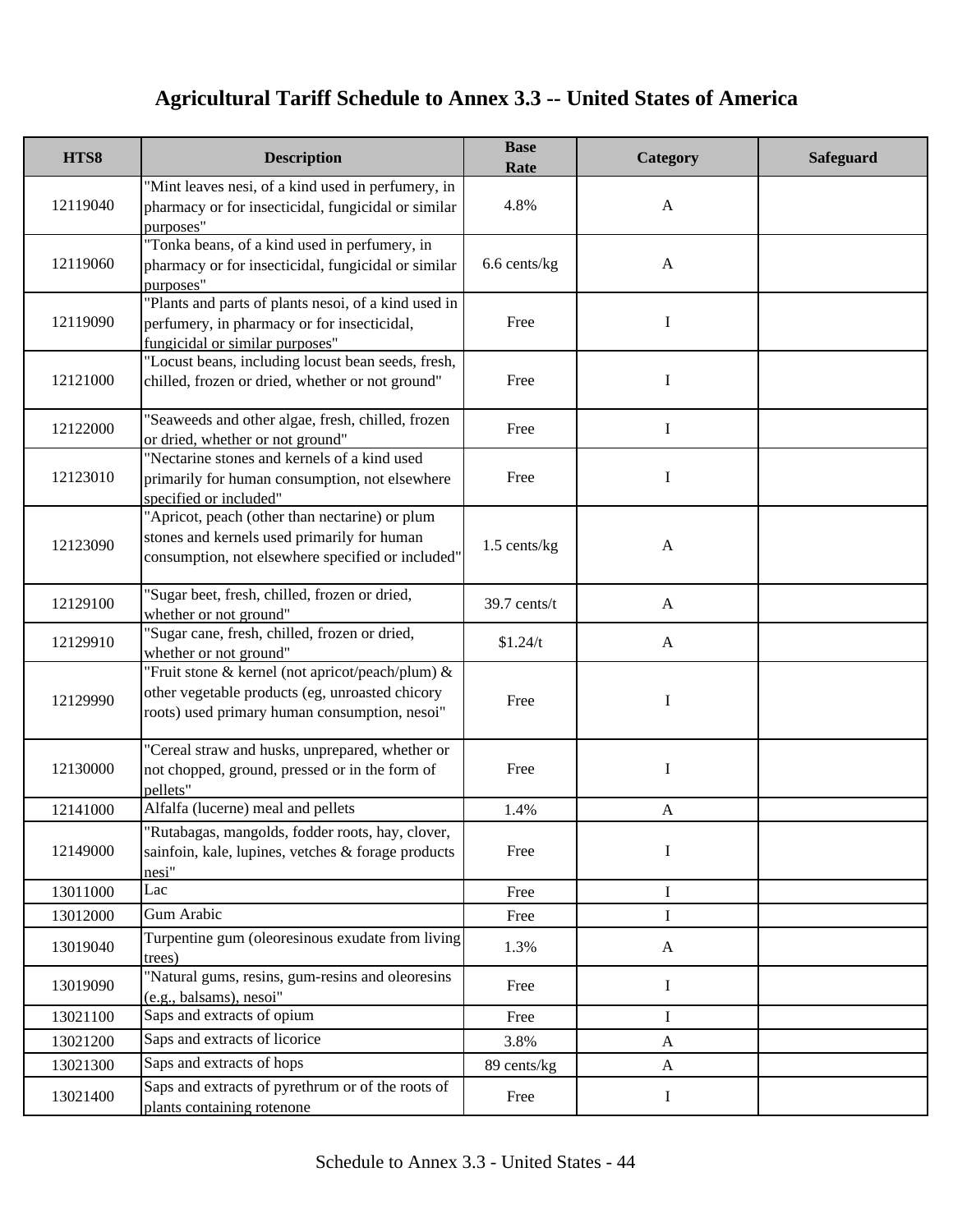| HTS8     | <b>Description</b>                                                                                                                                 | <b>Base</b><br>Rate | Category     | <b>Safeguard</b> |
|----------|----------------------------------------------------------------------------------------------------------------------------------------------------|---------------------|--------------|------------------|
| 13021921 | Poppy straw extract                                                                                                                                | Free                | Ι            |                  |
| 13021940 | "Ginseng; substances having anesthetic,<br>prophylactic or therapeutic properties, other than<br>poppy straw extract"                              | 1%                  | $\mathbf{A}$ |                  |
| 13021990 | Vegetable saps and extracts nesi                                                                                                                   | Free                | I            |                  |
| 13022000 | "Pectic substances, pectinates and pectates"                                                                                                       | Free                | I            |                  |
| 13023100 | Agar-agar                                                                                                                                          | Free                | I            |                  |
| 13023200 | "Mucilages and thickeners, whether or not<br>modified, derived from locust beans, locust bean<br>seeds or guar seeds"                              | Free                | I            |                  |
| 13023900 | "Mucilages and thickeners derived from vegetable<br>products other than locust beans, locust bean<br>seeds or guar seeds, and excluding agar-agar" | 3.2%                | $\mathbf{A}$ |                  |
| 14011000 | "Bamboos, of a kind used primarily for plaiting"                                                                                                   | Free                | I            |                  |
| 14012020 | "Rattans, in the rough or cut transversely into<br>sections, of a kind used primarily for plaiting"                                                | Free                | I            |                  |
| 14012040 | "Rattans, other than those in the rough or cut<br>transversely into sections, of a kind used<br>primarily for plaiting"                            | 2%                  | $\mathbf{A}$ |                  |
| 14019020 | "Willow (osier), of a kind used primarily for<br>plaiting"                                                                                         | 4.4%                | $\mathbf{A}$ |                  |
| 14019040 | "Lime bark, raffia, reeds, rushes, cleaned,<br>bleached or dyed cereal straw, other vegetable<br>materials nesi, used primarily for plaiting"      | 3.2%                | $\mathbf{A}$ |                  |
| 14020091 | "Vegetable hair of a kind used primarily as<br>stuffing or padding, whether or not supported"                                                      | $0.5$ cents/kg      | $\mathbf{A}$ |                  |
| 14020099 | "Kapok, eel grass and other vegetable materials<br>nesoi, of a kind used primarily as stuffing or<br>padding, whether or not supported"            | Free                | I            |                  |
| 14030010 | Broomcorn (Sorghum vulgare var. technicum) of<br>a kind used primarily in brooms or brushes                                                        | \$4.95/t            | $\mathbf{A}$ |                  |
| 14030092 | Istle of a kind used primarily in brooms or<br>brushes                                                                                             | Free                | I            |                  |
| 14030094 | "Piassava, couch-grass and other vegetable<br>materials nesoi, of a kind used primarily in<br>brooms or brushes"                                   | 2.3%                | $\mathbf{A}$ |                  |
| 14041000 | Raw vegetable materials of a kind used primarily<br>in dyeing or tanning                                                                           | Free                | $\mathbf I$  |                  |
| 14042000 | <b>Cotton linters</b>                                                                                                                              | Free                | I            |                  |
| 14049000 | Vegetable products nesi                                                                                                                            | Free                | I            |                  |
| 15010000 | "Pig fat (including lard) and poultry fat, other<br>than that of head 0209 or 1503"                                                                | 3 cents/kg          | $\mathbf{A}$ |                  |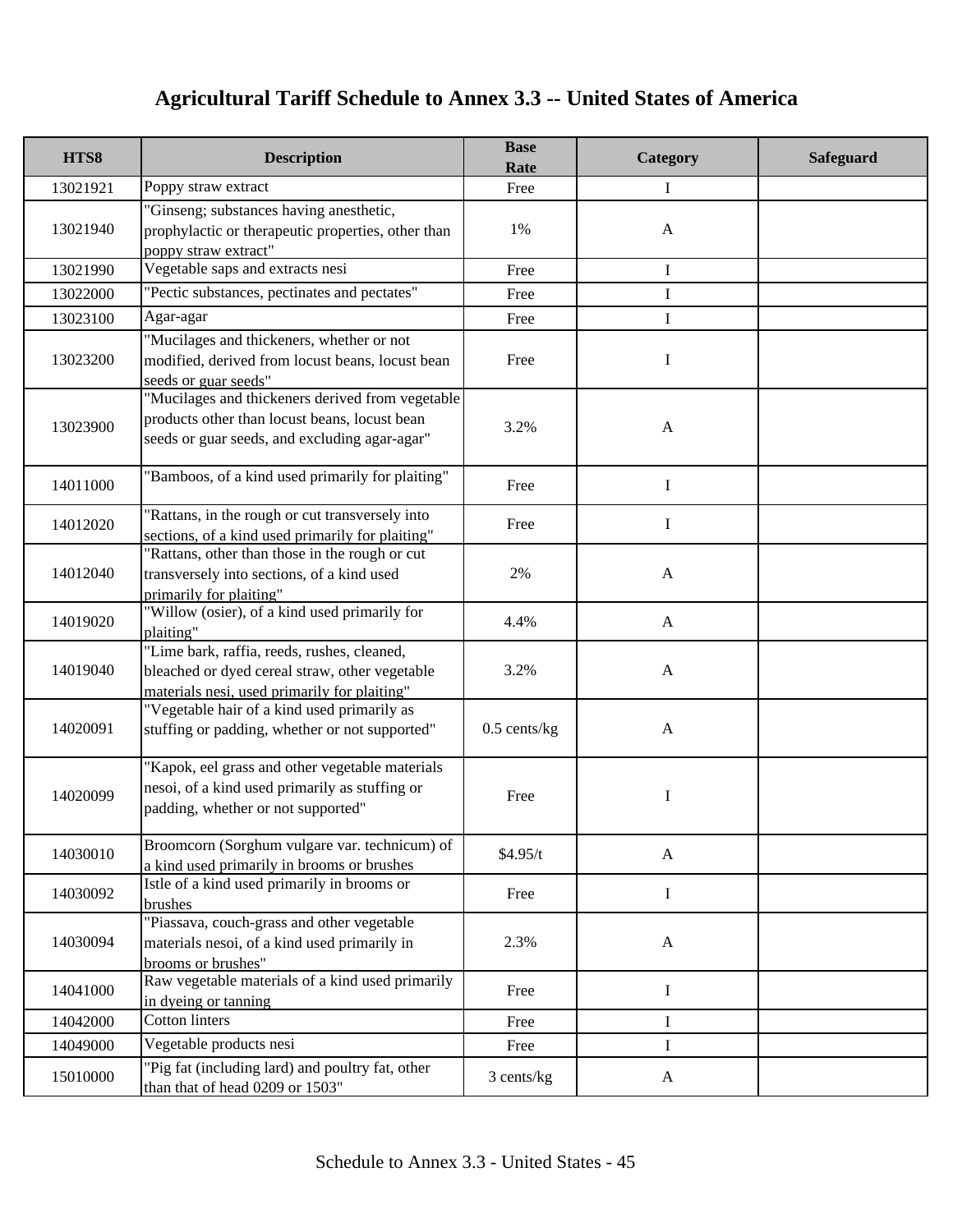| HTS8     | <b>Description</b>                                                                                                                               | <b>Base</b><br>Rate                        | Category     | Safeguard |
|----------|--------------------------------------------------------------------------------------------------------------------------------------------------|--------------------------------------------|--------------|-----------|
| 15020000 | "Fats of bovine animals, sheep or goats, other<br>than those of heading 1503"                                                                    | $0.43$ cents/kg                            | $\mathbf{A}$ |           |
| 15030000 | "Lard stearin, lard oil, oleostearin, oleo-oil, and<br>tallow oil, not emulsified or mixed or otherwise<br>prepared"                             | 2 cents/kg                                 | $\mathbf{A}$ |           |
| 15043000 | "Fats and oils and their fractions, of marine<br>mammals"                                                                                        | $1.7$ cents/kg +<br>5%                     | $\mathbf{A}$ |           |
| 15050010 | "Wool grease, crude"                                                                                                                             | 1.3 cents/kg                               | $\mathbf{A}$ |           |
| 15050090 | Fatty substances derived from wool grease<br>(including lanolin)                                                                                 | 2.4%                                       | A            |           |
| 15060000 | "Animal fats and oils and their fractions nesi,<br>whether or not refined, but not chemically<br>modified"                                       | 2.3%                                       | $\mathbf{A}$ |           |
| 15071000 | 'Crude soybean oil, whether or not degummed"                                                                                                     | 19.1%                                      | $\mathbf{A}$ |           |
| 15079020 | "Pharmaceutical grade soybean oil meeting FDA<br>requirements for use in intravenous fat emulsions,<br>valued over \$5 per kg"                   | Free                                       | I            |           |
| 15079040 | 'Soybean oil, other than crude, and its fractions,<br>whether or not refined, but not chemically<br>modified, nesi"                              | 19.1%                                      | $\mathbf{A}$ |           |
| 15081000 | Crude peanut (ground-nut) oil                                                                                                                    | 7.5 cents/kg                               | $\mathbf{A}$ |           |
| 15089000 | "Peanut (ground-nut) oil, other than crude, and its<br>fractions, whether or not refined, but not<br>chemically modified"                        | 7.5 cents/kg                               | $\mathbf{A}$ |           |
| 15091020 | "Virgin olive oil and its fractions, whether or not<br>refined, not chemically modified, weighing with<br>the immediate container under 18 kg"   | 5 cents/kg on<br>contents and<br>container | $\mathbf{A}$ |           |
| 15091040 | "Virgin olive oil and its fractions, whether or not<br>refined, not chemically modified, weighing with<br>the immediate container 18 kg or over" | 3.4 cents/kg                               | $\mathbf{A}$ |           |
| 15099020 | "Olive oil, other than virgin olive oil, and its<br>fractions, not chemically modified, weighing with<br>the immediate container under 18 kg"    | 5 cents/kg on<br>contents and<br>container | $\mathbf{A}$ |           |
| 15099040 | "Olive oil, other than virgin olive oil, and its<br>fractions, not chemically modified, weighing with<br>the immediate container 18 kg or over"  | 3.4 cents/kg                               | $\mathbf{A}$ |           |
| 15100020 | "Olive oil, including blends, and their fractions,<br>not chemically modified, rendered unfit for use as<br>food"                                | Free                                       | I            |           |
| 15100040 | "Edible oil including blends, and their fractions,<br>nesi, not chemically modified, weighing under 18<br>$k\mathfrak{g}$ "                      | 5 cents/kg on<br>contents and<br>container | $\mathbf{A}$ |           |
| 15100060 | "Edible oil including blends, and their fractions,<br>nesi, not chemically modified, weighing 18 kg or<br>over"                                  | 3.4 cents/kg                               | $\mathbf{A}$ |           |
| 15111000 | "Palm oil, crude, and its fractions, whether or not<br>refined, not chemically modified"                                                         | Free                                       | $\bf{I}$     |           |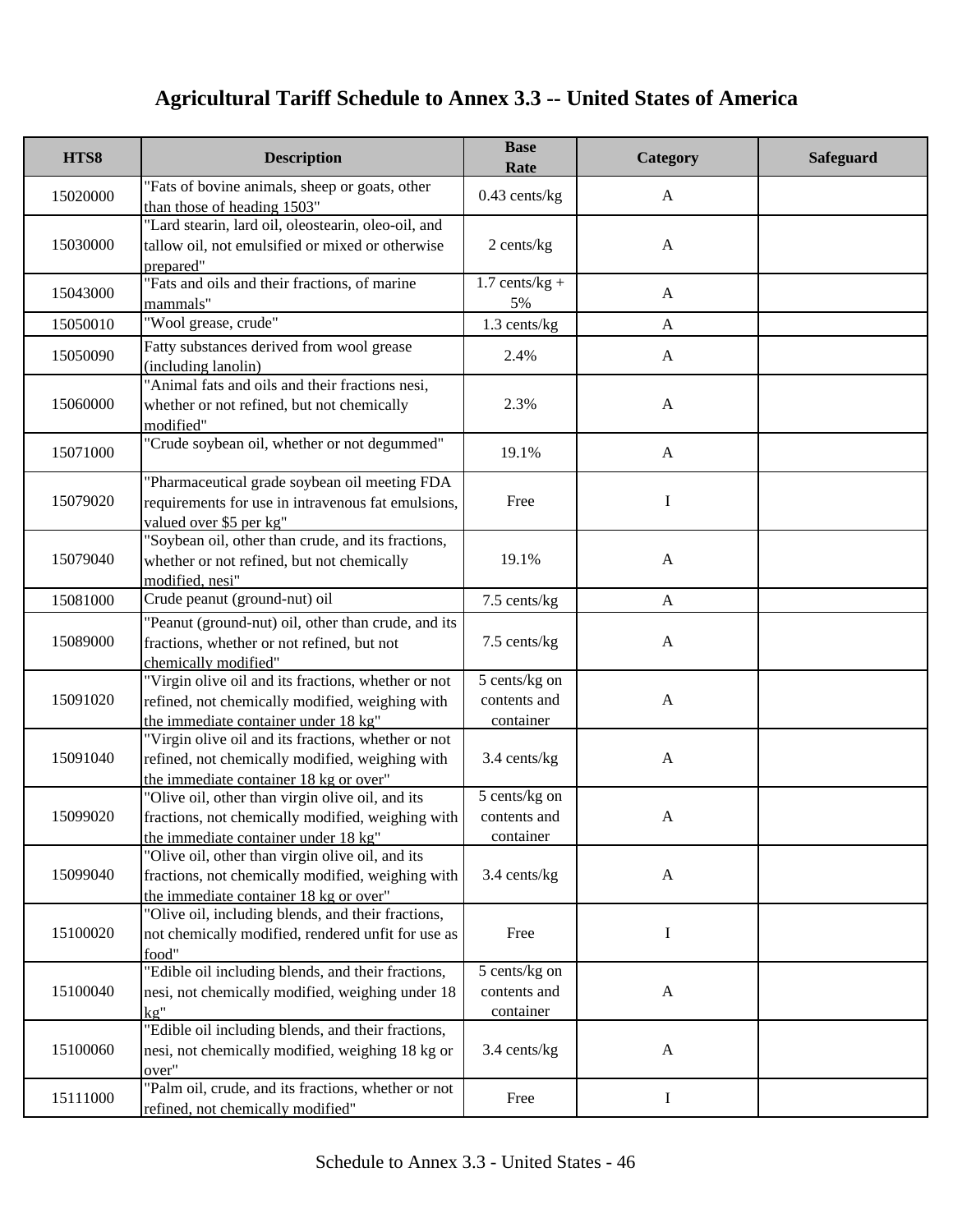| HTS8     | <b>Description</b>                                                                                                                                      | <b>Base</b><br>Rate      | Category     | <b>Safeguard</b> |
|----------|---------------------------------------------------------------------------------------------------------------------------------------------------------|--------------------------|--------------|------------------|
| 15119000 | "Palm oil, other than crude, and its fractions,<br>whether or not refined, but not chemically<br>modified"                                              | Free                     | I            |                  |
| 15121100 | "Sunflower-seed or safflower oil, crude, and their<br>fractions, whether or not refined, not chemically<br>modified"                                    | $1.7$ cents/kg +<br>3.4% | $\mathbf{A}$ |                  |
| 15121900 | "Sunflower seed or safflower oil, other than crude,<br>and their fractions, whether or not refined, but not<br>chemically modified"                     | $1.7$ cents/kg +<br>3.4% | $\mathbf{A}$ |                  |
| 15122100 | "Cottonseed oil, crude, and its fractions, whether<br>or not gossypol has been removed"                                                                 | 5.6 cents/kg             | $\mathbf{A}$ |                  |
| 15122900 | "Cottonseed oil, other than crude, and its<br>fractions, whether or not refined, but not<br>chemically modified"                                        | 5.6 cents/kg             | $\mathbf{A}$ |                  |
| 15131100 | "Coconut (copra) oil, crude, and its fractions, not<br>chemically modified"                                                                             | Free                     | I            |                  |
| 15131900 | "Coconut (copra) oil, other than crude, and its<br>fractions, whether or not refined, but not<br>chemically modified"                                   | Free                     | I            |                  |
| 15132100 | "Palm kernel or babassu oil, crude, and their<br>fractions, not chemically modified"                                                                    | Free                     | $\mathbf I$  |                  |
| 15132900 | "Palm kernel oil or babassu oil, other than crude,<br>and their fractions, whether or not refined, but not<br>chemically modified"                      | Free                     | I            |                  |
| 15141100 | "Low erucic acid rapeseed or colza oil, crude, but<br>not chemically modified"                                                                          | 6.4%                     | $\mathbf{A}$ |                  |
| 15141900 | "Low erucic acid rapeseed or colza oil, other than<br>crude, and their fractions, whether or not refined,<br>but not chemically modified"               | 6.4%                     | $\mathbf{A}$ |                  |
| 15149110 | "Rapeseed/colza (not low erucic) or mustard oil,<br>for use in manufacture of rubber substitutes or<br>lubricating oil, crude, not chem modified"       | Free                     | $\bf{I}$     |                  |
| 15149190 | "Rapeseed or colza (not low erucic acid) or<br>mustard oil, crude, not chemically modified,<br>nesoi"                                                   | 6.4%                     | A            |                  |
| 15149910 | "Rapeseed/colza(not low erucic) or mustard oil,<br>for use manufacture rubber substitute or lube<br>oil, not crude, & its fractions, not chem modified" | Free                     | I            |                  |
| 15149950 | "Denatured rapeseed or colza (not low erucic<br>acid) or mustard oil, other than crude, and their<br>fractions, whether or not refined, nesoi"          | 1.3 cents/kg             | $\mathbf{A}$ |                  |
| 15149990 | "Rapeseed/colza (not low erucic) or mustard oil,<br>other than crude, & their fractions, whether or not<br>refined, not chemically modified, nesoi"     | 6.4%                     | $\mathbf{A}$ |                  |
| 15151100 | "Linseed oil, crude, and its fractions, not<br>chemically modified"                                                                                     | $6.3$ cents/kg           | A            |                  |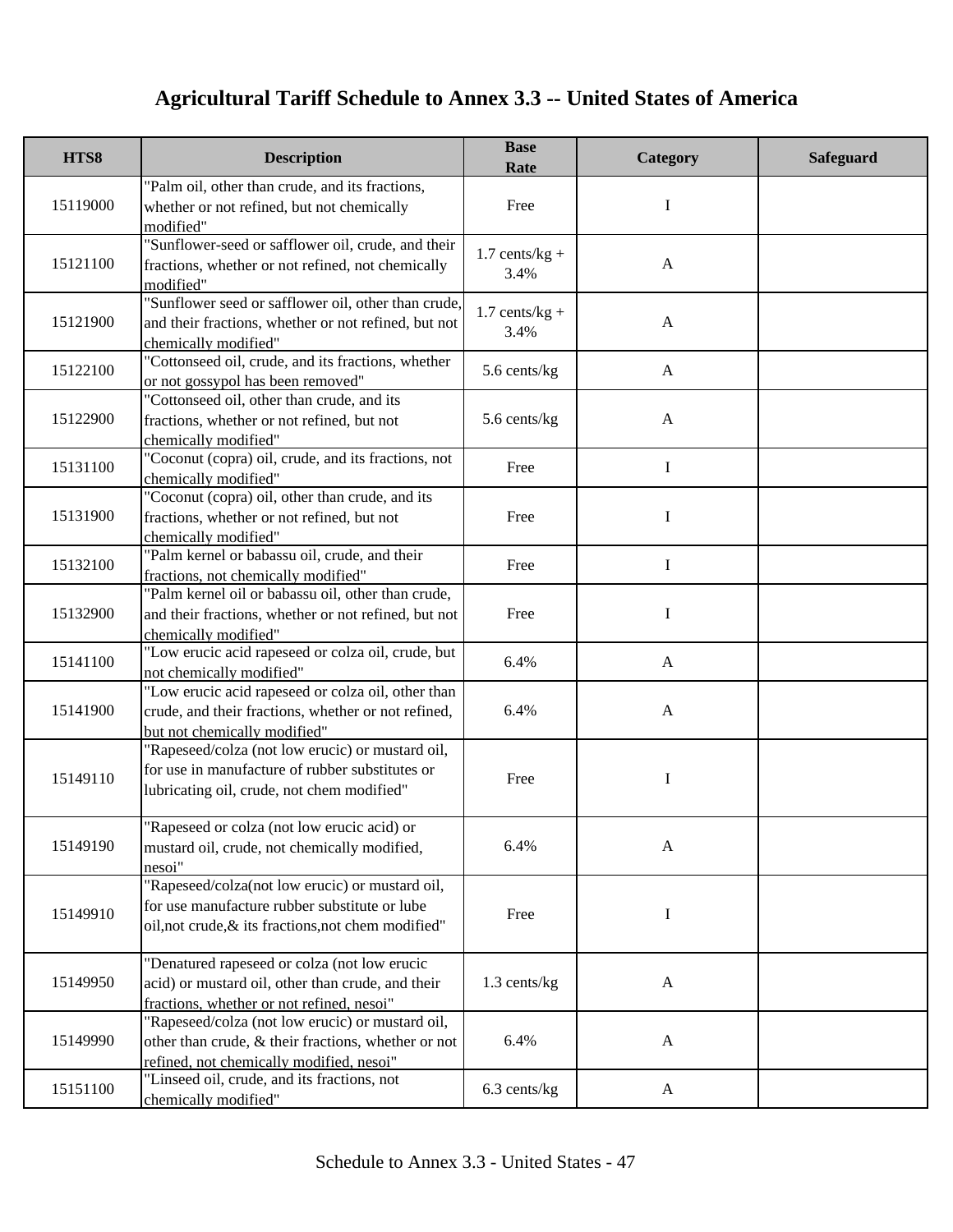| HTS8     | <b>Description</b>                                                                                                                                  | <b>Base</b><br>Rate | Category     | <b>Safeguard</b> |
|----------|-----------------------------------------------------------------------------------------------------------------------------------------------------|---------------------|--------------|------------------|
| 15151900 | "Linseed oil, other than crude, and its fractions,<br>whether or not refined, not chemically modified"                                              | 6.3 cents/kg        | $\mathbf{A}$ |                  |
| 15152100 | "Corn (maize) oil, crude, and its fractions, not<br>chemically modified"                                                                            | 3.4%                | $\mathbf{A}$ |                  |
| 15152900 | "Corn (maize) oil, other than crude, and its<br>fractions, whether or not refined, not chemically<br>modified"                                      | 3.4%                | $\mathbf{A}$ |                  |
| 15153000 | "Castor oil and its fractions, whether or not<br>refined, but not chemically modified"                                                              | Free                | $\mathbf I$  |                  |
| 15154000 | "Tung oil and its fractions, whether or not<br>refined, not chemically modified"                                                                    | Free                | $\mathbf I$  |                  |
| 15155000 | "Sesame oil and its fractions, whether or not<br>refined, not chemically modified"                                                                  | $0.68$ cents/ $kg$  | $\mathbf{A}$ |                  |
| 15159020 | "Nut oils, whether or not refined, not chemically<br>modified"                                                                                      | Free                | I            |                  |
| 15159060 | "Jojoba oil and its fractions, whether or not<br>refined, not chemically modified"                                                                  | 2.3%                | $\mathbf{A}$ |                  |
| 15159080 | "Fixed vegetable fats and oils and their fractions<br>nesoi, whether or not refined, not chemically<br>modified"                                    | 3.2%                | $\mathbf{A}$ |                  |
| 15161000 | "Animal fats and oils, partly or wholly<br>hydrogenated, interesterified, reesterified or<br>elaidinized, not further prepared"                     | 7 cents/kg          | $\mathbf{A}$ |                  |
| 15162010 | "Rapeseed oil, hydrogenated or hardened"                                                                                                            | 7.7%                | $\mathbf{A}$ |                  |
| 15162090 | "Vegetable fats and oils nesi, partly or wholly<br>hydrogenated, interesterified, reesterified or<br>elaidinized, not further prepared"             | 8.8 cents/kg        | $\mathbf{A}$ |                  |
| 15171000 | "Margarine, excluding liquid margarine"                                                                                                             | 12.3 cents/kg       | $\mathbf{A}$ |                  |
| 15179010 | "Edible artificial mixtures of products provided<br>for in headings 1501 to 1515, cont. 5% or more<br>by weight of soybean oil or fraction thereof" | 18%                 | $\mathbf{A}$ |                  |
| 15179020 | "Edible artificial mixtures of products provided<br>for in headings 1501 to 1515, nesi                                                              | 8%                  | A            |                  |
| 15179045 | "Edible mixt. & preps, dairy products described in<br>add. US note 1 to Ch 4: subject to gen. note 15 of<br>the HTS"                                | 11 cents/kg         | $\mathbf{A}$ |                  |
| 15179050 | "Edible mixt. & preps, dairy products described in<br>add. US note 1 to Ch 4: subject to add. US note 10<br>to Ch. 4"                               | 11 cents/kg         | $\mathbf{A}$ |                  |
| 15179060 | "Edible mixt. & preps, dairy products described in<br>add. US note 1 to Ch 4: not subj. to gen. note 15<br>or add. US note 10 to Ch. 4"             | 34.2 cents/kg       | E            |                  |
| 15179090 | "Edible mixt. & preps (ex. dairy products descr.<br>in add. US note 1 to Ch. 4), nesoi"                                                             | 8.8 cents/kg        | $\mathbf{A}$ |                  |
| 15180020 | "Linseed or flaxseed oil, and their fractions,<br>boiled, oxidized, dehydrated, sulfurized, blown or<br>otherwise chemically modified"              | $6.3$ cents/kg      | $\mathbf{A}$ |                  |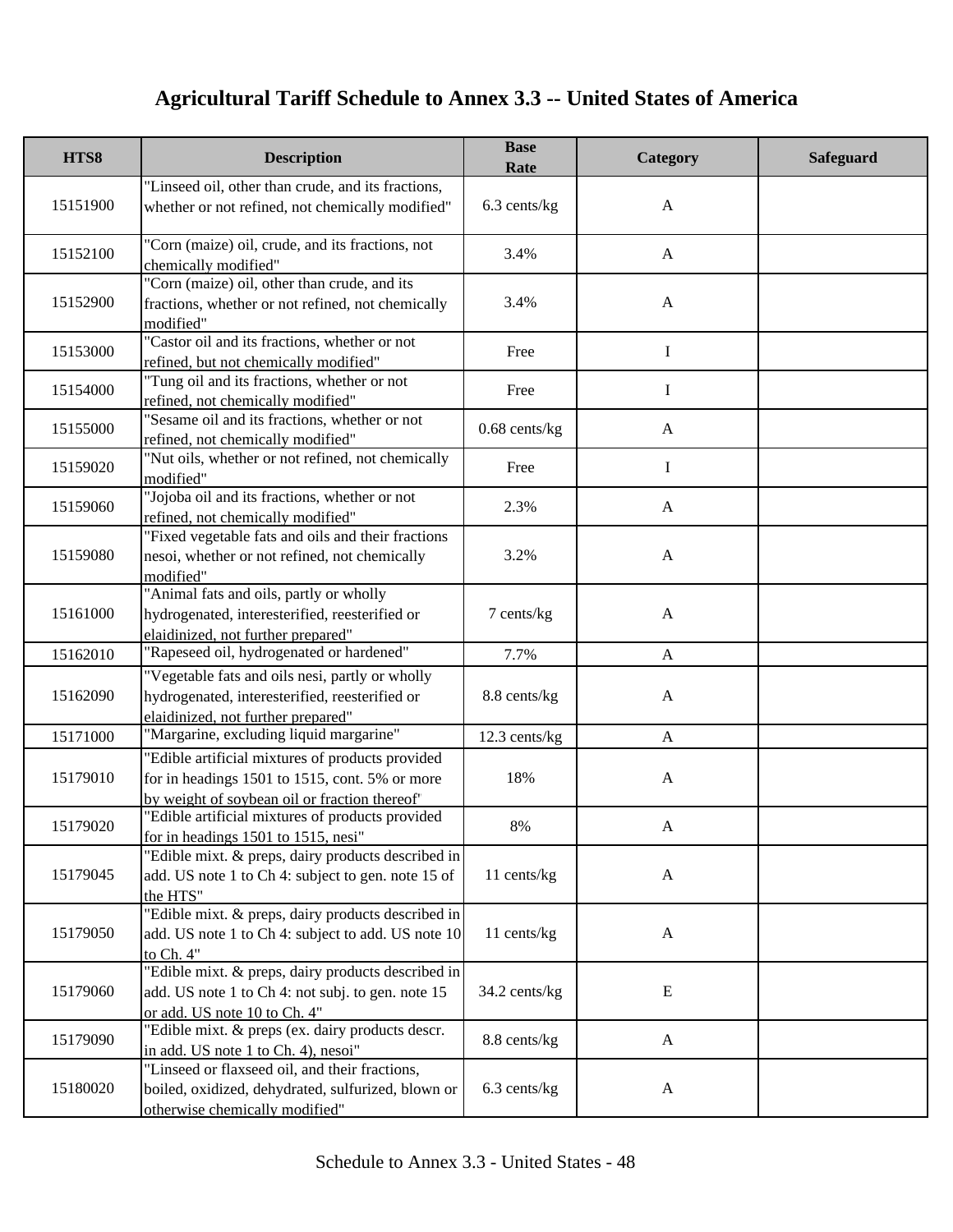| HTS8     | <b>Description</b>                                                                                                                              | <b>Base</b><br>Rate | Category     | <b>Safeguard</b> |
|----------|-------------------------------------------------------------------------------------------------------------------------------------------------|---------------------|--------------|------------------|
| 15180040 | "Animal or vegetable fats and oils, nesi, oxidized,<br>dehydrated or otherwise chemically modified;<br>inedible mixtures of fats and oils nesi" | 8%                  | $\mathbf{A}$ |                  |
| 15200000 | "Glycerol, crude; glycerol waters and glycerol<br>lyes"                                                                                         | Free                | I            |                  |
| 15211000 | "Vegetable waxes (other than triglycerides),<br>whether or not refined or colored"                                                              | Free                | I            |                  |
| 15219020 | <b>Bleached</b> beeswax                                                                                                                         | 4.8%                | $\mathbf{A}$ |                  |
| 15219040 | "Insect waxes, other than bleached beeswax, and<br>spermaceti, whether or not refined or colored"                                               | Free                | I            |                  |
| 15220000 | Degras; residues resulting from the treatment of<br>fatty substances or animal or vegetable waxes                                               | 3.8%                | $\mathbf{A}$ |                  |
| 16010020 | "Pork sausages and similar products of pork, pork<br>offal or blood; food preparations based on these<br>products"                              | $0.8$ cents/kg      | $\mathbf{A}$ |                  |
| 16010040 | "Sausages and similar products of beef, beef offal<br>or blood; food preparations based on these<br>products, in airtight containers"           | 3.4%                | $\mathbf{A}$ |                  |
| 16010060 | "Sausage and similar products of meats, meat<br>offal or blood nesi; food preparations based on<br>these products"                              | 3.2%                | $\mathbf{A}$ |                  |
| 16021000 | "Homogenized preparations of meat, meat offal or<br>blood, nesi"                                                                                | 1.9%                | $\mathbf{A}$ |                  |
| 16022020 | Prepared or preserved liver of goose                                                                                                            | 4.9 cents/kg        | $\mathbf{A}$ |                  |
| 16022040 | Prepared or preserved liver of any animal other<br>than of goose                                                                                | 3.2%                | $\mathbf{A}$ |                  |
| 16023100 | "Prepared or preserved meat or meat offal of<br>turkeys, nesi"                                                                                  | 6.4%                | $\mathbf{A}$ |                  |
| 16023200 | "Prepared or preserved meat or meat offal of<br>chickens, nesoi"                                                                                | 6.4%                | $\mathbf{A}$ |                  |
| 16023900 | Prepared or preserved meat or meat offal of<br>ducks, geese or guineas, nesoi"                                                                  | 6.4%                | $\mathbf{A}$ |                  |
| 16024110 | "Prepared or preserved pork ham and cuts thereof,<br>containing cereals or vegetables"                                                          | 6.4%                | $\mathbf{A}$ |                  |
| 16024120 | "Pork hams and cuts thereof, not containing<br>cereals or vegetables, boned and cooked and<br>packed in airtight containers"                    | 5.3 cents/kg        | $\mathbf{A}$ |                  |
| 16024190 | "Prepared or preserved pork hams and cuts<br>thereof, not containing cereals or vegetables, nesi"                                               | 1.4 cents/kg        | $\mathbf{A}$ |                  |
| 16024220 | "Pork shoulders and cuts thereof, boned and<br>cooked and packed in airtight containers"                                                        | 4.2 cents/kg        | $\mathbf{A}$ |                  |
| 16024240 | "Prepared or preserved pork shoulders and cuts<br>thereof, other than boned and cooked and packed<br>in airtight containers"                    | 1.4 cents/kg        | $\mathbf{A}$ |                  |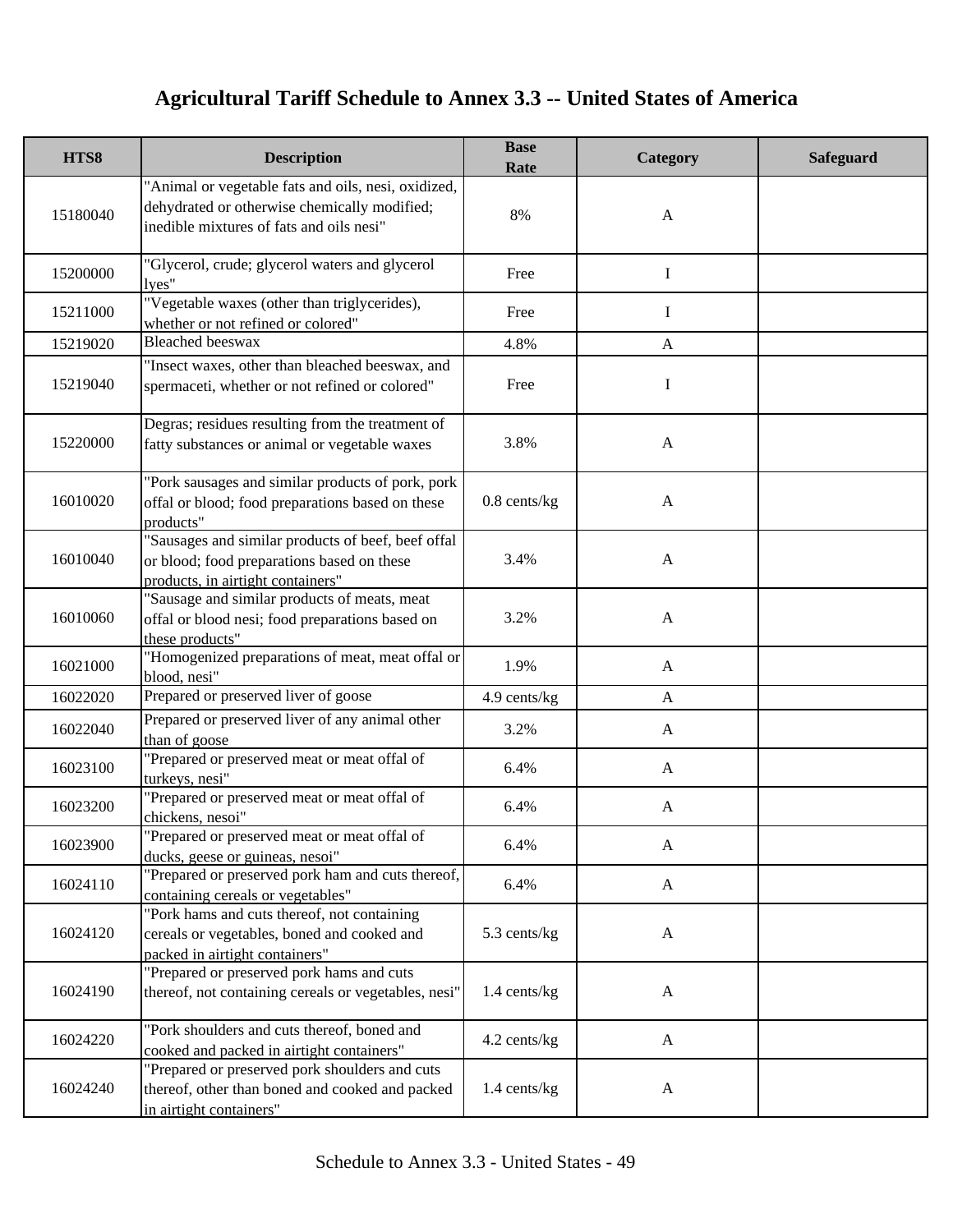| HTS8     | <b>Description</b>                                                                                                                                     | <b>Base</b><br>Rate                                                                                                                                                                    | Category         | Safeguard |
|----------|--------------------------------------------------------------------------------------------------------------------------------------------------------|----------------------------------------------------------------------------------------------------------------------------------------------------------------------------------------|------------------|-----------|
| 16024910 | "Prepared or preserved pork offal, including<br>mixtures"                                                                                              | 3.2%                                                                                                                                                                                   | A                |           |
| 16024920 | "Pork other than ham and shoulder and cuts<br>thereof, not containing cereals or vegetables,<br>boned and cooked and packed in airtight<br>containers" | 4.2 cents/kg                                                                                                                                                                           | $\mathbf{A}$     |           |
| 16024940 | "Prepared or preserved pork, not containing<br>cereals or vegetables, nesi"                                                                            | 1.4 cents/kg                                                                                                                                                                           | $\mathbf{A}$     |           |
| 16024960 | Prepared or preserved pork mixed with beef                                                                                                             | 3.2%                                                                                                                                                                                   | A                |           |
| 16024990 | "Prepared or preserved pork, nesi"                                                                                                                     | 6.4%                                                                                                                                                                                   | $\mathbf{A}$     |           |
| 16025005 | Prepared or preserved offal of bovine animals                                                                                                          | 2.3%                                                                                                                                                                                   | A                |           |
| 16025009 | "Prepared or preserved meat of bovine animals,<br>cured or pickled, not containing cereals or<br>vegetables"                                           | 4.5%                                                                                                                                                                                   | A                |           |
| 16025010 | Corned beef in airtight containers                                                                                                                     | Free                                                                                                                                                                                   | I                |           |
| 16025020 | "Prepared or preserved beef in airtight containers,<br>other than corned beef, not containing cereals or<br>vegetables"                                | 1.4%                                                                                                                                                                                   | $\mathbf{A}$     |           |
| 16025060 | "Prepared or preserved meat of bovine animals,<br>not containing cereals or vegetables, nesi"                                                          | 1.8%                                                                                                                                                                                   | $\mathbf{A}$     |           |
| 16025090 | "Prepared or preserved meat of bovine animals,<br>containing cereals or vegetables"                                                                    | 2.5%                                                                                                                                                                                   | $\mathbf{A}$     |           |
| 16029010 | Prepared or preserved frog meat                                                                                                                        | 2.7%                                                                                                                                                                                   | A                |           |
| 16029090 | "Prepared or preserved meat, meat offal or blood,<br>nesi"                                                                                             | 6.4%                                                                                                                                                                                   | A                |           |
| 16030010 | Clam juice                                                                                                                                             | 8.5%                                                                                                                                                                                   | $\mathbf{A}$     |           |
| 16030090 | "Extracts and juices of meat, fish, crustaceans,<br>molluscs or other aquatic invertebrates, other than<br>clam juice"                                 | Free                                                                                                                                                                                   | I                |           |
| 17011105 | "Cane sugar, raw, in solid form, w/o added<br>flavoring or coloring, subject to gen. note 15 of<br>the HTS"                                            | $1.4606$ cents/kg<br>less 0.020668<br>cents/kg for each<br>degree under<br>100 degrees (and<br>fractions of a<br>degree in<br>proportion) but<br>not less than<br>0.943854<br>cents/kg | $\boldsymbol{A}$ |           |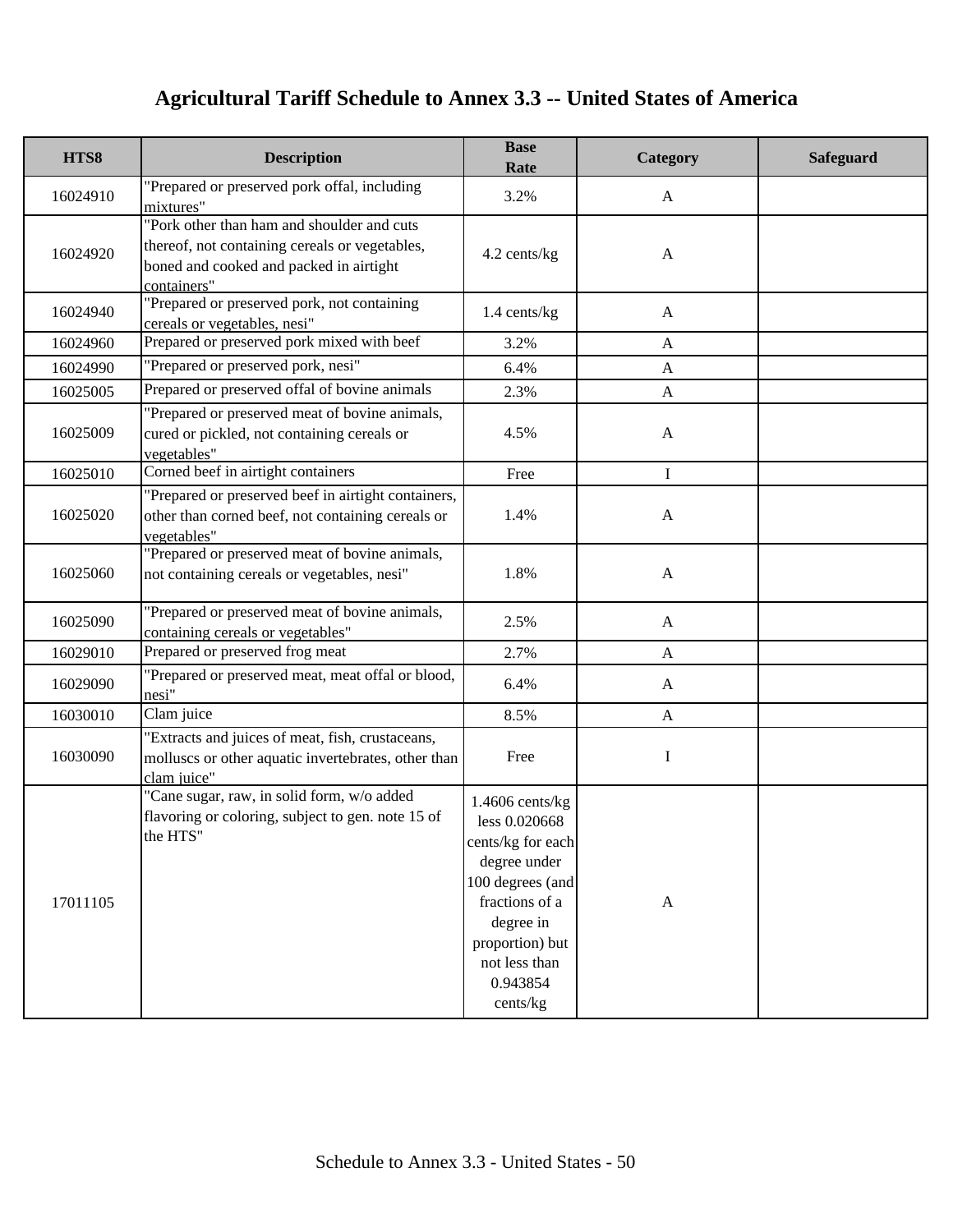| HTS8     | <b>Description</b>                                                                                                      | <b>Base</b><br>Rate                                                                                                                                                                     | Category                                                                                                         | <b>Safeguard</b> |
|----------|-------------------------------------------------------------------------------------------------------------------------|-----------------------------------------------------------------------------------------------------------------------------------------------------------------------------------------|------------------------------------------------------------------------------------------------------------------|------------------|
| 17011110 | "Cane sugar, raw, in solid form, w/o added<br>flavoring or coloring, subject to add. US 5 to<br>Ch.17"                  | $1.4606$ cents/kg<br>less 0.020668<br>cents/kg for each<br>degree under<br>100 degrees (and<br>fractions of a<br>degree in<br>proportion) not<br>less than than<br>0.943854<br>cents/kg | $\mathbf{A}$                                                                                                     |                  |
| 17011120 | "Cane sugar, raw, in solid form, to be used for<br>certain polyhydric alcohols"                                         | 1.4606 cents/kg<br>less 0.020668<br>cents/kg for each<br>degree under<br>100 degrees (and<br>fractions of a<br>degree in<br>proportion) but<br>not less than<br>0.943854<br>cents/kg    | $\mathbf{A}$                                                                                                     |                  |
| 17011150 | "Cane sugar, raw solid form, w/o flavoring or<br>coloring, nesoi, not subject to gen. note 15 or add.<br>US 5 to Ch.17" | 33.87 cents/kg                                                                                                                                                                          | See paragraph 6 of<br>Appendix I to the General<br>Notes of the Schedule of<br>the United States to Annex<br>3.3 |                  |
| 17011205 | "Beet sugar, raw, in solid form, w/o added<br>flavoring or coloring, subject to gen. note 15 of<br>the HTS"             | $3.6606$ cents/kg<br>less 0.020668<br>cents/kg for each<br>degree under<br>100 degrees (and<br>fractions of a<br>degree in<br>proportion) but<br>not less than<br>3.143854<br>cents/kg  | $\mathbf{A}$                                                                                                     |                  |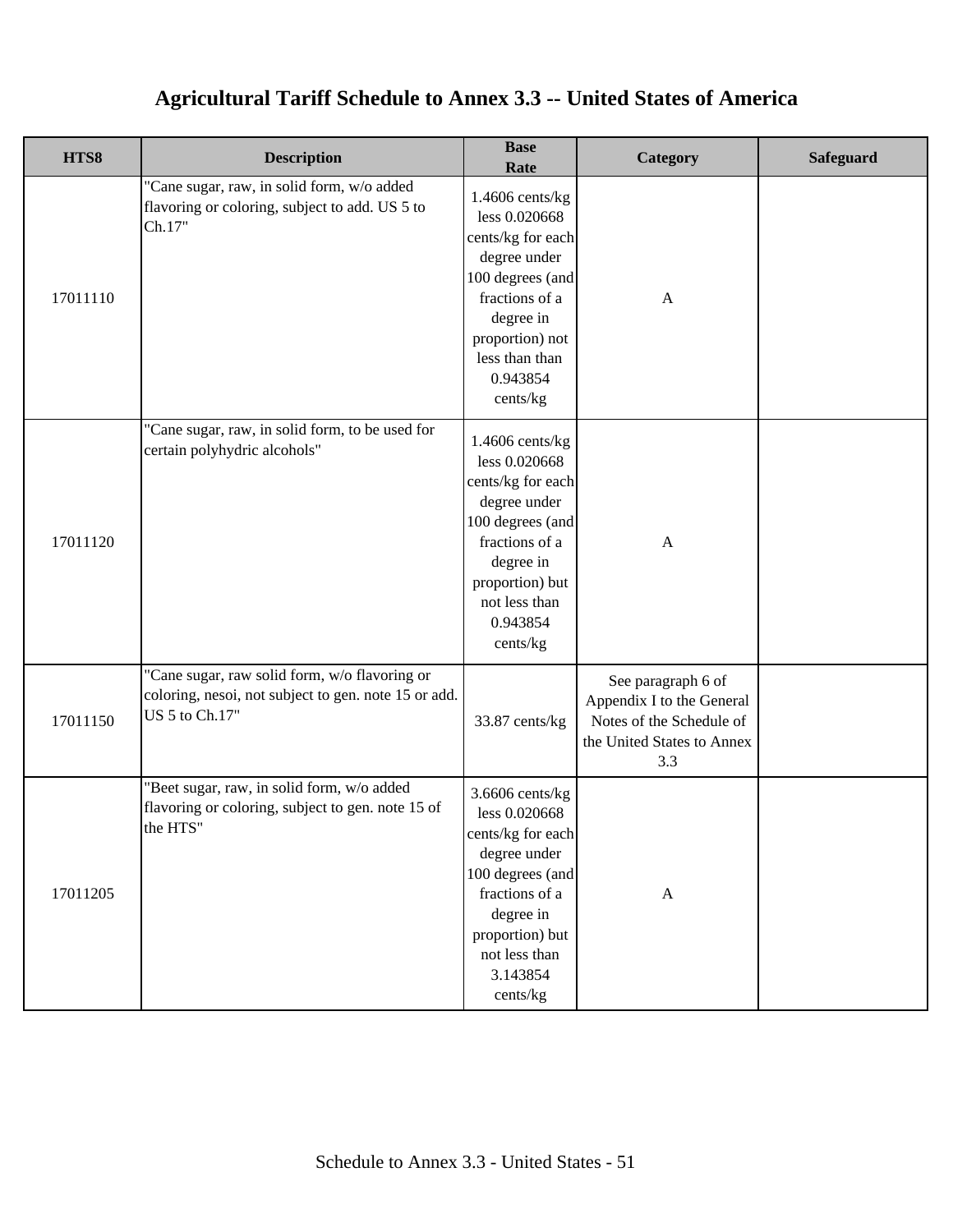| HTS8     | <b>Description</b>                                                                                                                        | <b>Base</b><br>Rate                                                                                                                                                                    | Category                                                                                                         | <b>Safeguard</b> |
|----------|-------------------------------------------------------------------------------------------------------------------------------------------|----------------------------------------------------------------------------------------------------------------------------------------------------------------------------------------|------------------------------------------------------------------------------------------------------------------|------------------|
| 17011210 | "Beet sugar, raw, in solid form, w/o added<br>flavoring or coloring, subject to add. US 5 to<br>Ch.17"                                    | $3.6606$ cents/kg<br>less 0.020668<br>cents/kg for each<br>degree under<br>100 degrees (and<br>fractions of a<br>degree in<br>proportion) but<br>not less than<br>3.143854<br>cents/kg | $\mathbf{A}$                                                                                                     |                  |
| 17011250 | "Beet sugar, raw, in solid form, w/o added<br>flavoring or coloring, nesoi, not subject to gen.<br>note 15 or add. US 5 to Ch.17"         | 35.74 cents/kg                                                                                                                                                                         | See paragraph 6 of<br>Appendix I to the General<br>Notes of the Schedule of<br>the United States to Annex<br>3.3 |                  |
| 17019105 | "Cane/beet sugar & pure sucrose, refined, solid,<br>w/added coloring but not flav., subject to gen.<br>note 15 of the HTS"                | $3.6606$ cents/kg<br>less 0.020668<br>cents/kg for each<br>degree under<br>100 degrees (and<br>fractions of a<br>degree in<br>proportion) but<br>not less than<br>3.143854<br>cents/kg | $\mathbf{A}$                                                                                                     |                  |
| 17019110 | "Cane/beet sugar & pure sucrose, refined, solid,<br>w/added coloring but not flav., subject to add. US<br>5 to Ch.17"                     | 3.6606 cents/kg<br>less 0.020668<br>cents/kg for each<br>degree under<br>100 degrees (and<br>fractions of a<br>degree in<br>proportion) but<br>not less than<br>3.143854<br>cents/kg   | $\mathbf{A}$                                                                                                     |                  |
| 17019130 | "Cane/beet sugar & pure sucrose, refined, solid,<br>w/added coloring but not flav., not subject to gen.<br>note 15 or add. US 5 to Ch.17" | 35.74 cents/kg                                                                                                                                                                         | See paragraph 6 of<br>Appendix I to the General<br>Notes of the Schedule of<br>the United States to Annex<br>3.3 |                  |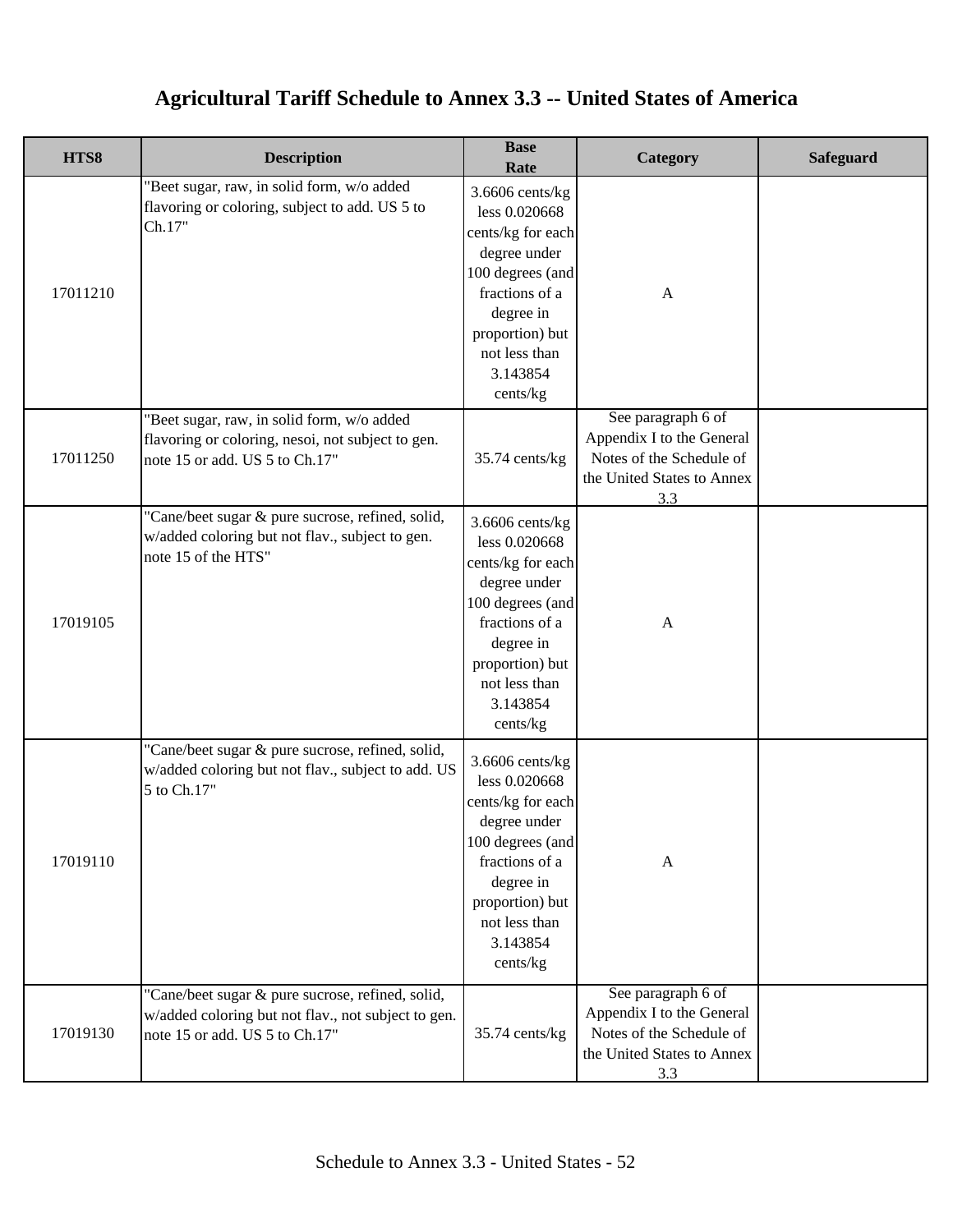| HTS8     | <b>Description</b>                                                                                                                                | <b>Base</b><br>Rate                                                                                                                                                                    | Category                                                                                                         | <b>Safeguard</b> |
|----------|---------------------------------------------------------------------------------------------------------------------------------------------------|----------------------------------------------------------------------------------------------------------------------------------------------------------------------------------------|------------------------------------------------------------------------------------------------------------------|------------------|
| 17019142 | "Cane/beet sugar & pure sucrose, refined, solid,<br>w/added flavoring, o/65% by wt. sugar, descr. in<br>Ch17 US note 2, subj. to gen nte 15"      | 6%                                                                                                                                                                                     | $\mathbf{A}$                                                                                                     |                  |
| 17019144 | "Cane/beet sugar & pure sucrose, refined, solid,<br>w/added flavoring, o/65% by wt. sugar, descr. in<br>Ch17 US note 2, subj. to Ch17 US nte 7"   | 6%                                                                                                                                                                                     | $\mathbf{A}$                                                                                                     |                  |
| 17019148 | "Cane/beet sugar & pure sucrose, refined, solid,<br>w/added flavoring, o/65% by wt. sugar, descr. in<br>Ch17 US note 2, not GN 15/Ch 17 US nte 7" | $33.9$ cents/kg +<br>5.1%                                                                                                                                                              | See paragraph 6 of<br>Appendix I to the General<br>Notes of the Schedule of<br>the United States to Annex<br>3.3 |                  |
| 17019152 | "Cane/beet sugar & pure sucrose, refined, solid,<br>w/added flavoring, o/10% by wt. sugar, descr. in<br>Ch17 US note 3, subj. to gen nte 15"      | 6%                                                                                                                                                                                     | A                                                                                                                |                  |
| 17019154 | "Cane/beet sugar & pure sucrose, refined, solid,<br>w/added flavoring, o/10% by wt. sugar, descr. in<br>Ch17 US note 3, subj. to Ch17 US nte 8"   | 6%                                                                                                                                                                                     | $\mathbf{A}$                                                                                                     |                  |
| 17019158 | "Cane/beet sugar & pure sucrose, refined, solid,<br>w/added flavoring, o/10% by wt. sugar, descr. in<br>Ch17 US note 3, not GN15/Ch.17 US nte 8"  | $33.9$ cents/kg +<br>5.1%                                                                                                                                                              | See paragraph 6 of<br>Appendix I to the General<br>Notes of the Schedule of<br>the United States to Annex<br>3.3 |                  |
| 17019180 | "Cane/beet sugar & pure sucrose, refined, solid,<br>w/added flavoring, nesoi"                                                                     | 5.1%                                                                                                                                                                                   | $\mathbf{A}$                                                                                                     |                  |
| 17019905 | "Cane/beet sugar & pure sucrose, refined, solid,<br>w/o added coloring or flavoring, subject to gen.<br>note 15 of the HTS"                       | $3.6606$ cents/kg<br>less 0.020668<br>cents/kg for each<br>degree under<br>100 degrees (and<br>fractions of a<br>degree in<br>proportion) but<br>not less than<br>3.143854<br>cents/kg | $\mathbf{A}$                                                                                                     |                  |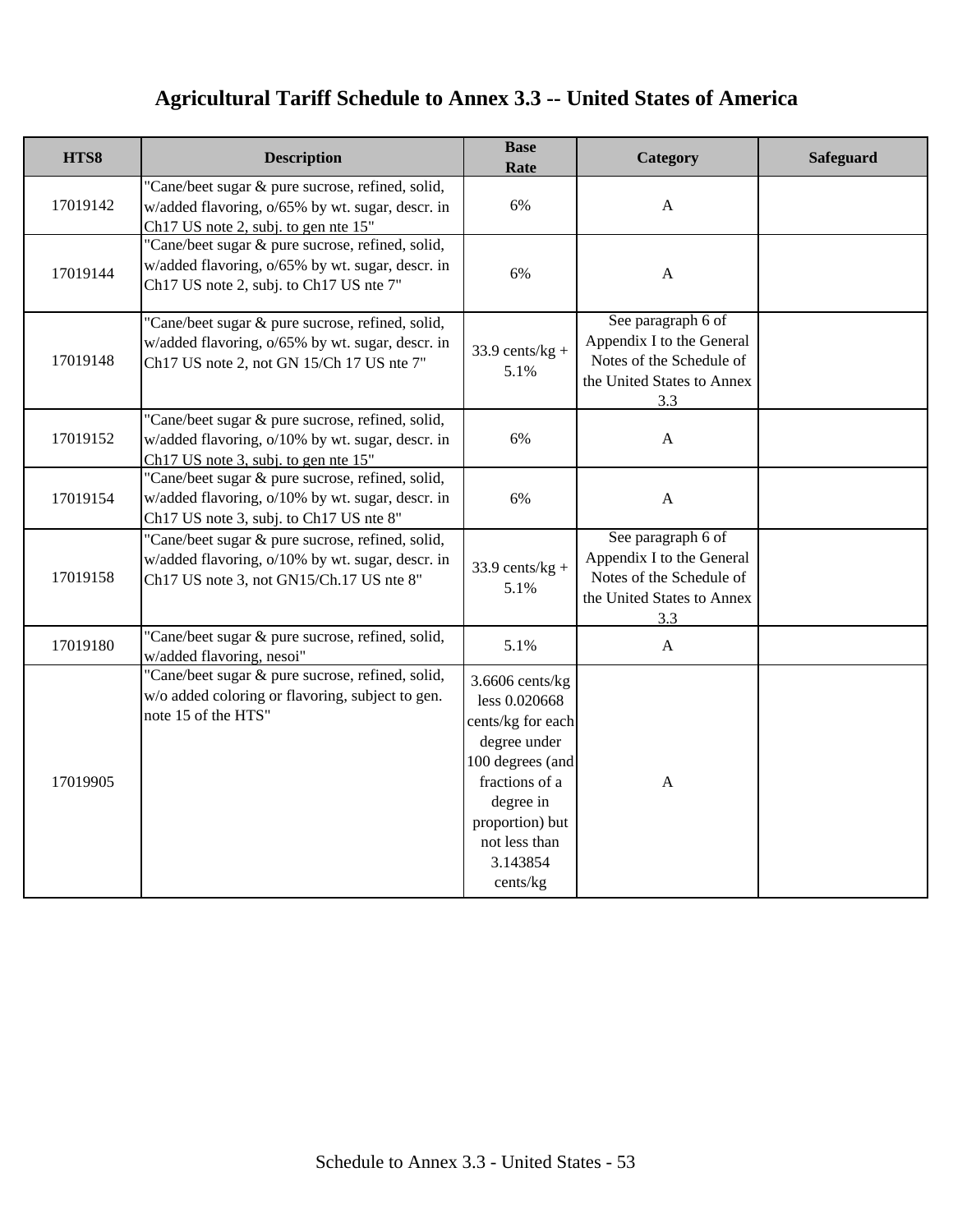| HTS8     | <b>Description</b>                                                                                                                                 | <b>Base</b><br>Rate                                                                                                                                                                    | Category                                                                                                         | <b>Safeguard</b> |
|----------|----------------------------------------------------------------------------------------------------------------------------------------------------|----------------------------------------------------------------------------------------------------------------------------------------------------------------------------------------|------------------------------------------------------------------------------------------------------------------|------------------|
| 17019910 | "Cane/beet sugar & pure sucrose, refined, solid,<br>w/o added coloring or flavoring, subject to add.<br>US 5 to Ch.17"                             | $3.6606$ cents/kg<br>less 0.020668<br>cents/kg for each<br>degree under<br>100 degrees (and<br>fractions of a<br>degree in<br>proportion) but<br>not less than<br>3.143854<br>cents/kg | $\mathbf{A}$                                                                                                     |                  |
| 17019950 | "Cane/beet sugar & pure sucrose, refined, solid,<br>w/o added coloring or flavoring, not subject to<br>gen. note 15 or add. US 5 to Ch.17"         | 35.74 cents/kg                                                                                                                                                                         | See paragraph 6 of<br>Appendix I to the General<br>Notes of the Schedule of<br>the United States to Annex<br>3.3 |                  |
| 17021100 | "Lactose and lactose syrup containing by weight<br>99% or more lactose, calculated on the dry<br>matter"                                           | 6.4%                                                                                                                                                                                   | $\mathbf{A}$                                                                                                     |                  |
| 17021900 | "Lactose and lactose syrup containing by weight<br>less than 99% lactose, calculated on the dry<br>matter"                                         | 6.4%                                                                                                                                                                                   | $\mathbf{A}$                                                                                                     |                  |
| 17022022 | "Maple syrup, blended, described in add. US note<br>4 to Ch.17: subject to gen. note 15 of the HTS"                                                | 6%                                                                                                                                                                                     | $\boldsymbol{\mathsf{A}}$                                                                                        |                  |
| 17022024 | "Maple syrup, blended, described in add. US note<br>4 to Ch.17: subject to add. US note 9 to Ch.17"                                                | 6%                                                                                                                                                                                     | $\mathbf{A}$                                                                                                     |                  |
| 17022028 | "Maple syrup, blended, described in add. US note<br>4 to Ch.17: not subject to gen note 15 or add. US<br>note 9 to Ch.17"                          | 16.9 cents/kg of<br>total sugars +<br>5.1%                                                                                                                                             | See paragraph 6 of<br>Appendix I to the General<br>Notes of the Schedule of<br>the United States to Annex<br>3.3 |                  |
| 17022040 | "Maple sugar and maple syrup, nesi"                                                                                                                | Free                                                                                                                                                                                   | I                                                                                                                |                  |
| 17023022 | "Glucose & glucose syrup nt containing or<br>containing in dry state less than 20% fructose;<br>blended, see gen. note 15 of the schedule & prov." | 6%                                                                                                                                                                                     | $\mathbf{A}$                                                                                                     |                  |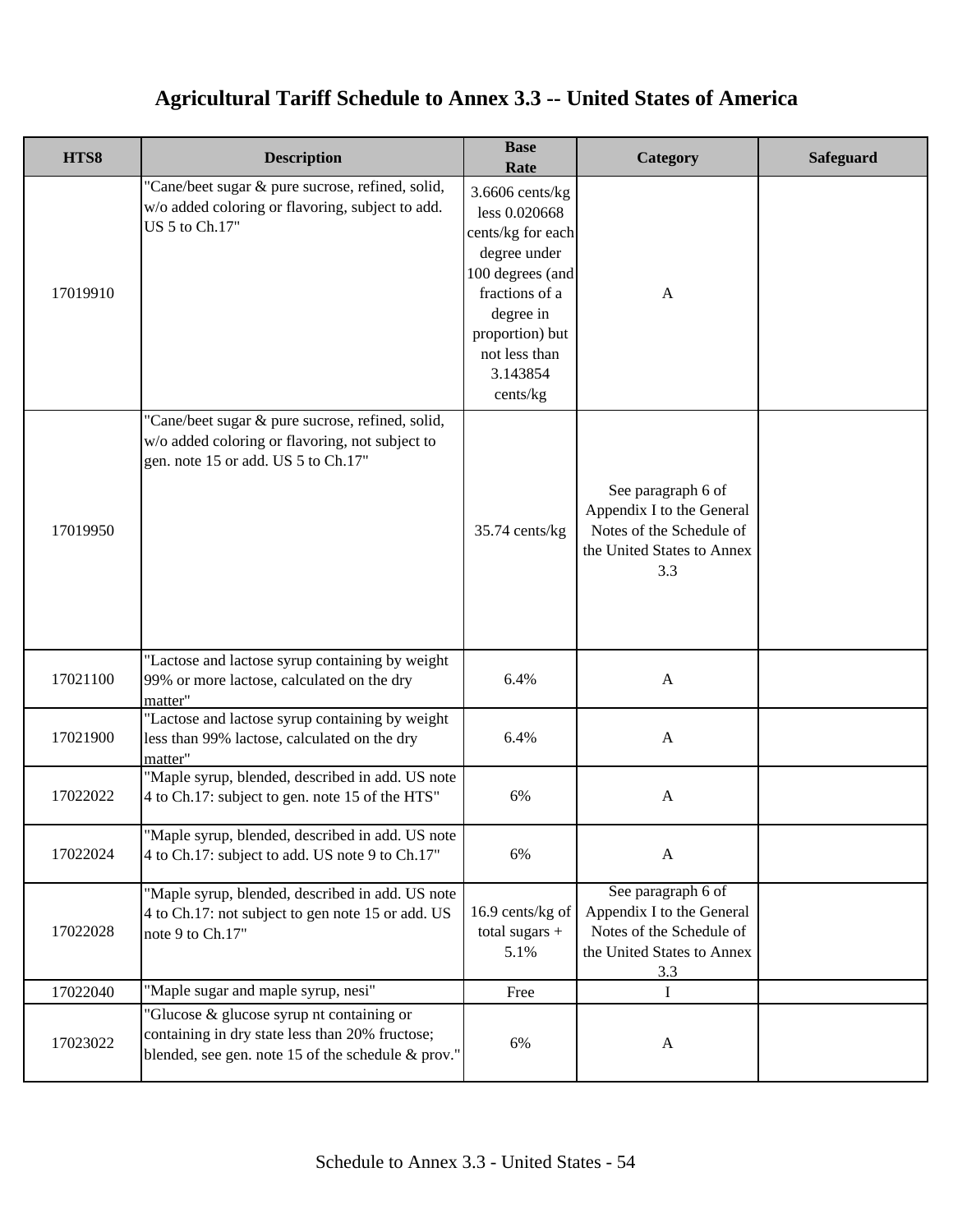| HTS8     | <b>Description</b>                                                                                                                                      | <b>Base</b><br>Rate                          | Category                                                                                                         | <b>Safeguard</b> |
|----------|---------------------------------------------------------------------------------------------------------------------------------------------------------|----------------------------------------------|------------------------------------------------------------------------------------------------------------------|------------------|
| 17023024 | "Glucose & glucose syrup nt containing or<br>containing in dry state less than 20% fructose;<br>blended, see add'l U.S. note 9 (chap. 17) & Prov."      | 6%                                           | $\mathbf{A}$                                                                                                     |                  |
| 17023028 | "Glucose & glucose syrup not containing or<br>containing in dry state less than 20% fructose;<br>blended syrups (chap 17-note 4), nesoi"                | 16.9 cents/kg of<br>total sugars $+$<br>5.1% | See paragraph 6 of<br>Appendix I to the General<br>Notes of the Schedule of<br>the United States to Annex<br>3.3 |                  |
| 17023040 | "Glucose and glucose syrup, not containing<br>fructose or in the dry state less than 20 percent by<br>weight of fructose, nesi"                         | 2.2 cents/kg                                 | $\mathbf{A}$                                                                                                     |                  |
| 17024022 | "Blended syrup desc. in add'l U.S. note<br>4(chap.17) Contng in dry state 20%-50% by<br>weight of fructose, see gen. note 15 of the HTS &<br>prov."     | 6%                                           | $\mathbf{A}$                                                                                                     |                  |
| 17024024 | "Blended syrup desc. in add'l U.S. note<br>4(chap.17) Contng in dry state 20%-50% by<br>weight of fructose, see add'l U.S. note 9 (chap.17)<br>& Prov." | 6%                                           | $\mathbf{A}$                                                                                                     |                  |
| 17024028 | "Blended syrup desc. in add'l U.S. note<br>4(chap.17) Contng in dry state 20%-50% by<br>weight of fructose, nesoi"                                      | 33.9 cents/kg of<br>total sugars $+$<br>5.1% | See paragraph 6 of<br>Appendix I to the General<br>Notes of the Schedule of<br>the United States to Annex<br>3.3 |                  |
| 17024040 | "Glucose in solid form & glucose syrup,<br>containing in dry state at least 20% but less than<br>50% by weight of fructose, nesoi"                      | 5.1%                                         | $\mathbf{A}$                                                                                                     |                  |
| 17025000 | Chemically pure fructose                                                                                                                                | 9.6%                                         | $\mathbf{A}$                                                                                                     |                  |
| 17026022 | "Oth fructose & fruc. syrup contng in dry state<br>>50% by wt. of fructose, blended syrup(see add'l<br>U.S. note 4-chap 17) $&$ see gen. note 15"       | 6%                                           | A                                                                                                                |                  |
| 17026024 | "Oth fructose & fruc. syrup contng in dry state<br>>50% by wt. of fructose, blended syrup(see add'l<br>U.S. note 4-chap 17) & see add'l U.S. note 9"    | 6%                                           | $\mathbf{A}$                                                                                                     |                  |
| 17026028 | "Oth fructose & fruc. syrup contng in dry state<br>>50% by wt. of fructose, blended syrup(see add'l<br>U.S. note 4-chap 17), nesoi"                     | 33.9 cents/kg of<br>total sugars $+$<br>5.1% | See paragraph 6 of<br>Appendix I to the General<br>Notes of the Schedule of<br>the United States to Annex<br>3.3 |                  |
| 17026040 | "Glucose and glucose syrup, w/50% or more<br>fructose, other than blended syrups described in<br>add. US note 4 to Ch.17"                               | 5.1%                                         | A                                                                                                                |                  |
| 17029005 | "Cane/beet sugars & syrups (incl. invert sugar);<br>nesoi, w/soluble non-sugar solids 6% or less<br>soluble solids, subj to GN 15"                      | $3.6606$ cents/kg<br>of total sugars         | $\mathbf{A}$                                                                                                     |                  |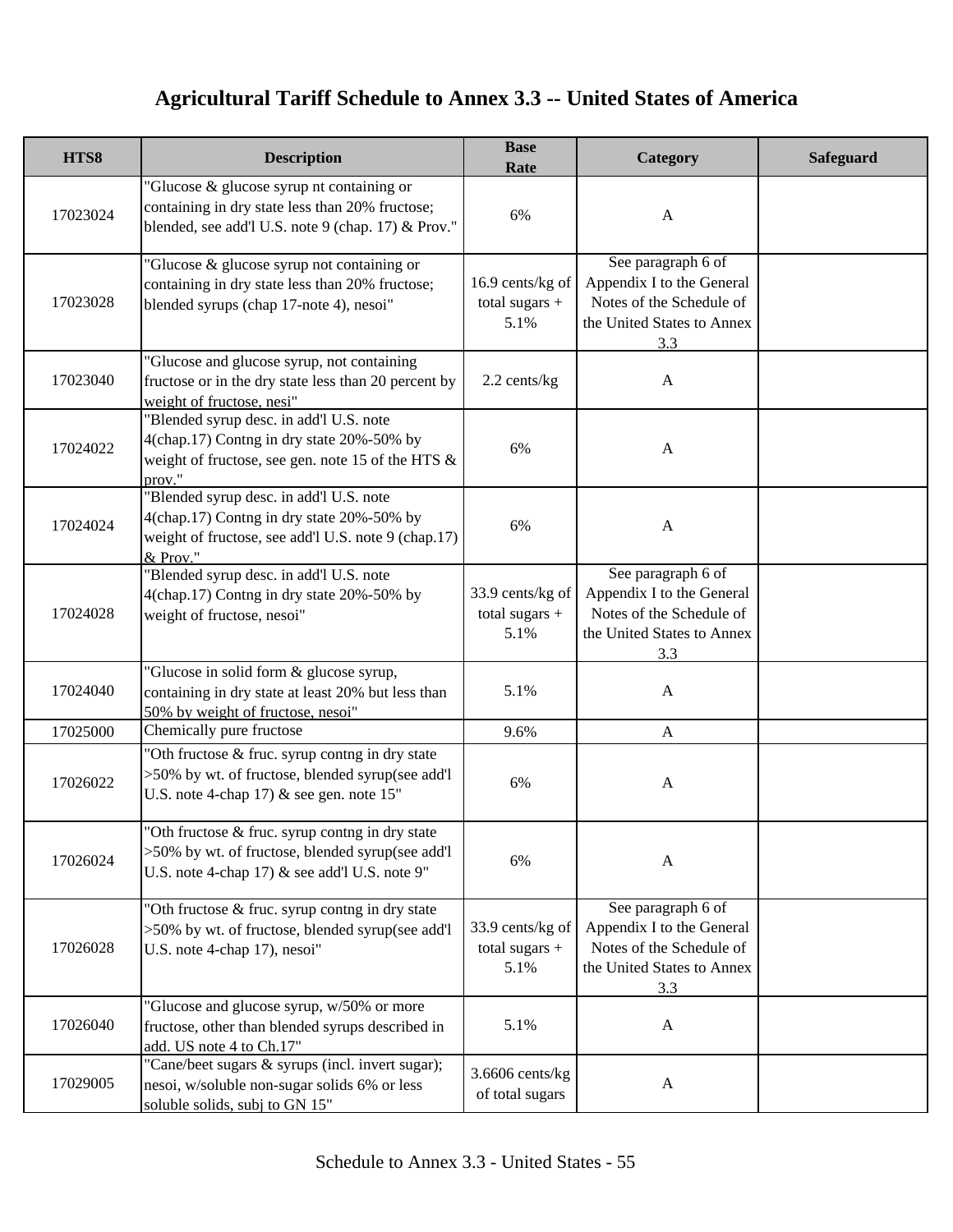| HTS8     | <b>Description</b>                                                                                                                                  | <b>Base</b><br>Rate                          | Category                                                                                                         | <b>Safeguard</b> |
|----------|-----------------------------------------------------------------------------------------------------------------------------------------------------|----------------------------------------------|------------------------------------------------------------------------------------------------------------------|------------------|
| 17029010 | "Cane/beet sugars & syrups (incl. invert sugar);<br>nesoi, w/soluble non-sugar solids 6% or less<br>soluble solids, subj Ch17 US note 5"            | 3.6606 cents/kg<br>of total sugars           | $\mathbf{A}$                                                                                                     |                  |
| 17029020 | "Cane/beet sugars & syrups (incl. invert sugar);<br>nesoi, w/soluble non-sugar solids 6% or less<br>soluble solids, not subj to GN15/Ch17 US nte 5" | 35.74 cents/kg                               | See paragraph 6 of<br>Appendix I to the General<br>Notes of the Schedule of<br>the United States to Annex<br>3.3 |                  |
| 17029035 | Invert molasses                                                                                                                                     | 0.35 cents/liter                             | $\mathbf{A}$                                                                                                     |                  |
| 17029040 | Other cane/beet syrups nesi                                                                                                                         | 0.35 cents/liter                             | $\mathbf{A}$                                                                                                     |                  |
| 17029052 | "Sugar syrups, artificial honey, caramel, nesoi,<br>subject to gen. note 15 of the HTS"                                                             | 6%                                           | $\mathbf{A}$                                                                                                     |                  |
| 17029054 | "Blended syrups described in add. US note 4 to<br>chap. 17, nesoi, subject to add. US note 9 to Ch.<br>17"                                          | 6%                                           | $\mathbf{A}$                                                                                                     |                  |
| 17029058 | "Blended syrups described in add. US note 4 to<br>chap. 17, nesoi, not subject to add. US note 9 to<br>Ch. 17"                                      | 33.9 cents/kg of<br>total sugars $+$<br>5.1% | See paragraph 6 of<br>Appendix I to the General<br>Notes of the Schedule of<br>the United States to Annex<br>3.3 |                  |
| 17029064 | "Sugars nesoi w/o 65% by dry wt. sugar,<br>described in add. U.S note 2 to Ch.17: and subj. to<br>add. US note 7 to Ch.17"                          | 6%                                           | $\mathbf{A}$                                                                                                     |                  |
| 17029068 | "Sugars nesoi w/o 65% by dry wt. sugar,<br>described in add. U.S note 2 to Ch.17: and not<br>subj. to add. US note 7 to Ch.17"                      | $33.9$ cents/kg +<br>5.1%                    | See paragraph 6 of<br>Appendix I to the General<br>Notes of the Schedule of<br>the United States to Annex<br>3.3 |                  |
| 17029090 | "Sugars and sugar syrups, and articles containing<br>sugar, neosi"                                                                                  | 5.1%                                         | $\mathbf{A}$                                                                                                     |                  |
| 17031030 | Cane molasses imported for (a) the commercial<br>extraction of sugar or (b) human consumption                                                       | 0.35 cents/liter                             | $\mathbf{A}$                                                                                                     |                  |
| 17031050 | Cane molasses nesi                                                                                                                                  | 0.01 cents/kg of<br>total sugars             | A                                                                                                                |                  |
| 17039030 | "Molasses, other than cane, imported for (a) the<br>commercial extraction of sugar or (b) human<br>consumption"                                     | 0.35 cents/liter                             | $\mathbf{A}$                                                                                                     |                  |
| 17039050 | Molasses nesi                                                                                                                                       | $0.01$ cents/kg of<br>total sugars           | $\mathbf{A}$                                                                                                     |                  |
| 17041000 | "Chewing gum, not containing cocoa, whether or<br>not sugar-coated"                                                                                 | 4%                                           | $\mathbf{A}$                                                                                                     |                  |
| 17049010 | "Candied nuts, not containing cocoa"                                                                                                                | 4.5%                                         | $\mathbf{A}$                                                                                                     |                  |
| 17049025 | "Sugar confectionary cough drops, not containing<br>cocoa"                                                                                          | Free                                         | I                                                                                                                |                  |
| 17049035 | "Sugar confections or sweetmeats ready for<br>consumption, not containing cocoa, other than<br>candied nuts or cough drops"                         | 5.6%                                         | A                                                                                                                |                  |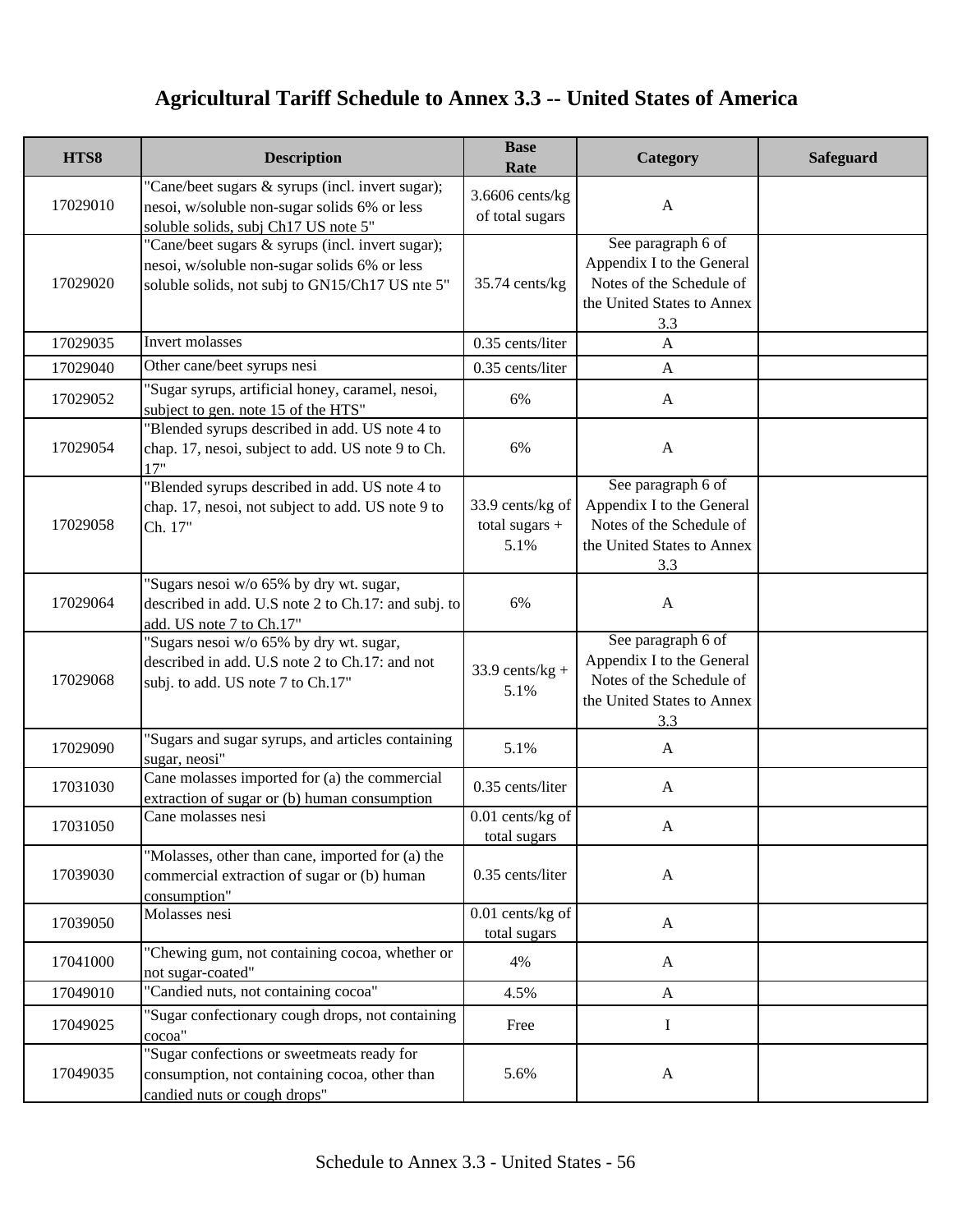| HTS8     | <b>Description</b>                                                                                                                             | <b>Base</b><br>Rate      | Category                                                                                                         | <b>Safeguard</b> |
|----------|------------------------------------------------------------------------------------------------------------------------------------------------|--------------------------|------------------------------------------------------------------------------------------------------------------|------------------|
| 17049052 | "Sugar confectionery nesoi, not containing cocoa,<br>subject to gen. note 15 of the HTS"                                                       | 12.2%                    | $\mathbf{A}$                                                                                                     |                  |
| 17049054 | 'Sugar confectionery nesoi, w/o cocoa, dairy<br>products subject to add. US note 1 to chap. 4:<br>subject to add US note 10 to chapter 4"      | 12.2%                    | $\mathbf{A}$                                                                                                     |                  |
| 17049058 | 'Sugar confectionery nesoi, w/o cocoa, dairy<br>products subject to add. US note 1 to chap. 4: not<br>subject to add US note 10 to chapter 4"  | $40$ cents/kg +<br>10.4% | E                                                                                                                |                  |
| 17049064 | "Sugar confectionery nesoi o/65% by dry wt. of<br>sugar described in add. US note 2 to Ch. 17, w/o<br>cocoa, subj. to add. US note 7 to Ch.17" | 12.2%                    | $\mathbf{A}$                                                                                                     |                  |
| 17049068 | "Sugar confectionery nesoi o/65% by dry wt. of<br>sugar described in add. US note 2 to Ch. 17, w/o<br>cocoa, not subj. to Ch17 US note 7"      | $40$ cents/kg +<br>10.4% | See paragraph 6 of<br>Appendix I to the General<br>Notes of the Schedule of<br>the United States to Annex<br>3.3 |                  |
| 17049074 | "Sugar confectionery nesoi o/10% by dry wt. of<br>sugar described in add. US note 3 to Ch. 17, w/o<br>cocoa, subj. to add. US note 8 to Ch.17" | 12.2%                    | $\mathbf{A}$                                                                                                     |                  |
| 17049078 | "Sugar confectionery nesoi o/10% by dry wt. of<br>sugar described in add. US note 3 to Ch. 17, w/o<br>cocoa, not subj. to Ch17 US note 8"      | $40$ cents/kg +<br>10.4% | See paragraph 6 of<br>Appendix I to the General<br>Notes of the Schedule of<br>the United States to Annex<br>3.3 |                  |
| 17049090 | "Sugar confectionery, w/o cocoa, nesoi"                                                                                                        | 10.4%                    | $\mathbf{A}$                                                                                                     |                  |
| 18010000 | "Cocoa beans, whole or broken, raw or roasted"                                                                                                 | Free                     | $\mathbf I$                                                                                                      |                  |
| 18020000 | 'Cocoa shells, husks, skins and other cocoa<br>waste"                                                                                          | Free                     | $\bf{I}$                                                                                                         |                  |
| 18031000 | "Cocoa paste, not defatted"                                                                                                                    | Free                     | $\mathbf I$                                                                                                      |                  |
| 18032000 | 'Cocoa paste, wholly or partly defatted"                                                                                                       | $0.2$ cents/kg           | $\mathbf{A}$                                                                                                     |                  |
| 18040000 | 'Cocoa butter, fat and oil"                                                                                                                    | Free                     | $\mathbf I$                                                                                                      |                  |
| 18050000 | "Cocoa powder, not containing added sugar or<br>other sweetening matter"                                                                       | $0.52$ cents/kg          | A                                                                                                                |                  |
| 18061005 | "Cocoa powder, sweetened, w/less than 65% by<br>dry wt. sugar, subject to gen. note 15 of the HTS"                                             | Free                     | $\bf{I}$                                                                                                         |                  |
| 18061010 | "Cocoa powder, sweetened, w/less than 65% by<br>dry wt. sugar, subject to add US note 1 to Ch. 18"                                             | Free                     | I                                                                                                                |                  |
| 18061015 | "Cocoa powder, sweetened, w/less than 65% by<br>dry wt. sugar, not subject to gen note 15 or add<br>US note 1 to Ch. 18"                       | 21.7 cents/kg            | See paragraph 6 of<br>Appendix I to the General<br>Notes of the Schedule of<br>the United States to Annex<br>3.3 |                  |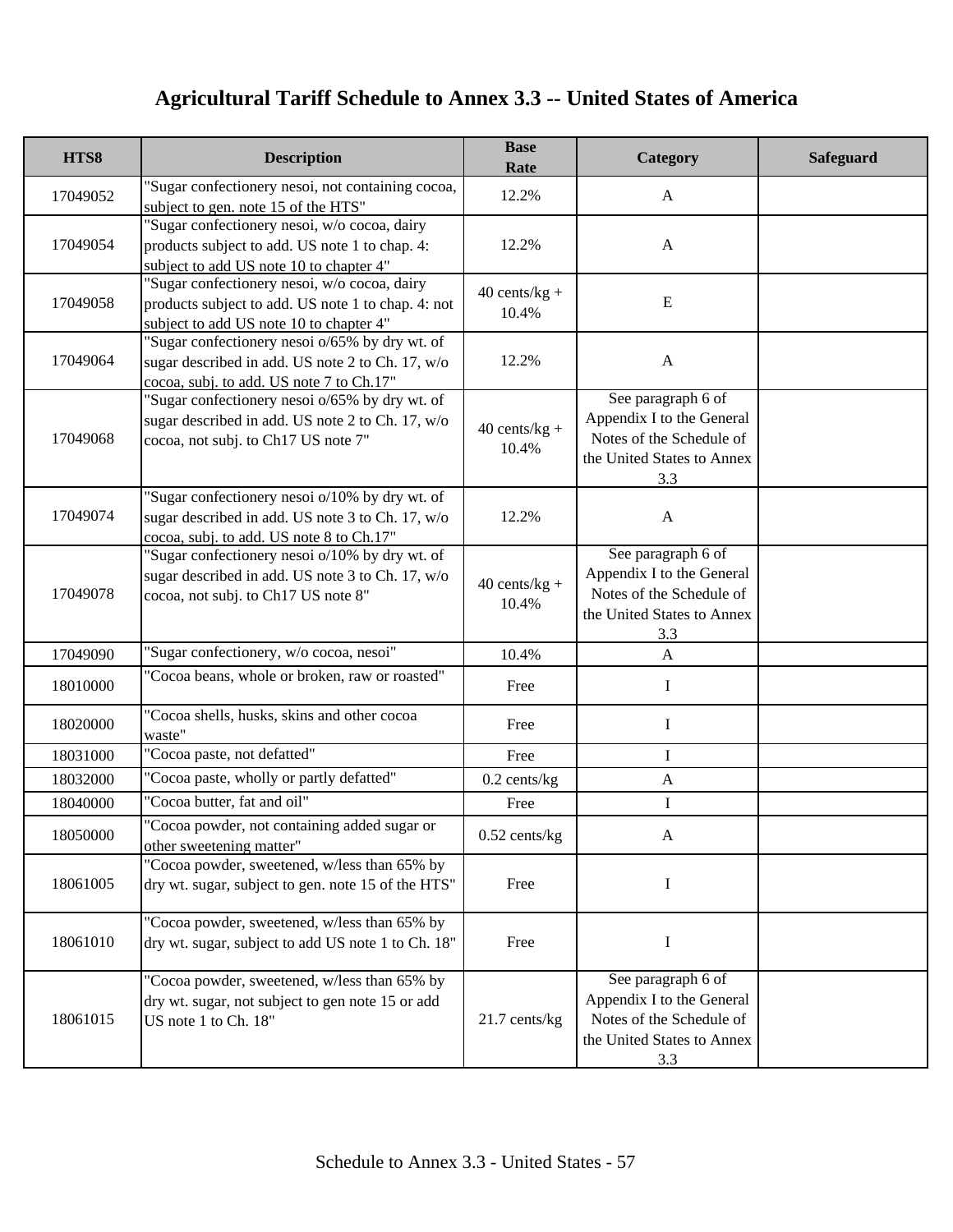| HTS8     | <b>Description</b>                                                                                                                                  | <b>Base</b><br>Rate       | Category                                                                                                         | <b>Safeguard</b> |
|----------|-----------------------------------------------------------------------------------------------------------------------------------------------------|---------------------------|------------------------------------------------------------------------------------------------------------------|------------------|
| 18061022 | "Cocoa powder, o/65% but less than 90% by dry<br>wt of sugar, subject to gen. note 15 of the HTS"                                                   | 10%                       | $\mathbf{A}$                                                                                                     |                  |
| 18061024 | "Cocoa powder, o/65% but less than 90% by dry<br>wt of sugar, described in add US note 2 to Ch.17:<br>subj. to add US note 7 to Ch. 17"             | 10%                       | $\mathbf{A}$                                                                                                     |                  |
| 18061028 | "Cocoa powder, o/65% but less than 90% by dry<br>wt of sugar, described in add US note 2 to Ch.17:<br>not subj. to add US note 7 to Ch. 17"         | 33.6 cents/kg             | See paragraph 6 of<br>Appendix I to the General<br>Notes of the Schedule of<br>the United States to Annex<br>3.3 |                  |
| 18061034 | "Cocoa powder, sweetened, neosi, subject to add<br>US note 1 to Ch. 18"                                                                             | 10%                       | A                                                                                                                |                  |
| 18061038 | "Cocoa powder, sweetened, neosi, not subject to<br>add US note 1 to Ch. 18"                                                                         | 33.6 cents/kg             | See paragraph 6 of<br>Appendix I to the General<br>Notes of the Schedule of<br>the United States to Annex<br>3.3 |                  |
| 18061043 | "Cocoa powder, o/90% by dry wt of sugar, subject<br>to gen. note 15 of the HTS"                                                                     | 10%                       | $\mathbf{A}$                                                                                                     |                  |
| 18061045 | "Cocoa powder, o/90% by dry wt of sugar,<br>described in add US note 2 to Ch. 17: subject to<br>add US note 7 to Ch. 17"                            | 10%                       | $\mathbf{A}$                                                                                                     |                  |
| 18061055 | "Cocoa powder, o/90% by dry wt of sugar,<br>described in add US note 2 to Ch. 17: not subject<br>to add US note 7 to Ch. 17"                        | 33.6 cents/kg             | See paragraph 6 of<br>Appendix I to the General<br>Notes of the Schedule of<br>the United States to Annex<br>3.3 |                  |
| 18061065 | "Cocoa powder, o/90% by dry wt of sugar, neosi,<br>subject to add. US note 1 to Ch. 18"                                                             | 10%                       | $\mathbf{A}$                                                                                                     |                  |
| 18061075 | "Cocoa powder, o/90% by dry wt of sugar, neosi"                                                                                                     | 33.6 cents/kg             | See paragraph 6 of<br>Appendix I to the General<br>Notes of the Schedule of<br>the United States to Annex<br>3.3 |                  |
| 18062020 | "Preparation consist wholly of ground cocoa<br>beans, cont. n/o 32% butterfat and 60% sugar, in<br>blocks or slabs 4.5 kg or more each"             | Free                      | I                                                                                                                |                  |
| 18062022 | "Chocolate, ov 2kg, cont. milk solids, not in<br>blocks 4.5 kg or more, subj. to gen. note 15 of the<br>HTS"                                        | 5%                        | $\mathbf{A}$                                                                                                     |                  |
| 18062024 | "Chocolate, ov 2kg, cont. milk solids, not in<br>blocks 4.5 kg or more, subj. to add US note 2 to<br>Ch. 18, not GN15, ov 5.5 pc bf"                | 5%                        | $\mathbf{A}$                                                                                                     |                  |
| 18062026 | "Chocolate, ov 2kg, cont. milk solids, not in<br>blocks 4.5 kg or more, not subj. Ch18 US note<br>$2/GN15$ , ov 5.5 pc bf, less th 21% milk solids" | $37.2$ cents/kg +<br>4.3% | E                                                                                                                |                  |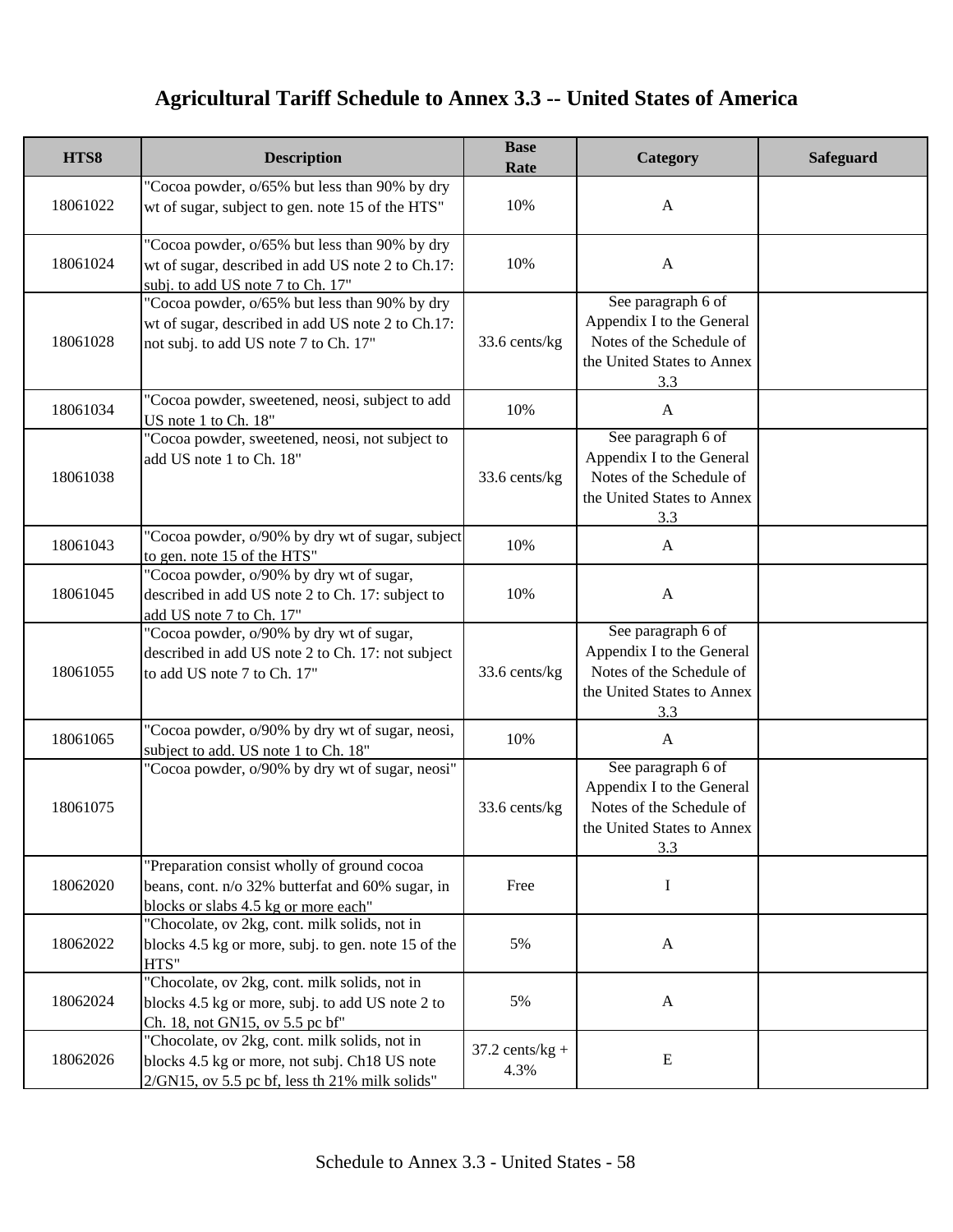| HTS8     | <b>Description</b>                                                                                                                                  | <b>Base</b><br>Rate       | Category                                                                                                         | <b>Safeguard</b> |
|----------|-----------------------------------------------------------------------------------------------------------------------------------------------------|---------------------------|------------------------------------------------------------------------------------------------------------------|------------------|
| 18062028 | "Chocolate, ov 2kg, cont. milk solids, not in<br>blocks 4.5 kg or more, not GN15, ov 5.5 pc bf ov<br>21 pc milk solids"                             | $52.8$ cents/kg +<br>4.3% | E                                                                                                                |                  |
| 18062034 | "Chocolate, ov 2kg, cont. milk solids, not in<br>blocks 4.5 kg or more, not ov 5.5 pc bf, subj. to<br>add US note 3 to Ch. 18, not GN15"            | 5%                        | $\mathbf{A}$                                                                                                     |                  |
| 18062036 | "Chocolate, ov 2kg, cont. milk solids, not in<br>blocks 4.5 kg or more, less than 21 pc milk solids,<br>not subj. to Ch18 US note 3/GN15"           | $37.2$ cents/kg +<br>4.3% | E                                                                                                                |                  |
| 18062038 | "Chocolate, ov 2kg, cont. milk solids, not in<br>blocks 4.5 kg or more, 21 pc or more milk solids,<br>not GN15"                                     | $52.8$ cents/kg +<br>4.3% | E                                                                                                                |                  |
| 18062050 | "Chocolate, ov 2kg, cont. milk solids, not in<br>blocks 4.5 kg or more, no milk solids, not GN15"                                                   | 4.3%                      | $\mathbf{A}$                                                                                                     |                  |
| 18062060 | "Confectioners' coatings & other products, not<br>less than 6.8% non-fat solids of the cocoa bean<br>nib and not less than 15% vegetable fats"      | $2\%$                     | $\mathbf{A}$                                                                                                     |                  |
| 18062067 | "Chocolate/oth preps with cocoa, ov 2kg but n/o<br>4.5 kg, $o/65\%$ by wt of sugar, subject to gen. note<br>15 of the HTS"                          | 10%                       | $\mathbf{A}$                                                                                                     |                  |
| 18062071 | "Chocolate/oth preps with cocoa, ov 2kg but n/o<br>4.5 kg, o/65% by wt of sugar, desc in add US nte<br>2 to Ch. 17: subj. to add note 7 to Ch. 17"  | 10%                       | $\mathbf{A}$                                                                                                     |                  |
| 18062073 | "Chocolate/oth preps with cocoa, ov 2kg but n/o<br>4.5 kg, o/65% by wt of sugar, desc in Ch17 US<br>nte 2, not subj. to Ch17 US note 7"             | $30.5$ cents/kg +<br>8.5% | See paragraph 6 of<br>Appendix I to the General<br>Notes of the Schedule of<br>the United States to Annex<br>3.3 |                  |
| 18062075 | "Chocolate/oth preps with cocoa, ov 2kg but n/o<br>4.5 kg, $o/65\%$ by wt of sugar, desc in add US nte<br>3 to Ch. 17: subj. to Ch17 US note 8"     | 10%                       | $\mathbf{A}$                                                                                                     |                  |
| 18062077 | "Chocolate/oth preps with cocoa, ov 2kg but n/o<br>4.5 kg, o/65% by wt of sugar, desc in add US nte<br>3 to Ch. 17: not subj. to Ch17 US note 8"    | $30.5$ cents/kg +<br>8.5% | See paragraph 6 of<br>Appendix I to the General<br>Notes of the Schedule of<br>the United States to Annex<br>3.3 |                  |
| 18062078 | "Chocolate/oth preps with cocoa, ov 2kg but n/o<br>4.5 kg, $o/65\%$ by wt of sugar, neosi"                                                          | 8.5%                      | $\mathbf{A}$                                                                                                     |                  |
| 18062079 | "Chocolate/oth preps with cocoa, ov 2kg but n/o<br>4.5 kg, n/o 65% by wt of sugar, not in blocks 4.5<br>kg or more, subj to GN 15"                  | 10%                       | $\mathbf{A}$                                                                                                     |                  |
| 18062081 | "Chocolate/oth preps with cocoa, ov 2kg but n/o<br>4.5 kg, (dairy prod. descr. in Ch.4 US note 1), n/o<br>65% sugar, subj to Ch.4 nte 10, not GN15" | 10%                       | $\mathbf{A}$                                                                                                     |                  |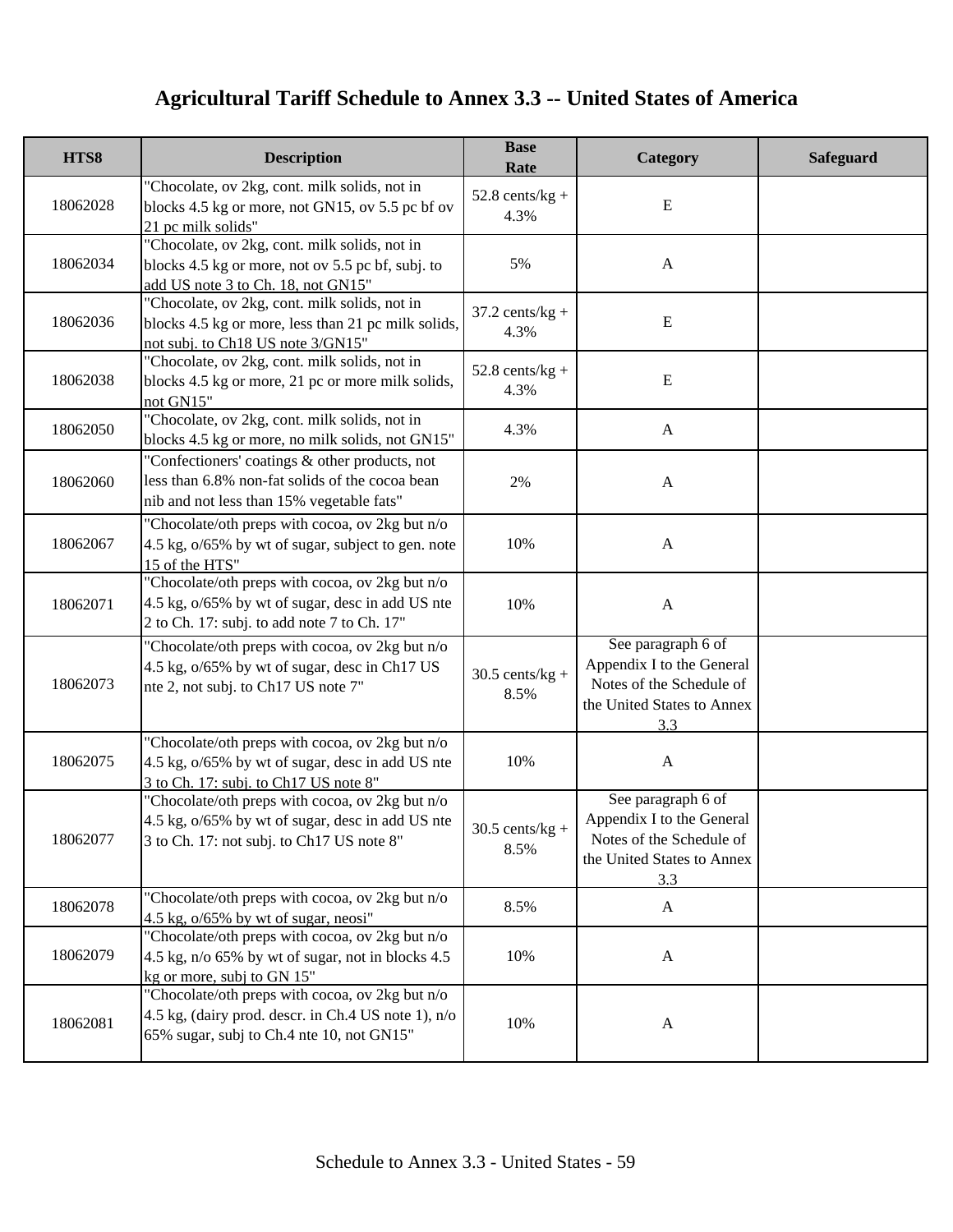| HTS8     | <b>Description</b>                                                                                                                                      | <b>Base</b><br>Rate       | Category                                                                                                         | <b>Safeguard</b> |
|----------|---------------------------------------------------------------------------------------------------------------------------------------------------------|---------------------------|------------------------------------------------------------------------------------------------------------------|------------------|
| 18062082 | "Chocolate/oth preps w/cocoa, o/2kg but n/o4.5<br>kg (dairy prod. of Ch4 US note 1), n/o 65% sugar,<br>less th 21% milk solid, not GN15"                | $37.2$ cents/kg +<br>8.5% | E                                                                                                                |                  |
| 18062083 | "Chocolate/oth preps w/cocoa, o/2kg but n/o4.5<br>kg (dairy prod. of Ch4 US note 10), n/o 65%<br>sugar, 21% or more milk solids, not GN15"              | $52.8$ cents/kg +<br>8.5% | E                                                                                                                |                  |
| 18062085 | "Low-fat chocoate crumb, n/o 65% by wt of sugar,<br>ov 2kg but n/o 4.5 kg, subject to add US note 3 to<br>Ch. 18, not GN15"                             | 10%                       | $\mathbf{A}$                                                                                                     |                  |
| 18062087 | "Low-fat chocolate crumb, n/o 65% by wt of<br>sugar, ov 2kg but n/o 4.5 kg, less than 21% milk<br>solids, not GN15, not subj to ch 18 US note 3"        | $37.2$ cents/kg +<br>8.5% | ${\bf E}$                                                                                                        |                  |
| 18062089 | "Low-fat chocolate crumb, n/o 65% by wt of<br>sugar, 21% or more milk solids, not ov 2kg, not<br>GN15, not subj to ch 18 US note 3"                     | $52.8$ cents/kg +<br>8.5% | ${\bf E}$                                                                                                        |                  |
| 18062091 | "Blended syrups w/chocolate or cocoa, o/2kg but<br>$n$ /o 4.5 kg, $n$ /o 65% sugar, descr in Ch17 US note<br>4, subj. to Ch17 US note 9, not GN15"      | 10%                       | $\mathbf{A}$                                                                                                     |                  |
| 18062094 | "Blended syrups w/chocolate or cocoa, o/2kg but<br>$n$ /o 4.5 kg, $n$ /o 65% sugar, descr in Ch 17 US<br>note 4, not subj. to Cha7 US note 9, not GN15" | $37.2$ cents/kg +<br>8.5% | See paragraph 6 of<br>Appendix I to the General<br>Notes of the Schedule of<br>the United States to Annex<br>3.3 |                  |
| 18062095 | "Chocolate and preps w/cocoa, nesoi, o/2kg but<br>$n$ /o 4.5 kg, $n$ /o 65% sugar, desc in Ch17 US note<br>3, subj. to Ch17 US note 8, not GN15"        | 10%                       | $\mathbf{A}$                                                                                                     |                  |
| 18062098 | "Chocolate and preps w/cocoa, neosi, o/2kg but<br>n/o 4.5 kg, n/o 65% sugar, desc in Ch17 US note<br>3, not subj to Ch.17 US note 8, not GN15"          | $37.2$ cents/kg +<br>8.5% | See paragraph 6 of<br>Appendix I to the General<br>Notes of the Schedule of<br>the United States to Annex<br>3.3 |                  |
| 18062099 | "Chocolate and preps with cocoa, nesoi, ov 2kg<br>but $n/\sigma$ 4.5 kg, $n/\sigma$ 65% sugar, nesoi"                                                   | 8.5%                      | $\mathbf{A}$                                                                                                     |                  |
| 18063100 | "Chocolate and other cocoa preparations, in<br>blocks, slabs or bars, filled, not in bulk"                                                              | 5.6%                      | $\mathbf{A}$                                                                                                     |                  |
| 18063201 | "Chocolate, nt filled, in blocks/slabs/bars 2kg or<br>less, subj. to GN15"                                                                              | 5%                        | $\mathbf{A}$                                                                                                     |                  |
| 18063204 | "Chocolate, nt filled, in blocks/slabs/bars 2kg or<br>less, subj. to add US note 2 to Ch. 18"                                                           | 5%                        | $\mathbf{A}$                                                                                                     |                  |
| 18063206 | "Chocolate, not filled, less than 21% milk solids,<br>in blocks/slabs/bars 2kg or less"                                                                 | $37.2$ cents/kg +<br>4.3% | ${\bf E}$                                                                                                        |                  |
| 18063208 | "Chocolate, not filled, 21% or more milk solids,<br>in blocks/slabs/bars 2kg or less"                                                                   | $52.8$ cents/kg +<br>4.3% | E                                                                                                                |                  |
| 18063214 | "Chocolate, not filled, in blocks/slabs/bars 2kg or<br>less, subj. to add US note 3 to Ch. 18"                                                          | 5%                        | $\mathbf{A}$                                                                                                     |                  |
| 18063216 | "Chocolate, not filled, less than 21% milk solids,<br>in blocks/slabs/bars 2kg or less"                                                                 | $37.2$ cents/kg +<br>4.3% | $\mathbf C$                                                                                                      |                  |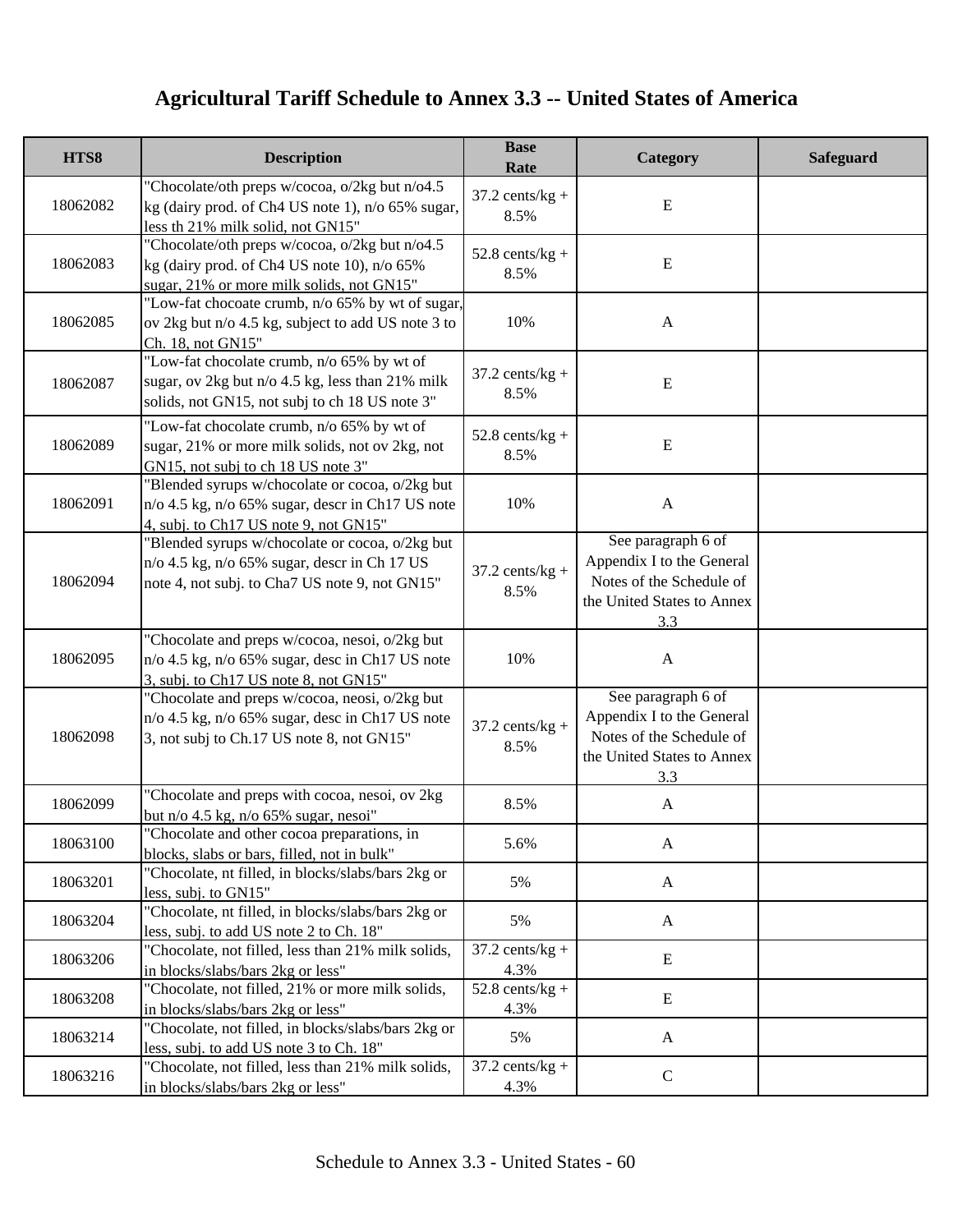| HTS8     | <b>Description</b>                                                                                                                                    | <b>Base</b><br>Rate       | Category     | Safeguard |
|----------|-------------------------------------------------------------------------------------------------------------------------------------------------------|---------------------------|--------------|-----------|
| 18063218 | "Chocolate, not filled, 21% or more milk solids,<br>in blocks/slabs/bars 2kg or less"                                                                 | $52.8$ cents/kg +<br>4.3% | E            |           |
| 18063230 | "Chocolate, not filled, w/o butterfat/milk solids, in<br>blocks/slabs/bars 2kg or less"                                                               | 4.3%                      | A            |           |
| 18063255 | "Cocoa preps, not filled, in blocks, slabs or bars<br>weighing 2 kg or less, subject to gen. note 15 of<br>the HTS"                                   | 7%                        | A            |           |
| 18063260 | "Cocoa preps, (dairy prod. of Ch4 US note 1), not<br>filled, in blocks, slabs or bars, w/wt 2 kg or less,<br>subj. to add. US note 10 to Ch 4"        | 7%                        | $\mathbf{A}$ |           |
| 18063270 | "Cocoa preps, (dairy prod. of Ch4 US note 1), less<br>than 21% milk solids, not filled, in<br>blocks/slabs/bars, 2 kg or less, not Ch.4 US nte<br>10" | $37.2$ cents/kg +<br>6%   | $\mathbf C$  |           |
| 18063280 | "Cocoa preps, (dairy prod. of Ch4 US note 1),<br>21% or more milk solids, not filled, in<br>blocks/slabs/bars, 2 kg or less, not Ch.4 US nte<br>10"   | $52.8$ cents/kg +<br>6%   | ${\bf E}$    |           |
| 18063290 | "Cocoa preps, not filled, in blocks, slabs or bars<br>weighing 2kg or less,"                                                                          | 6%                        | $\mathbf{A}$ |           |
| 18069001 | "Cocoa preps, not in blocks/slabs/bars, subj. to<br>gen. note 15 of the HTS"                                                                          | 3.5%                      | $\mathbf{A}$ |           |
| 18069005 | "Cocoa preps, (dairy prod. descr. in add US note 1<br>to Ch.4), not in blocks, slabs or bars, subj. to add.<br>US note 10 to Ch 4, not GN15"          | 3.5%                      | A            |           |
| 18069008 | "Cocoa preps, (dairy prod. descr. in add US note 1<br>to Ch.4), less than 21% milk solids, not in blocks,<br>slabs or bars, not GN15"                 | $37.2$ cents/kg +<br>6%   | E            |           |
| 18069010 | "Cocoa preps, (dairy prod. descr. in Ch4 US note<br>1), 21% or more milk solids, not in blocks, slabs<br>or bars, not Ch4 USNote 10, not GN15"        | $52.8$ cents/kg +<br>6%   | E            |           |
| 18069015 | "Cocoa preps, o/5.5% butterfat by wt, not in<br>blocks/slabs/bars, subj. to add US note 2 to Ch.<br>18. not GN15"                                     | 3.5%                      | $\mathbf{A}$ |           |
| 18069018 | "Cocoa preps, o/5.5% butterfat by wt, w/less than<br>21% milk solids, not in blocks/slabs/bars, not<br>GN15"                                          | $37.2$ cents/kg +<br>6%   | E            |           |
| 18069020 | "Cocoa preps, o/5.5% butterfat by wt, 21% or<br>more milk solids, not in blocks/slabs/bars, not<br>GN15"                                              | $52.8$ cents/kg +<br>6%   | E            |           |
| 18069025 | "Cocoa preps, cont. milk solids, n/o 5.5%<br>butterfat by wt, not in blocks/slabs/bars, subj. to<br>add US note 3 to Ch. 18, not GN15"                | 3.5%                      | $\mathbf{A}$ |           |
| 18069028 | "Cocoa preps, cont. milk solids, n/o 5.5%<br>butterfat by wt, w/less than 21% milk solids, not<br>blocks/slabs/bars, not Ch18 US note 3, not GN15"    | $37.2$ cents/kg +<br>6%   | $\mathsf{C}$ |           |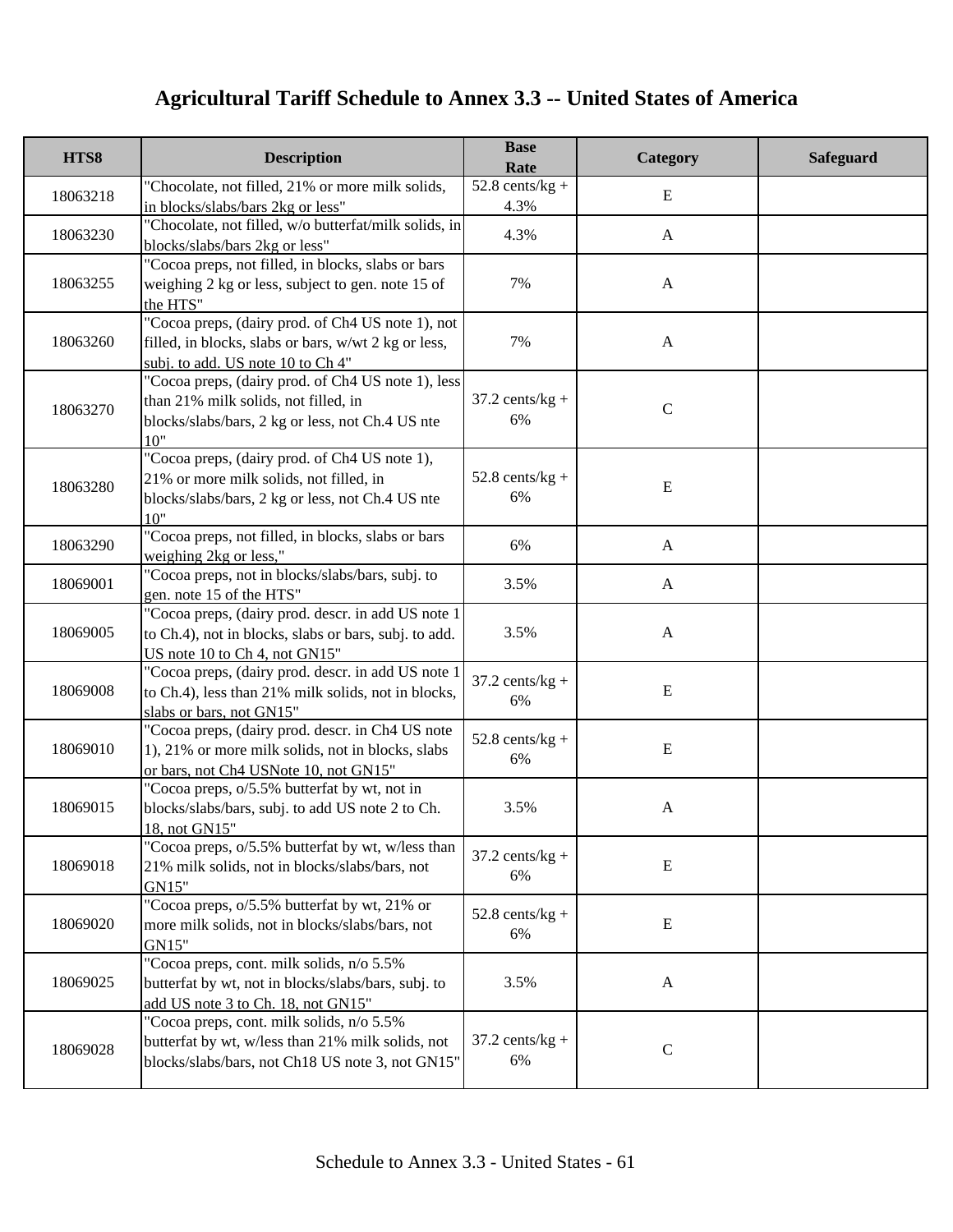| HTS8     | <b>Description</b>                                                                                                                                | <b>Base</b><br>Rate     | Category                                                                                                         | <b>Safeguard</b> |
|----------|---------------------------------------------------------------------------------------------------------------------------------------------------|-------------------------|------------------------------------------------------------------------------------------------------------------|------------------|
| 18069030 | "Cocoa preps, cont. milk solids, n/o 5.5%<br>butterfat by wt, 21% or more milk solids, not in<br>blocks/slabs/bars, not Ch18 US note 3, not GN15" | $52.8$ cents/kg +<br>6% | E                                                                                                                |                  |
| 18069035 | "Blended syrups w/chocolate or cocoa, nesoi,<br>described in add US note 4 to Ch.17: subj. to add<br>US note 9 to Ch. 17, not GN15"               | 3.5%                    | $\mathbf{A}$                                                                                                     |                  |
| 18069039 | "Blended syrups w/chocolate or cocoa, nesoi,<br>described in add US note 4 to Ch.17: not subj. to<br>add US note 9 to Ch. 17, not GN15"           | $37.2$ cents/kg +<br>6% | See paragraph 6 of<br>Appendix I to the General<br>Notes of the Schedule of<br>the United States to Annex<br>3.3 |                  |
| 18069045 | "Chocolate and preps w/cocoa, nesoi, o/65% by<br>dry wt of sugar, described in add US note 2 to<br>Ch.17: subj. to Ch17 US note 7, not GN15"      | 3.5%                    | $\mathbf{A}$                                                                                                     |                  |
| 18069049 | "Chocolate and preps w/cocoa, nesoi, o/65% by<br>dry wt of sugar, described in add US note 2 to<br>Ch.17: not subj to Ch17 US note 7, not GN15"   | $37.2$ cents/kg +<br>6% | See paragraph 6 of<br>Appendix I to the General<br>Notes of the Schedule of<br>the United States to Annex<br>3.3 |                  |
| 18069055 | "Chocolate and preps w/cocoa, nesoi, o/10% by<br>dry wt of sugar, described in add US note 3 to<br>Ch.17: subj to Ch17 US note 8, not GN15"       | 3.5%                    | $\mathbf{A}$                                                                                                     |                  |
| 18069059 | "Chocolate and preps w/cocoa, nesoi, o/10% by<br>dry wt of sugar, described in add US note 3 to<br>Ch.17: not subj to Ch17 US note 8, not GN15"   | $37.2$ cents/kg +<br>6% | See paragraph 6 of<br>Appendix I to the General<br>Notes of the Schedule of<br>the United States to Annex<br>3.3 |                  |
| 18069090 | "Chocolate and preps w/cocoa, nesoi, not put up<br>for retail sale"                                                                               | 6%                      | $\mathbf{A}$                                                                                                     |                  |
| 19011005 | "Preps for infant use, for retail sale, o/10% milk<br>solids, subject to gen. note 15"                                                            | 17.5%                   | $\mathbf{A}$                                                                                                     |                  |
| 19011015 | "Preps for infant use, infant formula containing<br>oligossaccharides and $> 10\%$ milk solids,<br>described in add'l U.S. note 2: provisional"   | 17.5%                   | A                                                                                                                |                  |
| 19011030 | "Infant formula w/oligossaccharides, for retail<br>sale, o/10% milk solids, not subject to add US<br>note 2 to Ch. 19, not GN15"                  | $$1.035/kg +$<br>14.9%  | E                                                                                                                |                  |
| 19011035 | "Preps for infant use (dairy prod. of add US note 1<br>to Ch.4), for retail sale, o/10% milk solids, subject<br>to Ch4 US note 10, not GN15"      | 17.5%                   | $\mathbf{A}$                                                                                                     |                  |
| 19011040 | "Preps for infant use (dairy prod. of add US note 1<br>to Ch.4), for retail sale, o/10% milk solids, not<br>subject to add US note 10 to Ch. 4"   | $$1.035/kg +$<br>14.9%  | E                                                                                                                |                  |
| 19011045 | "Preps for infant use (not dairy prod. of add US<br>note 1 to Ch.4), for retail sale, o/10% milk solids,<br>not GN15, nesoi"                      | 14.9%                   | $\mathbf{A}$                                                                                                     |                  |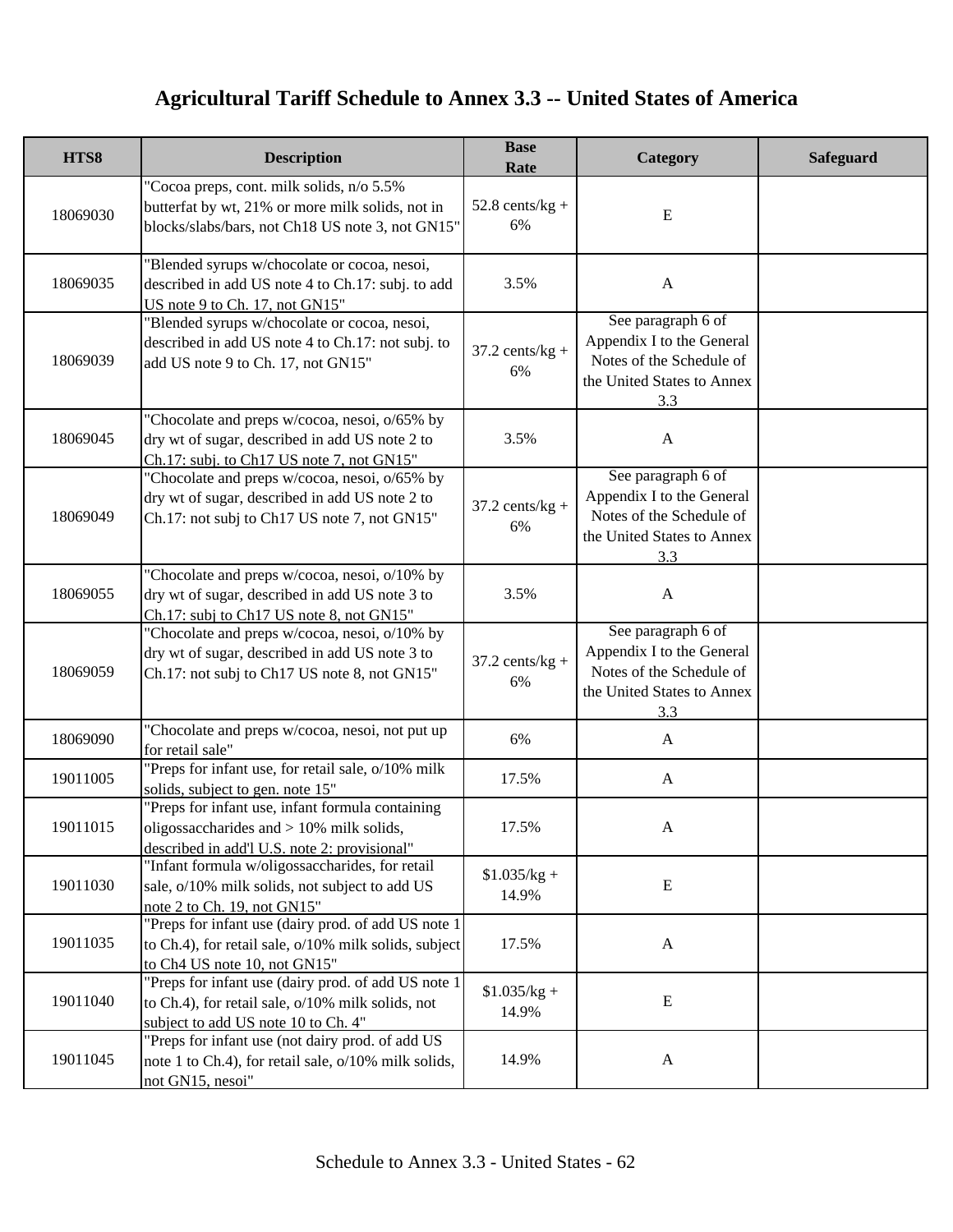| HTS8     | <b>Description</b>                                                                                                                                   | <b>Base</b><br>Rate       | Category                                                                                                         | <b>Safeguard</b> |
|----------|------------------------------------------------------------------------------------------------------------------------------------------------------|---------------------------|------------------------------------------------------------------------------------------------------------------|------------------|
| 19011055 | "Preps for infant use, for retail sale, n/o 10% milk<br>solids, subject to gen. note 15"                                                             | 17.5%                     | $\mathbf{A}$                                                                                                     |                  |
| 19011060 | "Infant formula w/oligossaccharides, for retail<br>sale, n/o 10% milk solids, subject to add US note<br>2 to Ch. 19, not GN15"                       | 17.5%                     | $\mathbf{A}$                                                                                                     |                  |
| 19011075 | "Infant formula w/oligossaccharides, for retail<br>sale, n/o 10% milk solids, not subject to add US<br>note 2 to Ch. 19, not GN15"                   | $$1.035/kg +$<br>14.9%    | E                                                                                                                |                  |
| 19011080 | "Preps for infant use (dairy prod. of Ch4 US note<br>1), retail sale, n/o 10% milk solids, subject to add<br>US note 10 to Ch. 4, not GN15"          | 17.5%                     | $\mathbf{A}$                                                                                                     |                  |
| 19011085 | "Preps for infant use (dairy prod. of Ch4 US note<br>1), retail sale, n/o 10% milk solids, not subject to<br>add US note 10 to Ch. 4, not GN15"      | $$1.035/kg +$<br>14.9%    | E                                                                                                                |                  |
| 19011095 | "Preps for infant use (not dairy prod. of Ch4 US<br>note 1), retail sale, n/o 10% milk solids, nesoi"                                                | 14.9%                     | $\mathbf{A}$                                                                                                     |                  |
| 19012002 | "Mixes for bakers wares, o/25% butterfat, not<br>retail, subject to gen. note 15 of the HTS"                                                         | 10%                       | $\mathbf{A}$                                                                                                     |                  |
| 19012005 | "Mixes for bakers wares (dairy prod. of Ch4 US<br>note 1), o/25% by wt butterfat, not retail, subj. to<br>add. US nte 10 to Ch.4, not GN15"          | 10%                       | $\mathbf{A}$                                                                                                     |                  |
| 19012015 | "Mixes for bakers wares (dairy prod. of Ch4 US<br>note 1), o/25% by wt butterfat, not retail, not subj.<br>to add. US nte 10 to Ch.4, not GN15"      | $42.3$ cents/kg +<br>8.5% | E                                                                                                                |                  |
| 19012020 | "Mixes for bakers wares, o/65% sugar, o/25% bf,<br>not retail, descr in add US note 2 to Ch. 17: subj.<br>to add. US nte 7 to Ch.17, not GN15"       | 10%                       | $\mathbf{A}$                                                                                                     |                  |
| 19012025 | "Mixes and doughs for the prep of bakers wares of<br>heading 1905, containing over 25% by weight of<br>butterfat, not put up for retail sale, nesoi" | $42.3$ cents/kg +<br>8.5% | See paragraph 6 of<br>Appendix I to the General<br>Notes of the Schedule of<br>the United States to Annex<br>3.3 |                  |
| 19012030 | "Mixes for bakers wares, o/25% bf, not retail,<br>descr in add US note 1 to Ch. 19: subj. to add. US<br>nte 3 to Ch.19, not GN15"                    | 10%                       | $\mathbf{A}$                                                                                                     |                  |
| 19012035 | "Mixes for bakers wares, o/25% bf, not retail,<br>descr in add US note 1 to Ch. 19: not subj. to add.<br>US nte 3 to Ch.19, not GN15"                | $42.3$ cents/kg +<br>8.5% | See paragraph 6 of<br>Appendix I to the General<br>Notes of the Schedule of<br>the United States to Annex<br>3.3 |                  |
| 19012040 | "Mixes for bakers wares, $o/25\%$ bf, not retail,<br>nesoi"                                                                                          | 8.5%                      | $\mathbf{A}$                                                                                                     |                  |
| 19012042 | "Mixes for bakers wares, n/o 25% bf, not retail,<br>subject to gen. note 15 of the HTS"                                                              | 10%                       | $\mathbf{A}$                                                                                                     |                  |
| 19012045 | "Mixes for bakers wares (dairy prod. of Ch4 US<br>note 1), n/o 25% bf, not retail, subj. to add. US<br>nte 10 to Ch.4, not GN15"                     | 10%                       | $\mathbf{A}$                                                                                                     |                  |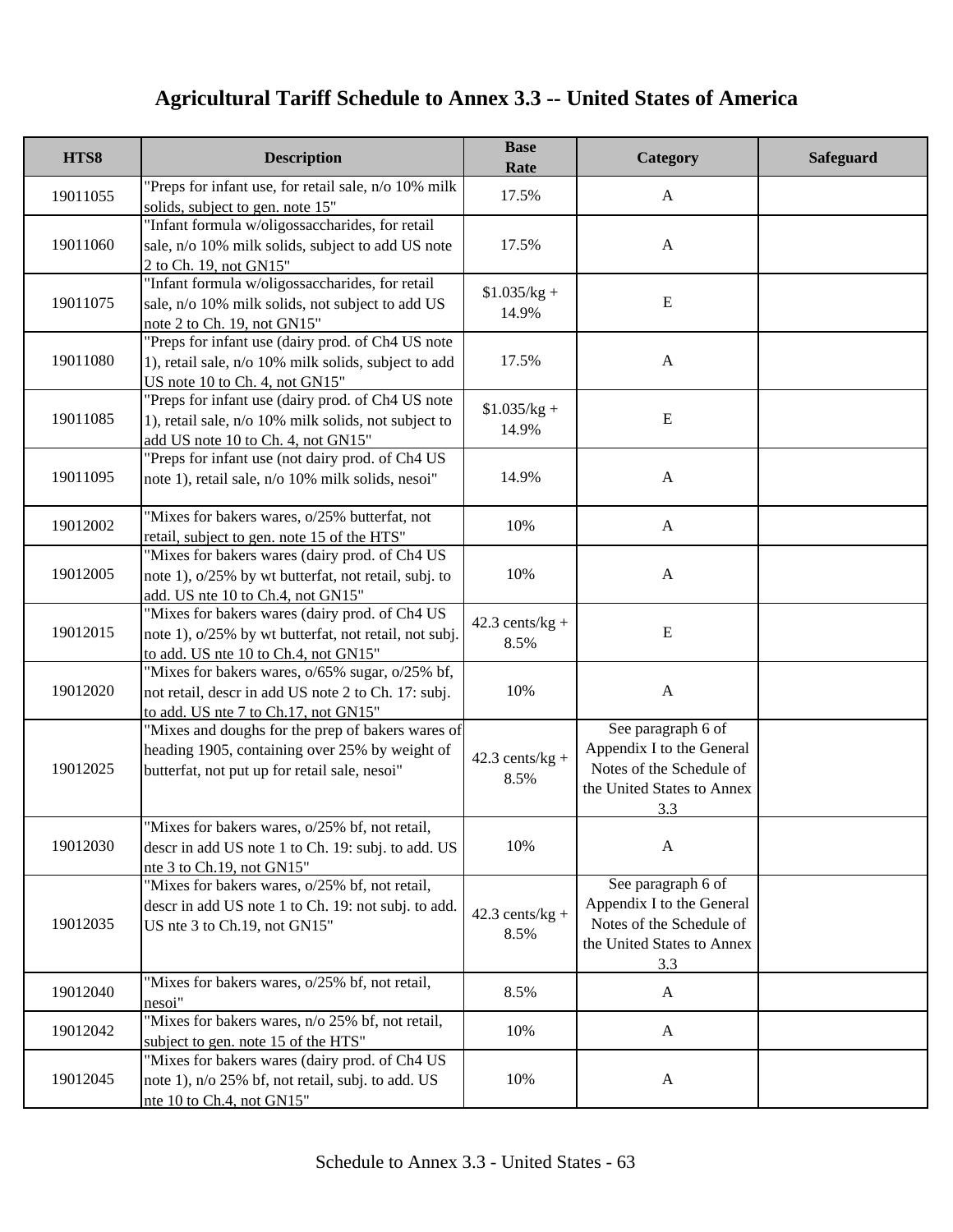| HTS8     | <b>Description</b>                                                                                                                                  | <b>Base</b><br>Rate       | Category                                                                                                         | Safeguard      |
|----------|-----------------------------------------------------------------------------------------------------------------------------------------------------|---------------------------|------------------------------------------------------------------------------------------------------------------|----------------|
| 19012050 | "Mixes for bakers wares (dairy prod. of Ch4 US<br>note 1), n/o 25% bf, not retail, not subj. to add.<br>US nte 10 to Ch.4, not GN15"                | $42.3$ cents/kg +<br>8.5% | ${\bf E}$                                                                                                        |                |
| 19012055 | "Mixes for bakers wares, o/65% sugar, n/o 25%<br>bf, not retail, descr in add US note 2 to Ch. 17:<br>subj. to Ch17 US nte 7, not GN15"             | 10%                       | $\mathbf{A}$                                                                                                     |                |
| 19012060 | "Mixes for bakers wares, o/65% sugar, n/o 25%<br>bf, not retail, descr in add US note 2 to Ch. 17:<br>not subj. to Ch17 US nte 7, not GN15"         | $42.3$ cents/kg +<br>8.5% | See paragraph 6 of<br>Appendix I to the General<br>Notes of the Schedule of<br>the United States to Annex<br>3.3 |                |
| 19012065 | "Mixes for bakers wares, n/o 25% bf, not retail,<br>descr in add US note 1 to Ch. 19: subj. to add. US<br>nte 3 to Ch.19, not GN15"                 | 10%                       | $\mathbf{A}$                                                                                                     |                |
| 19012070 | "Mixes for bakers wares, n/o 25% bf, not retail,<br>descr in add US note 1 to Ch. 19: not subj. to add.<br>US nte 3 to Ch.19, not GN15"             | $42.3$ cents/kg +<br>8.5% | See paragraph 6 of<br>Appendix I to the General<br>Notes of the Schedule of<br>the United States to Annex<br>3.3 |                |
| 19012080 | "Mixes for bakers wares, n/o 25% bf, not retail,<br>nesoi"                                                                                          | 8.5%                      | $\mathbf{A}$                                                                                                     |                |
| 19019010 | "Malt extract, fluid"                                                                                                                               | 3.2 cents/liter           | $\mathbf{A}$                                                                                                     |                |
| 19019020 | "Malt extract, solid or condensed"                                                                                                                  | 9.6%                      | $\mathbf{A}$                                                                                                     |                |
| 19019025 | 'Puddings, ready for immediate consumption<br>without further preparation"                                                                          | Free                      | I                                                                                                                |                |
| 19019028 | "Dry mix. w/less than $31\%$ bf & 17.5% or more<br>sodium caseinate, bf, whey solids o/5.5% b'fat &<br>dry whole milk, n/cntng dry milk/whey/b'fat" | $0.37$ cents/kg           | $\mathbf{A}$                                                                                                     |                |
| 19019032 | Cajeta not made from cow's milk                                                                                                                     | 11.2%                     | $\mathbf{A}$                                                                                                     |                |
| 19019033 | Margarine cheese subject to gen. note 15 of the<br>HTS and entered pursuant to its provisions                                                       | 10%                       | $\mathbf{A}$                                                                                                     |                |
| 19019034 | Margarine cheese subject to add. US note 23 to<br>Ch. 4 and entered pursuant to its provisions                                                      | $10\%$                    | A                                                                                                                |                |
| 19019036 | Margarine cheese not subject to gen. note 15 or<br>add US note 23 to Ch. 4                                                                          | \$1.128/kg                | See paragraph 2 of<br>Appendix I to the General<br>Notes of the Schedule of<br>the United States to Annex<br>3.3 | See Annex 3.17 |
| 19019038 | "Dairy preps o/10% by wt of milk solids (descr. in<br>add US note 1 to Ch. 4), neosi, subject to gen.<br>note 15 of the HTS"                        | 16%                       | $\mathbf{A}$                                                                                                     |                |
| 19019042 | "Dairy preps o/10% by wt of milk solids (descr. in<br>add US note 1 to Ch. 4), neosi, subject to add US<br>note 10 to Ch.4"                         | 16%                       | $\mathbf{A}$                                                                                                     |                |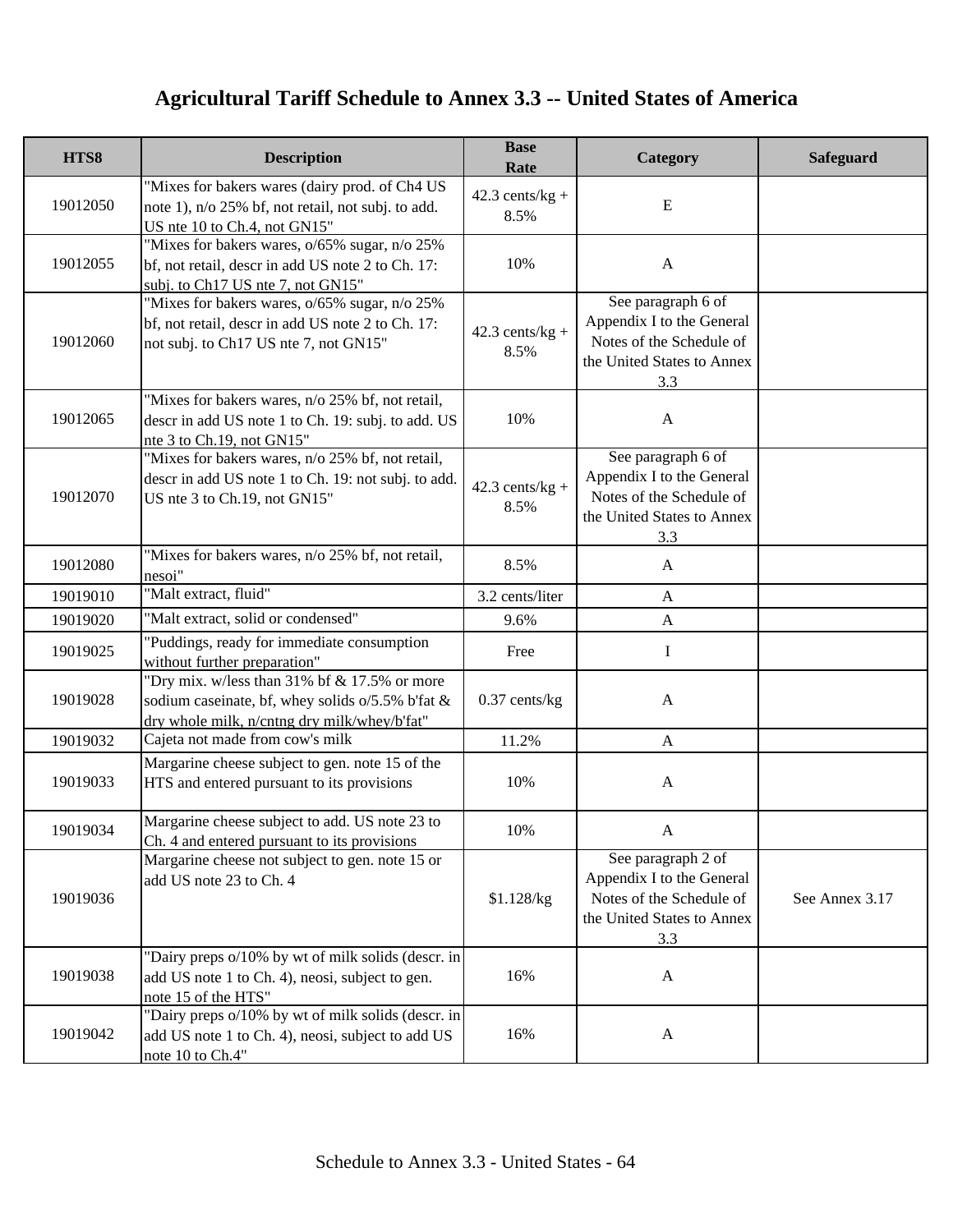| HTS8     | <b>Description</b>                                                                                                                                | <b>Base</b><br>Rate       | Category                                                                                                         | Safeguard |
|----------|---------------------------------------------------------------------------------------------------------------------------------------------------|---------------------------|------------------------------------------------------------------------------------------------------------------|-----------|
| 19019043 | "Dairy preps o/10% by wt of milk solids (descr. in<br>add US note 1 to Ch. 4), neosi, not subject to gen<br>note 15 or add US note 10 to Ch.4"    | $$1.035/kg +$<br>13.6%    | ${\bf E}$                                                                                                        |           |
| 19019044 | "Dairy preps n/o 10% by wt of milk solids (descr.<br>in add US note 1 to Ch. 4), neosi, subject to gen.<br>note 15 of the HTS"                    | 16%                       | $\mathbf{A}$                                                                                                     |           |
| 19019046 | "Dairy preps n/o 10% by wt of milk solids (descr.<br>in add US note 1 to Ch. 4), neosi, subject to add<br>US note 10 to Ch.4"                     | 16%                       | $\mathbf{A}$                                                                                                     |           |
| 19019047 | "Dairy preps n/o 10% by wt of milk solids (descr.<br>in add US note 1 to Ch. 4), neosi, not subject to<br>gen note 15 or add US note 10 to Ch.4"  | $$1.035/kg +$<br>13.6%    | ${\bf E}$                                                                                                        |           |
| 19019048 | "Malt extract and other preps of flour, etc., nesoi,<br>subject to gen. note 15 of the HTS"                                                       | 10%                       | $\mathbf{A}$                                                                                                     |           |
| 19019052 | "Food preps of flour, etc., nesoi, o/65% by dry wt<br>of sugar, described in add. US note 2 to chap. 17:<br>subj. to add US note 7 to Ch.17"      | 10%                       | $\mathbf{A}$                                                                                                     |           |
| 19019054 | "Food preps of flour, etc., nesoi, o/65% by dry wt<br>of sugar, described in add. US note 2 to chap. 17:<br>not subj. to add US note 7 to Ch.17"  | $23.7$ cents/kg +<br>8.5% | See paragraph 6 of<br>Appendix I to the General<br>Notes of the Schedule of<br>the United States to Annex<br>3.3 |           |
| 19019056 | "Food preps of flour, etc., nesoi, o/10% by dry wt<br>of sugar, described in add. US note 3 to chap. 17:<br>subj. to add US note 8 to Ch.17"      | 10%                       | $\mathbf{A}$                                                                                                     |           |
| 19019058 | "Food preps of flour, etc., nesoi, o/10% by dry wt<br>of sugar, described in add. US note 3 to chap. 17:<br>not subj. to add US note 8 to Ch.17"  | $23.7$ cents/kg +<br>8.5% | See paragraph 6 of<br>Appendix I to the General<br>Notes of the Schedule of<br>the United States to Annex<br>3.3 |           |
| 19019070 | "Food preps of flour, etc., nesoi, o/5.5% by wt of<br>butterfat, not pkgd for retail sale, nesoi"                                                 | 10.2%                     | $\mathbf{A}$                                                                                                     |           |
| 19019090 | "Flour-, meal-, starch-, malt extract- or dairy-<br>based food preps not containing cocoa and not<br>containing specific amounts of dairy, nesoi" | 6.4%                      | $\mathbf{A}$                                                                                                     |           |
| 19021120 | "Uncooked pasta, not stuffed or otherwise<br>prepared, containing eggs, exclusively pasta"                                                        | Free                      | I                                                                                                                |           |
| 19021140 | "Uncooked pasta, not stuffed or otherwise<br>prepared, containing eggs, nesi, including pasta<br>packaged with sauce preparations"                | 6.4%                      | $\mathbf{A}$                                                                                                     |           |
| 19021920 | "Uncooked pasta, not stuffed or otherwise<br>prepared, not containing eggs, exclusively pasta"                                                    | Free                      | I                                                                                                                |           |
| 19021940 | "Uncooked pasta, not stuffed or otherwise<br>prepared, not containing eggs, nesi, including<br>pasta packaged with sauce preparations"            | 6.4%                      | $\mathbf{A}$                                                                                                     |           |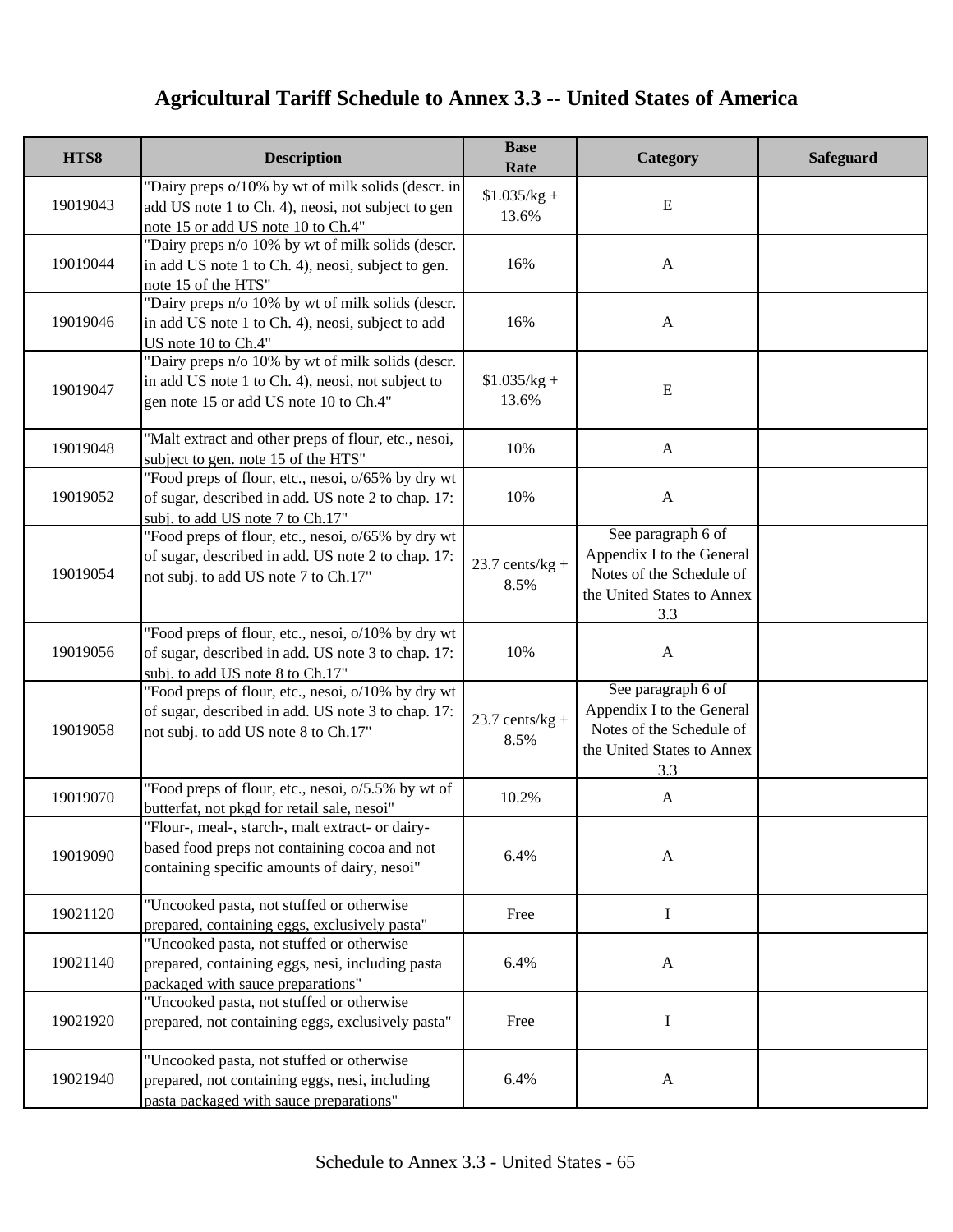| HTS8     | <b>Description</b>                                                                                                                                      | <b>Base</b><br>Rate | Category     | <b>Safeguard</b> |
|----------|---------------------------------------------------------------------------------------------------------------------------------------------------------|---------------------|--------------|------------------|
| 19022000 | 'Stuffed pasta, whether or not cooked or<br>otherwise prepared"                                                                                         | 6.4%                | A            |                  |
| 19023000 | Pasta nesi                                                                                                                                              | 6.4%                | $\mathbf{A}$ |                  |
| 19024000 | "Couscous, whether or not prepared"                                                                                                                     | 6.4%                | $\mathbf{A}$ |                  |
| 19030020 | "Tapioca and substitutes prepared from arrowroot,<br>cassava or sago, in the form of flakes, grains,<br>pearls, siftings or in similar forms"           | Free                | I            |                  |
| 19030040 | "Tapioca and substitutes, prepared from starch<br>nesi, in the form of flakes, grains, pearls, siftings<br>or in similar forms"                         | $0.8$ cents/kg      | $\mathbf{A}$ |                  |
| 19041000 | Prepared foods obtained by the swelling or<br>roasting of cereals or cereal products                                                                    | 1.1%                | $\mathbf{A}$ |                  |
| 19042010 | "Prep food in airtght cont., of unroast cereal<br>flake/mixture of unroasted/roasted cereal<br>flake/swelled cereal,no apricot/citrus/peach/pear"       | 5.6%                | $\mathbf{A}$ |                  |
| 19042090 | "Prepared foods obtained from unroasted cereal<br>flakes or from mixtures of unroasted and roasted<br>cereal flakes or swelled cereals, nesoi"          | 14.9%               | $\mathbf{A}$ |                  |
| 19043000 | "Bulgur wheat, in grain form or in form of flakes<br>or other worked grain (except flour, groats &<br>meal), pre-cooked or otherwise prepared, nesoi"   | 14%                 | $\mathbf{A}$ |                  |
| 19049001 | "Cereals, other than corn, in grain form or form<br>flakes or other worked grain (not flour, groat &<br>meal), pre-cooked or otherwise prepared, nesoi" | 14%                 | $\mathbf{A}$ |                  |
| 19051000 | Crispbread                                                                                                                                              | Free                | I            |                  |
| 19052000 | Gingerbread and the like                                                                                                                                | Free                | I            |                  |
| 19053100 | Sweet biscuits                                                                                                                                          | Free                | I            |                  |
| 19053200 | Waffles and wafers                                                                                                                                      | Free                | I            |                  |
| 19054000 | 'Rusks, toasted bread and similar toasted<br>products"                                                                                                  | Free                | I            |                  |
| 19059010 | "Bread, pastry, cake, biscuit and similar baked<br>products nesi, and puddings whether or not<br>containing chocolate, fruit, nuts or confectionery"    | Free                | I            |                  |
| 19059090 | "Bakers' wares communion wafers, empty<br>capsules suitable for pharmaceutical use, sealing<br>wafers, rice paper and similar products, nesi"           | 4.5%                | $\mathbf{A}$ |                  |
| 20011000 | "Cucumbers including gherkins, prepared or<br>preserved by vinegar or acetic acid"                                                                      | 9.6%                | $\mathbf{A}$ |                  |
| 20019010 | "Capers, prepared or preserved by vinegar or<br>acetic acid, in immediate containers holding more<br>than $3.4 \text{ kg}$ "                            | 8%                  | $\mathbf{A}$ |                  |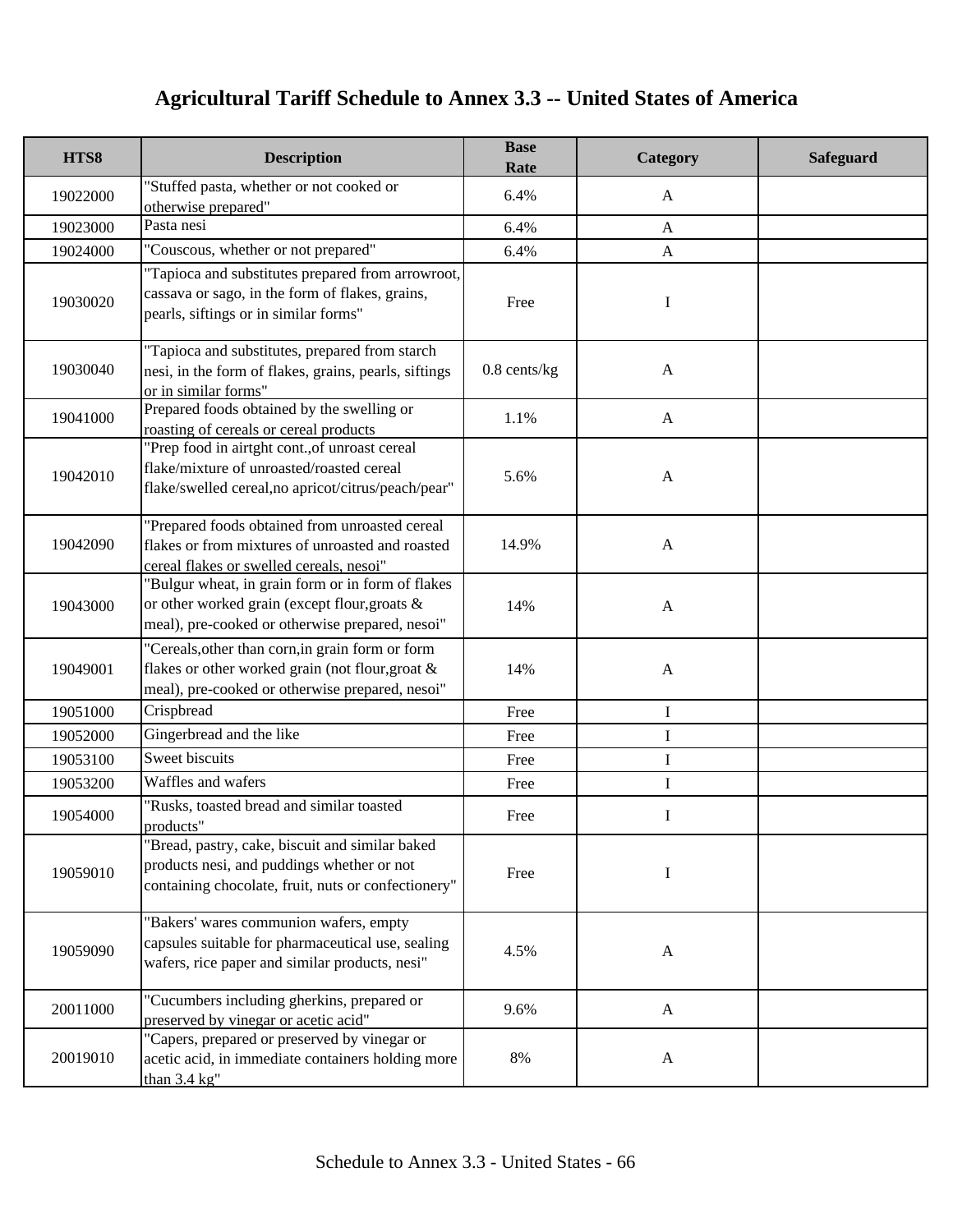| HTS8     | <b>Description</b>                                                                                                   | <b>Base</b><br>Rate                       | Category     | <b>Safeguard</b> |
|----------|----------------------------------------------------------------------------------------------------------------------|-------------------------------------------|--------------|------------------|
| 20019020 | "Capers, prepared or preserved by vinegar or<br>acetic acid, nesi"                                                   | 8%                                        | A            |                  |
| 20019025 | "Artichokes, prepared or preserved by vinegar or<br>acetic acid"                                                     | 10.2%                                     | $\mathbf{A}$ |                  |
| 20019030 | 'Beans, prepared or preserved by vinegar or acetic<br>acid"                                                          | 5.8%                                      | $\mathbf{A}$ |                  |
| 20019033 | "Nopalitos, preserved by vinegar"                                                                                    | 7.7%                                      | $\mathbf{A}$ |                  |
| 20019034 | "Onions, prepared or preserved by vinegar or<br>acetic acid"                                                         | 3.6%                                      | A            |                  |
| 20019035 | 'Pimientos, prepared or preserved by vinegar or<br>acetic acid"                                                      | 8.1%                                      | A            |                  |
| 20019038 | "Vegetables (including olives) nesoi, prepared or<br>preserved by vinegar or acetic acid"                            | 9.6%                                      | $\mathbf{A}$ |                  |
| 20019042 | "Chestnuts, prepared or preserved by vinegar or<br>acetic acid"                                                      | 4.9 cents/kg                              | $\mathbf{A}$ |                  |
| 20019045 | "Mangoes, prepared or preserved by vinegar or<br>acetic acid"                                                        | 1.5 cents/kg                              | $\mathbf{A}$ |                  |
| 20019048 | "Chinese water chestnuts, prepared or preserved<br>by vinegar or acetic acid"                                        | 9.6%                                      | $\mathbf{A}$ |                  |
| 20019050 | "Walnuts, prepared or preserved by vinegar or<br>acetic acid"                                                        | 7 cents/kg                                | $\mathbf{A}$ |                  |
| 20019060 | "Fruits, nuts, and other edible parts of plants,<br>nesi, prepared or preserved by vinegar or acetic<br>$\alpha$ id" | 14%                                       | $\mathbf{A}$ |                  |
| 20021000 | "Tomatoes, whole or in pieces, prepared or<br>preserved otherwise than by vinegar or acetic<br>acid"                 | 12.5%                                     | $\mathbf{A}$ |                  |
| 20029040 | 'Tomato prep/pres ex by vinegar/acetic acid,<br>powder"                                                              | 11.6%                                     | $\mathbf{A}$ |                  |
| 20029080 | "Tomatoes prepared or preserved otherwise than<br>by vinegar or acetic acid, nesoi"                                  | 11.6%                                     | A            |                  |
| 20031001 | "Mushrooms of the genus Agaricus, prepared or<br>preserved otherwise than by vinegar or acetic<br>acid"              | 6 cents/kg on<br>drained weight +<br>8.5% | $\mathbf{A}$ |                  |
| 20032000 | "Truffles, prepared or preserved otherwise than by<br>vinegar or acetic acid"                                        | Free                                      | $\mathbf I$  |                  |
| 20039000 | "Mushrooms other than of the genus Agaricus,<br>prepared or preserved otherwise than by vinegar<br>or acetic acid"   | 6 cents/kg on<br>drained weight +<br>8.5% | $\mathbf{A}$ |                  |
| 20041040 | "Yellow (Solano) potatoes, prepared or preserved<br>otherwise than by vinegar or acetic acid, frozen"                | 6.4%                                      | $\mathbf{A}$ |                  |
| 20041080 | "Potatoes (not Solano), prepared or preserved<br>otherwise than by vinegar or acetic acid, frozen"                   | 8%                                        | $\mathbf{A}$ |                  |
| 20049010 | "Antipasto, prepared or preserved otherwise than<br>by vinegar or acetic acid, frozen"                               | 3.2%                                      | A            |                  |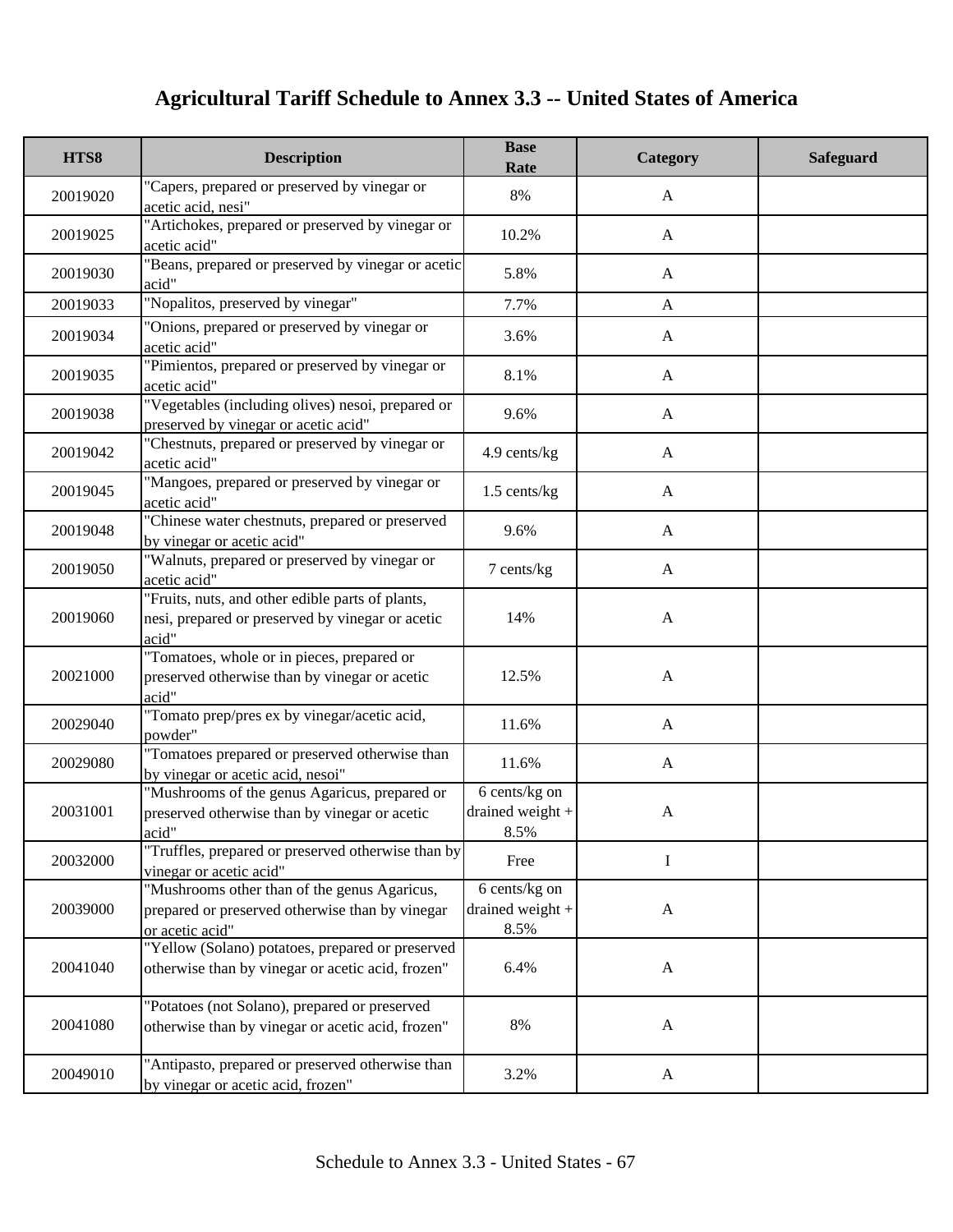| HTS8     | <b>Description</b>                                                                                                                               | <b>Base</b><br>Rate                                  | Category     | Safeguard |
|----------|--------------------------------------------------------------------------------------------------------------------------------------------------|------------------------------------------------------|--------------|-----------|
| 20049080 | "Beans, prepared or preserved otherwise than by<br>vinegar or acetic acid, frozen"                                                               | 2.1 cents/kg on<br>entire contents<br>of container   | $\mathbf{A}$ |           |
| 20049085 | "Vegetables and mixtures of vegetables, nesoi,<br>prepared or preserved other than by vinegar or<br>acetic acid, frozen, not preserved by sugar" | 11.2%                                                | $\mathbf{A}$ |           |
| 20051000 | "Homogenized vegetables, prepared or preserved<br>otherwise than by vinegar or acetic acid, not<br>frozen"                                       | 11.2%                                                | $\mathbf{A}$ |           |
| 20052000 | "Potato preparations, prepared or preserved<br>otherwise than by vinegar or acetic acid, not<br>frozen"                                          | 6.4%                                                 | $\mathbf{A}$ |           |
| 20054000 | "Peas, prepared or preserved otherwise than by<br>vinegar or acetic acid, not frozen"                                                            | Free                                                 | I            |           |
| 20055120 | "Black-eye cowpeas, shelled, prepared or<br>preserved otherwise than by vinegar or acetic<br>acid, not frozen"                                   | 1.5 cents/kg on<br>entire contents<br>of container   | $\mathbf{A}$ |           |
| 20055140 | "Beans other than black-eye cowpeas, shelled,<br>prepared or preserved otherwise than by vinegar<br>or acetic acid, not frozen"                  | 2.1 cents/kg on<br>entire contents<br>of container   | $\mathbf{A}$ |           |
| 20055900 | "Beans, not shelled, prepared or preserved<br>otherwise than by vinegar or acetic acid, not<br>frozen"                                           | $1.5$ cents/kg on<br>entire contents<br>of container | $\mathbf{A}$ |           |
| 20056000 | "Asparagus, prepared or preserved otherwise than<br>by vinegar or acetic acid, not frozen"                                                       | 14.9%                                                | $\mathbf{A}$ |           |
| 20057002 | "Olives, green, not pitted, in saline, ripe, in<br>containers holding 13 kg or less, aggregate<br>quantity not to exceed 730 m ton/yr"           | 5.4 cents/kg on<br>drained weight                    | $\mathbf{A}$ |           |
| 20057004 | "Olives, green, not pitted, in saline, ripe, in<br>containers holding 13 kg or less, aggregate<br>quantity exceeding 730 m ton/yr"               | 3.7 cents/kg on<br>drained weight                    | $\, {\bf B}$ |           |
| 20057006 | "Olives, green, not pitted, in saline, not ripe, in<br>containers holding o/8 kg for repkg, subject to<br>add. US note 4 to Ch. 20"              | 3.7 cents/kg on<br>drained weight                    | $\mathbf{A}$ |           |
| 20057008 | "Olives, green, not pitted, in saline, not ripe, in<br>containers holding o/8 kg for repkg, not subject to<br>add. US note 4 to Ch. 20"          | 3.7 cents/kg on<br>drained weight                    | $\, {\bf B}$ |           |
| 20057012 | "Olives, green, not pitted, in saline, not ripe"                                                                                                 | 3.7 cents/kg on<br>drained weight                    | $\mathbf{A}$ |           |
| 20057016 | "Olives, green, in saline, place packed, stuffed, in<br>containers holding n/o 1 kg, aggregate quantity<br>$n/o 2700$ m ton/yr"                  | 5.4 cents/kg on<br>drained weight                    | $\mathbf{A}$ |           |
| 20057018 | "Olives, green, in saline, place packed, stuffed, in<br>containers holding n/o 1 kg, aggregate quantity<br>$o/2700$ m ton/yr"                    | 6.9 cents/kg on<br>drained weight                    | $\, {\bf B}$ |           |
| 20057023 | "Olives, green, in saline, place packed, stuffed,<br>not in containers holding 1 kg or less"                                                     | 6.9 cents/kg on<br>drained weight                    | $\mathbf{A}$ |           |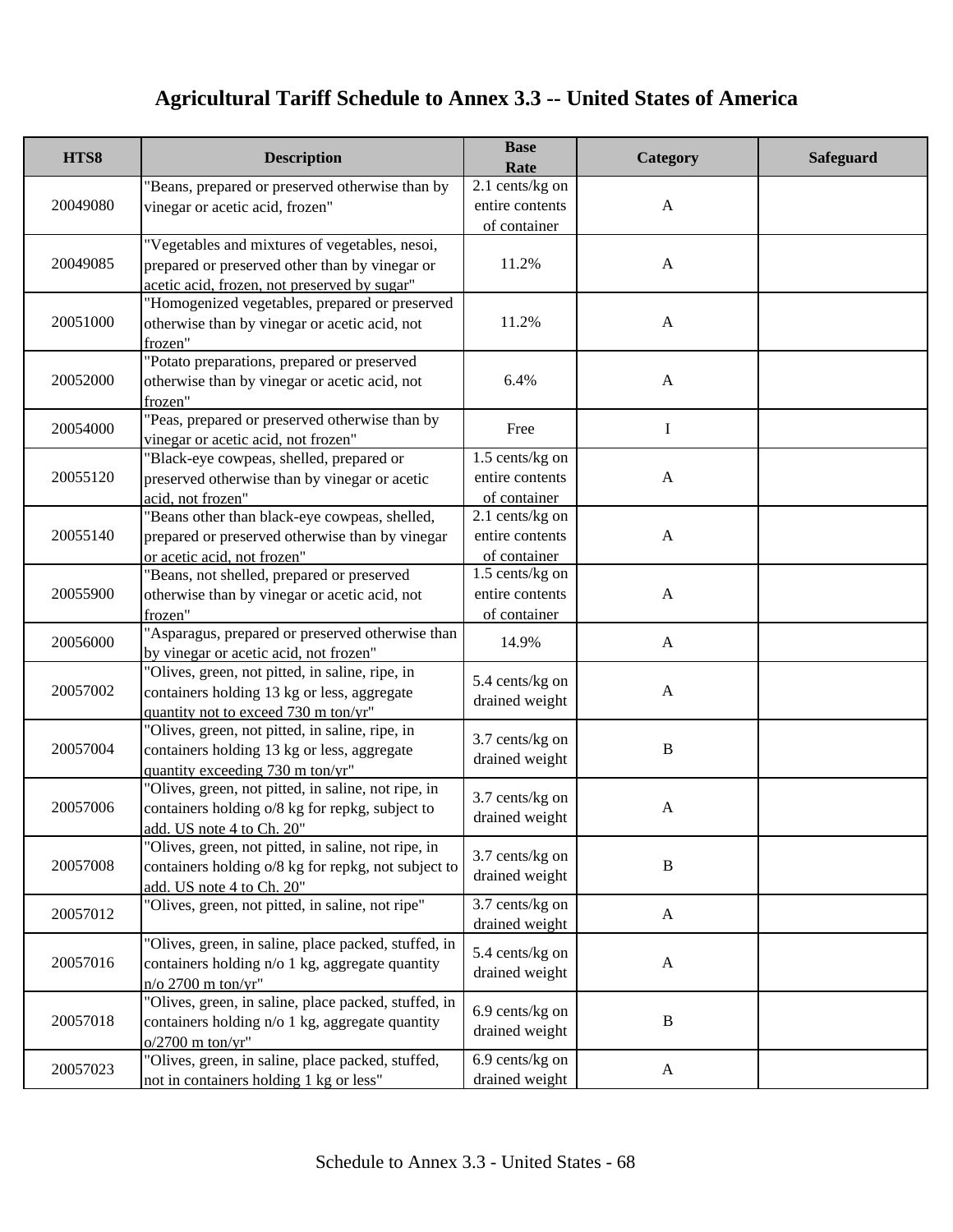| HTS8     | <b>Description</b>                                                                                                                                   | <b>Base</b><br>Rate                | Category     | Safeguard |
|----------|------------------------------------------------------------------------------------------------------------------------------------------------------|------------------------------------|--------------|-----------|
| 20057025 | "Olives, green, in a saline solution, pitted or<br>stuffed, not place packed"                                                                        | 8.6 cents/kg on<br>drained weight  | $\mathbf{A}$ |           |
| 20057050 | "Olives (not green), in a saline solution, canned,<br>not pitted"                                                                                    | 9.3 cents/kg on<br>drained weight  | $\mathbf{A}$ |           |
| 20057060 | "Olives (not green), in a saline solution, canned,<br>pitted"                                                                                        | 10.1 cents/kg on<br>drained weight | $\mathbf{A}$ |           |
| 20057070 | "Olives (not green), in a saline solution, in<br>airtight containers of glass or metal but not<br>canned"                                            | 9.9 cents/kg on<br>drained weight  | $\mathbf{A}$ |           |
| 20057075 | "Olives (not green), in a saline solution, not<br>canned, nesi"                                                                                      | 4.3 cents/kg on<br>drained weight  | $\mathbf{A}$ |           |
| 20057091 | "Olives, green, container less 13 kg, quota of 550<br>m tons/year, prepared or preserved otherwise than<br>by vinegar/acetic acid, not in saline"    | 5.5 cents/kg on<br>drained weight  | $\mathbf{A}$ |           |
| 20057093 | "Olives, green, container less than 13 kg, exceed<br>550 m tons/year, prepared or preserved otherwise<br>than by vinegar/acetic acid, not in saline" | 8.8 cents/kg on<br>drained weight  | $\, {\bf B}$ |           |
| 20057097 | "Olives, prepared or preserved otherwise than by<br>vinegar, acetic acid or saline soln, not frozen,<br>nesoi"                                       | 8.8 cents/kg on<br>drained weight  | $\mathbf{A}$ |           |
| 20058000 | 'Sweet corn, prepared or preserved otherwise than<br>by vinegar, acetic acid or sugar, not frozen"                                                   | 5.6%                               | $\mathbf{A}$ |           |
| 20059010 | "Carrots in airtight containers, prepared or<br>preserved otherwise than by vinegar, acetic acid<br>or sugar, not frozen"                            | 6.4%                               | $\mathbf{A}$ |           |
| 20059020 | "Onions, prepared or preserved otherwise than by<br>vinegar or acetic acid, not frozen"                                                              | 4.5%                               | $\mathbf{A}$ |           |
| 20059030 | 'Sauerkraut, prepared or preserved otherwise than<br>by vinegar or acetic acid, not frozen"                                                          | 4.8%                               | $\mathbf{A}$ |           |
| 20059041 | "Water chestnuts, other than Chinese water<br>chestnuts, prepared or preserved otherwise than<br>by vinegar or acetic acid or sugar, not frozen"     | Free                               | I            |           |
| 20059050 | "Pimientos, prepared or preserved otherwise than<br>by vinegar or acetic acid, not frozen"                                                           | 8.1%                               | A            |           |
| 20059055 | "Fruits of the genus Capsicum or Pimenta, not<br>pimientos, prepared or preserved otherwise than<br>by vinegar or acetic acid, not frozen"           | 14.9%                              | $\mathbf{A}$ |           |
| 20059060 | "Bamboo shoots in airtight containers, prepared<br>or preserved otherwise than by vinegar or acetic<br>acid, not frozen, not preserved by sugar"     | Free                               | I            |           |
| 20059080 | "Artichokes, prepared or preserved otherwise than<br>by vinegar or acetic acid, not frozen"                                                          | 14.9%                              | $\mathbf{A}$ |           |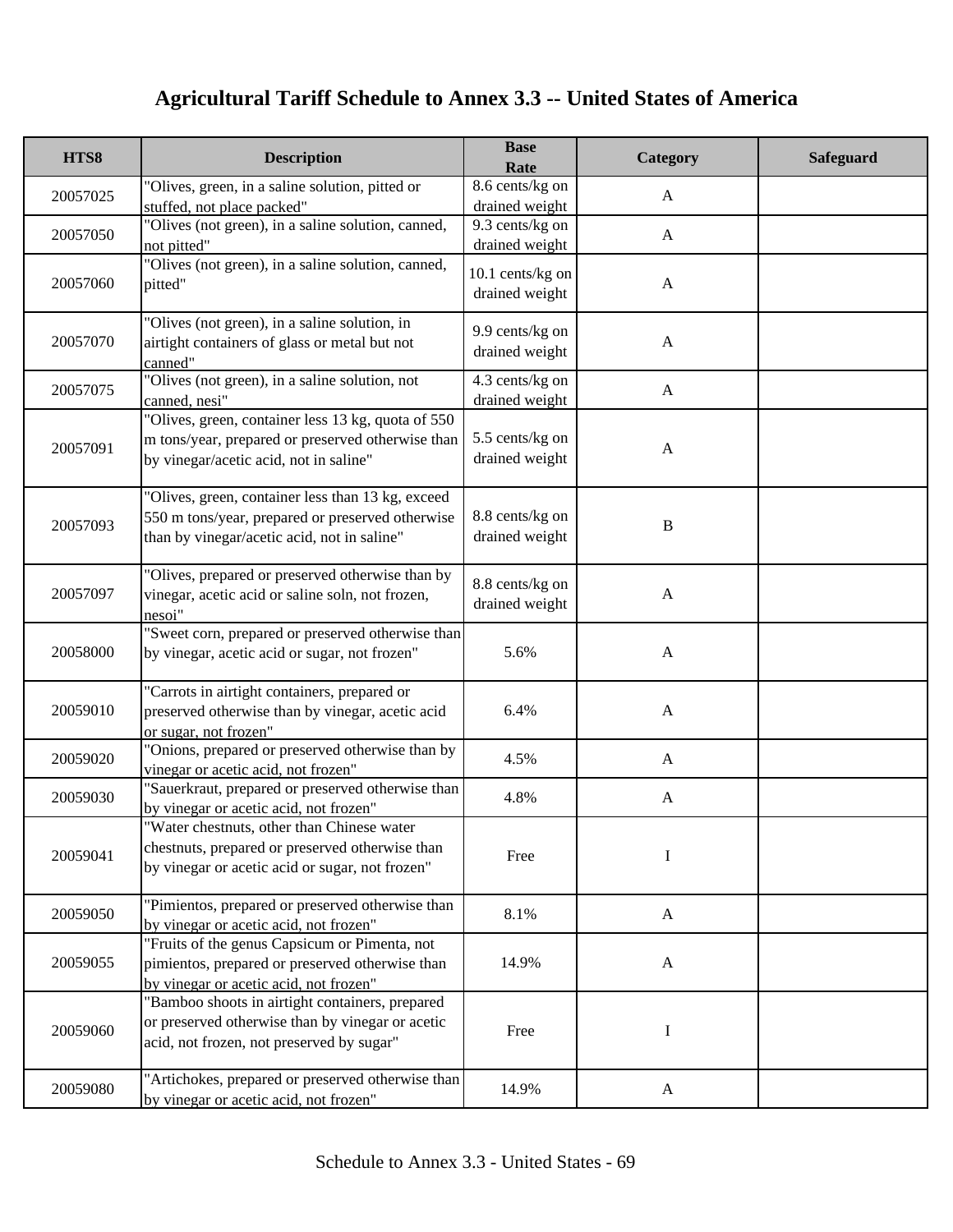| HTS8     | <b>Description</b>                                                                                                                                | <b>Base</b><br>Rate      | Category     | <b>Safeguard</b> |
|----------|---------------------------------------------------------------------------------------------------------------------------------------------------|--------------------------|--------------|------------------|
|          | "Chickpeas (garbanzos), prepared or preserved                                                                                                     | $0.8$ cents/kg on        |              |                  |
| 20059085 | otherwise than by vinegar or acetic acid, not                                                                                                     | entire contents          | $\mathbf{A}$ |                  |
|          | frozen"                                                                                                                                           | of container             |              |                  |
| 20059097 | "Vegetables nesoi, & mixtures of<br>vegetables, prepared or preserved otherwise than<br>by vinegar or acetic acid, not frozen, not                | 11.2%                    | $\mathbf{A}$ |                  |
|          | preserved by sugar"                                                                                                                               |                          |              |                  |
| 20060020 | "Cherries, preserved by sugar (drained, glace or<br>crystallized)"                                                                                | $9.9$ cents/kg +<br>6.4% | $\mathbf{A}$ |                  |
| 20060030 | "Ginger root, preserved by sugar (drained, glace<br>or crystallized)"                                                                             | 2.4%                     | $\mathbf{A}$ |                  |
| 20060040 | "Pineapples, preserved by sugar (drained, glace or<br>crystallized)"                                                                              | 2.1%                     | $\mathbf{A}$ |                  |
| 20060050 | "Mixtures of vegetables, fruit, nuts, fruit-peel or<br>other parts of plants, preserved by sugar (drained,<br>glace or crystallized)"             | 16%                      | $\mathbf{A}$ |                  |
| 20060060 | "Citrus fruit or peel of citrus or other fruit, except<br>mixtures, preserved by sugar (drained, glace or<br>crystallized)"                       | 6 cents/kg               | $\mathbf{A}$ |                  |
| 20060070 | "Fruit nesi, and nuts, except mixtures, preserved<br>by sugar (drained, glace or crystallized)"                                                   | 8%                       | $\mathbf{A}$ |                  |
| 20060090 | "Vegetables and parts of plants, nesoi, preserved<br>by sugar (drained, glace or crystallized), except<br>mixtures,"                              | 16%                      | $\mathbf{A}$ |                  |
| 20071000 | "Homogenized cooked preparations of fruit put up<br>for retail sale as infant food or for dietetic<br>purposes, in cont. not over 250 grams, net" | 12%                      | $\mathbf{A}$ |                  |
| 20079110 | "Citrus fruit pastes and purees, being cooked<br>preparations"                                                                                    | 11.2%                    | $\mathbf{A}$ |                  |
| 20079140 | Orange marmalade                                                                                                                                  | 3.5%                     | $\mathbf{A}$ |                  |
| 20079190 | "Citrus jams, fruit jellies, and marmalades (other<br>than orange)"                                                                               | 4.5%                     | A            |                  |
| 20079905 | Lingonberry and raspberry jams                                                                                                                    | 1.8%                     | $\mathbf{A}$ |                  |
| 20079910 | Strawberry jam                                                                                                                                    | 2.2%                     | A            |                  |
| 20079915 | "Currant and other berry jams, nesi"                                                                                                              | 1.4%                     | $\mathbf{A}$ |                  |
| 20079920 | Apricot jam                                                                                                                                       | 3.5%                     | A            |                  |
| 20079925 | Cherry jam                                                                                                                                        | 4.5%                     | $\mathbf{A}$ |                  |
| 20079930 | Guava jam                                                                                                                                         | Free                     | $\mathbf I$  |                  |
| 20079935 | Peach jam                                                                                                                                         | 7%                       | $\mathbf{A}$ |                  |
| 20079940 | Pineapple jam                                                                                                                                     | 4%                       | $\mathbf{A}$ |                  |
| 20079945 | "Jams, nesi"                                                                                                                                      | 5.6%                     | $\mathbf{A}$ |                  |
| 20079948 | "Apple, quince and pear pastes and purees, being<br>cooked preparations"                                                                          | 12%                      | A            |                  |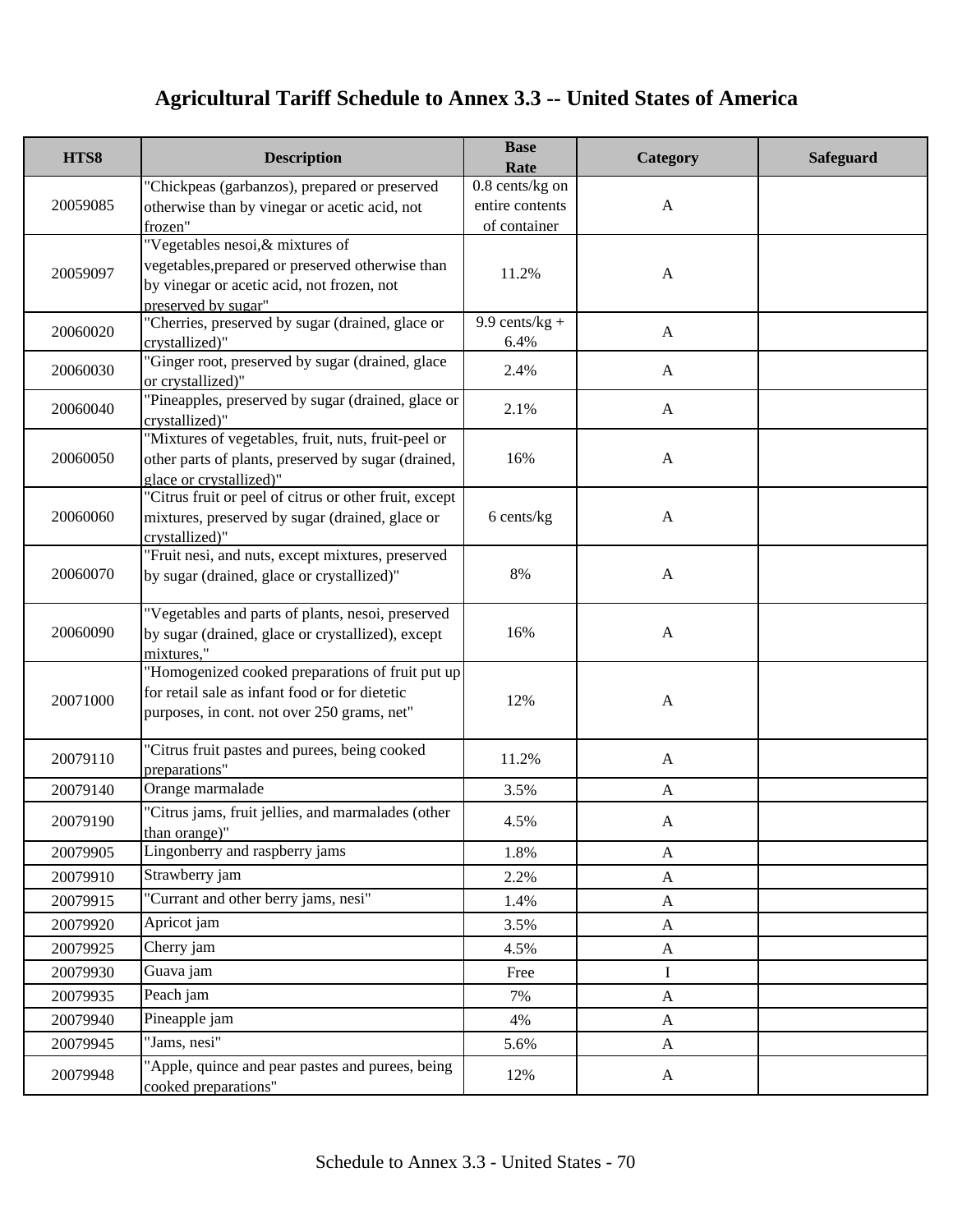| HTS8     | <b>Description</b>                                                                                             | <b>Base</b><br>Rate | Category     | Safeguard |
|----------|----------------------------------------------------------------------------------------------------------------|---------------------|--------------|-----------|
| 20079950 | 'Guava and mango pastes and purees, being<br>cooked preparations"                                              | 1.3%                | A            |           |
| 20079955 | "Papaya pastes and purees, being cooked<br>preparations"                                                       | 14%                 | $\mathbf{A}$ |           |
| 20079960 | "Strawberry pastes and purees, being cooked<br>preparations"                                                   | 12%                 | $\mathbf{A}$ |           |
| 20079965 | "Fruit pastes and purees, nesi, and nut pastes and<br>purees, being cooked preparations"                       | 10%                 | A            |           |
| 20079970 | Currant and berry fruit jellies                                                                                | 1.4%                | $\mathbf{A}$ |           |
| 20079975 | "Fruit jellies, other than currant and berry"                                                                  | 3.2%                | $\mathbf{A}$ |           |
| 20081102 | 'Peanut butter and paste, subject to gen. note 15<br>of the HTS"                                               | Free                | I            |           |
| 20081105 | "Peanut butter and paste, subject to add. US note<br>5 to Ch. 20, not GN15"                                    | Free                | $\bf{I}$     |           |
| 20081115 | "Peanut butter and paste, nesoi, not subject to gen<br>note 15 or add US note 5 to Ch. 20"                     | 131.8%              | $\mathbf F$  |           |
| 20081122 | "Blanched peanuts, subject to gen. note 15 of the<br>HTS"                                                      | 6.6 cents/kg        | $\mathbf{A}$ |           |
| 20081125 | "Blanched peanuts, subject to add. US note 2 to<br>Ch. 12, not GN15"                                           | 6.6 cents/kg        | $\mathbf{A}$ |           |
| 20081135 | "Blanched peanuts, nesoi, not subject to gen note<br>15 or add US note 2 to Ch. 12"                            | 131.8%              | $\mathbf F$  |           |
| 20081142 | "Peanuts, otherwise prepared or preserved, nesoi,<br>subject to gen. note 15 of the HTS"                       | 6.6 cents/kg        | $\mathbf{A}$ |           |
| 20081145 | "Peanuts, otherwise prepared or preserved, nesoi,<br>subject to add. US note 2 to chap. 12, not GN15"          | 6.6 cents/kg        | $\mathbf{A}$ |           |
| 20081160 | "Peanuts, otherwise prepared or preserved, nesoi,<br>not subject to gen note 15 or add US note 2 to Ch.<br>12" | 131.8%              | $\mathbf F$  |           |
| 20081910 | "Brazil nuts and cashew nuts, otherwise prepared<br>or preserved, nesi"                                        | Free                | $\mathbf I$  |           |
| 20081915 | "Coconuts, otherwise prepared or preserved, nesi"                                                              | 1%                  | A            |           |
| 20081920 | "Filberts, otherwise prepared or preserved, nesi"                                                              | 11.3 cents/kg       | $\mathbf{A}$ |           |
| 20081925 | "Pecans, otherwise prepared or preserved, nesi"                                                                | 9.9 cents/kg        | $\mathbf{A}$ |           |
| 20081930 | "Pignolia and pistachio nuts, otherwise prepared<br>or preserved, nesi"                                        | 1 cent/kg           | $\mathbf{A}$ |           |
| 20081940 | "Almonds, otherwise prepared or preserved, nesi"                                                               | 32.6 cents/kg       | $\mathbf{A}$ |           |
| 20081950 | "Watermelon seeds, otherwise prepared or<br>preserved, nesi"                                                   | 6.4%                | $\mathbf{A}$ |           |
| 20081985 | "Mixtures of nuts or other seeds otherwise<br>prepared or preserved, nesi"                                     | 22.4%               | $\mathbf{A}$ |           |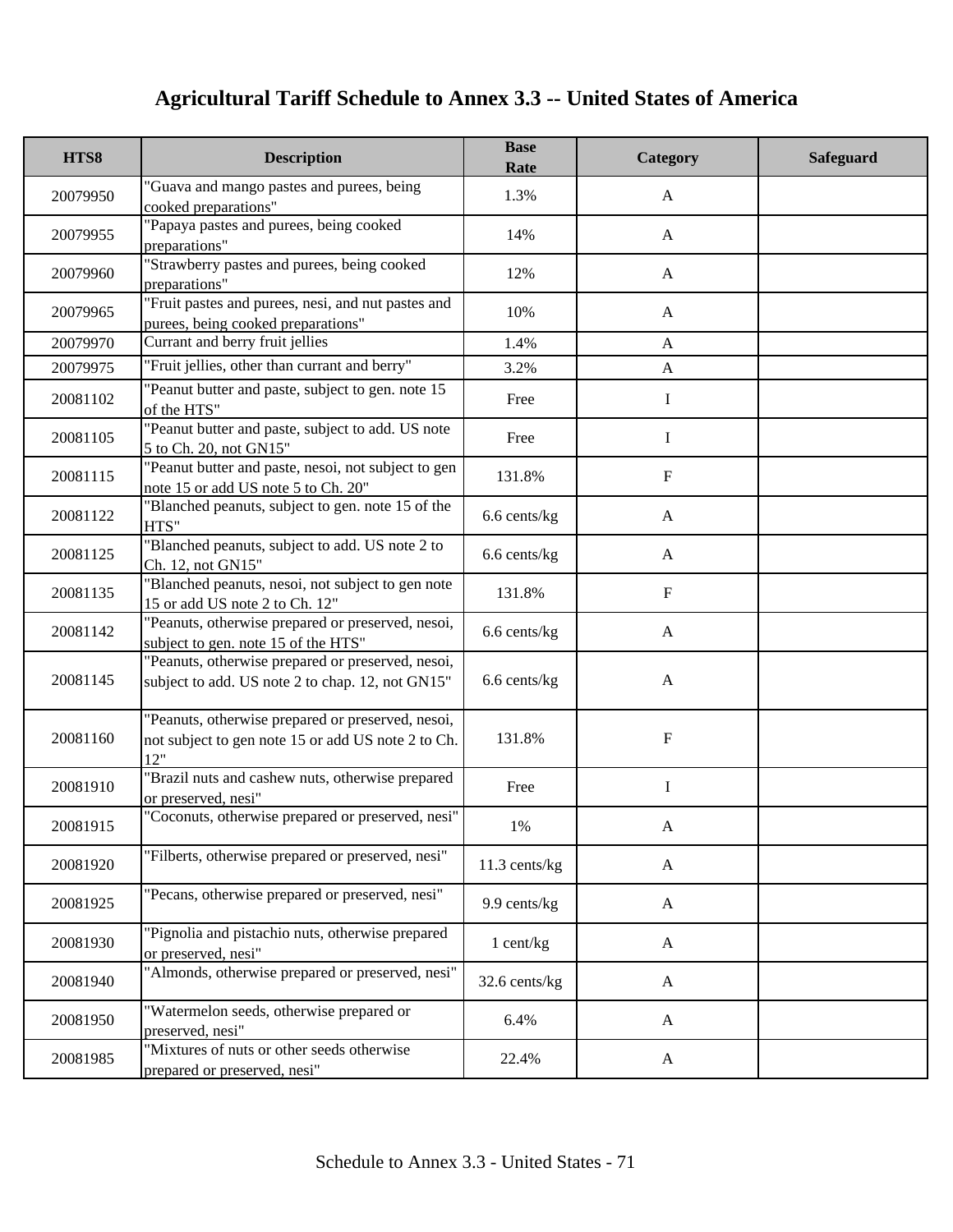| HTS8     | <b>Description</b>                                                                                                          | <b>Base</b><br>Rate | Category     | Safeguard |
|----------|-----------------------------------------------------------------------------------------------------------------------------|---------------------|--------------|-----------|
| 20081990 | "Other nuts and seeds nesi, excluding mixtures,<br>otherwise prepared or preserved, nesi"                                   | 17.9%               | $\mathbf{A}$ |           |
| 20082000 | "Pineapples, otherwise prepared or preserved,<br>nesi"                                                                      | $0.35$ cents/kg     | $\mathbf{A}$ |           |
| 20083010 | "Peel of oranges, mandarins, clementines,<br>wilkings and similar citrus hybrids, otherwise<br>prepared or preserved, nesi" | 2 cents/kg          | $\mathbf{A}$ |           |
| 20083020 | "Peel of lemons, otherwise prepared or preserved,<br>nesi"                                                                  | 4.2 cents/kg        | $\mathbf{A}$ |           |
| 20083030 | "Peel of citrus fruit, nesi, otherwise prepared or<br>preserved, nesi"                                                      | 11.3 cents/kg       | A            |           |
| 20083035 | 'Orange pulp, otherwise prepared or preserved,<br>nesi"                                                                     | 11.2%               | A            |           |
| 20083037 | "Citrus fruit pulp other than orange, otherwise<br>prepared or preserved, nesi"                                             | 6.8%                | $\mathbf{A}$ |           |
| 20083040 | "Oranges (other than peel or pulp), otherwise<br>prepared or preserved, nesi"                                               | 1.4 cents/kg        | $\mathbf{A}$ |           |
| 20083042 | 'Satsumas, prepared or preserved, in airtight<br>containers, aggregate quantity n/o 40,000 metric<br>tons/calandar yr"      | Free                | I            |           |
| 20083046 | 'Satsumas, prepared or preserved, in airtight<br>containers, aggregate quantity o/40,000 metric<br>tons/calandar yr"        | $0.28$ cents/ $kg$  | $\mathbf{A}$ |           |
| 20083048 | "Mandarins (other than satsuma), prepared or<br>preserved, nesoi"                                                           | $0.28$ cents/kg     | $\mathbf{A}$ |           |
| 20083055 | "Clementines, wilkings and similar citrus hybrids<br>(other than peel or pulp), otherwise prepared or<br>preserved, nesi"   | 1.4 cents/kg        | $\mathbf{A}$ |           |
| 20083060 | "Lemons (other than peel or pulp), otherwise<br>prepared or preserved, nesi"                                                | $0.8$ cents/kg      | $\mathbf{A}$ |           |
| 20083066 | "Limes (other than peel or pulp), otherwise<br>prepared or preserved, not elsewhere specified or<br>included"               | 14%                 | $\mathbf{A}$ |           |
| 20083070 | "Grapefruit (other than peel or pulp), otherwise<br>prepared or preserved, nesi"                                            | 1.1 cents/kg        | $\mathbf{A}$ |           |
| 20083080 | "Kumquats (other than peel or pulp), otherwise<br>prepared or preserved, nesi"                                              | $0.55$ cents/kg     | $\mathbf{A}$ |           |
| 20083085 | "Citron (other than peel or pulp), otherwise<br>prepared or preserved, nesi"                                                | 14%                 | $\mathbf{A}$ |           |
| 20083096 | "Citrus fruit nesoi (including bergamots), other<br>than peel or pulp, otherwise prepared or<br>preserved, nesoi"           | 14%                 | $\mathbf{A}$ |           |
| 20084000 | "Pears, otherwise prepared or preserved, nesi"                                                                              | 15.3%               | $\mathbf{A}$ |           |
| 20085020 | "Apricot pulp, otherwise prepared or preserved,<br>nesi"                                                                    | 10%                 | $\mathbf{A}$ |           |
| 20085040 | "Apricots, other than pulp, otherwise prepared or<br>preserved, nesi"                                                       | 29.8%               | $\mathbf{A}$ |           |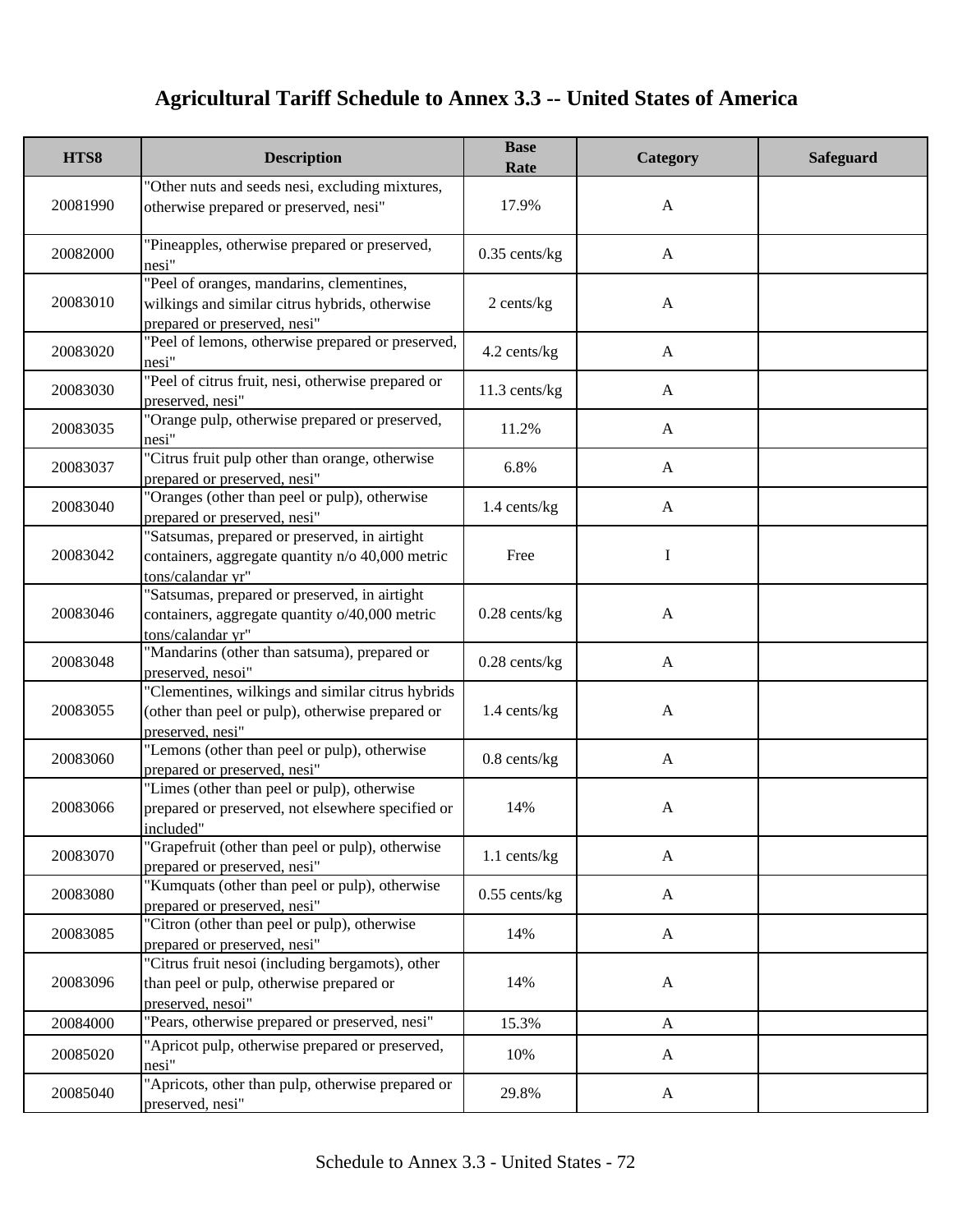| HTS8     | <b>Description</b>                                                                                                                                  | <b>Base</b><br>Rate      | Category     | <b>Safeguard</b> |
|----------|-----------------------------------------------------------------------------------------------------------------------------------------------------|--------------------------|--------------|------------------|
| 20086000 | "Cherries, otherwise prepared or preserved, nesi"                                                                                                   | $6.9$ cents/kg +<br>4.5% | $\mathbf{A}$ |                  |
| 20087010 | "Nectarines, otherwise prepared or preserved, not<br>elsewhere specified or included"                                                               | 16%                      | $\mathbf{A}$ |                  |
| 20087020 | "Peaches (excluding nectarines), otherwise<br>prepared or preserved, not elsewhere specified or<br>included"                                        | 17%                      | $\mathbf{A}$ |                  |
| 20088000 | "Strawberries, otherwise prepared or preserved,<br>nesi"                                                                                            | 11.9%                    | $\mathbf{A}$ |                  |
| 20089100 | "Palm hearts, otherwise prepared or preserved,<br>nesi"                                                                                             | 0.9%                     | $\mathbf{A}$ |                  |
| 20089210 | "Mixtures of fruit or edible parts of plants, in<br>airtight cont. excl. apricots, citrus, peaches or<br>pears (incl. canned tropical fruit salad)" | 5.6%                     | $\mathbf{A}$ |                  |
| 20089290 | "Mixtures of fruit or other edible parts of plants,<br>otherwise prepared or preserved, nesi (excluding<br>tropical fruit salad)"                   | 14.9%                    | $\mathbf{A}$ |                  |
| 20089905 | "Apples, otherwise prepared or preserved, nesi"                                                                                                     | $0.9$ cents/kg           | $\mathbf{A}$ |                  |
| 20089910 | "Avocados, otherwise prepared or preserved, nesi"                                                                                                   | 10.6 cents/kg            | $\mathbf{A}$ |                  |
| 20089913 | 'Banana pulp, otherwise prepared or preserved,<br>nesi"                                                                                             | 3.4%                     | $\mathbf{A}$ |                  |
| 20089915 | 'Bananas, other than pulp, otherwise prepared or<br>preserved, nesi"                                                                                | 0.8%                     | $\mathbf{A}$ |                  |
| 20089918 | 'Blueberries, otherwise prepared or preserved,<br>nesi."                                                                                            | 2.2%                     | $\mathbf{A}$ |                  |
| 20089920 | 'Berries, other than blueberries and strawberries,<br>otherwise prepared or preserved, nesi"                                                        | 4.5%                     | $\mathbf{A}$ |                  |
| 20089923 | "Cashew apples, mameyes colorados, sapodillas,<br>soursops and sweetsops, otherwise prepared or<br>preserved, nesi"                                 | 1.3%                     | $\mathbf{A}$ |                  |
| 20089925 | "Dates, otherwise prepared or preserved, nesi"                                                                                                      | 22.4%                    | A            |                  |
| 20089928 | "Figs, otherwise prepared or preserved, nesi"                                                                                                       | 9.6%                     | $\mathbf{A}$ |                  |
| 20089929 | 'Grapes, otherwise prepared or preserved, nesi"                                                                                                     | 7%                       | $\mathbf{A}$ |                  |
| 20089930 | "Guavas, otherwise prepared or preserved, nesi"                                                                                                     | Free                     | I            |                  |
| 20089935 | "Lychees and longans, otherwise prepared or<br>preserved, nesi"                                                                                     | 7%                       | $\mathbf{A}$ |                  |
| 20089940 | "Mangoes, otherwise prepared or preserved, nesi"                                                                                                    | 1.5 cents/kg             | $\mathbf{A}$ |                  |
| 20089945 | "Papaya pulp, otherwise prepared or preserved,<br>nesi"                                                                                             | 14%                      | $\mathbf{A}$ |                  |
| 20089950 | "Papayas, other than pulp, otherwise prepared or<br>preserved, nesi"                                                                                | 1.8%                     | $\mathbf{A}$ |                  |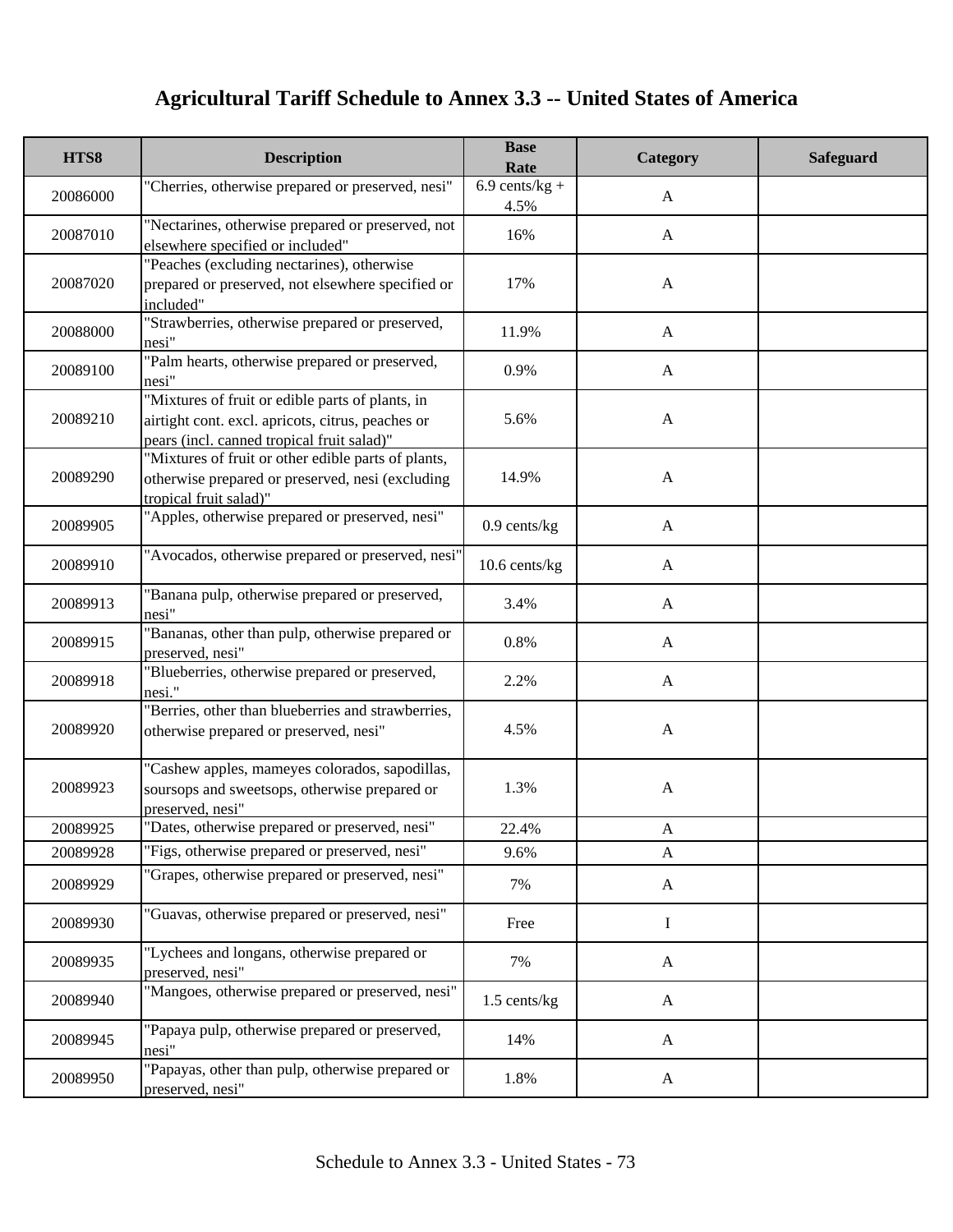| HTS8     | <b>Description</b>                                                                                                                                      | <b>Base</b><br>Rate | Category     | <b>Safeguard</b> |
|----------|---------------------------------------------------------------------------------------------------------------------------------------------------------|---------------------|--------------|------------------|
| 20089960 | "Plums (including prune plums and sloes),<br>otherwise prepared or preserved, nesi"                                                                     | 11.2%               | $\mathbf{A}$ |                  |
| 20089961 | "Soybeans, otherwise prepared or preserved, nesi"                                                                                                       | 3.8%                | $\mathbf{A}$ |                  |
| 20089963 | 'Sweet ginger, otherwise prepared or preserved,<br>nesi"                                                                                                | 4.4%                | $\mathbf{A}$ |                  |
| 20089965 | "Yucca, otherwise prepared or preserved, nesi"                                                                                                          | 7.9%                | $\mathbf{A}$ |                  |
| 20089970 | "Chinese water chestnuts, otherwise prepared or<br>preserved, frozen, not elsewhere specified or<br>included"                                           | 11.2%               | $\mathbf{A}$ |                  |
| 20089971 | "Chinese water chestnuts, otherwise prepared or<br>preserved, not frozen, not elsewhere specified or<br>included"                                       | Free                | $\bf{I}$     |                  |
| 20089980 | "Pulp of fruit nesi, and other edible parts of plants<br>nesi, excluding mixtures, otherwise prepared or<br>preserved, nesi"                            | 9.6%                | $\mathbf{A}$ |                  |
| 20089990 | "Fruit nesi, and other edible parts of plants nesi,<br>other than pulp and excluding mixtures,<br>otherwise prepared or preserved, nesi"                | 6%                  | $\mathbf{A}$ |                  |
| 20091100 | "Orange juice, frozen, unfermented and not<br>containing added spirit"                                                                                  | 7.85 cents/liter    | $\mathbf{A}$ |                  |
| 20091225 | 'Orange juice, not frozen, Brix value not exceed<br>20, not concentrate & not made from juice degree<br>concentration of $1.5$ or >, unfermented"       | 4.5 cents/liter     | $\mathbf{A}$ |                  |
| 20091245 | "Orange juice, not frozen, of a Brix value not<br>exceeding 20, concentrated, unfermented"                                                              | 7.85 cents/liter    | $\mathbf{A}$ |                  |
| 20091900 | "Orange juice, not frozen, of a Brix value<br>exceeding 20, unfermented"                                                                                | 7.85 cents/liter    | $\mathbf{A}$ |                  |
| 20092120 | "Grapefruit juice, Brix value not exceeding 20,<br>not concentrated and not made from a juice<br>degree of concentration of $1.5$ or $>$ , unfermented" | 4.5 cents/liter     | $\mathbf{A}$ |                  |
| 20092140 | "Grapefruit juice, of a Brix value not exceeding<br>20, concentrated, unfermented"                                                                      | 7.9 cents/liter     | A            |                  |
| 20092900 | "Grapefruit juice, of a Brix value exceeding 20,<br>unfermented"                                                                                        | 7.9 cents/liter     | A            |                  |
| 20093110 | "Lime juice, of a Brix value not exceeding 20,<br>unfit for beverage purposes, unfermented"                                                             | 1.8 cents/kg        | $\mathbf{A}$ |                  |
| 20093120 | "Lime juice, of a Brix value not exceeding 20, fit<br>for beverage purposes, unfermented"                                                               | 1.7 cents/liter     | $\mathbf{A}$ |                  |
| 20093140 | "Citrus juice of any single citrus fruit (other than<br>orange, grapefruit or lime), Brix value not<br>exceeding 20, not concentrated, unfermented"     | 3.4 cents/liter     | $\mathbf{A}$ |                  |
| 20093160 | "Citrus juice of any single citrus fruit (other than<br>orange, grapefruit or lime), of a Brix value not<br>exceeding 20, concentrated, unfermented"    | 7.9 cents/liter     | $\mathbf{A}$ |                  |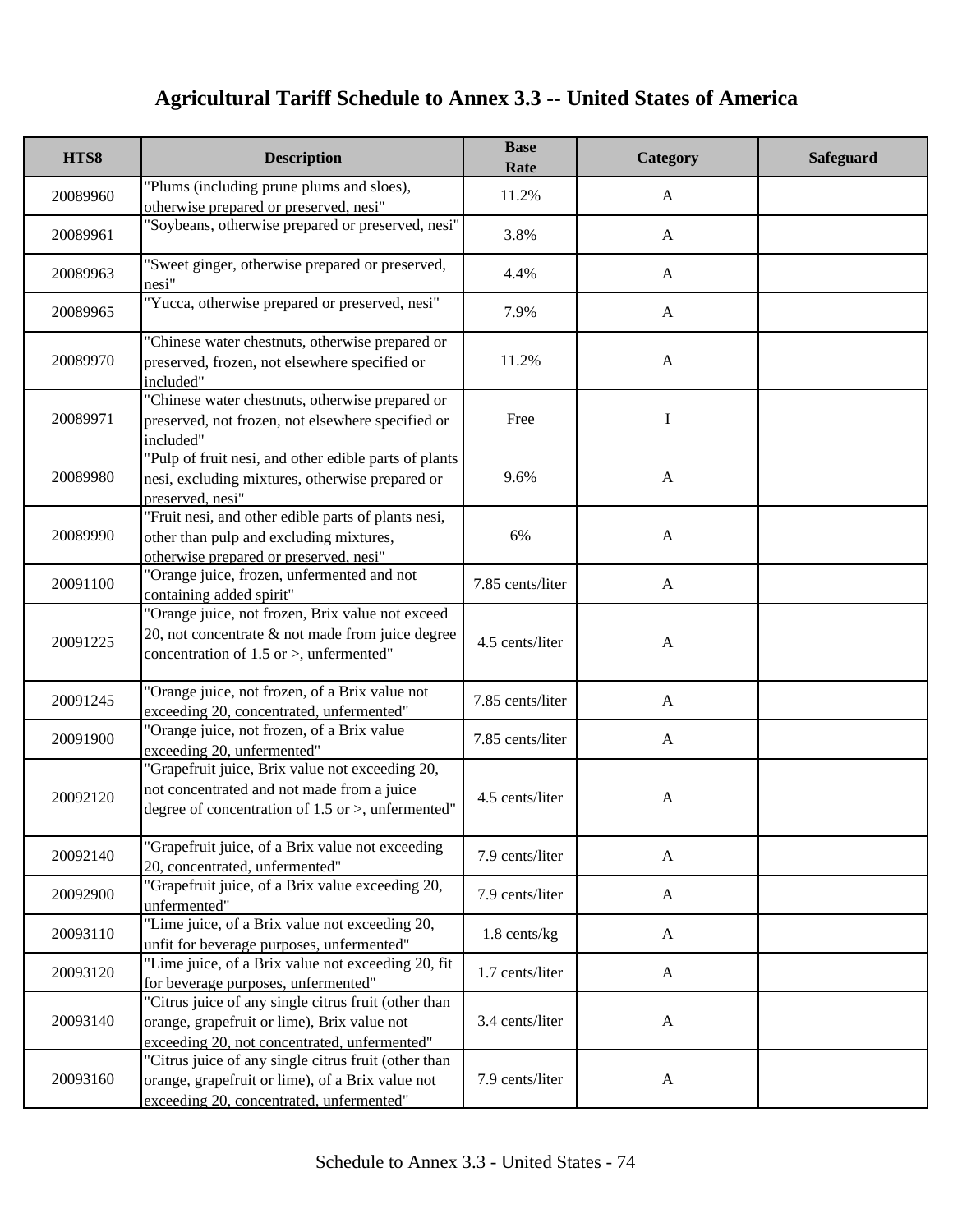| HTS8     | <b>Description</b>                                                                                                                            | <b>Base</b><br>Rate | Category     | <b>Safeguard</b> |
|----------|-----------------------------------------------------------------------------------------------------------------------------------------------|---------------------|--------------|------------------|
| 20093910 | "Lime juice, of a Brix value exceeding 20, unfit<br>for beverage purposes, unfermented"                                                       | $1.8$ cents/kg      | $\mathbf{A}$ |                  |
| 20093920 | "Lime juice, of a Brix value exceeding 20, fit for<br>beverage purposes, unfermented"                                                         | 1.7 cents/liter     | $\mathbf{A}$ |                  |
| 20093960 | "Citrus juice of any single citrus fruit (other than<br>orange, grapefruit or lime), of a Brix value<br>exceeding 20, unfermented"            | 7.9 cents/liter     | $\mathbf{A}$ |                  |
| 20094120 | "Pineapple juice, of a Brix value not exceeding<br>20, not concentrated, or not having a degree of<br>concentration of $> 3.5$ , unfermented" | 4.2 cents/liter     | $\mathbf{A}$ |                  |
| 20094140 | "Pineapple juice, of a Brix value not exceeding<br>20, concentrated (in degree of concentration<br>greater than 3.5), unfermented"            | 1 cent/liter        | $\mathbf{A}$ |                  |
| 20094920 | "Pineapple juice, of a Brix value exceeding 20,<br>not concentrated, or not having a degree of<br>concentration of $> 3.5$ , unfermented"     | 4.2 cents/liter     | $\mathbf{A}$ |                  |
| 20094940 | "Pineapple juice, of a Brix value exceeding 20,<br>concentrated (in degree of concentration greater<br>than $3.5$ "                           | 1 cent/liter        | $\mathbf{A}$ |                  |
| 20095000 | "Tomato juice, concentrated or not concentrated"                                                                                              | 0.14 cents/liter    | $\mathbf{A}$ |                  |
| 20096100 | "Grape juice (including grape must), of a Brix<br>value not exceeding 30, unfermented"                                                        | 4.4 cents/liter     | A            |                  |
| 20096900 | "Grape juice (including grape must), of a Brix<br>value exceeding 30, unfermented"                                                            | 4.4 cents/liter     | $\mathbf{A}$ |                  |
| 20097100 | "Apple juice, of a Brix value not exceeding 20,<br>unfermented"                                                                               | Free                | I            |                  |
| 20097900 | "Apple juice, of a Brix value exceeding 20,<br>unfermented"                                                                                   | Free                | I            |                  |
| 20098020 | "Pear juice, concentrated or not concentrated"                                                                                                | Free                | $\mathbf I$  |                  |
| 20098040 | "Prune juice, concentrated or not concentrated"                                                                                               | 0.64 cents/liter    | A            |                  |
| 20098060 | "Juice of any other single fruit, nesi, (including<br>cherries and berries), concentrated or not<br>concentrated"                             | 0.5 cents/liter     |              |                  |
| 20098080 | "Juice of any single vegetable, other than tomato,<br>concentrated or not concentrated"                                                       | 0.2 cents/liter     | $\mathbf{A}$ |                  |
| 20099020 | "Mixtures of vegetable juices, concentrated or not<br>concentrated"                                                                           | 0.2 cents/liter     | $\mathbf{A}$ |                  |
| 20099040 | "Mixtures of fruit juices, or mixtures of vegetable<br>and fruit juices, concentrated or not concentrated"                                    | 7.4 cents/liter     | $\mathbf{A}$ |                  |
| 21011121 | "Instant coffee, not flavored"                                                                                                                | Free                | I            |                  |
| 21011129 | "Extracts, essences and concentrates of coffee<br>other than unflavored instant coffee"                                                       | Free                | I            |                  |
| 21011232 | "Preparations with a basis of extracts, essences or<br>concentrates or with a basis of coffee, subject to<br>general note 15 (outside quota)" | 10%                 | $\mathbf{A}$ |                  |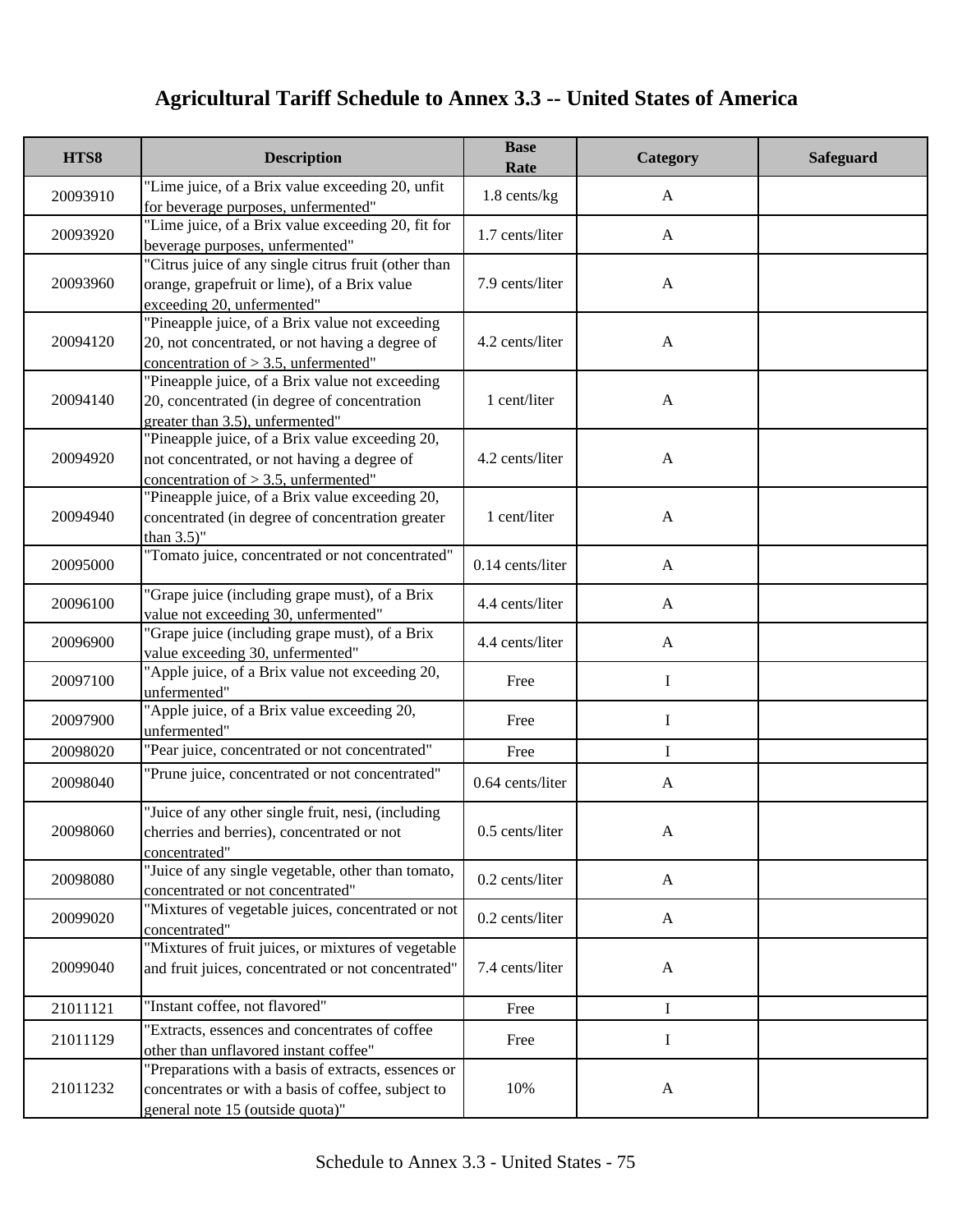| HTS8     | <b>Description</b>                                                                                                                                         | <b>Base</b><br>Rate       | Category                                                                                                         | <b>Safeguard</b> |
|----------|------------------------------------------------------------------------------------------------------------------------------------------------------------|---------------------------|------------------------------------------------------------------------------------------------------------------|------------------|
| 21011234 | "Blend syrup (Ch17 add US note 4) preparation<br>w/basis of extract, essence or concentrate or<br>w/basis of coffee, subj. quota of Ch17 add US nte<br>Q'' | 10%                       | $\mathbf{A}$                                                                                                     |                  |
| 21011238 | "Blend syrup (Ch17 add US note 4) preparation<br>w/basis of extract, essence or concentrate or w/<br>basis of coffee, over Ch17 add US note 9 quota"       | $30.5$ cents/kg +<br>8.5% | See paragraph 6 of<br>Appendix I to the General<br>Notes of the Schedule of<br>the United States to Annex<br>3.3 |                  |
| 21011244 | "Preparation ov 65% sugar (Ch17 add US nte 2)<br>w/basis of extract, essence or concentrate or<br>w/basis of coffee, subj. quota of Ch17 add US nte<br>7"  | 10%                       | $\mathbf{A}$                                                                                                     |                  |
| 21011248 | "Preparation ov 65% sugar (Ch17 add US note 2)<br>w/basis of extract, essence or concentrate or w/<br>basis of coffee, ov Ch17 add US note 9 quota"        | $30.5$ cents/kg +<br>8.5% | See paragraph 6 of<br>Appendix I to the General<br>Notes of the Schedule of<br>the United States to Annex<br>3.3 |                  |
| 21011254 | "Preparation ov 10% sugar (Ch17 add US nte 3)<br>w/basis of extract, essence or concentrate or<br>w/basis of coffee, subj. quota of Ch17 add US nte<br>8"  | 10%                       | $\mathbf{A}$                                                                                                     |                  |
| 21011258 | "Preparation ov 10% sugar (Ch17 add US note 3)<br>w/basis of extract, essence or concentrate or w/<br>basis of coffee, ov Ch17 add US note 8 quota"        | $30.5$ cents/kg +<br>8.5% | See paragraph 6 of<br>Appendix I to the General<br>Notes of the Schedule of<br>the United States to Annex<br>3.3 |                  |
| 21011290 | "Preparations nesoi, with a basis of extracts,<br>essences or concentrates or with a basis of coffee"                                                      | 8.5%                      | $\mathbf{A}$                                                                                                     |                  |
| 21012020 | "Extracts, essences or concentrates of tea or mate"                                                                                                        | Free                      |                                                                                                                  |                  |
| 21012032 | "Preparations with a basis of extracts, essences or<br>concentrates or with a basis of tea or mate, subject<br>to general note 15 (outside quota)"         | 10%                       | $\mathbf{A}$                                                                                                     |                  |
| 21012034 | "Blend syrup (Ch17 add US nte 4) preparation<br>w/basis extract/essence/concentrate or w/basis of<br>tea or mate, subj. quota of Ch17 add US nte 9"        | 10%                       | $\mathbf{A}$                                                                                                     |                  |
| 21012038 | "Blend syrup (Ch17 add US note 4) preparation<br>w/basis of extract/essence/concentrate or w/basis<br>of tea or mate, over Ch17 add US note 9 quota"       | $30.5$ cents/kg +<br>8.5% | See paragraph 6 of<br>Appendix I to the General<br>Notes of the Schedule of<br>the United States to Annex<br>3.3 |                  |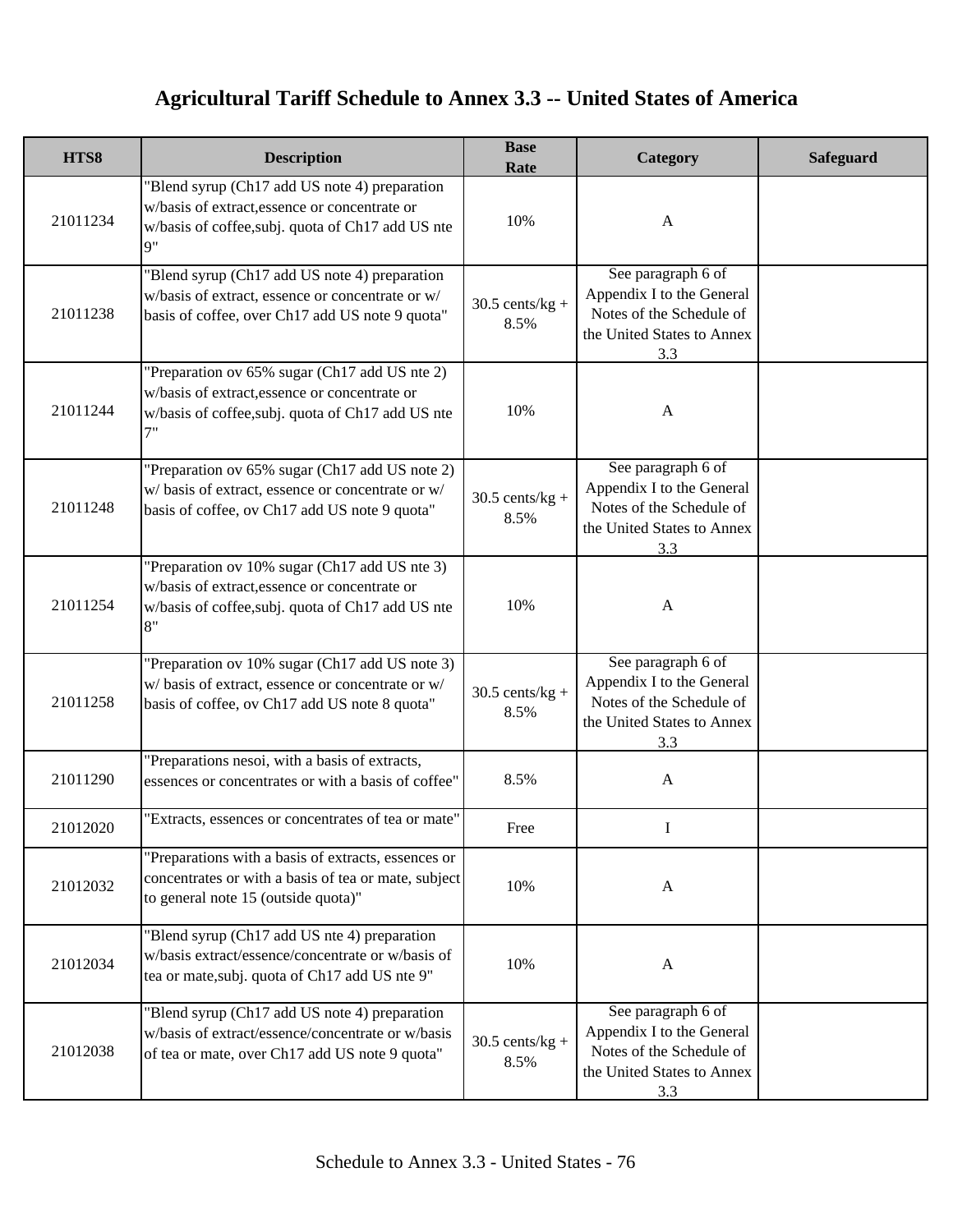| HTS8     | <b>Description</b>                                                                                                                                    | <b>Base</b><br>Rate       | Category                                                                                                         | <b>Safeguard</b> |
|----------|-------------------------------------------------------------------------------------------------------------------------------------------------------|---------------------------|------------------------------------------------------------------------------------------------------------------|------------------|
| 21012044 | "Preparation ov 65% sugar (Ch17 add US nte 2)<br>w/basis extract/essence/concentrate or w/basis of<br>tea or mate, subj. quota of Ch17 add US note 7" | 10%                       | $\mathbf{A}$                                                                                                     |                  |
| 21012048 | "Preparation ov 65% sugar (Ch17 add US note 2)<br>w/basis of extract/essence/concentrate or w/basis<br>of tea or mate, ov Ch17 add US note 9 quota"   | $30.5$ cents/kg +<br>8.5% | See paragraph 6 of<br>Appendix I to the General<br>Notes of the Schedule of<br>the United States to Annex<br>3.3 |                  |
| 21012054 | "Preparation ov 10% sugar (Ch17 add US nte 3)<br>w/basis extract/essence/concentrate or w/basis of<br>tea or mate, subj. quota of Ch17 add US note 8" | 10%                       | A                                                                                                                |                  |
| 21012058 | "Preparation ov 10% sugar (Ch17 add US note 3)<br>w/basis of extract/essence/concentrate or w/basis<br>of tea or mate, ov Ch17 add US note 8 quota"   | $30.5$ cents/kg +<br>8.5% | See paragraph 6 of<br>Appendix I to the General<br>Notes of the Schedule of<br>the United States to Annex<br>3.3 |                  |
| 21012090 | "Preparations nesoi, with a basis of extracts,<br>essences or concentrates or with a basis of tea or<br>mate"                                         | 8.5%                      | $\mathbf{A}$                                                                                                     |                  |
| 21013000 | "Roasted chicory and other roasted coffee<br>substitutes and extracts, essences and concentrates<br>thereof"                                          | 2.1 cents/kg              | $\mathbf{A}$                                                                                                     |                  |
| 21021000 | Active yeasts                                                                                                                                         | 6.4%                      | $\mathbf{A}$                                                                                                     |                  |
| 21022020 | Inactive yeasts (except dried brewers' yeast)                                                                                                         | 6.4%                      | $\mathbf{A}$                                                                                                     |                  |
| 21022040 | "Dried brewers' yeast, crude"                                                                                                                         | Free                      | I                                                                                                                |                  |
| 21022060 | "Single-cell micro-organisms, dead, excluding<br>yeasts, (but not including vaccines of heading<br>$3002$ "                                           | 3.2%                      | $\mathbf{A}$                                                                                                     |                  |
| 21023000 | Prepared baking powders                                                                                                                               | Free                      | I                                                                                                                |                  |
| 21031000 | Soy sauce                                                                                                                                             | 3%                        | $\mathbf{A}$                                                                                                     |                  |
| 21032020 | Tomato ketchup                                                                                                                                        | 6%                        | $\mathbf{A}$                                                                                                     |                  |
| 21032040 | "Tomato sauces, nesi"                                                                                                                                 | 11.6%                     | A                                                                                                                |                  |
| 21033020 | Mustard flour and meal                                                                                                                                | Free                      | $\bf{I}$                                                                                                         |                  |
| 21033040 | Prepared mustard                                                                                                                                      | $2.8$ cents/kg            | $\mathbf{A}$                                                                                                     |                  |
| 21039020 | Sauces derived or prepared from fish                                                                                                                  | Free                      | I                                                                                                                |                  |
| 21039040 | Nonalcoholic preparations of yeast extract (other<br>than sauces)                                                                                     | 3.2%                      | $\mathbf{A}$                                                                                                     |                  |
| 21039072 | "Mixed condiments and mixed seasonings<br>(described in add US note 3 to Ch. 21), subject to<br>gen. note 15 of the HTS"                              | 7.5%                      | $\mathbf{A}$                                                                                                     |                  |
| 21039074 | "Mixed condiments and mixed seasonings<br>(described in add US note 3 to Ch. 21), subject to<br>add. US note 8(a) to Ch.17, not GN15"                 | 7.5%                      | $\mathbf{A}$                                                                                                     |                  |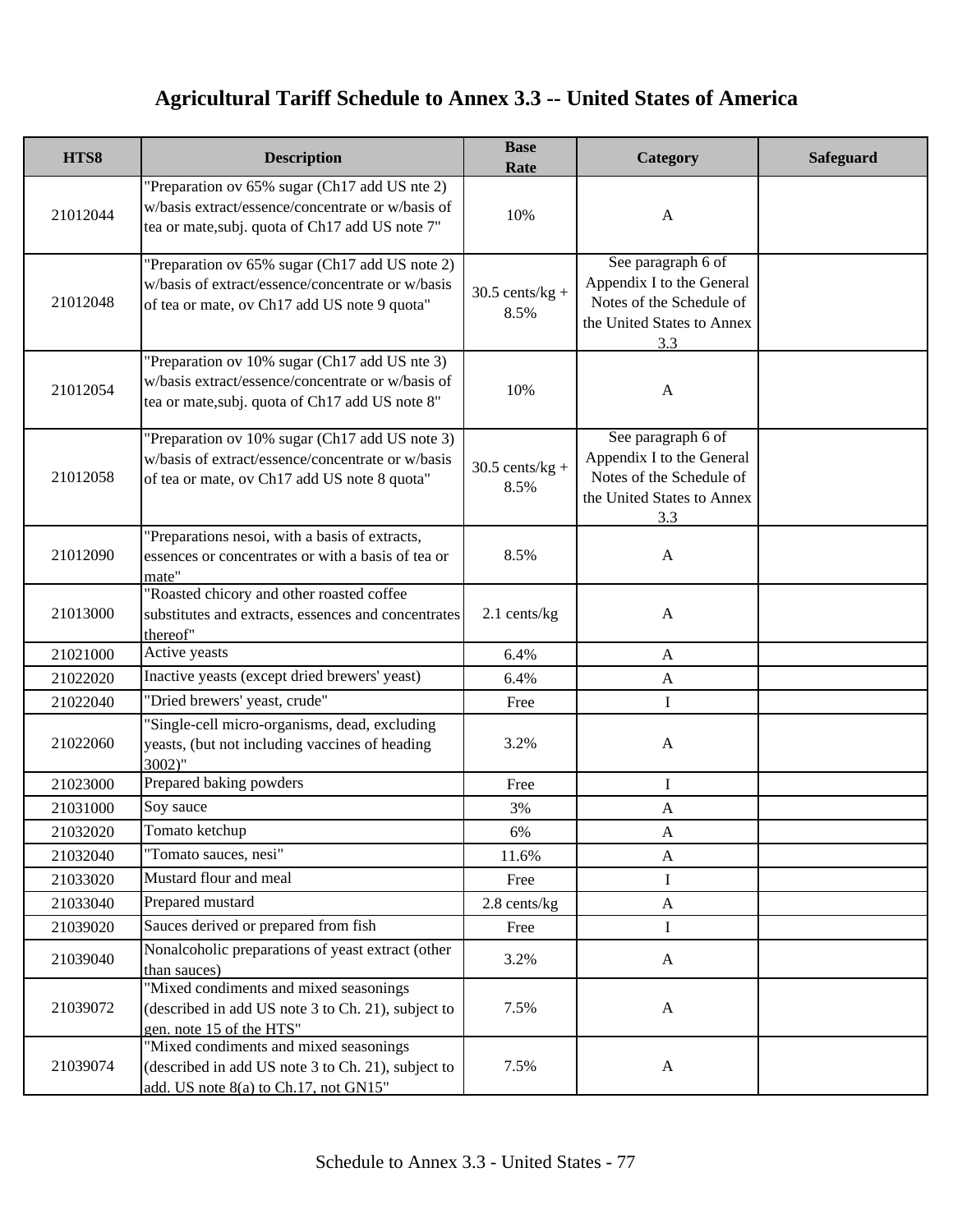| HTS8     | <b>Description</b>                                                                                                                                  | <b>Base</b><br>Rate       | Category                                                                                                         | <b>Safeguard</b> |
|----------|-----------------------------------------------------------------------------------------------------------------------------------------------------|---------------------------|------------------------------------------------------------------------------------------------------------------|------------------|
| 21039078 | "Mixed condiments and mixed seasonings<br>(described in add US note 3 to Ch. 21), not<br>subject to gen note 15 or add. US note 8(a) to<br>Ch.17"   | $30.5$ cents/kg +<br>6.4% | See paragraph 6 of<br>Appendix I to the General<br>Notes of the Schedule of<br>the United States to Annex<br>3.3 |                  |
| 21039080 | "Mixed condiments and mixed seasonings, not<br>described in add US note 3 to Ch. 21"                                                                | 6.4%                      | $\mathbf{A}$                                                                                                     |                  |
| 21039090 | "Sauces and preparations therefor, neosi"                                                                                                           | 6.4%                      | $\mathbf{A}$                                                                                                     |                  |
| 21041000 | Soups and broths and preparations therefor                                                                                                          | 3.2%                      | $\mathbf{A}$                                                                                                     |                  |
| 21042000 | Homogenized composite food preparations                                                                                                             | 2.5%                      | $\mathbf{A}$                                                                                                     |                  |
| 21050005 | "Ice cream, whether or not w/cocoa, subject to<br>gen. note 15 of the HTS"                                                                          | 20%                       | $\mathbf{A}$                                                                                                     |                  |
| 21050010 | "Ice cream, whether or not w/cocoa, subject to<br>add. US note 5 to Ch. 21, not GN15"                                                               | 20%                       | $\mathbf{A}$                                                                                                     |                  |
| 21050020 | "Ice cream, whether or not containing cocoa, not<br>subject to gen note 15 or add. US note 5 to Ch.21'                                              | $50.2$ cents/kg +<br>17%  | See paragraph 5 of<br>Appendix I to the General<br>Notes of the Schedule of<br>the United States to Annex<br>3.3 | See Annex 3.17   |
| 21050025 | "Edible ice (dairy prod. described in add US note<br>1 to Ch. 4), subject to gen note 15 of the HTS"                                                | 20%                       | $\mathbf{A}$                                                                                                     |                  |
| 21050030 | "Edible ice (dairy prod. described in add US note<br>1 to Ch. 4), subject to add US note 10 to Ch. 4,<br>not GN15"                                  | 20%                       | $\mathbf{A}$                                                                                                     |                  |
| 21050040 | "Edible ice except ice cream, dairy products<br>described in add'l U.S. note 1 to chap. 4, nesoi"                                                   | $50.2$ cents/kg +<br>17%  | ${\bf E}$                                                                                                        |                  |
| 21050050 | "Edible ice, except ice cream, not described in add<br>US note 1 to Ch. 4, nesoi"                                                                   | 17%                       | $\mathbf{A}$                                                                                                     |                  |
| 21061000 | Protein concentrates and textured protein<br>substances                                                                                             | 6.4%                      | $\mathbf{A}$                                                                                                     |                  |
| 21069003 | "Food preps, nesoi, n/o 5.5% bf, mixed w/other<br>ingred. if o/16% milk solids capable of being<br>further proc., subj. to GN15"                    | 2.9 cents/kg              | A                                                                                                                |                  |
| 21069006 | "Food preps, nesoi, n/o 5.5% bf, mixed w/other<br>ingred. if o/16% milk solids capable of being<br>further proc., subj. to Ch4 US nte 10, not GN15" | 2.9 cents/kg              | $\mathbf{A}$                                                                                                     |                  |
| 21069009 | "Food preps, nesoi, n/o 5.5% b'fat, mixed w/other<br>ingredi., if o/16% milk solids by wt, capable of<br>being further proc, bulk, nesoi, not GN15" | 86.2 cents/kg             | E                                                                                                                |                  |
| 21069012 | "Compound alcoholic preparations of a kind used<br>for the manufacture of beverages, over 20%<br>weight alcohol but not over 0.5% vol alcohol"      | $4.2$ cents/kg +<br>1.9%  | $\mathbf{A}$                                                                                                     |                  |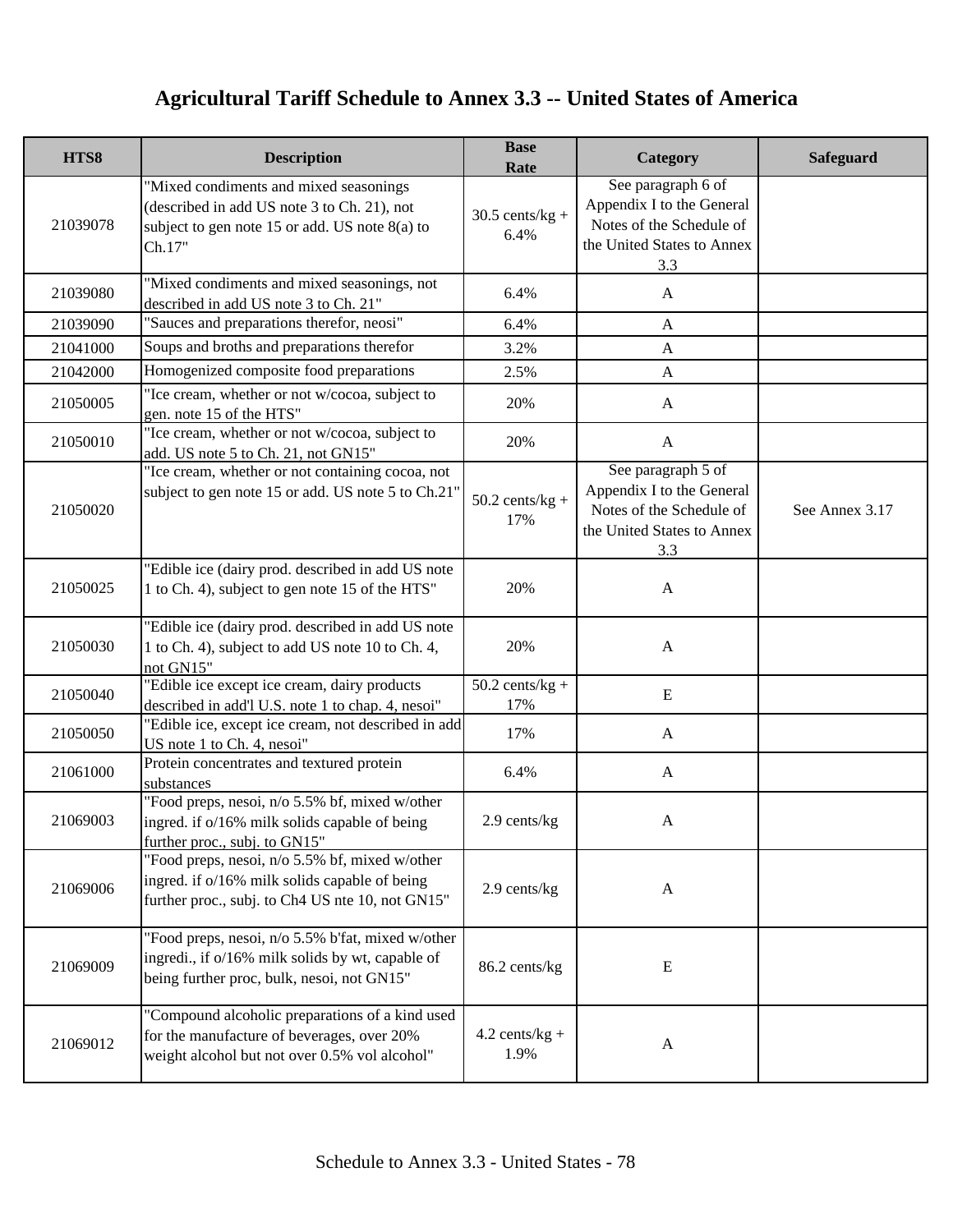| HTS8     | <b>Description</b>                                                                                                                          | <b>Base</b><br>Rate                                               | Category                                                                                                         | <b>Safeguard</b> |
|----------|---------------------------------------------------------------------------------------------------------------------------------------------|-------------------------------------------------------------------|------------------------------------------------------------------------------------------------------------------|------------------|
| 21069015 | "Compound alcoholic preparations used in the<br>manufacture of beverages, cont. over 20% not<br>over 50% of alcohol by weight"              | $8.4 \text{ cents/kg} +$<br>1.9%                                  | $\mathbf{A}$                                                                                                     |                  |
| 21069018 | "Compound alcoholic preparations of a kind used<br>for the manufacture of beverages, containing over<br>50% of alcohol by weight"           | 17 cents/ $kg +$<br>1.9%                                          | $\mathbf{A}$                                                                                                     |                  |
| 21069022 | "Butter substitutes o/10% by wt of milk solids,<br>o/45% butterfat, subject to gen. note 15 to the<br>HTS"                                  | 15.4 cents/kg                                                     | $\mathbf{A}$                                                                                                     |                  |
| 21069024 | "Butter substitutes o/10% by wt of milk solids,<br>o/45% butterfat, subject to add US note 14 to<br>Ch.4, not GN15"                         | 15.4 cents/kg                                                     | $\mathbf{A}$                                                                                                     |                  |
| 21069026 | "Butter substitutes o/10% by wt of milk solids,<br>o/45% butterfat, not subject to gen note 15 or add<br>US note 14 to Ch.4"                | \$1.996/kg                                                        | E                                                                                                                |                  |
| 21069028 | "Butter substitutes o/10% by wt of milk solids, n/o<br>45% butterfat, neosi"                                                                | 13.1 cents/kg                                                     | $\mathbf{A}$                                                                                                     |                  |
| 21069032 | "Butter substitutes n/o 10% by wt of milk solids,<br>o/45% butterfat, subject to gen. note 15 to the<br>HTS"                                | 15.4 cents/kg                                                     | $\mathbf{A}$                                                                                                     |                  |
| 21069034 | "Butter substitutes n/o 10% by wt of milk solids,<br>o/45% butterfat, subject to add US note 14 to<br>Ch.4, not GN15"                       | 15.4 cents/kg                                                     | $\mathbf{A}$                                                                                                     |                  |
| 21069036 | "Butter substitutes n/o 10% by wt of milk solids,<br>o/45% butterfat, not subject to gen note 15 or add<br>US note 14 to Ch.4"              | \$1.996/kg                                                        | E                                                                                                                |                  |
| 21069038 | "Butter substitutes n/o 10% by wt of milk solids,<br>n/o 45% butterfat, neosi"                                                              | 13.1 cents/kg                                                     | $\mathbf{A}$                                                                                                     |                  |
| 21069039 | Artificially sweetened cough drops                                                                                                          | Free                                                              | I                                                                                                                |                  |
| 21069042 | 'Syrups from cane/beet sugar, neosi, w/added<br>coloring but not added flavoring, subject to gen.<br>note 15 of the HTS"                    | 3.6606 cents/kg<br>of total sugars                                | $\mathbf{A}$                                                                                                     |                  |
| 21069044 | "Syrups from cane/beet sugar, neosi, w/added<br>coloring but not added flavoring, subject to add<br>US note 5 to Ch. 17, not GN15"          | $3.6606$ cents/kg<br>of total sugars                              |                                                                                                                  |                  |
| 21069046 | "Syrups from cane/beet sugar, neosi, w/added<br>coloring but not added flavoring, not subject to<br>gen note 15 or add US note 5 to Ch. 17" | 35.74 cents/kg                                                    | See paragraph 6 of<br>Appendix I to the General<br>Notes of the Schedule of<br>the United States to Annex<br>3.3 |                  |
| 21069048 | "Orange juice, fortified with vitamins or<br>minerals"                                                                                      | 7.85 cents/liter                                                  | $\mathbf{A}$                                                                                                     |                  |
| 21069052 | "Juice of any single fruit or vegetables juices (o/t)<br>orange), concentrated, fortified with vitamins or<br>minerals"                     | The rate<br>applicable to the<br>natural juice in<br>heading 2009 | A                                                                                                                |                  |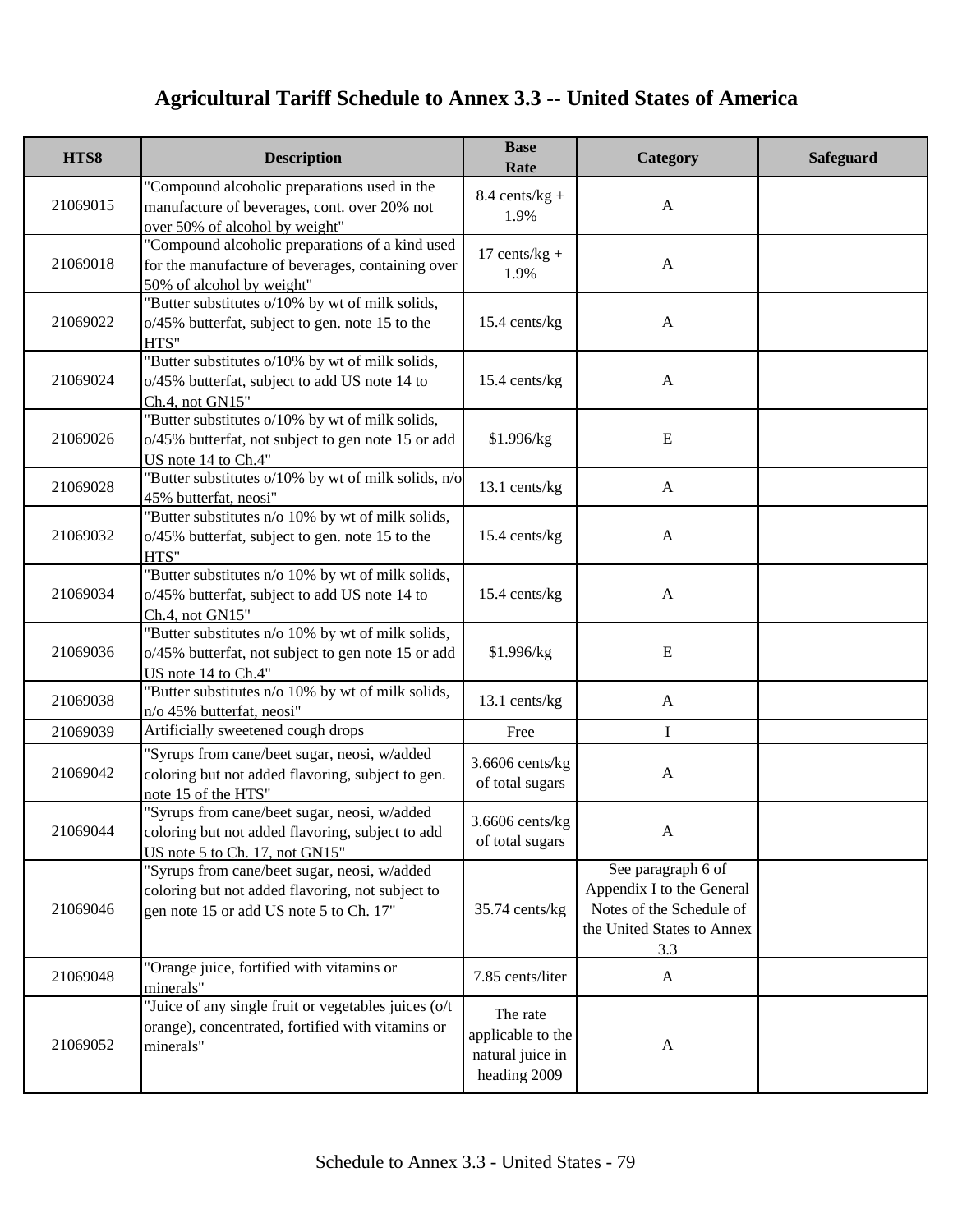| HTS8     | <b>Description</b>                                                                                                                                 | <b>Base</b><br>Rate                                               | Category                                                                                                         | Safeguard |
|----------|----------------------------------------------------------------------------------------------------------------------------------------------------|-------------------------------------------------------------------|------------------------------------------------------------------------------------------------------------------|-----------|
| 21069054 | "Mixtures of fruit or vegetable juices, fortified<br>with vitamins or minerals, nesoi, mixtures of<br>juices in concentrated form"                 | The rate<br>applicable to the<br>natural juice in<br>heading 2009 | A                                                                                                                |           |
| 21069058 | "Food preparations of gelatin, neosi"                                                                                                              | 4.8%                                                              | $\mathbf{A}$                                                                                                     |           |
| 21069062 | "Food preps, nesoi, o/10% by wt of milk solids,<br>subject to gen. note 15 of the HTS"                                                             | 10%                                                               | A                                                                                                                |           |
| 21069064 | "Food preps, nesoi, o/10% by wt of milk solids,<br>dairy prods, descr. in add US note 1 to Ch.4:<br>subject to add US note 10 to Ch.4, not GN15"   | 10%                                                               | $\mathbf{A}$                                                                                                     |           |
| 21069066 | "Food preps, nesoi, o/10% by wt of milk solids,<br>dairy prods, descr. in add US note 1 to Ch.4: not<br>subject to Ch4 US note 10, not GN15"       | $70.4$ cents/kg +<br>8.5%                                         | ${\bf E}$                                                                                                        |           |
| 21069068 | "Blended syrups, neosi, o/10% milk solids, descr.<br>in add US note 4 to Ch 17: subject to add US note<br>9 to Ch. 17, not GN15"                   | 10%                                                               | $\mathbf{A}$                                                                                                     |           |
| 21069072 | "Blended syrups, neosi, o/10% milk solids, descr.<br>in add US note 4 to Ch 17: not subject to add US<br>note 9 to Ch. 17, not GN15"               | 70.4 cents/ $kg +$<br>8.5%                                        | See paragraph 6 of<br>Appendix I to the General<br>Notes of the Schedule of<br>the United States to Annex<br>3.3 |           |
| 21069074 | "Food preps, nesoi, o/10% milk solids, o/65%<br>sugar, descr. in add US note 2 to Ch.17, subject to<br>add US note 7 to Ch. 17, not GN15"          | 10%                                                               | $\mathbf{A}$                                                                                                     |           |
| 21069076 | "Food preps, nesoi, o/10% milk solids, o/65%<br>sugar, descr. in add US note 2 to Ch.17, not<br>subject to add US note 7 to Ch. 17, not GN15"      | $70.4$ cents/kg +<br>8.5%                                         | See paragraph 6 of<br>Appendix I to the General<br>Notes of the Schedule of<br>the United States to Annex<br>3.3 |           |
| 21069078 | "Food preps, nesoi, o/10% milk solids, o/10%<br>sugar, descr. in add US note 3 to Ch.17, subject to<br>add US note 8 to Ch. 17, not GN15"          | 10%                                                               | A                                                                                                                |           |
| 21069080 | "Food preps, nesoi, o/10% milk solids, o/10%<br>sugar, descr. in add US note 3 to Ch.17, not<br>subject to add US note 8 to Ch. 17, not GN15"      | 70.4 cents/kg +<br>8.5%                                           | See paragraph 6 of<br>Appendix I to the General<br>Notes of the Schedule of<br>the United States to Annex<br>3.3 |           |
| 21069082 | "Food preps, nesoi, o/10% milk solids, neosi"                                                                                                      | 6.4%                                                              | A                                                                                                                |           |
| 21069083 | "Food preps, nesoi, n/o 10% by wt of milk solids,<br>subject to gen. note 15 of the HTS"                                                           | 10%                                                               | A                                                                                                                |           |
| 21069085 | "Food preps, nesoi, n/o 10% by wt of milk solids,<br>dairy prods, descr. in add US note 1 to Ch.4:<br>subject to add US note 10 to Ch.4, not GN15" | 10%                                                               | $\mathbf{A}$                                                                                                     |           |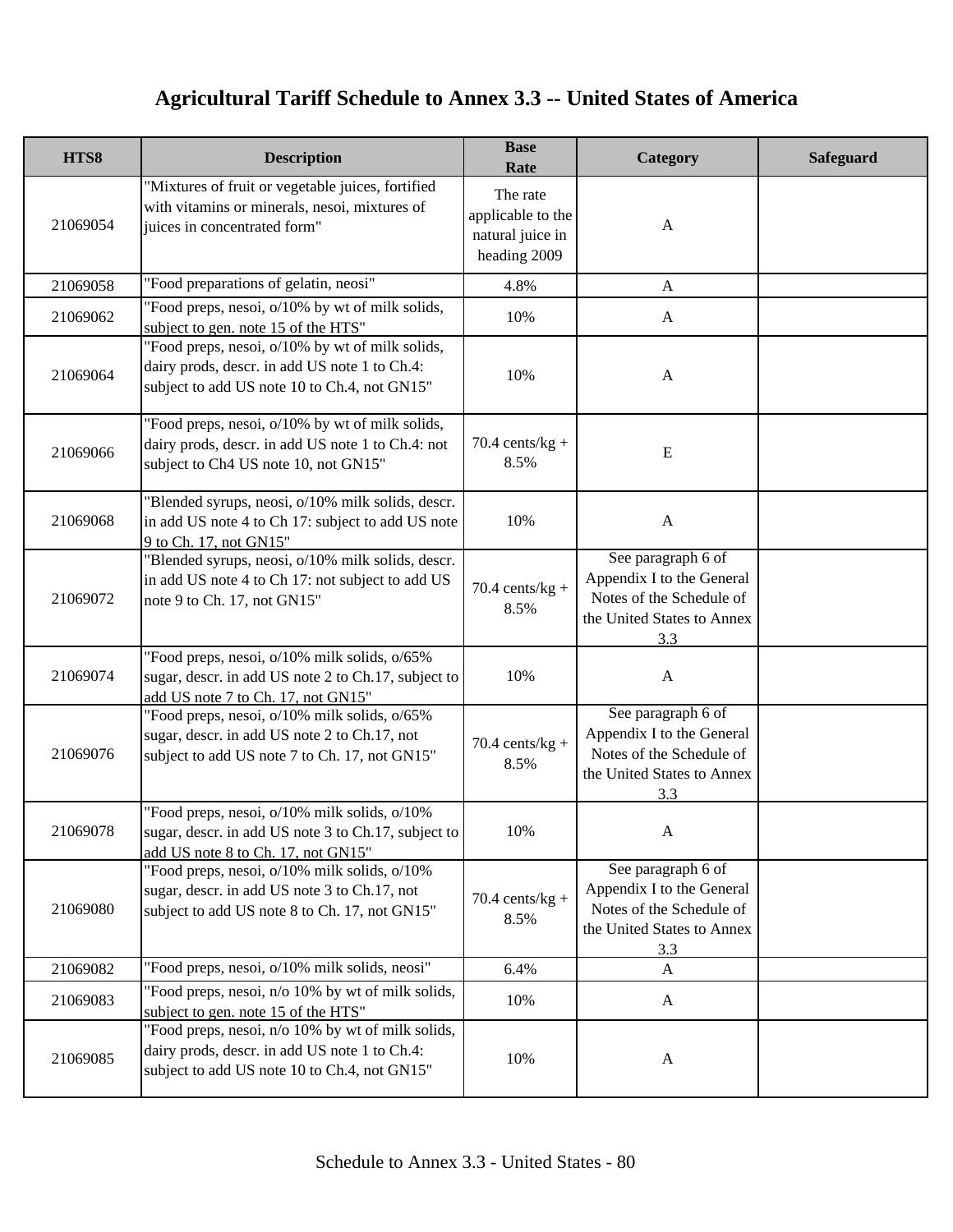| HTS8     | <b>Description</b>                                                                                                                                  | <b>Base</b><br>Rate       | Category                                                                                                         | <b>Safeguard</b> |
|----------|-----------------------------------------------------------------------------------------------------------------------------------------------------|---------------------------|------------------------------------------------------------------------------------------------------------------|------------------|
| 21069087 | "Food preps, nesoi, n/o 10% by wt of milk solids,<br>dairy prods, descr. in add US note 1 to Ch.4:<br>n/subject to add US note 10 to Ch. 4, n/GN15" | $28.8$ cents/kg +<br>8.5% | E                                                                                                                |                  |
| 21069089 | "Blended syrups, neosi, n/o 10% milk solids,<br>descr. in add US note 4 to Ch 17: subject to add<br>US note 9 to Ch. 17, not GN15"                  | 10%                       | $\mathbf{A}$                                                                                                     |                  |
| 21069091 | "Blended syrups, neosi, n/o/10% milk solids,<br>descr. in add US note 4 to Ch 17: not subject to<br>add US note 9 to Ch. 17, not GN15"              | $28.8$ cents/kg +<br>8.5% | See paragraph 6 of<br>Appendix I to the General<br>Notes of the Schedule of<br>the United States to Annex<br>3.3 |                  |
| 21069092 | "Food preps, nesoi, n/o 10% milk solids, o/65%<br>sugar, descr. in add US note 2 to Ch.17, subject to<br>add US note 7 to Ch. 17, not GN15"         | 10%                       | $\mathbf{A}$                                                                                                     |                  |
| 21069094 | "Food preps, nesoi, n/o 10% milk solids, o/65%<br>sugar, descr. in add US note 2 to Ch.17, not<br>subject to add US note 7 to Ch. 17, not GN15"     | $28.8$ cents/kg +<br>8.5% | See paragraph 6 of<br>Appendix I to the General<br>Notes of the Schedule of<br>the United States to Annex<br>3.3 |                  |
| 21069095 | "Food preps, nesoi, n/o 10% milk solids, o/10%<br>sugar, descr. in add US note 3 to Ch.17, subject to<br>add US note 8 to Ch. 17, not GN15"         | 10%                       | $\mathbf{A}$                                                                                                     |                  |
| 21069097 | "Food preps, nesoi, n/o 10% milk solids, o/10%<br>sugar, descr. in add US note 3 to Ch.17, not<br>subject to add US note 8 to Ch. 17, not GN15"     | $28.8$ cents/kg +<br>8.5% | See paragraph 6 of<br>Appendix I to the General<br>Notes of the Schedule of<br>the United States to Annex<br>3.3 |                  |
| 21069099 | "Food preparations not elsewhere specified or<br>included, not canned or frozen"                                                                    | 6.4%                      | $\mathbf{A}$                                                                                                     |                  |
| 22011000 | "Mineral waters and aerated waters, not<br>containing added sugar or other sweetening<br>matter nor flavored"                                       | 0.26 cents/liter          | $\mathbf{A}$                                                                                                     |                  |
| 22019000 | "Waters (incl. ice, snow and steam), ot/than<br>mineral waters or aerated waters, not cont. added<br>sugar or other sweetening matter nor flavored" | Free                      | I                                                                                                                |                  |
| 22021000 | "Waters, including mineral waters and aerated<br>waters, containing added sugar or other<br>sweetening matter or flavored"                          | 0.2 cents/liter           | $\mathbf{A}$                                                                                                     |                  |
| 22029010 | Chocolate milk drink                                                                                                                                | 17%                       | A                                                                                                                |                  |
| 22029022 | "Non-alcoholic milk-based drinks (except<br>chocolate), subject to gen. note 15 of the HTS"                                                         | 17.5%                     | $\mathbf{A}$                                                                                                     |                  |
| 22029024 | "Non-alcoholic milk-based drinks (except<br>chocolate), subject to add US note 10 to Ch. 4, not<br>GN15"                                            | 17.5%                     | $\mathbf{A}$                                                                                                     |                  |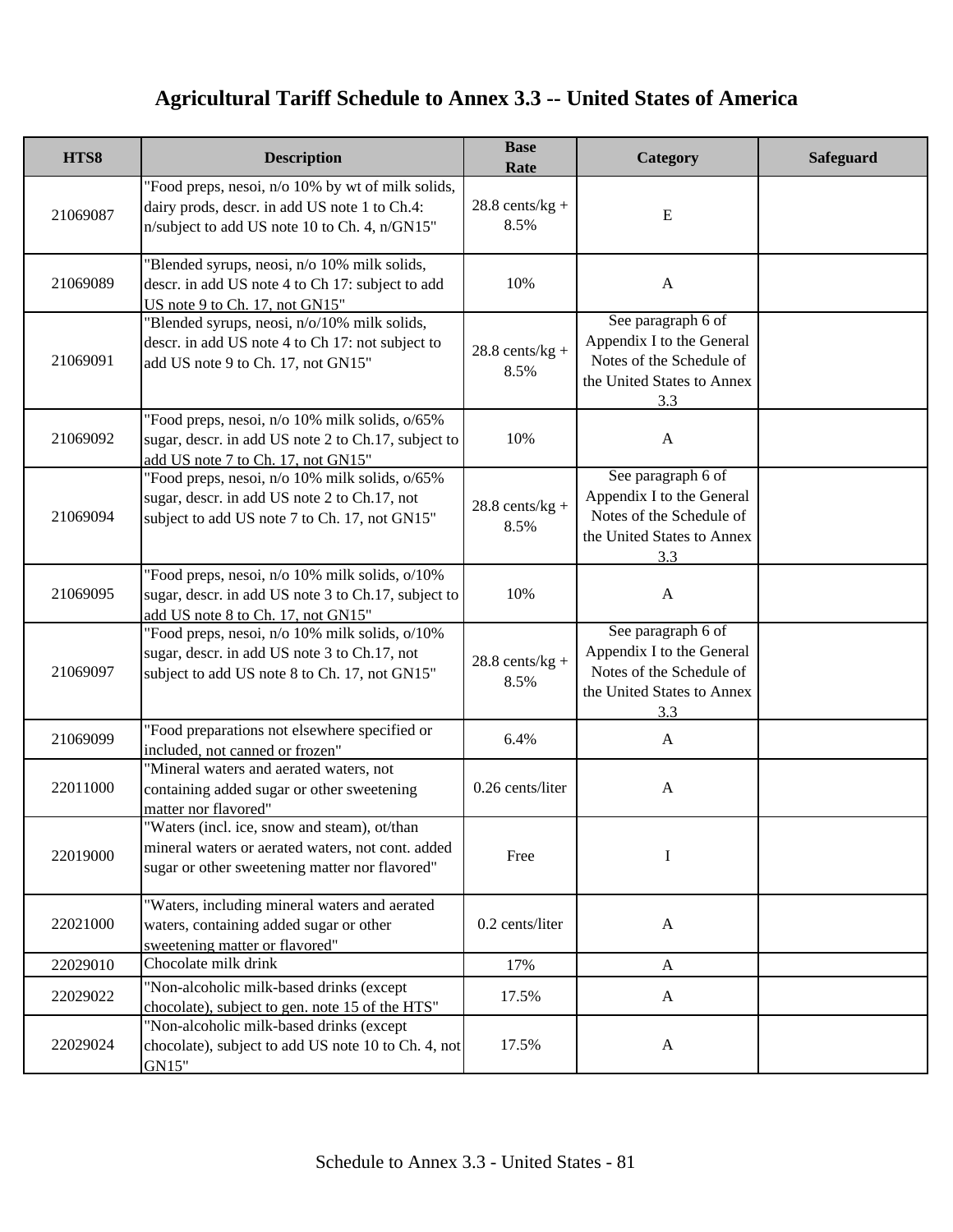| HTS8     | <b>Description</b>                                                                                                                       | <b>Base</b><br>Rate                                               | Category     | <b>Safeguard</b> |
|----------|------------------------------------------------------------------------------------------------------------------------------------------|-------------------------------------------------------------------|--------------|------------------|
| 22029028 | "Non-alcoholic milk-based drinks (except<br>chocolate), not subject to gen note 15 or add US<br>note 10 to Ch. 4"                        | $23.5$ cents/liter +<br>14.9%                                     | $\mathbf C$  |                  |
| 22029030 | "Orange juice, fortified with vitamins or minerals,<br>not concentrated and not prepared from<br>concentrate"                            | 4.5 cents/liter                                                   | $\mathbf{A}$ |                  |
| 22029035 | "Orange juice, fortified with vitamins or minerals,<br>prepared from concentrate"                                                        | 7.85 cents/liter                                                  | $\mathbf{A}$ |                  |
| 22029036 | "Single fruit or vegetable juice (other than<br>orange), fortified with vitamins or minerals, not<br>concentrated"                       | The rate<br>applicable to the<br>natural juice in<br>heading 2009 | $\mathbf{A}$ |                  |
| 22029037 | "Mixed fruit or vegetable juice (other than<br>orange), fortified with vitamins or minerals, not<br>concentrated"                        | The rate<br>applicable to the<br>natural juice in<br>heading 2009 | $\mathbf{A}$ |                  |
| 22029090 | "Nonalcoholic beverages, nesi, not including fruit<br>or vegetable juices of heading 2009"                                               | 0.2 cents/liter                                                   | $\mathbf{A}$ |                  |
| 22030000 | Beer made from malt                                                                                                                      | Free                                                              | I            |                  |
| 22041000 | "Sparkling wine, made from grapes"                                                                                                       | 19.8 cents/liter                                                  | $\mathbf{A}$ |                  |
| 22042120 | "Effervescent grape wine, in containers holding 2<br>liters or less"                                                                     | 19.8 cents/liter                                                  | $\mathbf{A}$ |                  |
| 22042130 | "Tokay wine (not carbonated) not over 14%<br>alcohol, in containers not over 2 liters"                                                   | 6.3 cents/liter                                                   | $\mathbf{A}$ |                  |
| 22042150 | "Wine other than Tokay (not carbonated), not<br>over 14% alcohol, in containers not over 2 liters"                                       | 6.3 cents/liter                                                   | $\mathbf{A}$ |                  |
| 22042160 | """Marsala"" wine, over 14% vol. alcohol, in<br>containers holding 2 liters or less"                                                     | 5.3 cents/liter                                                   | $\mathbf{A}$ |                  |
| 22042180 | "Grape wine, other than ""Marsala"", not<br>sparkling or effervescent, over 14% vol. alcohol,<br>in containers holding 2 liters or less" | 16.9 cents/liter                                                  | $\mathbf{A}$ |                  |
| 22042920 | "Grape wine, other than sparkling, not over 14%<br>vol. alcohol, in containers holding over 2 but not<br>over 4 liters"                  | 8.4 cents/liter                                                   | $\mathbf{A}$ |                  |
| 22042940 | "Grape wine, other than sparkling, over 14% vol.<br>alcohol, in containers holding over 2 but not over<br>4 liters"                      | 22.4 cents/liter                                                  | $\mathbf{A}$ |                  |
| 22042960 | "Grape wine, other than sparkling, not over 14%<br>vol. alcohol, in containers holding over 4 liters"                                    | 14 cents/liter                                                    | $\mathbf{A}$ |                  |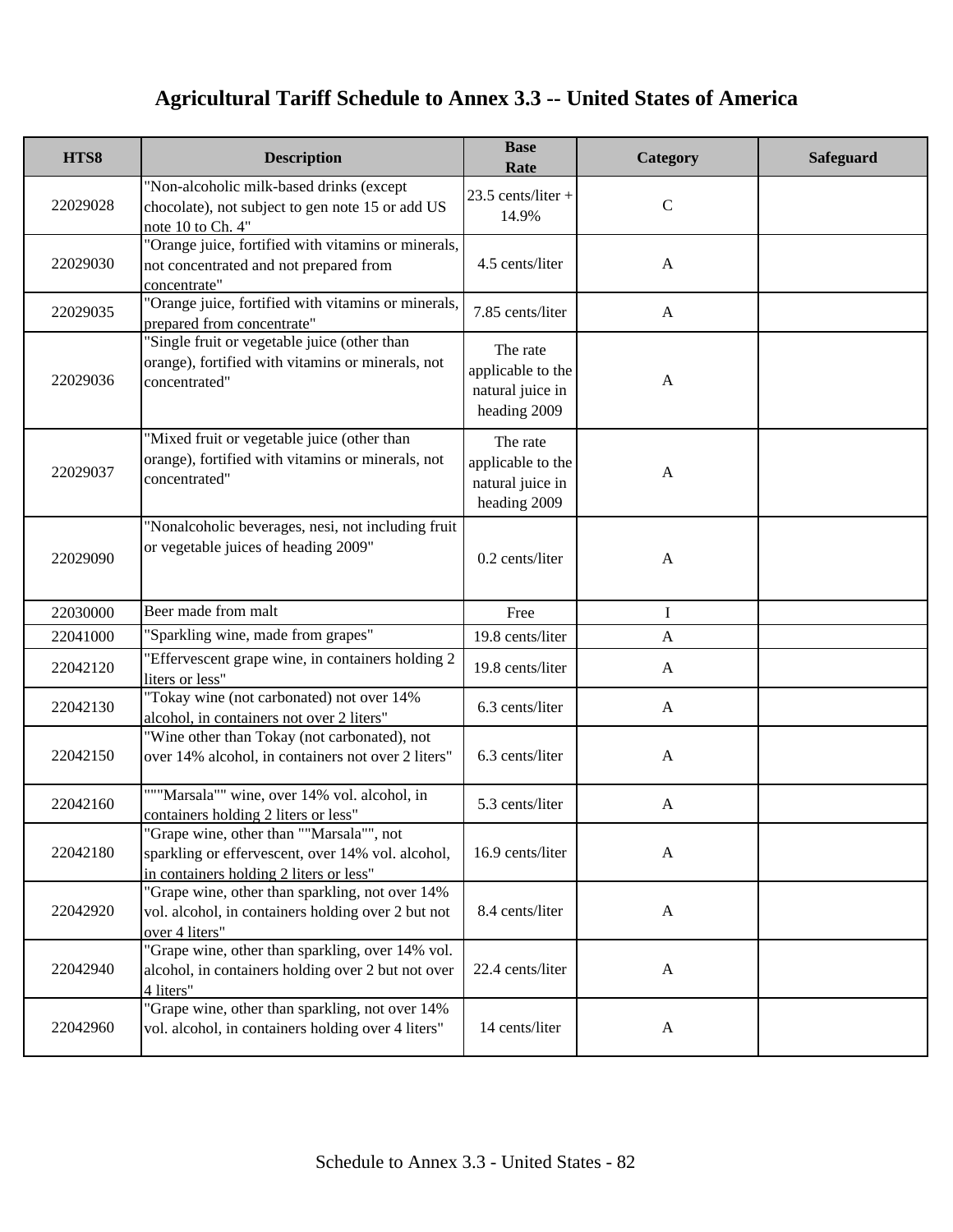| HTS8      | <b>Description</b>                                                                                                                                                                                                                                                                                               | <b>Base</b><br>Rate                                                        | Category                                                                                        | <b>Safeguard</b> |
|-----------|------------------------------------------------------------------------------------------------------------------------------------------------------------------------------------------------------------------------------------------------------------------------------------------------------------------|----------------------------------------------------------------------------|-------------------------------------------------------------------------------------------------|------------------|
| 22042980  | "Grape wine, other than sparkling, over 14% vol.<br>alcohol, in containers holding over 4 liters"                                                                                                                                                                                                                | 22.4 cents/liter                                                           | $\mathbf{A}$                                                                                    |                  |
| 22043000  | "Grape must, nesi, in fermentation or with<br>fermentation arrested otherwise than by addition<br>of alcohol"                                                                                                                                                                                                    | $4.4$ cents/liter +<br>31.4 cents/pf.<br>Liter                             | $\mathbf{A}$                                                                                    |                  |
| 22051030  | Vermouth in containers holding 2 liters or less                                                                                                                                                                                                                                                                  | 3.5 cents/liter                                                            | $\mathbf{A}$                                                                                    |                  |
| 22051060  | "Wine of fresh grapes flavored with plants or<br>aromatic substances, other than vermouth, in                                                                                                                                                                                                                    | 4.2 cents/liter                                                            | A                                                                                               |                  |
| 22059020  | Vermouth in containers each holding over 2 liters<br>but not over 4 liters                                                                                                                                                                                                                                       | 3.5 cents/liter                                                            | $\mathbf{A}$                                                                                    |                  |
| 22059040  | Vermouth in containers each holding over 4 liters                                                                                                                                                                                                                                                                | 3.8 cents/liter                                                            | $\mathbf{A}$                                                                                    |                  |
| 22059060  | "Wine of fresh grapes flavored with plants or<br>aromatic substances, other than vermouth, in<br>containers holding over 2 liters"                                                                                                                                                                               | 4.2 cents/liter                                                            | $\mathbf{A}$                                                                                    |                  |
| 22060015  | "Cider, fermented, whether still or sparkling"                                                                                                                                                                                                                                                                   | 0.4 cents/liter                                                            | $\mathbf{A}$                                                                                    |                  |
| 22060030  | Prune wine                                                                                                                                                                                                                                                                                                       | $3.1$ cents/liter +<br>22.1 cents/pf.<br>liter on ethyl<br>alcohol content | $\mathbf{A}$                                                                                    |                  |
| 22060045  | Rice wine or sake                                                                                                                                                                                                                                                                                                | 3 cents/liter                                                              | $\mathbf{A}$                                                                                    |                  |
| 22060060  | "Effervescent wine, nesi"                                                                                                                                                                                                                                                                                        | 13.9 cents/liter                                                           | $\mathbf{A}$                                                                                    |                  |
| 22060090  | "Fermented beverages (other than grape wine,<br>beer, cider, prune wine, sake, vermouth, or other<br>effervescent wines)"                                                                                                                                                                                        | 4.2 cents/liter                                                            | $\mathbf{A}$                                                                                    |                  |
| 22071030  | Undenatured ethyl alcohol of 80 percent vol.<br>alcohol or higher, for beverage purposes                                                                                                                                                                                                                         | $\overline{18.9}$ cents/pf.<br>liter                                       | $\mathbf{A}$                                                                                    |                  |
| 22071060  | Undenatured ethyl alcohol of 80 percent vol.<br>alcohol or higher, for nonbeverage purposes                                                                                                                                                                                                                      | See subdivision<br>below                                                   | See subdivision below                                                                           |                  |
| 22071060a | Undenatured ethyl alcohol of 80 percent vol.<br>alcohol or higher, for nonbeverage purposes if<br>such ethyl alcohol is to be used as a fuel or is<br>suitable for use in producing a mixture of gasoline<br>and alcohol, a mixture of a special fuel and<br>alcohol, or any other mixture to be used as a fuel. | 2.5%                                                                       | See paragraph 4 of the<br>General Notes to the<br>Schedule of the United<br>States to Annex 3.3 |                  |
| 22071060b | Other undenatured ethyl alcohol of 80 percent<br>vol. alcohol or higher, for nonbeverage purposes                                                                                                                                                                                                                | 2.5%                                                                       | A                                                                                               |                  |
| 22072000  | Ethyl alcohol and other spirits, denatured, of any<br>strength                                                                                                                                                                                                                                                   | See subdivision<br>below                                                   | See subdivision below                                                                           |                  |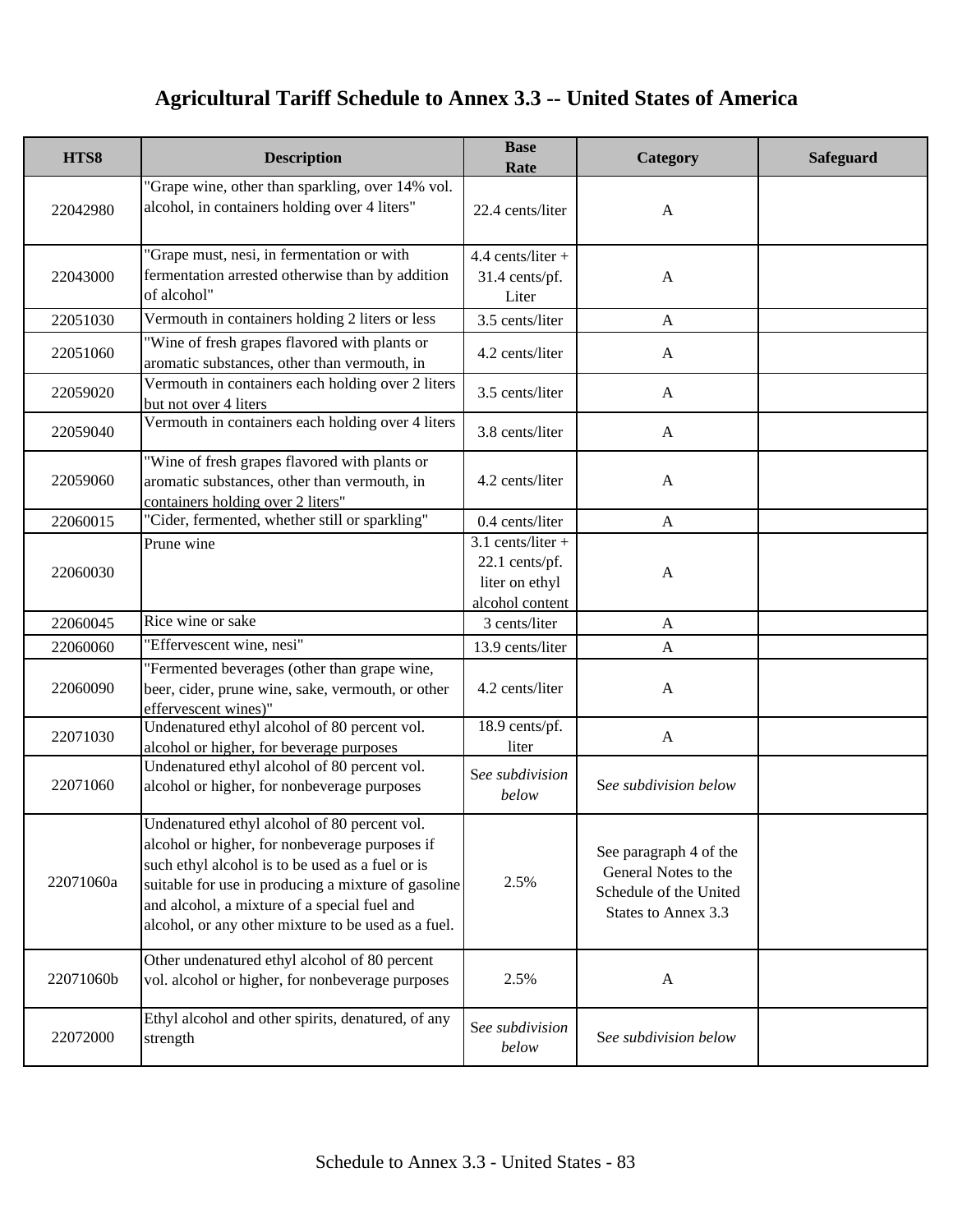| HTS8      | <b>Description</b>                                                                                                                                                                                                                                                                 | <b>Base</b><br>Rate     | Category                                                                                        | <b>Safeguard</b> |
|-----------|------------------------------------------------------------------------------------------------------------------------------------------------------------------------------------------------------------------------------------------------------------------------------------|-------------------------|-------------------------------------------------------------------------------------------------|------------------|
| 22072000a | Ethyl alcohol and other spirits, denatured, of any<br>strength if such ethyl alcohol is to be used as a<br>fuel or is suitable for use in producing a mixture<br>of gasoline and alcohol, a mixture of a special fuel<br>and alcohol, or any other mixture to be used as a<br>fuel | 1.9%                    | See paragraph 4 of the<br>General Notes to the<br>Schedule of the United<br>States to Annex 3.3 |                  |
| 22072000b | Other ethyl alcohol and other spirits, denatured,<br>of any strength                                                                                                                                                                                                               | 1.9%                    | $\mathbf{A}$                                                                                    |                  |
| 22082010  | Pisco and singani                                                                                                                                                                                                                                                                  | Free                    | $\bf{I}$                                                                                        |                  |
| 22082020  | "Grape brandy, excluding pisco and singani, in<br>containers not over 4 liters, not over \$2.38/liter"                                                                                                                                                                             | Free                    | I                                                                                               |                  |
| 22082030  | 'Grape brandy, excluding pisco and singani, in<br>containers not over 4 liters, valued over \$2.38 to<br>\$3.43/liter"                                                                                                                                                             | Free                    | I                                                                                               |                  |
| 22082040  | "Grape brandy, excluding pisco and singani, in<br>containers not over 4 liters, valued over<br>\$3.43/liter"                                                                                                                                                                       | Free                    | $\mathbf{I}$                                                                                    |                  |
| 22082050  | "Grape brandy, excluding pisco and singani, in<br>containers over 4 liters, not over \$2.38/liter"                                                                                                                                                                                 | Free                    | $\bf{I}$                                                                                        |                  |
| 22082060  | "Grape brandy, excluding pisco and singani, in<br>containers over 4 liters, over \$2.38/liter"                                                                                                                                                                                     | Free                    | I                                                                                               |                  |
| 22083030  | Irish and Scotch whiskies                                                                                                                                                                                                                                                          | Free                    | $\mathbf I$                                                                                     |                  |
| 22083060  | "Whiskies, other than Irish and Scotch whiskies"                                                                                                                                                                                                                                   | Free                    | I                                                                                               |                  |
| 22084020  | 'Rum and tafia, in containers each holding not<br>over 4 liters, valued not over \$3/proof liter"                                                                                                                                                                                  | 23.7 cents/pf.<br>liter | A                                                                                               |                  |
| 22084040  | "Rum and tafia, in containers each holding not<br>over 4 liters, valued over \$3/proof liter"                                                                                                                                                                                      | Free                    | I                                                                                               |                  |
| 22084060  | "Rum and tafia, in containers each holding over 4<br>liters, valued not over \$0.69/proof liter"                                                                                                                                                                                   | 23.7 cents/pf.<br>liter | $\mathbf{A}$                                                                                    |                  |
| 22084080  | "Rum and tafia, in containers each holding over 4<br>liters, valued over \$0.69/proof liter"                                                                                                                                                                                       | Free                    | $\mathbf I$                                                                                     |                  |
| 22085000  | Gin and Geneve                                                                                                                                                                                                                                                                     | Free                    |                                                                                                 |                  |
| 22086010  | "Vodka, in containers each holding not over 4<br>liters, valued not over \$2.05/liter"                                                                                                                                                                                             | Free                    | I                                                                                               |                  |
| 22086020  | "Vodka, in containers each holding not over 4<br>liters, valued over \$2.05/liter"                                                                                                                                                                                                 | Free                    | I                                                                                               |                  |
| 22086050  | "Vodka, in containers each holding over 4 liters"                                                                                                                                                                                                                                  | Free                    | I                                                                                               |                  |
| 22087000  | Liqueurs and cordials                                                                                                                                                                                                                                                              | Free                    | Ι                                                                                               |                  |
| 22089001  | Aquavit                                                                                                                                                                                                                                                                            | Free                    | $\mathbf I$                                                                                     |                  |
| 22089005  | 'Bitters, not fit for use as beverages"                                                                                                                                                                                                                                            | Free                    | $\bf{I}$                                                                                        |                  |
| 22089010  | "Bitters, fit for use as beverages"                                                                                                                                                                                                                                                | Free                    | $\mathbf I$                                                                                     |                  |
| 22089012  | "Slivovitz brandy, valued not over \$3.43/liter, in<br>containers each holding not over 4 liters"                                                                                                                                                                                  | Free                    | I                                                                                               |                  |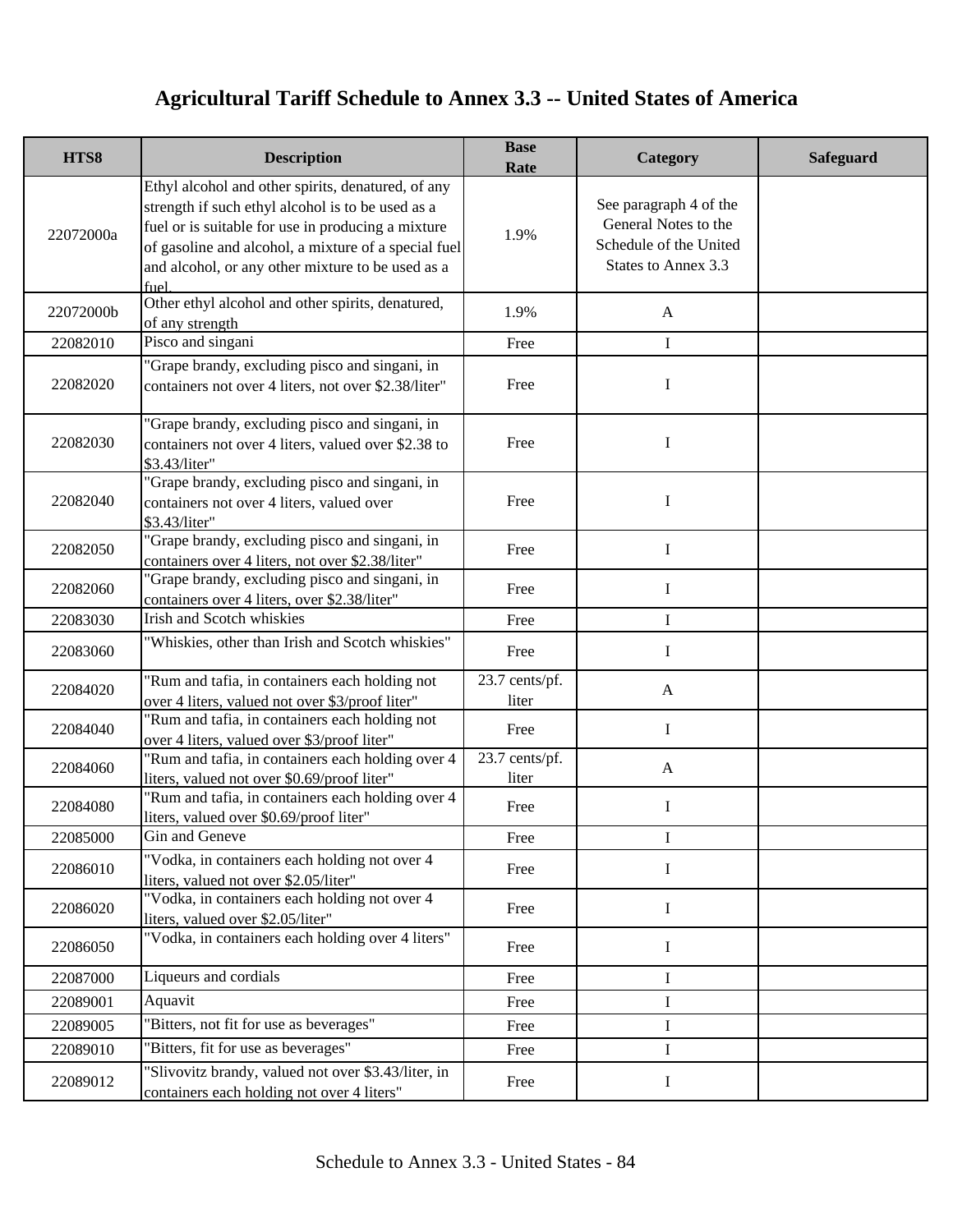| HTS8     | <b>Description</b>                                                                                                                            | <b>Base</b><br>Rate     | Category     | <b>Safeguard</b> |
|----------|-----------------------------------------------------------------------------------------------------------------------------------------------|-------------------------|--------------|------------------|
| 22089014 | "Slivovitz brandy, valued not over \$3.43/liter, in<br>containers each holding over 4 liters"                                                 | Free                    | Ι            |                  |
| 22089015 | "Slivovitz brandy, valued over \$3.43/liter"                                                                                                  | Free                    | $\mathbf I$  |                  |
| 22089020 | "Brandy, except slivovitz, in containers each<br>holding not over 4 liters, valued not over<br>\$2.38/liter"                                  | Free                    | I            |                  |
| 22089025 | "Brandy, except grape brandy and slivovitz, in<br>containers each holding not over 4 liters, valued<br>over \$2.38 but not over \$3.43/liter" | Free                    | I            |                  |
| 22089030 | "Brandy, except grape brandy and slivovitz, in<br>containers each holding not over 4 liters, valued<br>over \$3.43/liter"                     | Free                    | I            |                  |
| 22089035 | "Brandy, except grape brandy and slivovitz, in<br>containers each holding over 4 liters, valued not<br>over \$2.38/liter"                     | Free                    | I            |                  |
| 22089040 | "Brandy, except grape brandy and slivovitz, in<br>containers each holding over 4 liters, valued over<br>\$2.38/liter"                         | Free                    | I            |                  |
| 22089046 | Kirschwasser and ratafia                                                                                                                      | Free                    | $\mathbf I$  |                  |
| 22089050 | "Tequila, in containers each holding not over 4<br>liters"                                                                                    | Free                    | $\bf{I}$     |                  |
| 22089055 | "Tequila, in containers each holding over 4 liters"                                                                                           | Free                    | $\mathbf I$  |                  |
| 22089071 | Imitations of brandy and other spirituous<br>beverages containing alcohol                                                                     | Free                    | $\mathbf I$  |                  |
| 22089072 | Mescal in containers each holding not over 4<br>liters                                                                                        | Free                    | $\mathbf I$  |                  |
| 22089075 | "Spirits nesi, fit for use as beverages or for<br>beverage purposes"                                                                          | Free                    | I            |                  |
| 22089080 | "Undenatured ethyl alcohol of an alcoholic<br>strength by volume of less than 80 percent vol.,<br>nesi"                                       | 21.1 cents/pf.<br>liter | $\mathbf{A}$ |                  |
| 22090000 | Vinegar and substitutes for vinegar obtained from<br>acetic acid                                                                              | 0.5 cents/pf.<br>Liter  | A            |                  |
| 23011000 | "Flours, meals, and pellets, of meat or meat offal<br>unfit for human consumption; greaves<br>(cracklings)"                                   | Free                    | I            |                  |
| 23021000 | "Bran, sharps (middlings) and other residues,<br>derived from the sifting, milling or other working<br>of corn (maize)"                       | Free                    | Ι            |                  |
| 23022000 | "Bran, sharps (middlings) and other residues,<br>derived from the sifting, milling or other working<br>of rice"                               | Free                    | I            |                  |
| 23023000 | "Bran, sharps (middlings) and other residues,<br>derived from the sifting, milling or other working<br>of wheat"                              | Free                    | I            |                  |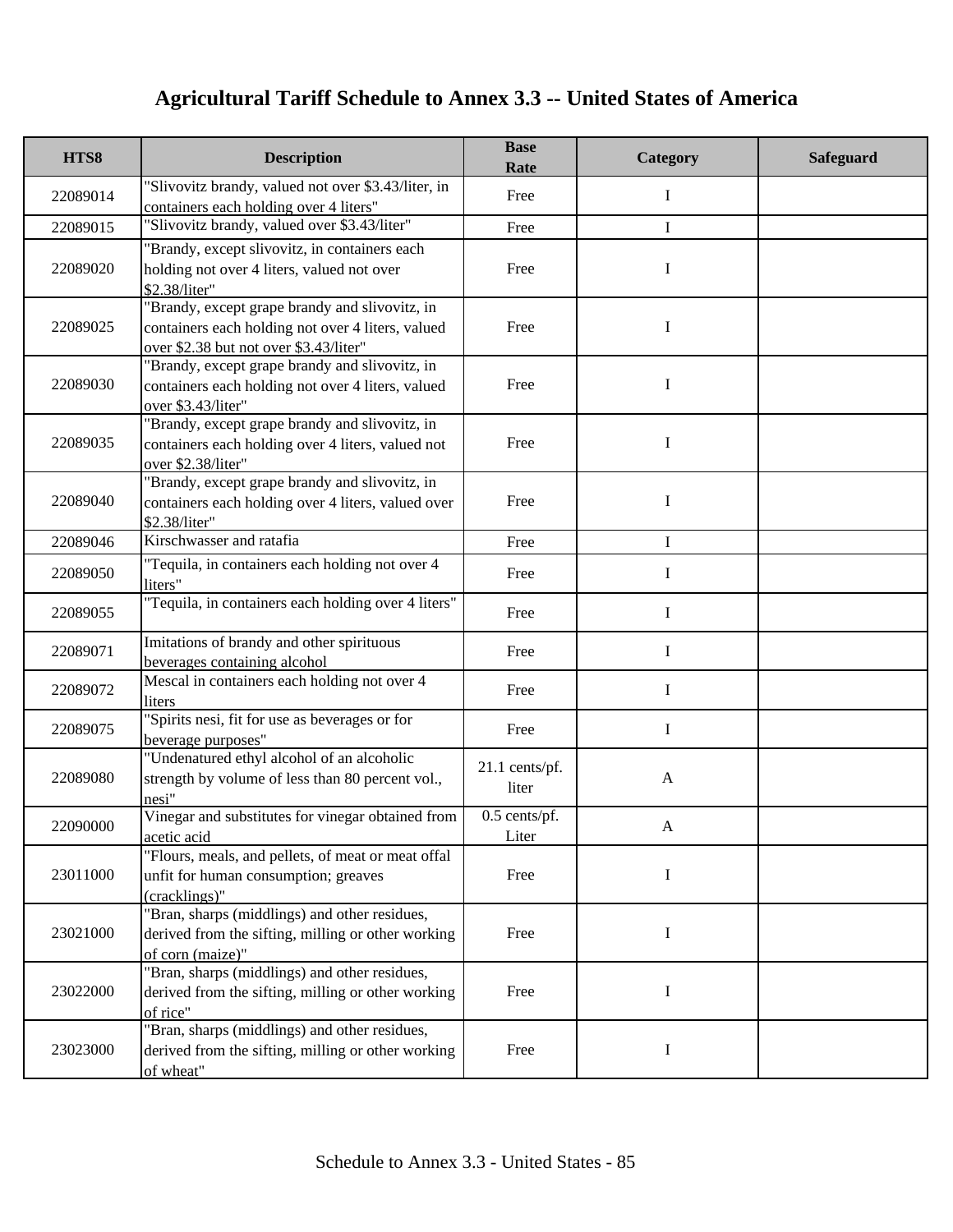| HTS8     | <b>Description</b>                                                                                                                                  | <b>Base</b><br>Rate | Category     | Safeguard |
|----------|-----------------------------------------------------------------------------------------------------------------------------------------------------|---------------------|--------------|-----------|
| 23024000 | "Bran, sharps (middlings) and other residues,<br>derived from the sifting, milling or other working<br>of cereals, excluding corn, rice and wheat"  | Free                | I            |           |
| 23025000 | "Bran, sharps (middlings) and other residues,<br>derived from the sifting, milling or other working<br>of leguminous plants"                        | 1.4%                | $\mathbf{A}$ |           |
| 23031000 | Residues of starch manufacture and similar<br>residues                                                                                              | 1.4%                | $\mathbf{A}$ |           |
| 23032000 | "Beet-pulp, bagasse and other waste of sugar<br>manufacture"                                                                                        | Free                | I            |           |
| 23033000 | Brewing or distilling dregs and waste                                                                                                               | Free                | I            |           |
| 23040000 | "Oilcake and other solid residues, resulting from<br>the extraction of soybean oil"                                                                 | $0.45$ cents/kg     | $\mathbf{A}$ |           |
| 23050000 | "Oilcake and other solid residues, resulting from<br>the extraction of peanut (ground-nut) oil"                                                     | $0.32$ cents/kg     | $\mathbf{A}$ |           |
| 23061000 | "Oilcake and other solid residues, resulting from<br>the extraction of vegetable fats or oils, of cotton<br>seeds"                                  | $0.56$ cents/kg     | $\mathbf{A}$ |           |
| 23062000 | "Oilcake and other solid residues, resulting from<br>the extraction of vegetable fats or oils, of linseed"                                          | $0.12$ cents/kg     | $\mathbf{A}$ |           |
| 23063000 | "Oilcake and other solid residues, resulting from<br>the extraction of vegetable fats or oils, of<br>sunflower seeds"                               | $0.45$ cents/kg     | $\mathbf{A}$ |           |
| 23064100 | "Oilcake and other solid residues, resulting from<br>the extraction of vegetable fats or oils, of low<br>erucic acid rape or colza seeds"           | $0.17$ cents/kg     | $\mathbf{A}$ |           |
| 23064900 | "Oilcake and other solid residues, resulting from<br>the extraction of vegetable fats/oils, of rape or<br>colza seeds (other than low erucic acid)" | $0.17$ cents/kg     | $\mathbf{A}$ |           |
| 23065000 | "Oilcake and other solid residues, resulting from<br>the extraction of vegetable fats or oils, of coconut<br>or copra"                              | $0.45$ cents/kg     |              |           |
| 23066000 | "Oilcake and other solid residues, resulting from<br>the extraction of vegetable fats or oils, of palm<br>nuts or kernels"                          | $0.32$ cents/kg     | $\mathbf{A}$ |           |
| 23067000 | "Oilcake and other solid residues, resulting from<br>the extraction of vegetable fats or oils, of corn<br>(maize) germ"                             | $0.32$ cents/kg     | $\mathbf{A}$ |           |
| 23069000 | "Oilcake and other solid residues, resulting from<br>the extraction of vegetable fats or oils, nesi"                                                | $0.32$ cents/kg     | $\mathbf{A}$ |           |
| 23070000 | Wine lees; argol                                                                                                                                    | Free                | I            |           |
| 23080010 | "Acorns and horse-chestnuts, of a kind used in<br>animal feeding, not elsewhere specified or<br>included"                                           | 1.4%                | A            |           |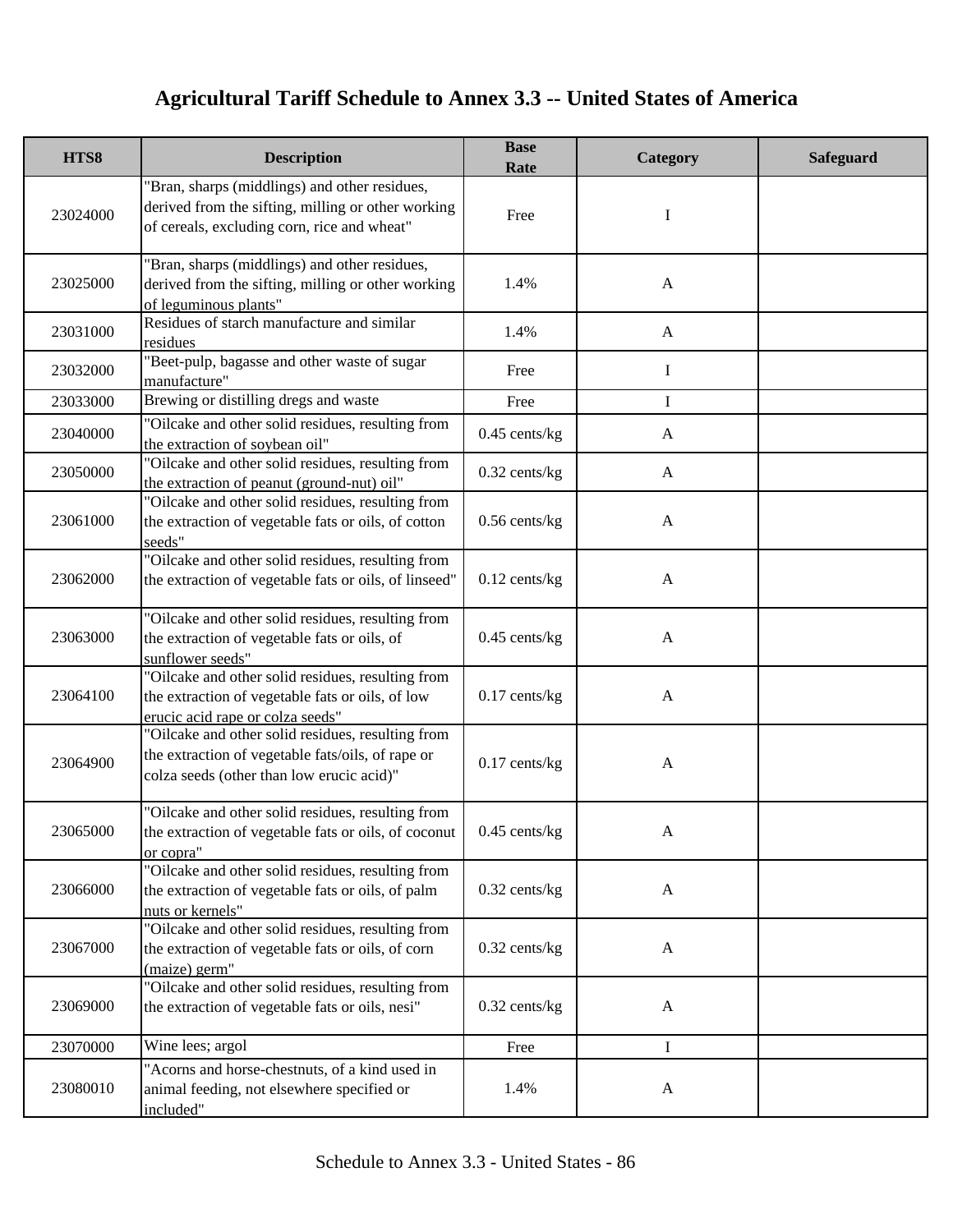| HTS8     | <b>Description</b>                                                                                                                     | <b>Base</b><br>Rate               | Category     | <b>Safeguard</b> |
|----------|----------------------------------------------------------------------------------------------------------------------------------------|-----------------------------------|--------------|------------------|
| 23080093 | "Screenings, scalpings, chaff or scourings, ground<br>or not ground of flaxseed (linseed), of a kind used<br>in animal feeding, nesoi" | Free                              | I            |                  |
| 23080095 | "Dehydrated marigolds, of a kind used in animal<br>feeding, not elsewhere specified or included"                                       | 1.9%                              | $\mathbf{A}$ |                  |
| 23080098 | "Vegetable materials and vegetable waste,<br>vegetable residues and byproducts, of a kind used<br>in animal feeding, nesoi"            | 1.4%                              | $\mathbf{A}$ |                  |
| 23091000 | "Dog or cat food, put up for retail sale"                                                                                              | Free                              | I            |                  |
| 23099010 | Mixed feed or mixed feed ingredients used in<br>animal feeding                                                                         | Free                              | I            |                  |
| 23099022 | "Animal feeds w/milk or milk derivatives, o/10%<br>by wt of milk solids, subject to gen. note 15 of the<br>HTS"                        | 7.5%                              | $\mathbf{A}$ |                  |
| 23099024 | "Animal feeds w/milk or milk derivatives, o/10%<br>by wt of milk solids, subject to add note 2 to Ch.<br>23, not GN15"                 | 7.5%                              | $\mathbf{A}$ |                  |
| 23099028 | "Animal feeds w/milk or milk derivatives, o/10%<br>by wt of milk solids, not subject to gen note 15 or<br>add note 2 to Ch. 23"        | $80.4 \text{ cents/kg} +$<br>6.4% | Ε            |                  |
| 23099042 | "Animal feeds w/milk or milk derivatives, n/o<br>10% by wt of milk solids, subject to gen. note 15<br>of the HTS"                      | 7.5%                              | $\mathbf{A}$ |                  |
| 23099044 | "Animal feeds w/milk or milk derivatives, n/o<br>10% by wt of milk solids, subject to add note 2 to<br>Ch. 23, not GN15"               | 7.5%                              | $\mathbf{A}$ |                  |
| 23099048 | "Animal feeds w/milk or milk derivatives, n/o<br>10% by wt of milk solids, not subject to gen note<br>15 or add note 2 to Ch. 23"      | $80.4$ cents/kg +<br>6.4%         | $\mathbf C$  |                  |
| 23099060 | "Animal feeds containing egg, other than mixed<br>feeds or mixed feed ingredients, not containing<br>milk or milk derivatives"         | 1.9%                              | $\mathbf{A}$ |                  |
| 23099070 | "Other preps nes with a basis of vitamin B12, for<br>supplementing animal in animal feeding, not cont<br>milk or egg prods"            | 1.4%                              | $\mathbf{A}$ |                  |
| 23099095 | "Other preps nes of a kind used in animal feeding,<br>not cont milk or egg prods"                                                      | 1.4%                              | $\mathbf{A}$ |                  |
| 24011021 | "Wrapper tobacco, not stemmed/stripped"                                                                                                | Free                              | I            |                  |
| 24011029 | "Tobacco (o/t wrapper tobacco), cont ov 35%<br>wrapper tobacco, not stemmed/stripped"                                                  | Free                              | Ι            |                  |
| 24011044 | "Tobacco, not stemmed or stripped, not or not<br>over 35% wrapper tobacco, oriental or turkish<br>type, cigarette leaf"                | Free                              | I            |                  |
| 24011048 | "Tobacco, not stemmed or stripped, not or not<br>over 35% wrapper tobacco, oriental or turkish<br>type, other than cigarette leaf"     | Free                              | I            |                  |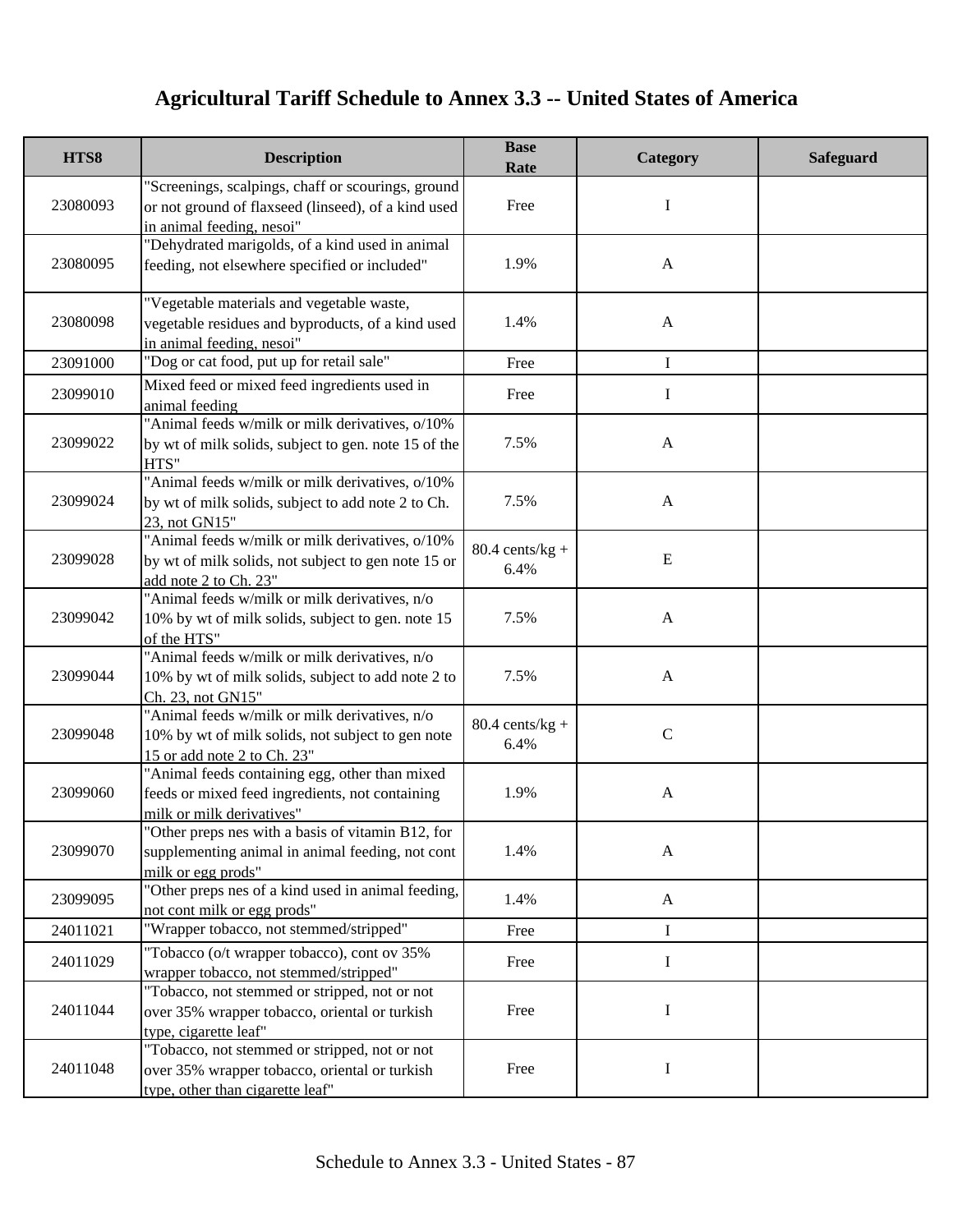| HTS8     | <b>Description</b>                                                                                                                                   | <b>Base</b><br>Rate | Category     | <b>Safeguard</b> |
|----------|------------------------------------------------------------------------------------------------------------------------------------------------------|---------------------|--------------|------------------|
| 24011053 | "Tobacco, not stemmed or stripped, not or not<br>over 35% wrapper tobacco, cigar binder and<br>filler"                                               | Free                | I            |                  |
| 24011061 | "Tobacco, not stemmed or stripped, not or not<br>over 35% wrapper tobacco, flue-cured burley etc,<br>not for cigarettes"                             | 23.9 cents/kg       | $\mathbf{A}$ |                  |
| 24011063 | "Tobacco, not stemmed or stripped, not or not<br>over 35% wrapper tobacco, flue-cured burley, etc.,<br>described in addl US note 5 to chap 24"       | 23.9 cents/kg       | $\mathbf{A}$ |                  |
| 24011065 | "Tobacco, not stemmed or stripped, not or not<br>over 35% wrapper tobacco, flue-cured burley, etc.,<br>other nesi"                                   | 350%                | F            |                  |
| 24011095 | "Tobacco, not stemmed or stripped, not or not<br>over 35% wrapper tobacco, not flue-cured burley,<br>etc., other nesi"                               | 32.7 cents/kg       | $\mathbf{A}$ |                  |
| 24012005 | "Leaf tobacco, the product of two or more<br>countries or dependencies, when mixed or packed<br>together, partly or wholly stemmed, not threshed"    | \$5.48/kg           | $\mathbf{A}$ |                  |
| 24012014 | "Wrapper tobacco, partly or wholly stemmed<br>(stripped), not threshed or similarly processed"                                                       | Free                | I            |                  |
| 24012018 | "Tobacco containing over 35% wrapper tobacco,<br>partly or wholly stemmed (stripped), not threshed<br>or similarly processed"                        | Free                | I            |                  |
| 24012023 | "Tobacco, partly or wholly stemmed/stripped,<br>n/threshed or similarly processed, not or n/over<br>35% wrapper, oriental or turkish, cigarette lea" | Free                | I            |                  |
| 24012026 | "Tobacco, partly or wholly stemmed/stripped,<br>n/threshed or similarly processed, not or n/over<br>35% wrapper, not cigarette leaf"                 | Free                | I            |                  |
| 24012029 | "Tobacco, partly or wholly stemmed/stripped,<br>n/threshed or similarly processed, not or n/over<br>35% wrapper, cigar binder and filler"            | Free                |              |                  |
| 24012031 | "Tobacco, partly or wholly stemmed/stripped,<br>n/threshed or similarly proc., not or n/over 35%<br>wrapper, flue-cured burley etc, not for cigaret" | 40.9 cents/kg       | $\mathbf{A}$ |                  |
| 24012033 | "Tobacco, partly or wholly stemmed/stripped,<br>n/threshed or similarly proc., not or n/over 35%<br>wrapper, des. in addl US note 5 to ch. 24"       | 40.9 cents/kg       | $\mathbf{A}$ |                  |
| 24012035 | "Tobacco, partly or wholly stemmed/stripped,<br>n/threshed or similarly proc., not or n/over 35%<br>wrapper, flue-cured burley etc, other nesi"      | 350%                | F            |                  |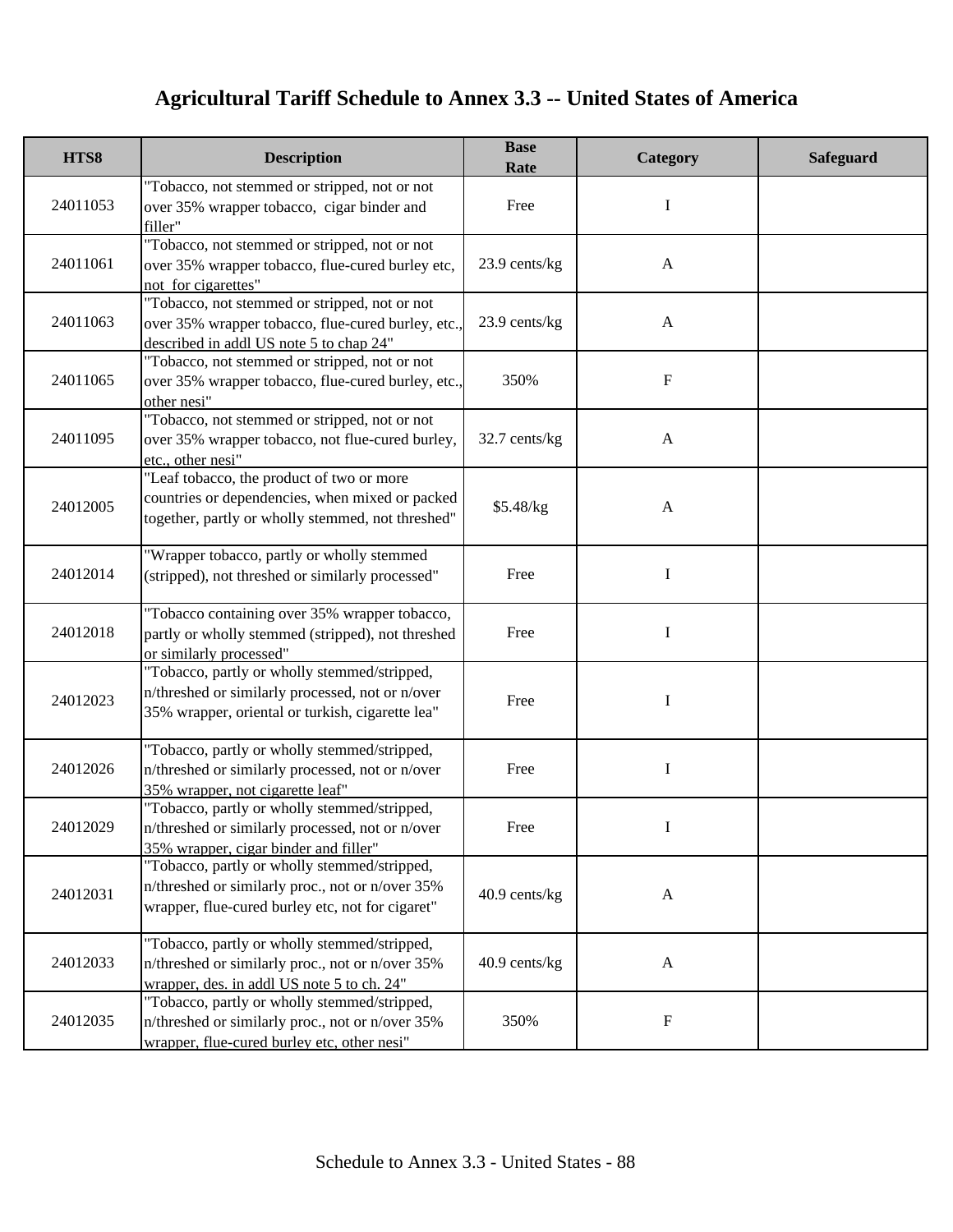| HTS8     | <b>Description</b>                                                                                                                                   | <b>Base</b><br>Rate | Category                  | <b>Safeguard</b> |
|----------|------------------------------------------------------------------------------------------------------------------------------------------------------|---------------------|---------------------------|------------------|
| 24012057 | "Tobacco, partly or wholly stemmed/stripped,<br>n/threshed or similarly proc., not or n/over 35%<br>wrapper, not flue-cured burley etc., other nesi" | 39.7 cents/kg       | $\mathbf{A}$              |                  |
| 24012060 | "Tobacco, partly or wholly stemmed (stripped),<br>threshed or similarly processed, from cigar leaf"                                                  | Free                | $\mathbf I$               |                  |
| 24012075 | "Tobacco, partly or wholly stemmed/stripped,<br>threshed or similarly processed, not from cigar<br>leaf, oriental or turkish"                        | Free                | I                         |                  |
| 24012083 | "Tobacco, partly or wholly stemmed/stripped,<br>threshed or similarly processed, not from cigar<br>leaf, not oriental or turkish, not for cigarett"  | 37.5 cents/kg       | $\mathbf{A}$              |                  |
| 24012085 | "Tobacco, partly or wholly stemmed/stripped,<br>threshed or similarly processed, not from cigar<br>leaf, described in addl US note 5 to chap 24"     | 37.5 cents/kg       | $\mathbf{A}$              |                  |
| 24012087 | "Tobacco, partly or wholly stemmed/stripped,<br>threshed or similarly processed, not from cigar<br>leaf, not oriental or turkish, other nesi"        | 350%                | $\boldsymbol{\mathrm{F}}$ |                  |
| 24013003 | "Tobacco refuse, tobacco stems, not cut, ground or<br>pulverized"                                                                                    | Free                | $\mathbf I$               |                  |
| 24013006 | "Tobacco refuse, from cigar leaf, tobacco stems,<br>cut, ground or pulverized"                                                                       | Free                | $\mathbf I$               |                  |
| 24013009 | "Tobacco refuse, from cigar leaf, other than<br>tobacco stems"                                                                                       | Free                | $\mathbf I$               |                  |
| 24013013 | "Tobacco refuse, from oriental or turkish type,<br>tobacco stems, not cut, ground or pulverized"                                                     | Free                | I                         |                  |
| 24013016 | "Tobacco refuse, from oriental or turkish type,<br>tobacco stems, cut, ground or pulverized"                                                         | Free                | I                         |                  |
| 24013019 | "Tobacco refuse, from oriental or turkish type,<br>other than tobacco stems"                                                                         | Free                | I                         |                  |
| 24013023 | "Tobacco refuse, from other tobacco, other than<br>for cigarettes, tobacco stems, not cut, ground or<br>pulverized"                                  | Free                | I                         |                  |
| 24013025 | "Tobacco refuse, from other tobacco, other than<br>for cigarettes, tobacco stems, cut, ground or<br>pulverized"                                      | 97 cents/kg         | $\mathbf{A}$              |                  |
| 24013027 | "Tobacco refuse, from other tobacco, other than<br>for cigarettes, to ther than to bacco stems"                                                      | 28.4 cents/kg       | $\mathbf{A}$              |                  |
| 24013033 | "Tobacco refuse, from other tobacco, for<br>cigarettes, described in addl US note 5 to chap 24,<br>tobacco stems, not cut, ground or pulverized"     | Free                | I                         |                  |
| 24013035 | "Tobacco refuse, from other tobacco, for<br>cigarettes, described in addl US note 5 to chap 24,<br>tobacco stems, cut, ground or pulverized"         | 97 cents/kg         | $\mathbf{A}$              |                  |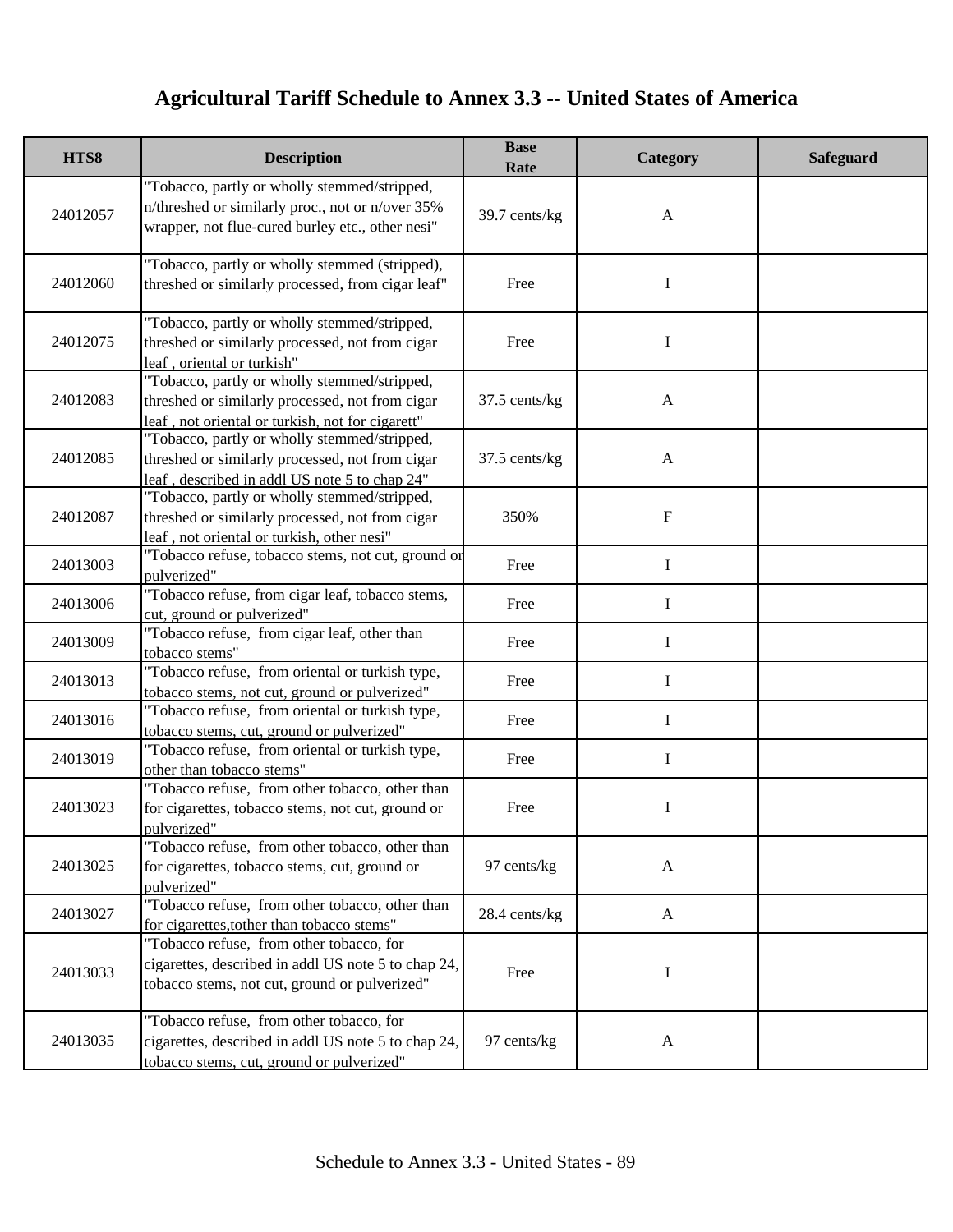| HTS8     | <b>Description</b>                                                                                                                                     | <b>Base</b><br>Rate                  | Category                  | <b>Safeguard</b> |
|----------|--------------------------------------------------------------------------------------------------------------------------------------------------------|--------------------------------------|---------------------------|------------------|
| 24013037 | "Tobacco refuse, from other tobacco, for<br>cigarettes, described in addl US note 5 to chap 24,<br>not tobacco stems"                                  | 28.4 cents/kg                        | $\mathbf{A}$              |                  |
| 24013070 | "Tobacco refuse, from other tobacco, for<br>cigarettes, other nesi"                                                                                    | 350%                                 | $\mathbf F$               |                  |
| 24021030 | "Cigars, cheroots and cigarillos containing<br>tobacco, each valued less than 15 cents"                                                                | $$1.89/kg + 4.7\%$                   | $\mathbf{A}$              |                  |
| 24021060 | "Cigars, cheroots and cigarillos containing<br>tobacco, each valued 15 cents or over but less than<br>23 cents"                                        | $57$ cents/kg +<br>1.4%              | $\mathbf{A}$              |                  |
| 24021080 | "Cigars, cheroots and cigarillos containing<br>tobacco, each valued 23 cents or over"                                                                  | $57$ cents/kg +<br>1.4%              | A                         |                  |
| 24022010 | Cigarettes containing tobacco and clove                                                                                                                | $\overline{41.7}$ cents/kg +<br>0.9% | $\mathbf{A}$              |                  |
| 24022080 | "Cigarettes containing tobacco but not containing<br>clove, paper-wrapped"                                                                             | $$1.05/kg + 2.3\%$                   | $\mathbf{A}$              |                  |
| 24022090 | "Cigarettes containing tobacco, nesi"                                                                                                                  | $$1.50/kg + 3.2\%$                   | $\mathbf{A}$              |                  |
| 24029000 | "Cigars, cheroots and cigarillos and cigarettes of<br>tobacco substitutes"                                                                             | $$1.05/kg + 2.3\%$                   | $\mathbf{A}$              |                  |
| 24031020 | 'Smoking tobacco, whether or not containing<br>tobacco substitutes, prepared for marketing<br>directly to consumer as packaged"                        | 32.8 cents/kg                        | $\mathbf{A}$              |                  |
| 24031030 | 'Smoking tobacco, whether or not containing<br>tobacco substitutes, other, to be used in products<br>other than cigarettes"                            | 32.8 cents/kg                        | $\mathbf{A}$              |                  |
| 24031060 | "Smoking tobacco, whether or not containing<br>tobacco substitutes, other, to be used in cigarettes,<br>described in addl US note 5 to chap 24"        | 32.8 cents/kg                        | $\mathbf{A}$              |                  |
| 24031090 | "Smoking tobacco, whether or not containing<br>tobacco substitutes, other, to be used in cigarettes,<br>other nesi"                                    | 350%                                 | $\boldsymbol{\mathrm{F}}$ |                  |
| 24039120 | ""Homogenized"" or ""reconstituted"" tobacco<br>suitable for use as wrapper tobacco"                                                                   | 62 cents/kg                          | A                         |                  |
| 24039143 | ""Homogenized"" or ""reconstituted"" tobacco,<br>not suitable for use as wrapper tobacco, to be used<br>in products other than cigarettes"             | 19.9 cents/kg                        | $\mathbf{A}$              |                  |
| 24039145 | ""Homogenized"" or ""reconstituted"" tobacco,<br>not suitable for use as wrapper tobacco, to be used<br>in cigarettes, des. in addl US note 5 to chap" | 19.9 cents/kg                        | A                         |                  |
| 24039147 | ""Homogenized"" or ""reconstituted"" tobacco,<br>not suitable for use as wrapper tobacco, to be used<br>in cigarettes, other nesi"                     | 350%                                 | $\mathbf F$               |                  |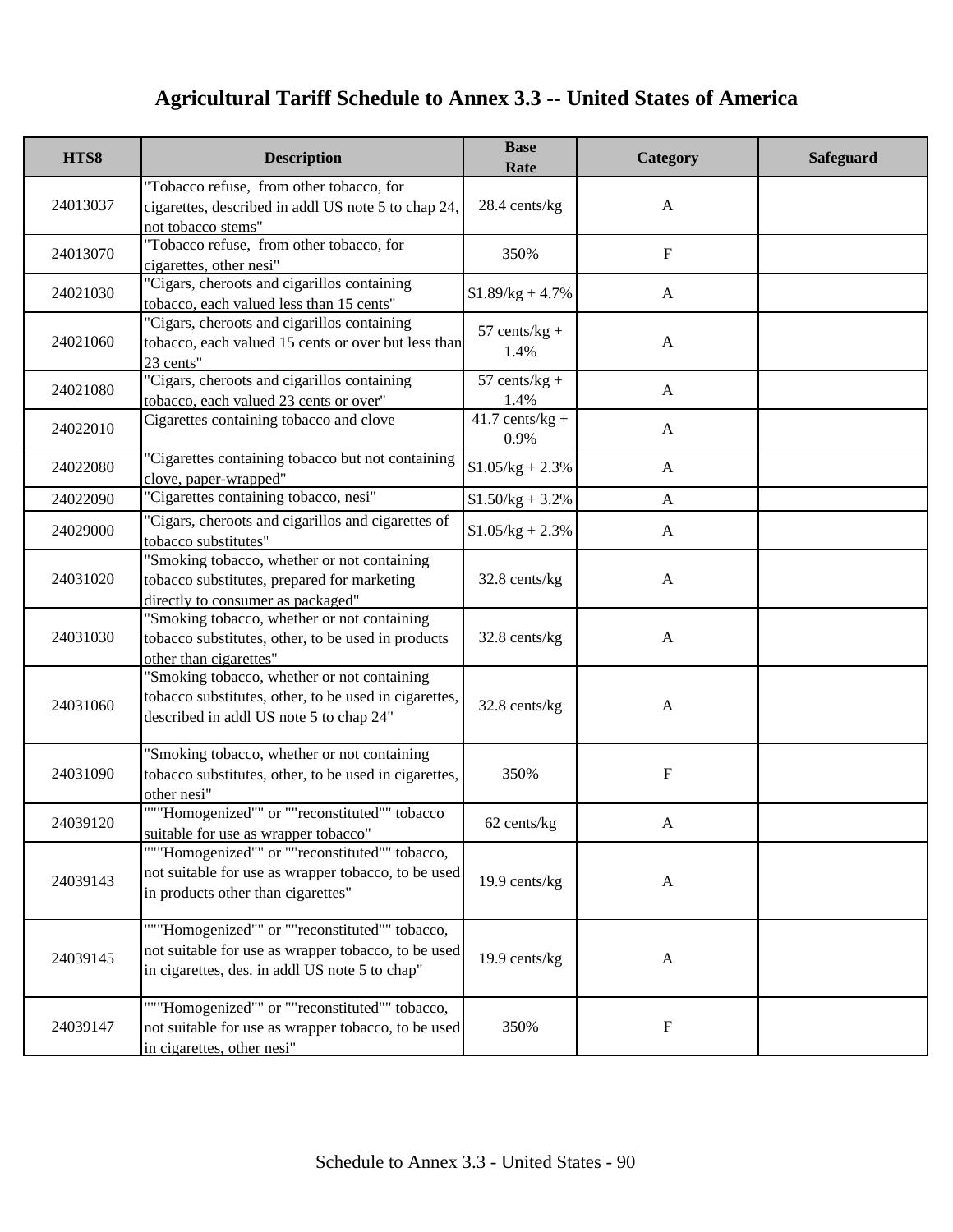| HTS8     | <b>Description</b>                                                                                                                                   | <b>Base</b><br>Rate | Category     | <b>Safeguard</b> |
|----------|------------------------------------------------------------------------------------------------------------------------------------------------------|---------------------|--------------|------------------|
| 24039920 | "Other manufactured tobacco, tobacco substitutes,<br>tobacco extracts or essences, prepared for<br>marketing directly to consumer as packaged"       | 24.7 cents/kg       | $\mathbf{A}$ |                  |
| 24039930 | "Other manufactured tobacco, tobacco substitutes,<br>tobacco extracts or essences, other, to be used in<br>products other than cigarettes"           | 24.7 cents/kg       | $\mathbf{A}$ |                  |
| 24039960 | "Other manufactured tobacco, tobacco substitutes,<br>tobacco extracts or essences, to be used in<br>cigarettes, described in addl US note 5 to chap" | 24.7 cents/kg       | $\mathbf{A}$ |                  |
| 24039990 | "Other manufactured tobacco, tobacco substitutes,<br>tobacco extracts or essences, other, to be used in<br>cigarettes, other nesi"                   | 350%                | $\mathbf F$  |                  |
| 29054300 | Mannitol                                                                                                                                             | 4.6%                | $\mathbf{A}$ |                  |
| 29054400 | D-glucitol (Sorbitol)                                                                                                                                | 4.9%                | $\mathbf{A}$ |                  |
| 29054500 | Glycerol                                                                                                                                             | $0.5$ cents/kg      | $\mathbf{A}$ |                  |
| 29391100 | "Concentrates of poppy straw; buprenorphine<br>(INN), codeine, dihydrocodeine (INN),<br>ethylmorphine, and other specified INNs; salts<br>thereof"   | Free                | I            |                  |
| 33011100 | Essential oils of bergamot                                                                                                                           | Free                | I            |                  |
| 33011200 | Essential oils of orange                                                                                                                             | 2.7%                | $\mathbf{A}$ |                  |
| 33011300 | Essential oils of lemon                                                                                                                              | 3.8%                | $\mathbf{A}$ |                  |
| 33011400 | Essential oils of lime                                                                                                                               | Free                | I            |                  |
| 33011910 | Essential oils of grapefruit                                                                                                                         | 2.7%                | $\mathbf{A}$ |                  |
| 33011950 | "Essential oils of citrus fruit, nesoi"                                                                                                              | Free                | I            |                  |
| 33012100 | Essential oils of geranium                                                                                                                           | Free                | I            |                  |
| 33012200 | Essential oils of jasmine                                                                                                                            | Free                | I            |                  |
| 33012300 | Essential oils of lavender or of lavandin                                                                                                            | Free                | I            |                  |
| 33012400 | Essential oils of peppermint (Mentha piperita)                                                                                                       | 4.2%                | $\mathbf{A}$ |                  |
| 33012500 | "Essential oils of mints, other than peppermint"                                                                                                     | Free                | Ι            |                  |
| 33012600 | Essential oils of vetiver                                                                                                                            | Free                | $\mathbf I$  |                  |
| 33012910 | Essential oils of eucalyptus                                                                                                                         | 1.8%                | $\mathbf{A}$ |                  |
| 33012920 | Essential oils of orris                                                                                                                              | 1.1%                | $\mathbf{A}$ |                  |
| 33012950 | "Essential oils other than those of citrus fruits,<br>nesoi"                                                                                         | Free                | I            |                  |
| 33013000 | Resinoids                                                                                                                                            | Free                | I            |                  |
| 33019010 | Extracted oleoresins consisting essentially of<br>nonvolatile components of the natural raw plant                                                    | 3.8%                | $\mathbf{A}$ |                  |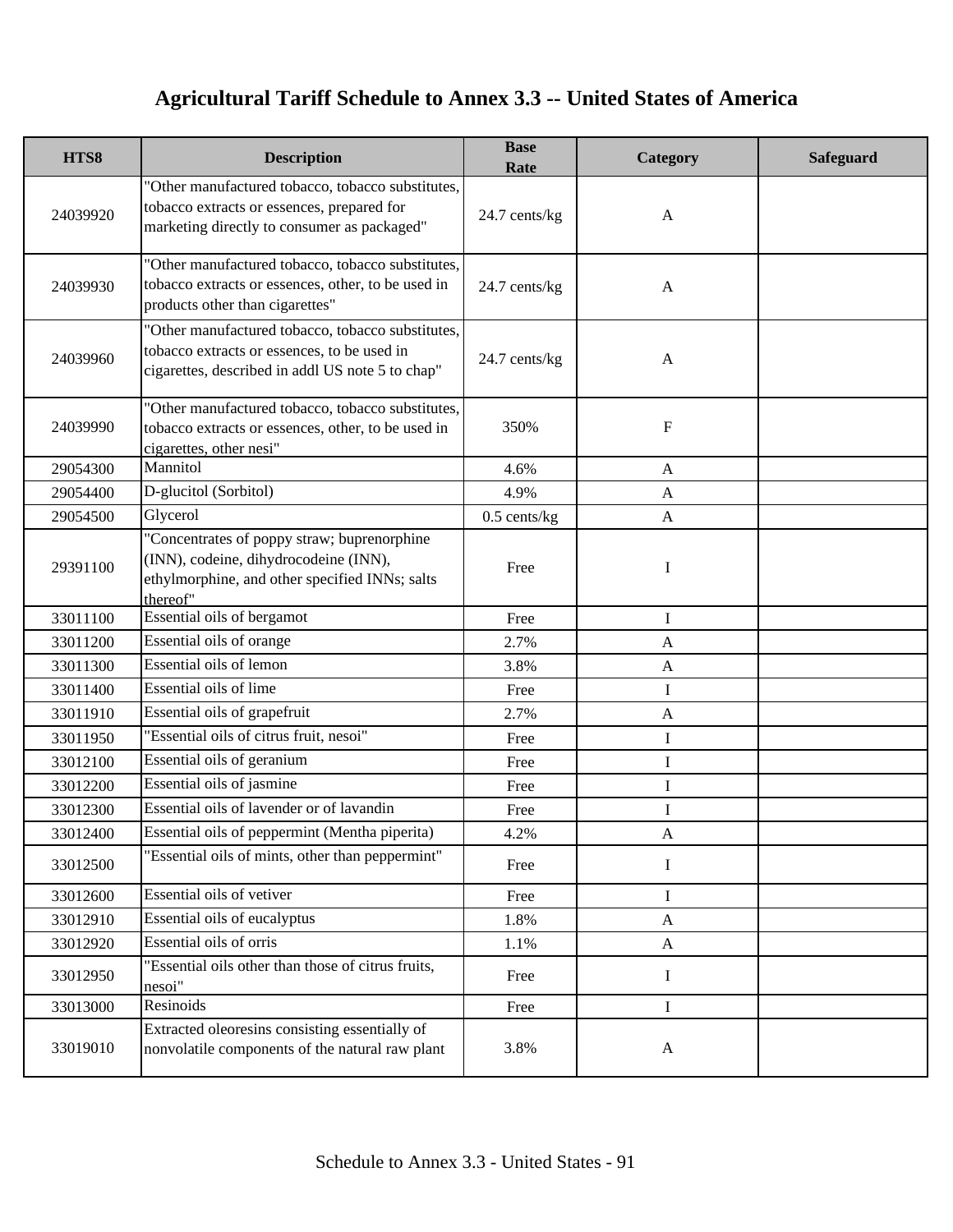| HTS8     | <b>Description</b>                                                                                                                                       | <b>Base</b><br>Rate      | Category     | <b>Safeguard</b> |
|----------|----------------------------------------------------------------------------------------------------------------------------------------------------------|--------------------------|--------------|------------------|
| 33019050 | Concentrates of essential oils; terpenic by-product<br>of the deterpenation of essential oils; aqueous<br>distillates & solutions of essential oils      | Free                     | I            |                  |
| 33021010 | "Mixtures of odoriferous substances, mixtures<br>with a basis of these substances, used in the food<br>or drink industries, not containing alcohol"      | Free                     | I            |                  |
| 33021020 | "Mixtures of or with a basis of odoriferous<br>substances, used in the food or drink industries,<br>not over 20 percent alcohol by weight"               | Free                     | I            |                  |
| 33021040 | "Mixtures of/with basis of odoriferous<br>substances, with 20% to 50% alcohol by weight,<br>needs only addn of ethyl alcohol or water to be<br>beverage" | $8.4$ cents/kg +<br>1.9% | $\mathbf{A}$ |                  |
| 33021050 | "Mixtures of/with basis of odoriferous<br>substances, over 50% of alcohol by weight,<br>requiring only addn of ethyl alcohol or water to be<br>beverage" | $17$ cents/kg +<br>1.9%  | $\mathbf{A}$ |                  |
| 33021090 | "Mixtures of or with a basis of odoriferous<br>substances, used in the food or drink industries,<br>over 20 percent of alcohol by weight, nesoi"         | Free                     | I            |                  |
| 35011010 | "Casein, milk protein concentrate"                                                                                                                       | $0.37$ cents/kg          | $\mathbf{A}$ |                  |
| 35011050 | "Casein, other than milk protein concentrate"                                                                                                            | Free                     | I            |                  |
| 35019020 | Casein glues                                                                                                                                             | 6%                       | $\mathbf{A}$ |                  |
| 35019060 | "Caseinates and other casein derivatives, nesoi"                                                                                                         | $0.37$ cents/kg          | $\mathbf{A}$ |                  |
| 35021100 | "Egg albumin, dried"                                                                                                                                     | 47.6 cents/kg            | A            |                  |
| 35021900 | "Egg albumin, other than dried"                                                                                                                          | 9.7 cents/kg             | $\mathbf{A}$ |                  |
| 35022000 | "Milk albumin, including concentrates of two or<br>more whey proteins"                                                                                   | Free                     | I            |                  |
| 35029000 | "Albumins, albuminates and other albumin<br>derivatives, nesoi"                                                                                          | Free                     | $\bf{l}$     |                  |
| 35030010 | Fish glue                                                                                                                                                | $1.2$ cents/kg +<br>1.5% | $\mathbf{A}$ |                  |
| 35030020 | Inedible gelatin and animal glue valued under 88<br>cents per kg                                                                                         | $1.2$ cents/kg +<br>3.2% | $\mathbf{A}$ |                  |
| 35030040 | Inedible gelatin and animal glue valued 88 cents<br>or more per kg                                                                                       | $2.8$ cents/kg +<br>3.8% | $\mathbf{A}$ |                  |
| 35030055 | "Gelatin sheets and derivatives, nesoi; isinglass;<br>other glues of animal origin, nesoi"                                                               | $2.8$ cents/kg +<br>3.8% | $\mathbf{A}$ |                  |
| 35040010 | Protein isolates                                                                                                                                         | 5%                       | $\mathbf{A}$ |                  |
| 35040050 | "Peptones and their derivatives; protein<br>substances and their derivatives, nesoi; hide<br>powder"                                                     | 4%                       | $\mathbf{A}$ |                  |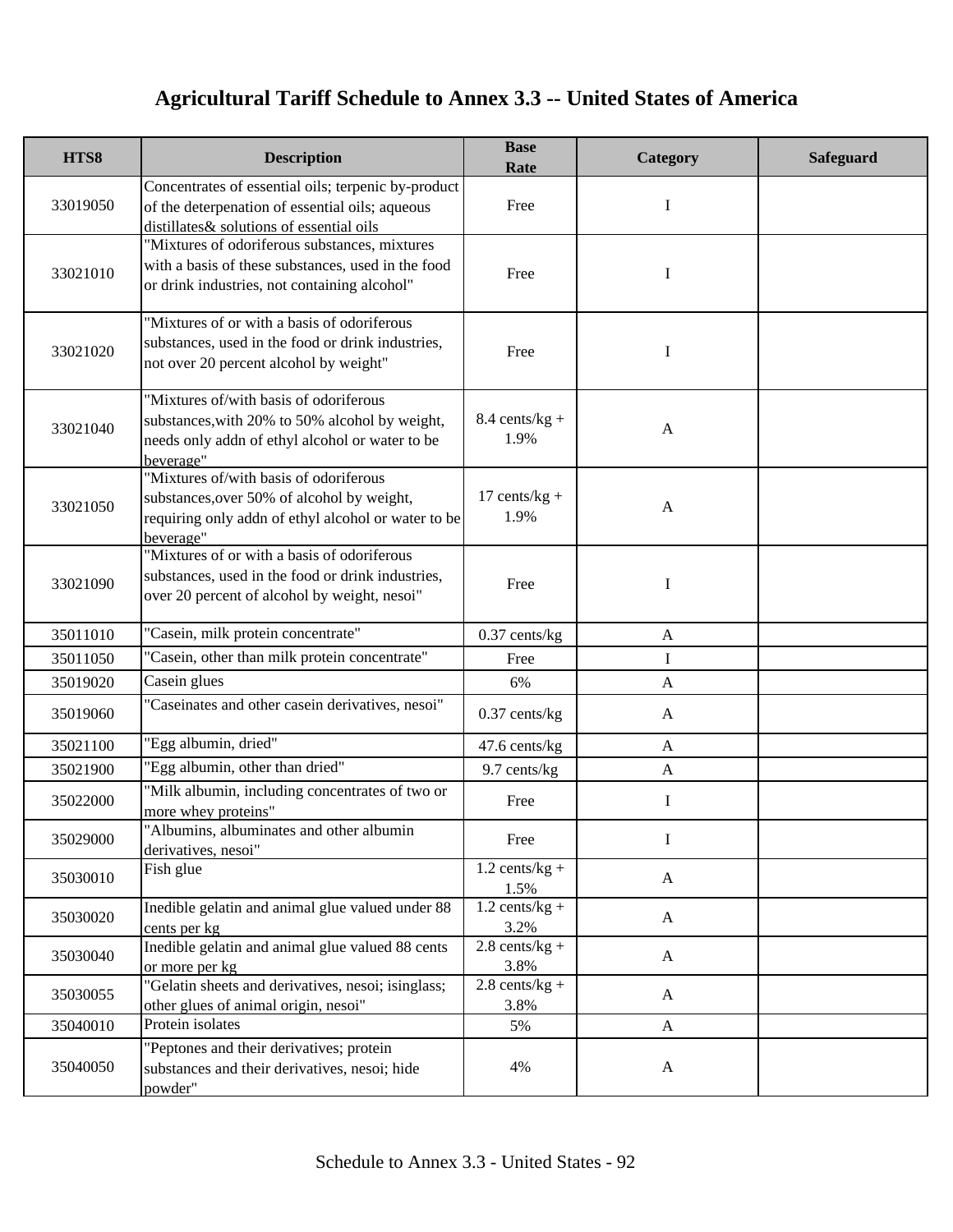| HTS8     | <b>Description</b>                                                                                                                                    | <b>Base</b><br>Rate      | Category     | <b>Safeguard</b> |
|----------|-------------------------------------------------------------------------------------------------------------------------------------------------------|--------------------------|--------------|------------------|
| 35051000 | Dextrins and other modified starches                                                                                                                  | $0.7$ cents/kg           | $\mathbf{A}$ |                  |
| 35052000 | Glues based on starches or on dextrins or other<br>modified starches                                                                                  | $2.1$ cents/kg +<br>2.9% | $\mathbf{A}$ |                  |
| 38091000 | "Finishing agents, dye carriers and like products,<br>nesoi, with a basis of amylaceous substances"                                                   | $2.2$ cents/kg +<br>3%   | $\mathbf{A}$ |                  |
| 38231100 | Stearic acid                                                                                                                                          | $2.1$ cents/kg +<br>3.8% | A            |                  |
| 38231200 | Oleic acid                                                                                                                                            | $2.1$ cents/kg +<br>3.2% | $\mathbf{A}$ |                  |
| 38231300 | Tall oil fatty acids                                                                                                                                  | 3.2%                     | $\mathbf{A}$ |                  |
| 38231920 | "Industrial monocarboxylic fatty acids or acid oils<br>from refining derived from coconut, palm-kernel,<br>or palm oil"                               | 2.3%                     | $\mathbf{A}$ |                  |
| 38231940 | "Industrial monocarboxylic fatty acids or acid oils<br>from refining, nesoi"                                                                          | 3.2%                     | $\mathbf{A}$ |                  |
| 38237020 | Oleyl alcohol derived from fatty substances of<br>animal or vegetable origin                                                                          | 5.1%                     | $\mathbf{A}$ |                  |
| 38237040 | "Industrial fatty alcohols, other than oleyl, derived<br>from fatty substances of animal or vegetable<br>origin"                                      | 2%                       | $\mathbf{A}$ |                  |
| 38237060 | Industrial fatty alcohols other than derived from<br>fatty substances of animal or vegetable origin                                                   | 2.4%                     | $\mathbf{A}$ |                  |
| 38246000 | Sorbitol other than that of subheading 2905.44                                                                                                        | 4.9%                     | $\mathbf{A}$ |                  |
| 41012010 | "Whole raw hide/skin of bovine/equines (n/o 8 kg)<br>when dried, 10 kg when dry salted or 16 kg when<br>fresh/otherwise preserved), not pretanned"    | Free                     | I            |                  |
| 41012020 | "Whole bovine hides/skin upper/lining (n/o 8 kg)<br>when dried, 10 kg when dry salted or 16 kg when<br>fresh/otherwise preserved), n/o 2.6 m2, nesoi" | Free                     | I            |                  |
| 41012030 | "Whole bovine hides/skin nesoi (n/o 8 kg when<br>dried, 10 kg when dry salted or 16 kg when<br>fresh/otherwise preserved), n/o 2.6 m2, nesoi"         | 2.4%                     | $\mathbf{A}$ |                  |
| 41012035 | "Whole raw buffalo hides/skins (n/o 8 kg when<br>dried, 10 kg when dry salted or 16 kg when<br>fresh/otherwise preserved), over 2.6 m2, nesoi"        | 2.4%                     | $\mathbf{A}$ |                  |
| 41012040 | "Whole bovine hides/skins (not buffalo) (n/o 8 kg<br>dried, 10 kg dry salted or 16 kg fresh/otherwise<br>preserved), ov 2.6 m2, vegetable pretanned"  | 5%                       | $\mathbf{A}$ |                  |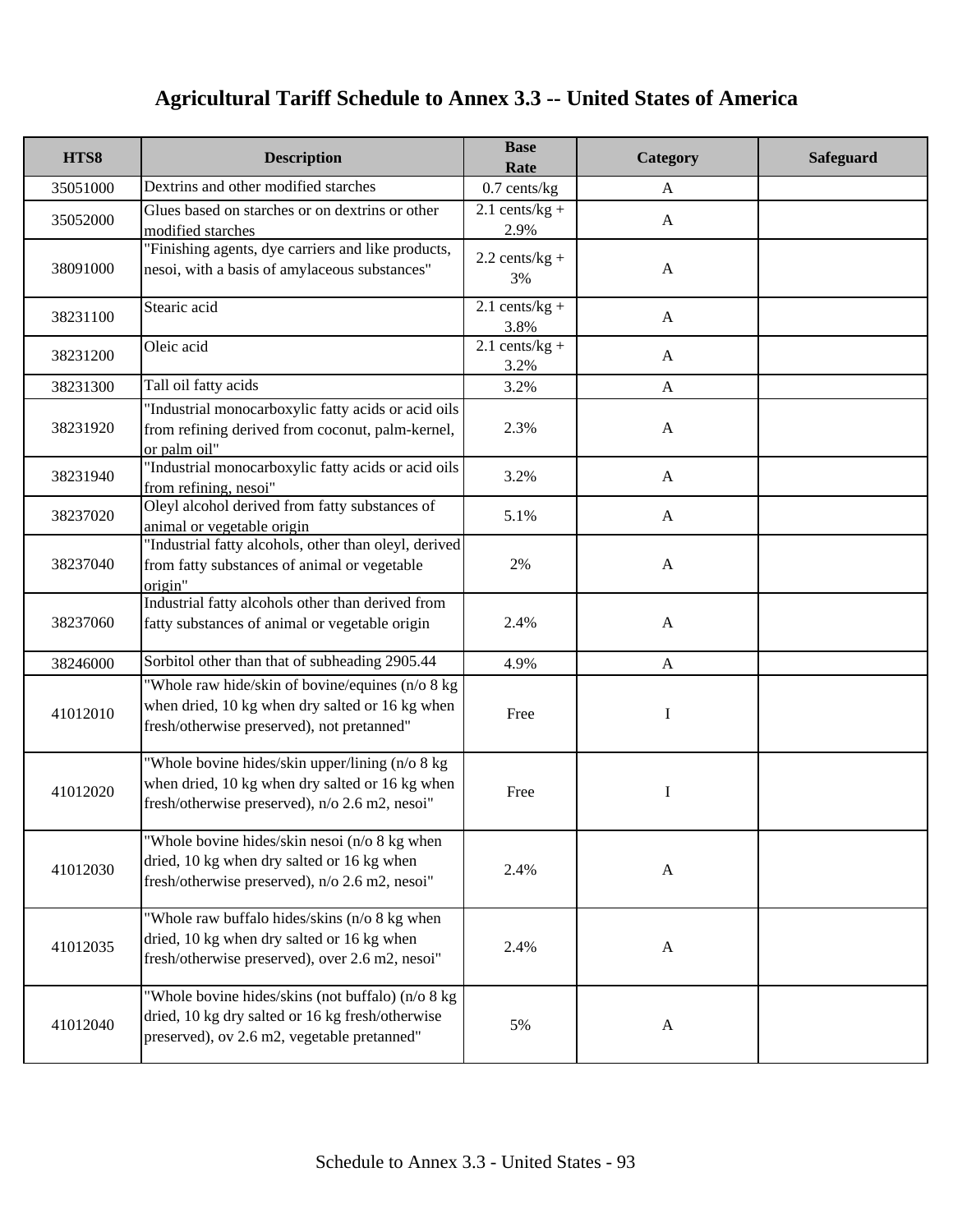| HTS8     | <b>Description</b>                                                                                                                                     | <b>Base</b><br>Rate | Category     | <b>Safeguard</b> |
|----------|--------------------------------------------------------------------------------------------------------------------------------------------------------|---------------------|--------------|------------------|
| 41012050 | "Whole bovine hide/skin (not buffalo) (n/o 8 kg<br>dried, 10 kg dry salted or 16 kg fresh/otherwise<br>preserved), ov 2.6 m2, not vegetable pretann"   | 3.3%                | $\mathbf{A}$ |                  |
| 41012070 | "Whole equine hides and skins (n/o 8 kg when<br>dried, 10 kg when dry salted or 16 kg when<br>fresh/otherwise preserved), other than not<br>pretanned" | 3.3%                | $\mathbf{A}$ |                  |
| 41015010 | "Whole raw hides and skins of bovine or equine<br>animals, of a weight exceeding 16 kg, not<br>pretanned"                                              | Free                | I            |                  |
| 41015020 | "Whole raw bovine hides and skins upper/lining,<br>of a weight over 16 kg, unit surface area n/o 2.6<br>m2, pretanned but not further prepared"        | Free                | I            |                  |
| 41015030 | "Whole raw bovine hides and skins, of a weight<br>over 16 kg, unit surface area n/o 2.6 sq m,<br>pretanned but not further prepared"                   | 2.4%                | $\mathbf{A}$ |                  |
| 41015035 | "Whole raw buffalo hidess and skins, of a weight<br>over 16 kg, surface area over 2.6 sq m, pretanned<br>but not further prepared,"                    | 2.4%                | $\mathbf{A}$ |                  |
| 41015040 | "Whole raw bovine hides and skins (not buffalo),<br>weight over 16 kg, surface area over 2.6 m2,<br>vegetable pretanned but not further prepared"      | 5%                  | $\mathbf{A}$ |                  |
| 41015050 | "Whole raw bovine hides/skins (not buffalo),<br>weight over 16 kg, surface area over 2.6 m2,<br>pretanned (not vegetable) but not further<br>prepared" | 3.3%                | $\mathbf{A}$ |                  |
| 41015070 | "Whole raw equine hides and skins, of a weight<br>exceeding 16 kg, pretanned but not further<br>prepared"                                              | 3.3%                | $\mathbf{A}$ |                  |
| 41019010 | "Raw hides and skins (other than whole) of<br>bovine or equine animals, not pretanned"                                                                 | Free                | $\mathbf I$  |                  |
| 41019035 | "Raw buffalo hides and skins (other than whole),<br>pretanned but not further prepared"                                                                | 2.4%                | A            |                  |
| 41019040 | "Raw bovine hides and skins (other than whole),<br>vegetable pretanned but not further prepared"                                                       | 5%                  | $\mathbf{A}$ |                  |
| 41019050 | "Raw bovine hides and skins (other than whole),<br>pretanned (other than vegetable pretanned) but<br>not further prepared"                             | 3.3%                | $\mathbf{A}$ |                  |
| 41019070 | "Raw equine hides and skins (other than whole),<br>pretanned but further prepared"                                                                     | 3.3%                | $\mathbf{A}$ |                  |
| 41021010 | "Raw skins of sheep or lambs (not excluded by<br>note $1(c)$ to chapter 41), with wool on, not<br>pretanned"                                           | Free                | I            |                  |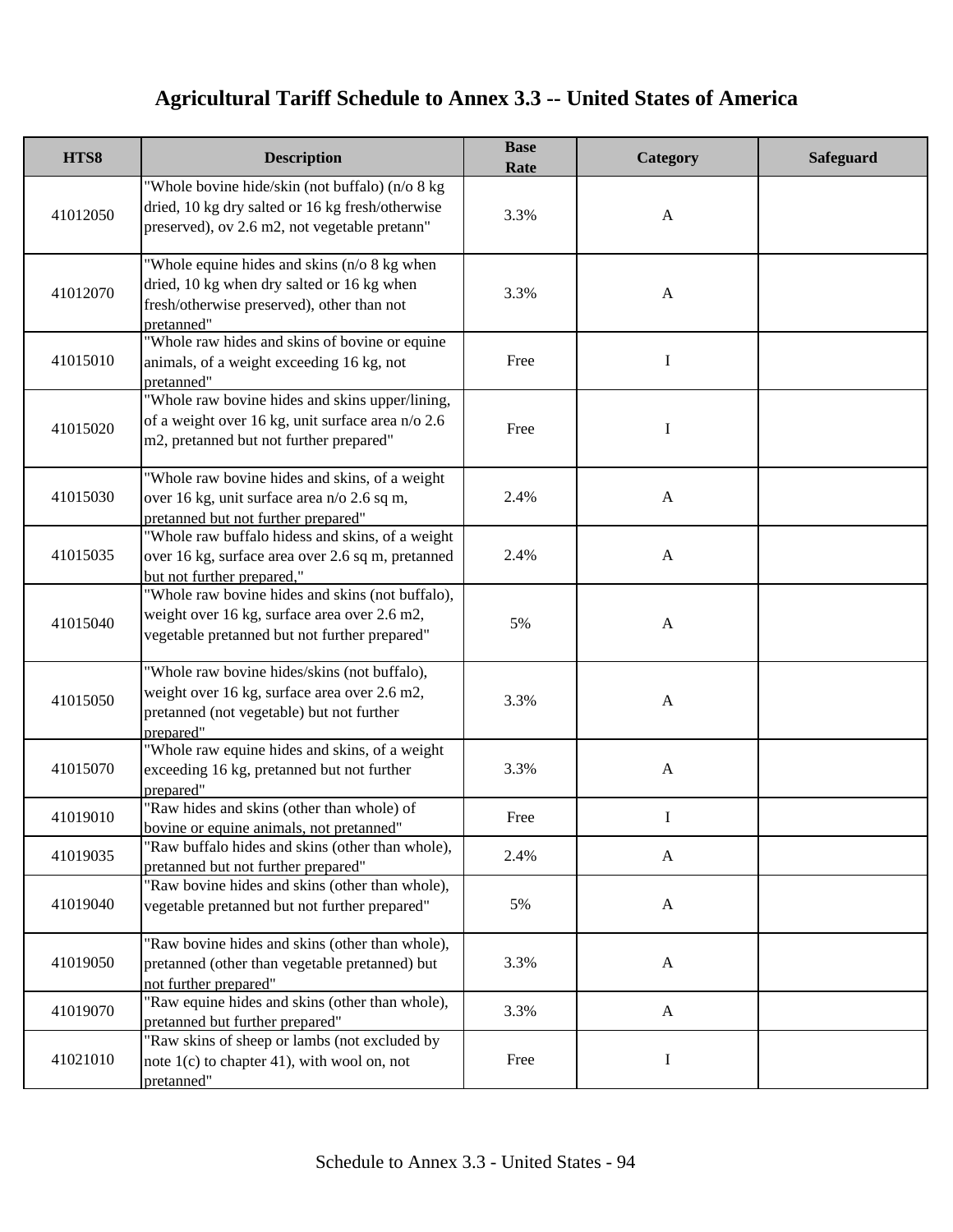| HTS8     | <b>Description</b>                                                                                                                                    | <b>Base</b><br>Rate | Category     | <b>Safeguard</b> |
|----------|-------------------------------------------------------------------------------------------------------------------------------------------------------|---------------------|--------------|------------------|
| 41021020 | "Raw skins of sheep or lamb (not excluded by<br>note $1(c)$ to chapter 41), with wool on, vegetable<br>pretanned but not further prepared"            | Free                | Ι            |                  |
| 41021030 | 'Raw skins of sheep or lamb (not excluded by<br>note $1(c)$ to chapter 41), with wool on, pretanned<br>other than vegetable but not further prepared" | 2%                  | $\mathbf{A}$ |                  |
| 41022100 | "Raw skins of sheep or lambs, without wool on,<br>pickled, other than those excluded by note 1(c) to<br>chapter 41"                                   | Free                | I            |                  |
| 41022910 | "Raw skins of sheep or lamb (not excluded by<br>note $1(c)$ to chapter 41), without wool on, not<br>pretanned"                                        | Free                | I            |                  |
| 41022920 | "Raw sheep or lamb skins (not excluded by note<br>$1(c)$ to chapter 41), without wool on, vegetable<br>pretanned but not further prepared"            | Free                | I            |                  |
| 41022930 | "Raw sheep or lamb skins (not excluded by note<br>1(c) to chapter 41), without wool on, pretanned<br>other than vegetable but not further prepared"   | 2%                  | $\mathbf{A}$ |                  |
| 41031010 | "Raw hides and skins of goats or kids (not<br>excluded by note $1(c)$ to chapter 41), not<br>pretanned"                                               | Free                | I            |                  |
| 41031020 | "Raw hides and skins of goats or kids (not<br>excluded by note $1(c)$ to chapter 41), vegetable<br>pretanned but not further prepared"                | Free                | I            |                  |
| 41031030 | "Raw hides and skins of goat or kid (not excluded<br>by note $1(c)$ to chapter 41), pretanned (other than<br>vegetable) but not prepared"             | 3.7%                | $\mathbf{A}$ |                  |
| 41032010 | "Raw hides and skins of reptiles, not pretanned"                                                                                                      | Free                | $\mathbf I$  |                  |
| 41032020 | "Raw hides and skins of reptiles, vegetable<br>pretanned but not further prepared"                                                                    | 5%                  | $\mathbf{A}$ |                  |
| 41032030 | "Raw hides and skins of reptiles, pretanned other<br>than vegetable pretanned but not further<br>prepared"                                            | Free                | I            |                  |
| 41033010 | "Raw hides and skins of swine, not pretanned"                                                                                                         | Free                | $\mathbf I$  |                  |
| 41033020 | "Raw hides and skins of swine, pretanned but not<br>further prepared"                                                                                 | 4.2%                | $\mathbf{A}$ |                  |
| 41039010 | "Raw hides and skins of animals nesoi (other than<br>those excluded by note $1(b)$ or $1(c)$ to chapter 41),<br>not pretanned"                        | Free                | I            |                  |
| 41039020 | "Raw hides and skins of animals nesoi (other than<br>those excluded by note $1(b)$ or $1(c)$ to chapter 41),<br>pretanned but not further prepared"   | 3.3%                | $\mathbf{A}$ |                  |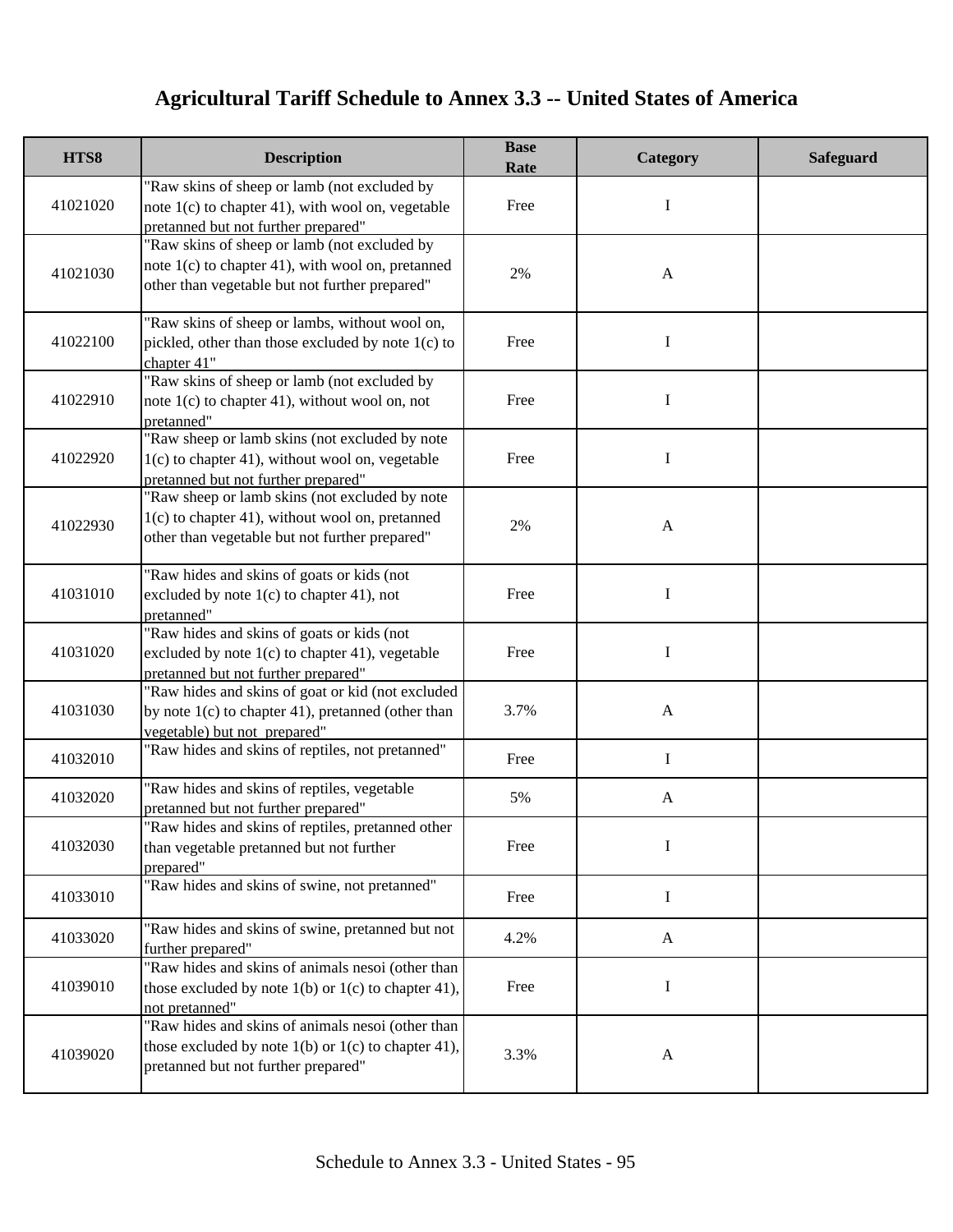| HTS8     | <b>Description</b>                                                                                                              | <b>Base</b><br>Rate    | Category     | Safeguard |
|----------|---------------------------------------------------------------------------------------------------------------------------------|------------------------|--------------|-----------|
| 43011000 | "Raw furskins of mink, whole, with or without<br>head, tail or paws"                                                            | Free                   | I            |           |
| 43013000 | "Raw lamb furskins of Astrakhan, Broadtail,<br>Caracul, Persian, Indian, Chinese, Mongolian,<br>Tibetan, whole"                 | Free                   | I            |           |
| 43016030 | "Raw furskins of silver, black or platinum fox<br>(including mutations of these), whole, with or<br>without head, tail or paws" | 5.1%                   | $\mathbf{A}$ |           |
| 43016060 | 'Raw furskins of fox, other than of silver, black or<br>platinum fox, whole, with or without head, tail or<br>paws"             | Free                   | I            |           |
| 43017000 | "Raw furskins of seal, whole, with or without<br>head, tail or paws"                                                            | Free                   | I            |           |
| 43018001 | "Raw furskins, whole, with or without head, tail<br>or paws, not elsewhere specified or included"                               | Free                   | I            |           |
| 43019000 | "Heads, tails, paws and other pieces or cuttings of<br>raw furskins, suitable for furriers' use"                                | Free                   | I            |           |
| 50010000 | Silkworm cocoons suitable for reeling                                                                                           | Free                   | Ι            |           |
| 50020000 | Raw silk (not thrown)                                                                                                           | Free                   | I            |           |
| 50031000 | "Silk waste (including cocoons unsuitable for<br>reeling, yarn waste and garnetted stock) not<br>carded or combed"              | Free                   | I            |           |
| 50039000 | "Silk waste (including cocoons unsuitable for<br>reeling, yarn waste and garnetted stock) carded or<br>combed"                  | 2.5%                   | $\mathbf{A}$ |           |
| 51011110 | "Unimproved wool and other wool not finer than<br>46s, greasy, shorn, not carded or combed, for<br>special uses"                | Free                   | I            |           |
| 51011120 | "Unimproved wool and other wool not finer than<br>40s, greasy, shorn, not carded or combed, not for<br>special uses"            | Free                   | $\mathbf I$  |           |
| 51011140 | Wool, excluding unimproved, finer than 40s but<br>not 44s, greasy, shorn, not carded or combed, not<br>for special uses"        | Free                   | I            |           |
| 51011150 | "Wool, excluding unimproved, finer than 44s but<br>not 46s, greasy, shorn, not carded or combed, not<br>for special uses"       | Free                   | I            |           |
| 51011160 | "Wool, excluding unimproved, finer than 46s,<br>greasy, shorn, not carded or combed"                                            | 18.7 cents/clean<br>kg | $\mathbf{A}$ |           |
| 51011910 | "Unimproved wool and other wool not finer than<br>46s, greasy, not shorn, not carded or combed, for<br>special uses"            | Free                   | $\mathbf I$  |           |
| 51011920 | "Unimproved wool and other wool not finer than<br>40s, greasy, not shorn, not carded or combed, not<br>for special uses"        | Free                   | $\mathbf I$  |           |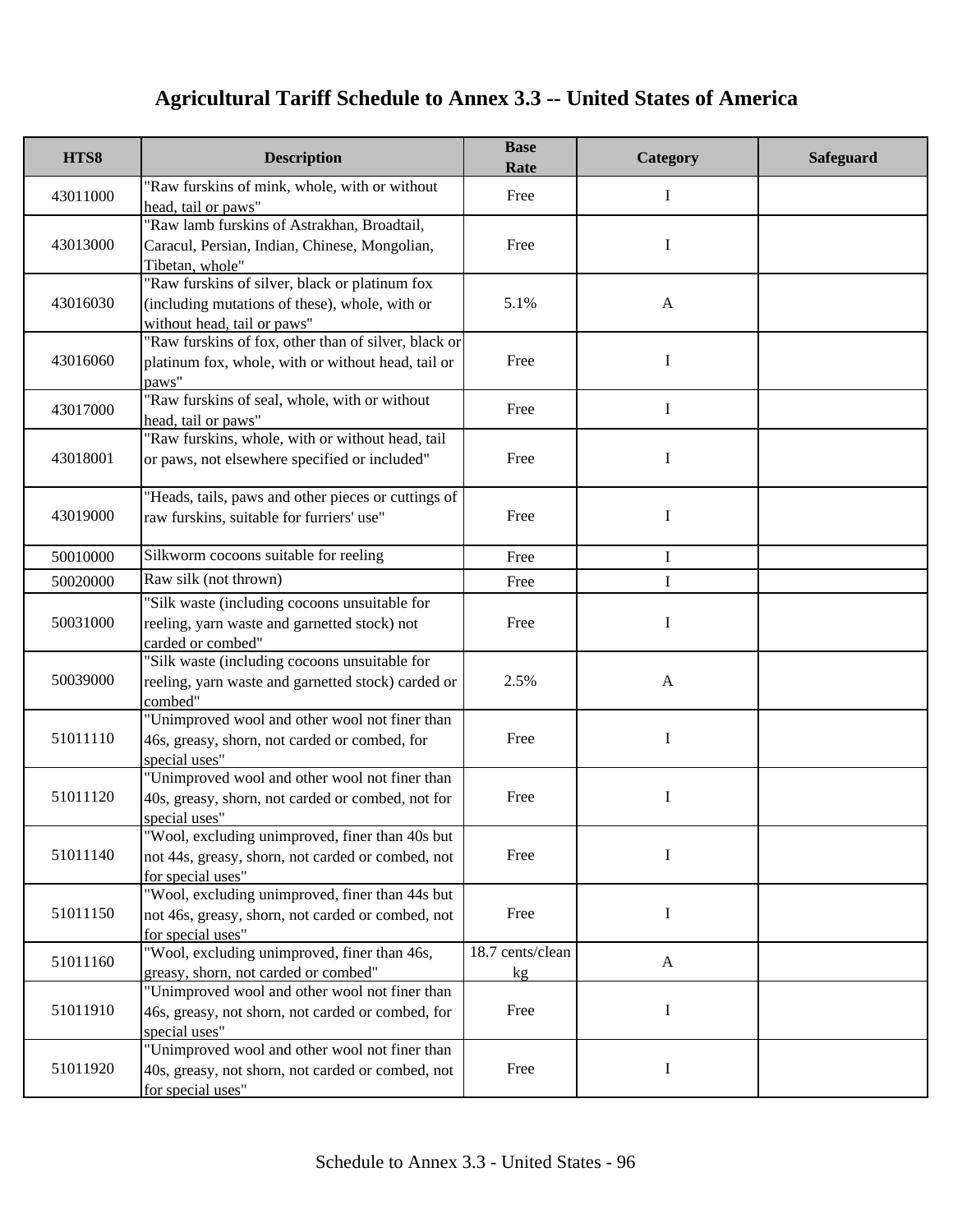| HTS8     | <b>Description</b>                                                                                                                                  | <b>Base</b><br>Rate      | Category      | <b>Safeguard</b> |
|----------|-----------------------------------------------------------------------------------------------------------------------------------------------------|--------------------------|---------------|------------------|
| 51011940 | "Wool, excl. unimproved, finer than 40s, but not<br>44s, greasy, not shorn, not carded or combed, not<br>for special uses"                          | Free                     | I             |                  |
| 51011950 | "Wool, excluding unimproved, finer than 44s but<br>not 46s, greasy, not shorn, not carded or combed,<br>not for special uses"                       | Free                     | $\bf{I}$      |                  |
| 51011960 | "Wool, excluding unimproved, finer than 46s,<br>greasy, incl. fleece-washed, not shorn, not carded<br>or combed"                                    | 18.7 cents/clean<br>kg   | $\mathbf{A}$  |                  |
| 51012110 | "Unimproved wool and other wool not finer than<br>46s, degreased, not further processed, shorn, not<br>carded or combed, for special uses"          | Free                     | I             |                  |
| 51012115 | "Unimproved wool and other wool not finer than<br>40s, degreased, not further processed, shorn, not<br>carded or combed, not for special uses"      | Free                     | I             |                  |
| 51012130 | "Wool, excl. unimproved, finer than 40s but not<br>44s, degreased, not further processed, shorn, not<br>carded or combed, not for special uses"     | Free                     | $\mathbf I$   |                  |
| 51012135 | "Wool, excl. unimproved, finer than 44s but not<br>46s, degreased, not further processed, shorn, not<br>carded or combed, not for special uses"     | Free                     | I             |                  |
| 51012140 | "Wool, excl. unimproved, finer than 46s,<br>degreased, not further processed, shorn, not<br>carded or combed, not for special uses"                 | 20.6 cents/clean<br>kg   | $\mathbf{A}$  |                  |
| 51012165 | "Unimproved wool and other wool, not finer than<br>46s, degreased, shorn, not carbonized, not carded<br>or combed"                                  | Free                     | $\mathbf I$   |                  |
| 51012170 | "Unimproved wool and other wool, finer than 46s,<br>degreased, shorn, not carbonized, not carded or<br>combed"                                      | $6.5$ cents/kg +<br>5.3% | $\mathcal{C}$ |                  |
| 51012910 | "Unimproved wool and other wool not finer than<br>46s, degreased, not further processed, not shorn,<br>not carded or combed, for special uses"      | Free                     | I             |                  |
| 51012915 | "Unimproved wool and other wool not finer than<br>40s, degreased, not further processed, not shorn,<br>not carded or combed, not for special uses"  | Free                     | I             |                  |
| 51012930 | "Wool, excl. unimproved, finer than 40s but not<br>44s, degreased, not further processed, not shorn,<br>not carded or combed, not for special uses" | Free                     | $\bf{I}$      |                  |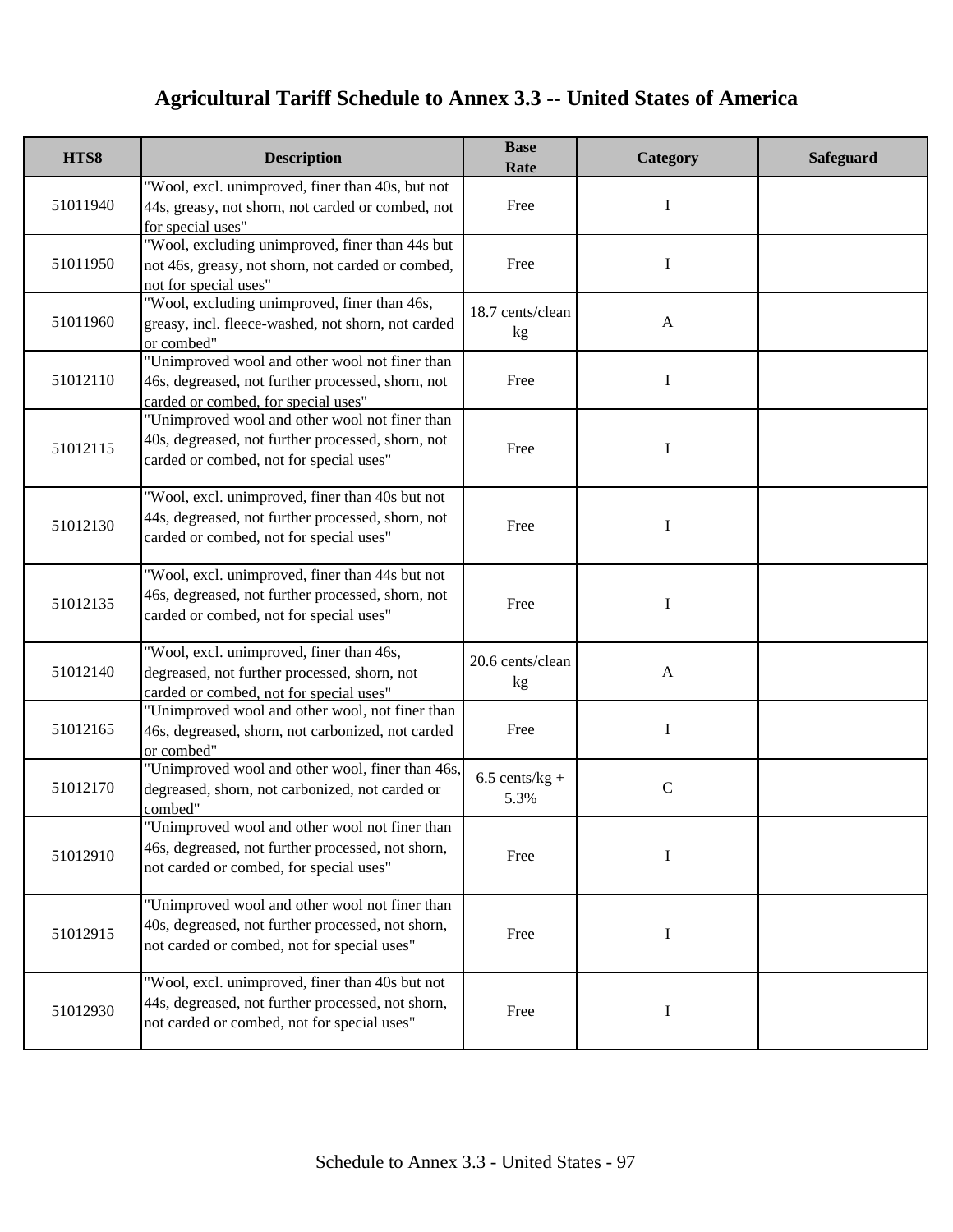| HTS8     | <b>Description</b>                                                                                                                                  | <b>Base</b><br>Rate      | Category     | <b>Safeguard</b> |
|----------|-----------------------------------------------------------------------------------------------------------------------------------------------------|--------------------------|--------------|------------------|
| 51012935 | "Wool, excl. unimproved, finer than 44s but not<br>46s, degreased, not further processed, not shorn,<br>not carded or combed, not for special uses" | Free                     | I            |                  |
| 51012940 | "Wool, excl. unimproved, finer than 46s,<br>degreased, not further processed, not shorn, not<br>carded or combed, not for special uses"             | 20.6 cents/clean<br>kg   | $\mathbf{A}$ |                  |
| 51012965 | "Unimproved wool and other wool, not finer than<br>46s, not shorn, not carbonized, degreased and<br>further processed, not carded or combed"        | Free                     | I            |                  |
| 51012970 | "Wool, finer than 46s, not carded or combed, not<br>carbonized, not shorn, degreased and processed to<br>remove grease"                             | $6.5$ cents/kg +<br>5.3% | $\mathbf C$  |                  |
| 51013010 | "Unimproved wool and other wool, not finer than<br>40s, carbonized, not further processed, not carded<br>or combed"                                 | Free                     | I            |                  |
| 51013015 | "Wool, excluding unimproved, finer than 40s but<br>not finer than 44s, carbonized, not further<br>processed, not carded or combed"                  | Free                     | $\mathbf I$  |                  |
| 51013030 | "Wool, excluding unimproved, finer than 44s but<br>not finer than 46s, carbonized, not further<br>processed, not carded or combed"                  | Free                     | I            |                  |
| 51013040 | "Wool, excluding unimproved, finer than 46s,<br>carbonized, not further processed, not carded or<br>combed"                                         | 24.4 cents/kg            | $\mathbf{A}$ |                  |
| 51013065 | "Unimproved wool and other wool, not finer than<br>46s, carbonized and further processed, not carded<br>or combed"                                  | Free                     | I            |                  |
| 51013070 | "Unimproved wool and other wool, finer than 46s,<br>carbonized and further processed, not carded or<br>combed"                                      | $6.5$ cents/kg +<br>5.3% | $\mathsf{C}$ |                  |
| 51021110 | "Fine hair of Kashmir (cashmere) goats, not<br>processed in any manner beyond the degreased or<br>carbonized condition, not carded or combed"       | 5.1 cents/clean<br>kg    | A            |                  |
| 51021190 | "Fine hair of Kashmir (cashmere) goats,<br>processed beyond the degreased or carbonized<br>condition, not carded or combed"                         | $4.9$ cents/kg +<br>4%   | $\mathbf B$  |                  |
| 51021920 | "Fine hair of the camel, not processed in any<br>manner beyond the degreased or carbonized<br>condition, not carded or combed"                      | 5 cents/clean kg         | $\mathbf{A}$ |                  |
| 51021960 | "Fine animal hair (other than Kashmir or camel),<br>not processed beyond the degreased or carbonized<br>condition, not carded or combed"            | 0.4%                     | $\mathbf{A}$ |                  |
| 51021980 | "Fur, prepared for hatters' use, not carded or<br>combed"                                                                                           | Free                     | $\mathbf I$  |                  |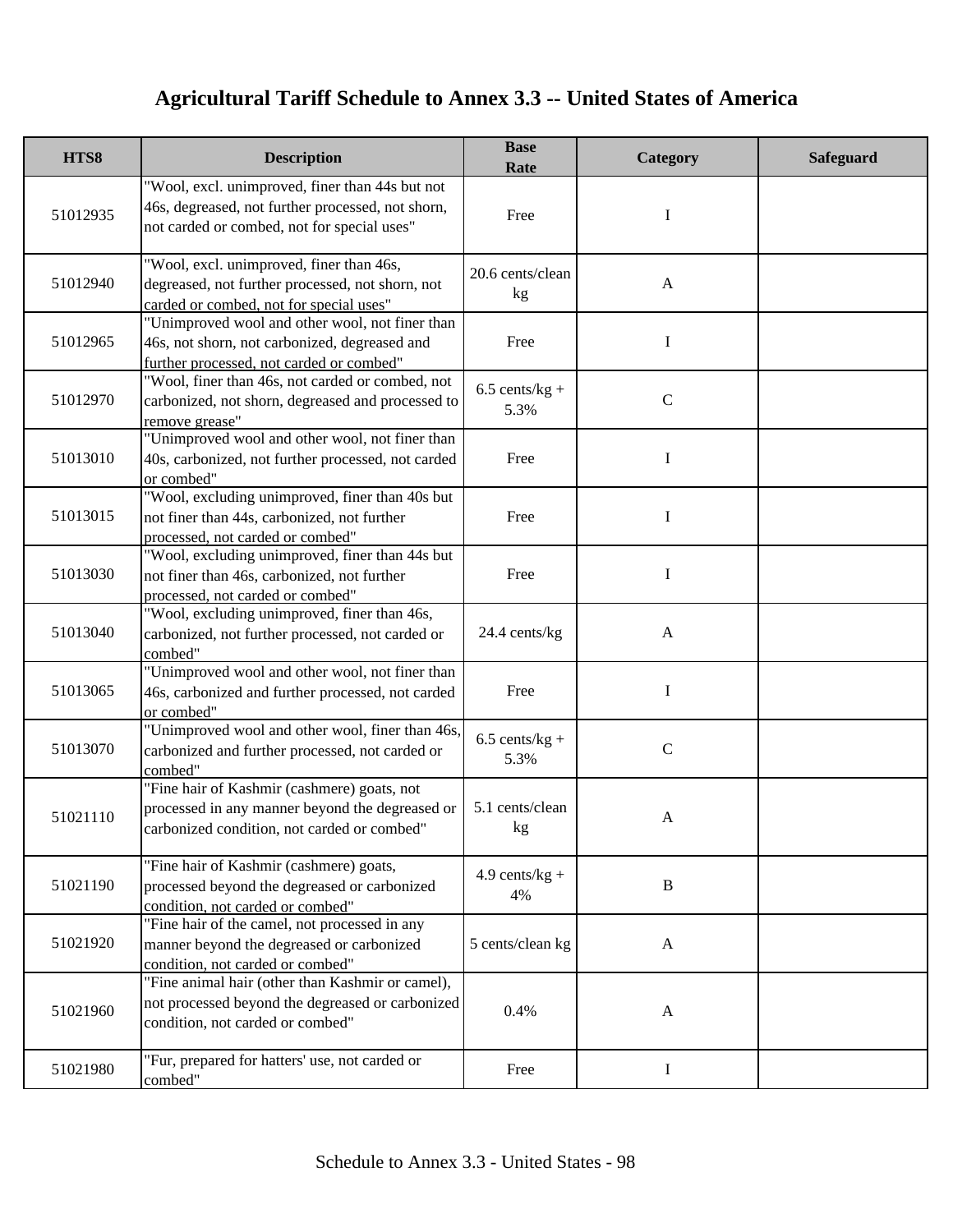| HTS8     | <b>Description</b>                                                                                                                                        | <b>Base</b><br>Rate    | Category     | <b>Safeguard</b> |
|----------|-----------------------------------------------------------------------------------------------------------------------------------------------------------|------------------------|--------------|------------------|
| 51021990 | "Fine animal hair, further processed, not carded<br>or combed"                                                                                            | $4.9$ cents/kg +<br>4% | $\mathbf B$  |                  |
| 51022000 | "Coarse animal hair, not carded or combed"                                                                                                                | Free                   | I            |                  |
| 51031000 | Noils of wool or of fine animal hair                                                                                                                      | $2.6$ cents/kg         | $\mathbf{A}$ |                  |
|          | "Waste, other than noils, of wool or of fine animal                                                                                                       |                        |              |                  |
| 51032000 | hair, including yarn waste but excluding<br>garnetted stock"                                                                                              | 2.6 cents/kg           | $\mathbf{A}$ |                  |
| 51033000 | "Waste of coarse animal hair, including yarn<br>waste but excluding garnetted stock"                                                                      | 7%                     | $\mathbf{A}$ |                  |
| 52010005 | "Cotton, not carded or combed, having a staple<br>length under 19.05 mm $(3/4$ inch), harsh or<br>rough"                                                  | Free                   | I            |                  |
| 52010012 | "Cotton, n/carded or combed, having a staple<br>length < $28.575$ mm (1-1/8 inches), n/harsh or<br>rough, described in gen. note 15"                      | Free                   | I            |                  |
| 52010014 | "Cotton, n/carded or combed, having a staple<br>length < 28.575 mm (1-1/8 inches), n/harsh or<br>rough, quota described in ch 52 add'l US note 5"         | Free                   | I            |                  |
| 52010018 | "Cotton, not carded or combed, having a staple<br>length under $28.575$ mm (1-1/8 inches), n/harsh<br>or rough, nesoi"                                    | 31.4 cents/kg          | F            |                  |
| 52010022 | "Cotton, not carded or combed, staple length of<br>28.575 mm or more but under 34.925 mm,<br>described in gen. note 15"                                   | 4.4 cents/kg           | $\mathbf{A}$ |                  |
| 52010024 | "Cotton,n/carded or combed,harsh or rough,staple<br>length 29.36875 mm or more but n/o 34.925<br>mm, white in color, quota descrd ch 52 add US<br>note 6" | 4.4 cents/kg           | $\mathbf{A}$ |                  |
| 52010028 | "Cotton, not carded or combed, harsh or rough,<br>staple length of 29.36875 mm or more but under<br>34.925 mm & white in color, nesoi"                    | 31.4 cents/kg          | $\mathbf F$  |                  |
| 52010034 | "Cotton, not carded or combed, staple length of<br>28.575 mm or more but under 34.925 mm, other,<br>quota described in chapter 52 add'l US note 7"        | 4.4 cents/kg           | $\mathbf{A}$ |                  |
| 52010038 | "Cotton, not carded or combed, staple length of<br>28.575 mm or more but under 34.925 mm, nesoi"                                                          | 31.4 cents/kg          | $\mathbf F$  |                  |
| 52010055 | "Cotton, not carded or combed, having a staple<br>length of 34.925 mm or more, described in the<br>gen. note 15"                                          | 1.5 cents/kg           | $\mathbf{A}$ |                  |
| 52010060 | "Cotton, not carded or combed, having a staple<br>length of 34.925 mm or more, quota described in<br>chapter 52 add'l US note 8"                          | 1.5 cents/kg           | $\mathbf{A}$ |                  |
| 52010080 | "Cotton, not carded or combed, having a staple<br>length of 34.925 mm or more, nesoi"                                                                     | 31.4 cents/kg          | $\mathbf F$  |                  |